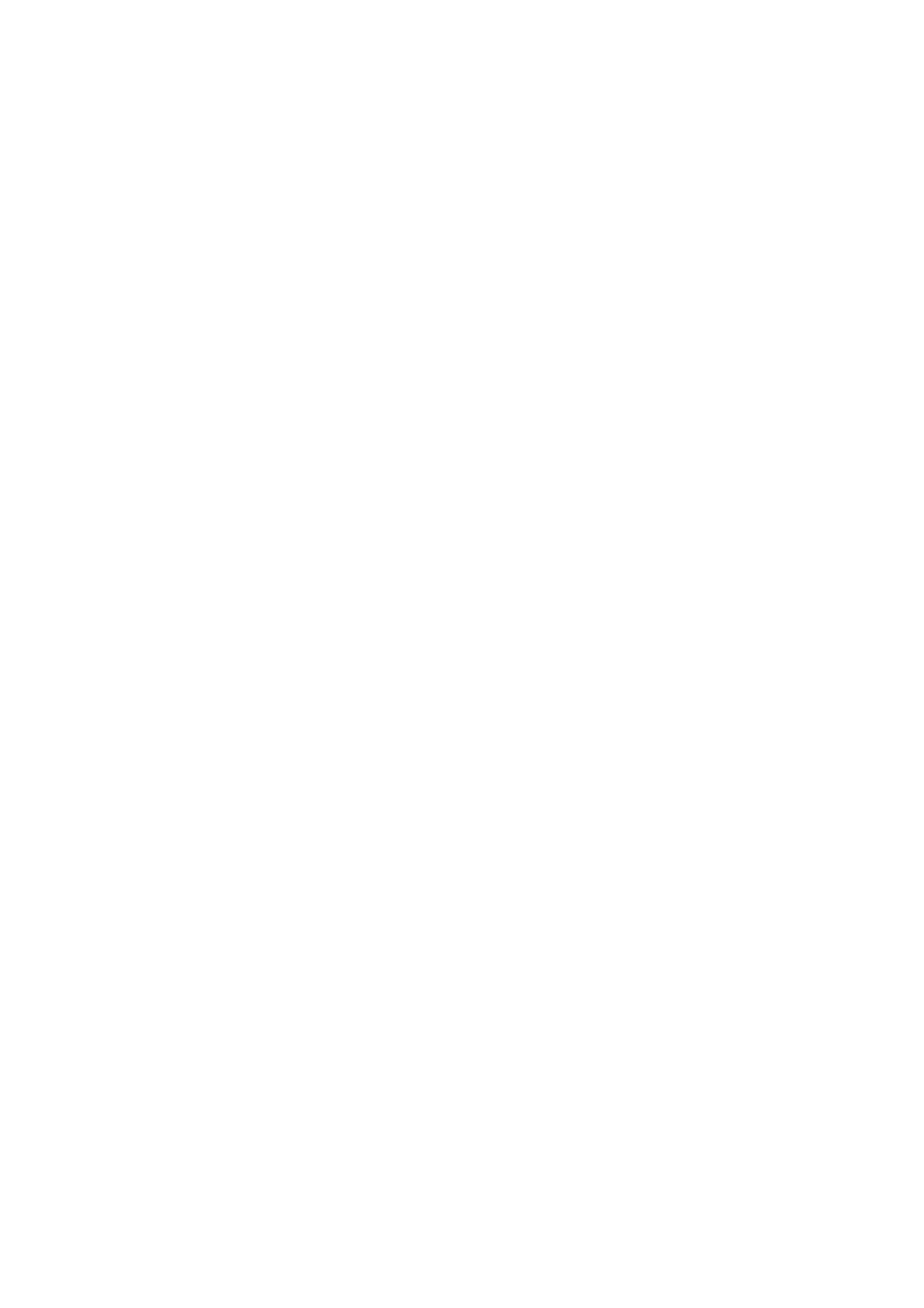### **AN EFFECTIVE SOLUTION TO CONVEX** 1**-BODY** *N***-REPRESENTABILITY**

FEDERICO CASTILLO, JEAN-PHILIPPE LABBÉ, JULIA LIEBERT, ARNAU PADROL, EVA PHILIPPE, AND CHRISTIAN SCHILLING

Abstract. From a geometric point of view, Pauli's exclusion principle defines a hypersimplex. This convex polytope describes the compatibility of 1-fermion and *N*-fermion density matrices, therefore it coincides with the convex hull of the pure *N*-representable 1-fermion density matrices. Consequently, the description of ground state physics through 1-fermion density matrices may not necessitate the intricate pure state generalized Pauli constraints. In this article, we study the generalization of the 1-body *N*-representability problem to ensemble states with fixed spectrum *w*, in order to describe finite-temperature states and distinctive mixtures of excited states. By employing ideas from convex analysis and combinatorics, we present a comprehensive solution to the corresponding convex relaxation, thus circumventing the complexity of generalized Pauli constraints. In particular, we adapt and further develop tools such as symmetric polytopes, sweep polytopes, and Gale order. For both fermions and bosons, generalized exclusion principles are discovered, which we determine for any number of particles and dimension of the 1-particle Hilbert space. These exclusion principles are expressed as linear inequalities satisfying hierarchies determined by the non-zero entries of *w*. The two families of polytopes resulting from these inequalities are part of the new class of so-called *lineup polytopes*.

### <span id="page-2-0"></span>**INTRODUCTION**

The notion of convexity has been part of quantum mechanics since its inception almost 100 years ago. Without a doubt, the interpretation of Pauli's exclusion principle via reduced density matrices is among the most prominent manifestations of convexity in quantum mechanics. It may be stated as follows: If  $\rho$  is the density operator corresponding to the state of a system of N fermions, then the eigenvalues of the 1-body reduced density matrix of  $\rho$  (normalized to have trace  $N$ ) should be contained in the real interval [0*,* 1]. The fact that the eigenvalues are bounded above by 1 illustrates the fact that—according to Pauli's exclusion principle—*no two fermions can occupy at the same time the same* 1*-particle quantum state*.

Pauli formulated his principle in 1925 [\[Pau25\]](#page-54-0), density matrices were introduced by Dirac a few years later [\[Dir30\]](#page-53-0), and Husimi introduced reduced density matrices some time after that [\[Hus40,](#page-53-1) Section 4]. Almost simultaneously, the above necessary spectral conditions appeared in an article of Watanabe, written in 1939 while he visited Heisenberg in Leipzig [\[Wat39\]](#page-55-0). Because the trace of the 1-body reduced density matrix is normalized to *N* and each eigenvalue lies between 0 and 1, the set of possible spectra is included in a convex polytope: the hypersimplex [\[GGL75\]](#page-53-2)[\[GGMS87\]](#page-53-3)[\[Grü03,](#page-53-4) Exercise 4.8.16, see also p.69a]. Around 20 years later, during an IBM–Princeton Research Project, Kuhn (that possibly heard of the potential sufficiency of these conditions from Watanabe who did work at IBM around that time) showed that these conditions on the spectra were sufficient to represent an *N*-fermion density operator [\[Kuh60\]](#page-53-5). As a consequence, hypersimplices characterize the spectra of 1-body reduced density matrices. This intimate relationship between a well-known polytope and spectra of density operators seems to have escaped the attention of geometers since then. We remark, however, that hypersimplices appear in the recent study of scattering amplitudes via the combinatorics of positive Grassmannians [\[AHBC](#page-52-0)<sup>+</sup>16, [AHLM21\]](#page-52-1).

*N***-representability problem.** During the 1950's, convexity appeared in physics through the *N-representability problem*, which asks for a computationally efficient method of characterizing the *M*-body reduced density matrices of an *N*-particle system satisfying the corresponding fermionic

This research was supported by the grant ANR-17-CE40-0018 of the French National Research Agency ANR (project CAPPS) (A.P. and E.P.) and by the German Research Foundation (Grant SCHI 1476/1-1) (J.L. and C.S.) and by the UK Engineering and Physical Sciences Research Council (Grant EP/P007155/1) (C.S.).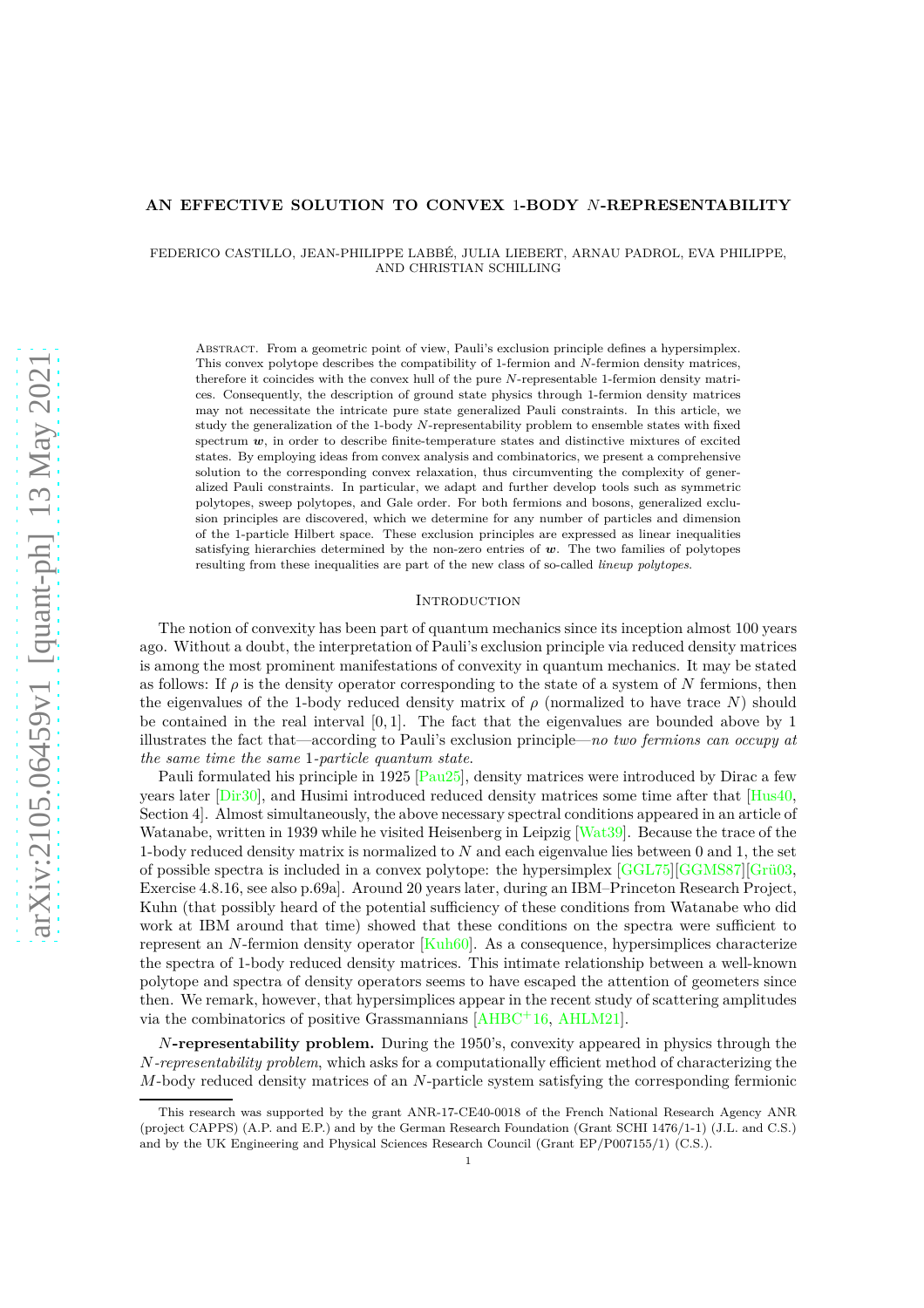or bosonic particle exchange symmetry, for  $1 \leq M \leq N$ . Coleman recalls about hearing the problem for the first time: "at that moment, for the first time as far as I am aware, the powerful modern mathematical theory of convexity appeared *explicitly* in physics" [\[Col77,](#page-52-2) Introduction]. Since then, this problem has had a life of its own and motivated computational chemists, quantum physicists, and mathematicians alike to obtain a solution [\[ES87,](#page-53-6) [CY00,](#page-52-3) [Cio00,](#page-52-4) [Col01,](#page-52-5) [Maz07\]](#page-54-1). The interest in this problem lies in the conceptual dream of eliminating the wave function of a system from all practical applications, replacing it with the 1- and 2-body reduced density matrices, referred to as *Coulson's vision* [Cou<sub>60</sub>, [Col01\]](#page-52-5). Most significant are the cases  $M = 1$  and  $M = 2$ , since the particles of common quantum systems interact by 1- and 2-particle forces only. In their report [\[Cou95,](#page-52-7) Section 4, p.48 and p.59], the American National Research Council described it as one of the most important mathematical challenges in theoretical and computational chemistry:

"Because the energy is a linear function of the one-and two-body distribution functions, the variational minimum will lie on the boundary determined by the N-representability conditions. Unfortunately, only an incomplete set of necessary conditions are known, but these are already so complex that further work in this area has been abandoned by chemists."([\[Cou95,](#page-52-7) p.50])

An *N*-particle density operator  $\rho$  is called *pure* if its spectrum is  $\{1, 0, \ldots\}$  and *mixed* otherwise. A mixed density operator represents an ensemble of states. The difficulty of the general *N*representability problem is emphasized by the fact that the *N*-representability problem is QMA-complete while its restriction to the pure case is conceivably harder [\[LCV07\]](#page-54-2). The case  $M = 1$ was solved for the *unspecified mixed* case by several authors around the 1960's, see [\[CJR](#page-52-8)<sup>+</sup>12] for a historical survey. In the context of pure states, a few cases with small parameters *N* and *d* have been determined, and then the situation stagnated for decades [\[Col63,](#page-52-9) [BD72,](#page-52-10) [Rus07\]](#page-54-3). However, at the turn of the century, the situation changed dramatically due to Klyachko's solution to Weyl's problem [\[Kly98\]](#page-53-7). Subsequently, a series of outstanding papers finally led to a complete theoretical solution of the pure 1-body representability problem [\[BS00\]](#page-52-11)[\[Kly06,](#page-53-8) [AK08\]](#page-52-12). The solution involves sophisticated tools and results from symplectic geometry, representation theory, and cohomology of flag varieties. For larger *M*'s, as noted by Coleman [\[Col02\]](#page-52-13), the *N*-representability problem has a complete solution in terms of the Kummer variety from [\[Kum67\]](#page-53-9), "which unfortunately is more of theoretical than practical interest". Further fundamental work has been done to make the conditions more practical, see  $[Maz06, Maz12, Maz16]$  $[Maz06, Maz12, Maz16]$  $[Maz06, Maz12, Maz16]$  $[Maz06, Maz12, Maz16]$  and the book  $[Maz07]$ .

Besides, the *N*-representability problem is an instance of a much larger class of problem called Quantum Marginal Problems, see e.g. [\[DH05\]](#page-52-14)[\[CM06\]](#page-52-15)[\[Wal14\]](#page-55-1)[\[Sch15\]](#page-54-7)[\[MT17\]](#page-54-8). Indeed, interpreting density matrices as probability density functions, the reduced density matrices are called marginals. The *N*-representability problem then asks to characterize marginals from a system of indistinguishable particles. Quantum marginal problems are more general as they are usually phrased with distinguishable particles and the marginals may be multivariate or even overlapping.

**No-win scenario for Coulson's vision?** Unfortunately, although Klyachko's solution to Weyl's problem and the description of pure 1-body *N*-representability constraints constitute landmark mathematical achievements, they do not fulfill Coulson's vision for replacing the wave function. For most applications, the knowledge of a few of the lowest eigenenergies of a Hamiltonian is sought [\[Col02\]](#page-52-13). Furthermore, the American National Research Council also advertised the *N*representability problem in classical equilibrium statistical mechanics [\[Cou95,](#page-52-7) p.59] stating: "For most cases of interest, one focuses on the infinite-system limit, where the container size and *N* diverge, while temperature, number density, and container shape are held constant", see also [\[Ayr58,](#page-52-16) Section 2] and [\[ES87,](#page-53-6) p.18]. Most of the restrictions to the spectra in the solution given by Klyachko depend strongly on the container size (i.e. the dimension of the underlying 1-particle Hilbert space) and the number of particles *N*. For instance, the application of these restrictions is possible for systems of at most five electrons and five orbitals. *These facts combined with the sheer number of inequalities involved in the solution and the difficulty involved in obtaining them motivate a reformulation of the problem whose solution could lead to practical large scale applications.*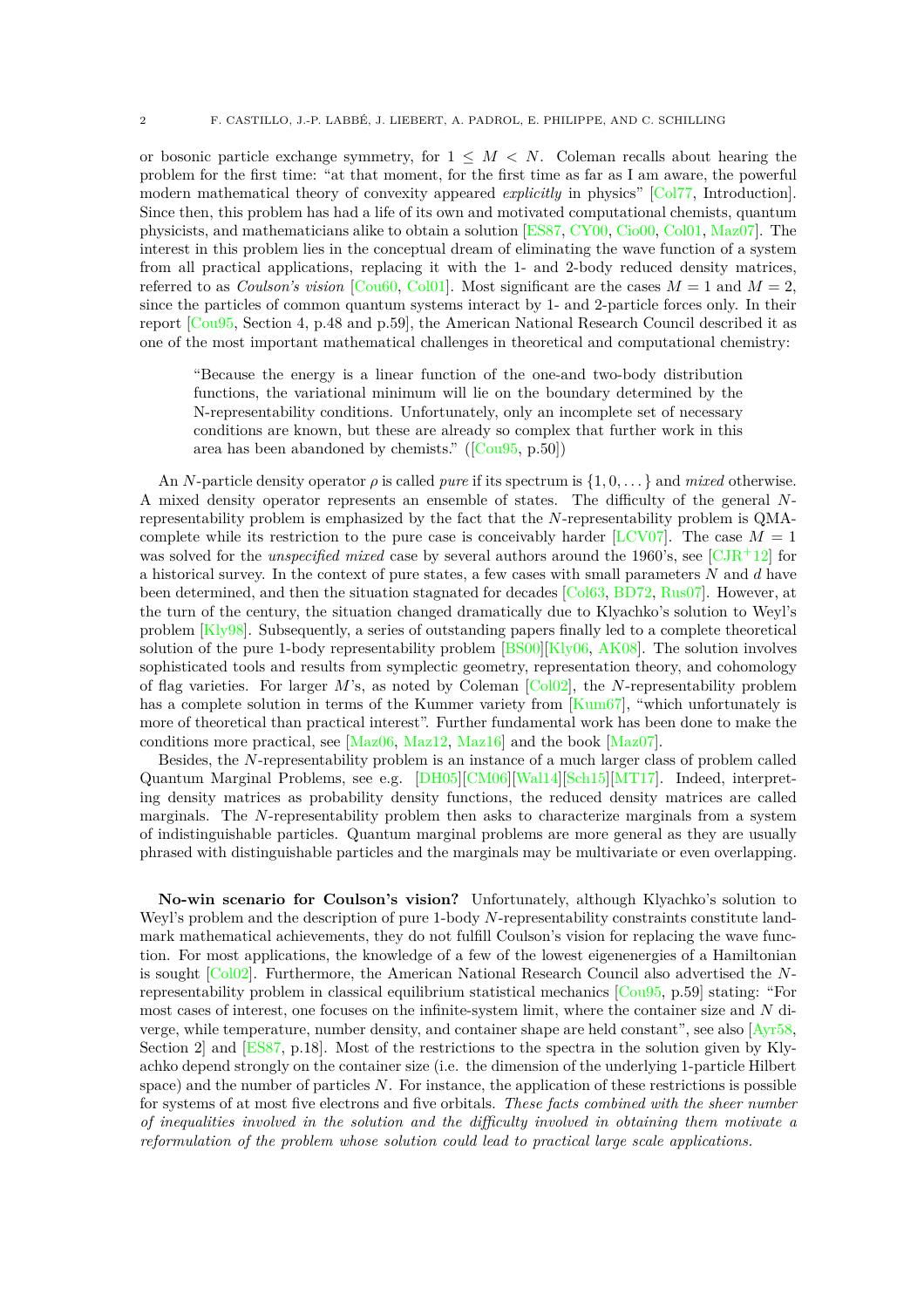**Convexity Ansatz.** The present article draws its motivation from this practical consideration, and the notion of convexity plays a key role: Convexity is essential in the foundation of reduced density matrix functional theory for excited states [\[SP21\]](#page-55-2)[\[LCLS21\]](#page-54-9). Herein, we provide an effective solution to a *convex relaxation* of the constrained 1-body *N*-representability problem on which reduced density matrix functional theory relies, see Figure [6.](#page-19-0) That is, given a non-increasing sequence of non-negative weights  $w = (w_1, w_2, \dots)$  summing to 1, we characterize the convex hull of the set of 1-body reduced density matrices  $\overline{\mathscr{D}}_N^1(\bm{w})$  that stem from  $\bm{w}$ -ensemble of states (Theorem [A\)](#page-17-0) Furthermore, we give a characterization of the spectra of such matrices as points in a polytope, that we call *fermionic* (or *bosonic*) *spectral polytope*. First, we describe this polytope as the convex hull of finitely many points (Theorem [B\)](#page-18-0). Then, we describe in Algorithm  $\mathbf{F}$ , a procedure generating a minimal description of this polytope using linear inequalities, therefore allowing to solve the membership test efficiently. The crucial step to handle arbitrarily large number of particles *N* and dimension *d* (the dimension of the 1-particle Hilbert space) is to restrict the number of non-zero entries in *w* to a fixed value, i.e. the number of states involved in the ensemble. Subsequently, by invoking a mixture of well-established and state-of-the-art results from convex geometry and combinatorics, we obtain necessary conditions for the *N*-representability problem of 1-reduced density matrices that are tight and valid for arbitrarily large *N* and *d*. In turn, these inequalities contain the necessary essence to apply 1-particle reduced density matrix functional theory also known as RDMFT.

**Summary of results.** Using a variational principle of Gross-Oliviera-Kohn [\[GOK88\]](#page-53-10), we compute the support function for  $\overline{\mathscr{D}}_N^1(\bm{w})$  in Theorem [A.](#page-17-0) This leads to the spectral characterization in Theorem [B,](#page-18-0) where  $\Sigma^{\text{f}}(\boldsymbol{w}, N, d) := \text{spec}(\overline{\mathscr{D}}_N^1(\boldsymbol{w}))$  is shown to be a polytope, the fermionic spectral polytope. In fact, the polytopality also follows from general theorems on moment maps (see Section [3.3\)](#page-19-1). The polytope  $\Sigma^f(w, N, d)$  has the following important features.

- (1) It is a **spectral polytope** by definition. In [\[SS20\]](#page-54-10) Sanyal and Saunderson studied polyhedra arising from spectra of a set of symmetric matrices. In contrast, the polytope  $\Sigma^{\text{f}}(\boldsymbol{w},N,d)$ describes spectra of Hermitian matrices.
- (2) It is a **moment polytope** (see Proposition [3.9\)](#page-20-0) for a moment map on the coadjoint orbit  $\mathscr{D}^N(w)$ , that is, the set of density operators on the *N*-particle Hilbert space with spectrum *w* (see [\[Kir04,](#page-53-11) Section 1]). This connection opens the door to an analysis of its facial structure of as done by Brion in [\[Bri99\]](#page-52-17).
- (3) It is a **symmetric polytope**. The polytope  $\Sigma^f(w, N, d)$  is stabilized by the action of the symmetric group which permutes coordinates. Symmetric polytopes whose vertices form a single orbit are objects of intense study; they are known as permutohedra. In contrast, the polytope  $\Sigma^{\text{f}}(\boldsymbol{w},N,d)$  is the convex hull of *multiple* orbits. We provide an original approach to determine the combinatorial structure of these types of polytopes, see Theorem [C.](#page-26-0)
- (4) It is a **sweep polytope**. In [\[PP21\]](#page-54-11) Padrol and Philippe study polytopes whose face lattices encode total orderings of point configurations coming from linear functionals. Furthermore, as a consequence, the polytope  $\Sigma^{\text{f}}(\boldsymbol{w}, N, d)$  is also a fiber polytope.

We then introduce an extra parameter *r* specifying the number of non-zero entries of *w*. This parameter allows to better understand the situation for a fixed number of eigenvalues. The upshot is the possibility to let the dimension *d* go to infinity, while *r* remains fixed for any number of particles *N*. These polytopes are denoted by  $\Sigma_r^f(w, N, d)$  and they satisfy properties (1),(2), and (3). Moreover they satisfy a refined version of property (4) extending the definition of sweep polytopes to a new class, that we name *lineup polytopes*, see Theorem [D.](#page-28-0) We provide a *V* -representation of lineup polytopes in Theorem  $E$ . We prove the following additional properties, explaining the influence of the defining parameters.

- (5) The polytope  $\Sigma_r^f(w, N, d)$  is a **combinatorial polytope**. The orbits of vertices of  $\Sigma_r^f(w, N, d)$ correspond to certain shellings of pure threshold complexes of dimension  $N-1$  with  $r$  facets on at most *d* vertices. Threshold complexes are studied in [\[Kli07,](#page-53-12) [EGS13\]](#page-53-13).
- (6) For any *r*, *N*, and *d*, if *w* and *w'* have pairwise distinct entries,  $\Sigma_r^f(w, N, d)$  and  $\Sigma_r^f(w', N, d)$ have the same normal fan (Corollary [6.8\)](#page-30-0). When *w* has repeated entries some inequalities may become redundant (Proposition [6.13\)](#page-31-0).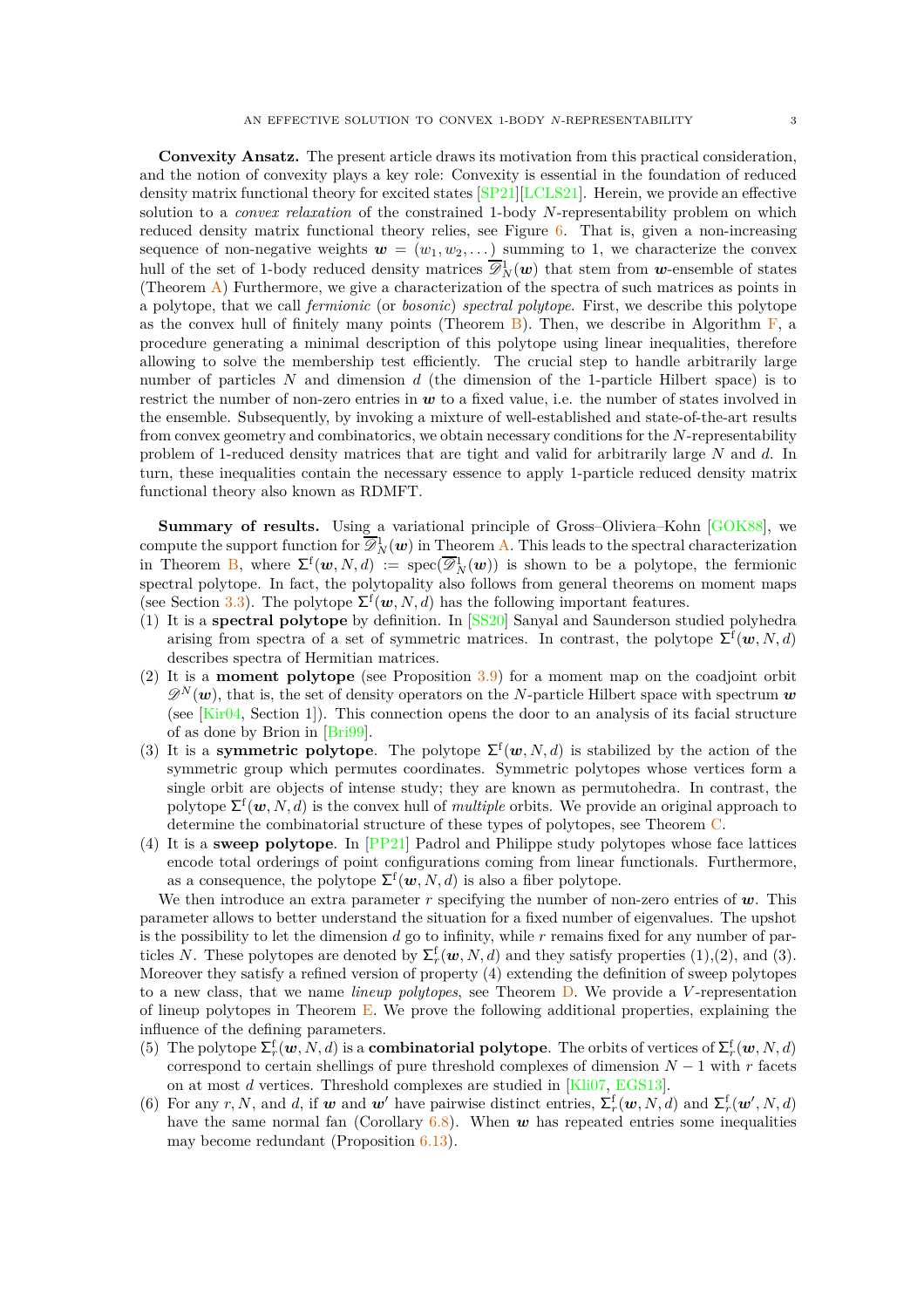- (7) For  $r = 1$ , the polytope  $\Sigma_1^f((1), N, d)$  is the  $(d-1)$ -dimensional hypersimplex  $H(N, d)$ .
- (8) For each  $r \geq 1$ , we establish a **Stability Theorems** (Theorems [G\)](#page-41-0) stating that, up to symmetry, no new inequality arises when  $N > r - 1$  and  $d > N + r - 1$ . This allows the "container size" and number of particle *N* to diverge as asked by the *N*-representability problem in classical equilibrium statistical mechanics.
- (9) As *r* increases, the inequalities for  $r 1$  remain facet-defining and new inequalities are added, creating a hierarchy of restrictions (see Proposition [6.17\)](#page-32-0). Consequently,  $\Sigma_r^f(w, N, d) \subseteq$ H(*N, d*). This can be interpreted as a **hierarchy of generalized exclusion principles**: They are linear inequalities on the spectra of 1-reduced density matrices that are necessary for *N*-representability. By property (8), they are essentially independent of the values of *N* and *d*, extending the linear inequalities interpretation of Pauli's exclusion principle given by  $H(N, d)$ .
- (10) The "f" on the notation stands for fermions. There is a parallel story for bosons obtaining a polytope denoted  $\Sigma_r^{\mathrm{b}}(\boldsymbol{w},N,d)$ .

To test membership, an *H*-representation of  $\Sigma^f(w, N, d)$  of the form  $A x \leq b$ , where A is a matrix and  $\boldsymbol{b}$  a vector, is essential. We obtain one in two steps. First, for a fixed  $r$ , there is a minimal choice of parameters  $(N, d) = (r - 1, 2r - 2)$  for which the *V*- and *H*-representations of  $\sum_{r}^{\mathbf{f}}(\boldsymbol{w},N,d)$  should be obtained. Second, using the Stability Theorem [G,](#page-41-0) it is possible to describe the matrix **A** for arbitrarily large values of *N* and *d* as long as  $d - N > r - 1$ . The analog result for boson is given in Theorem [H.](#page-43-0) While the result (6) shows that **A** does not depend on *w*, as long as it contains distinct entries, the vector *b* is determined from *w* as explained in Proposition [6.18.](#page-33-0) The minimal polytope in the above first step is obtained as follows. In Theorem [B,](#page-18-0) the polytope  $\Sigma^{\text{f}}(\boldsymbol{w},N,d)$  is represented as the convex hull of finitely many points and we must convert it to a representation using finitely many linear inequalities. This is a well-studied problem in discrete geometry and many general algorithms exists. In the present case, we provide Algorithm [F](#page-37-0) and successfully implemented it in SageMath  $[Sage]$ , see Section [8.1.](#page-37-1) This lead to a complete solution for  $r \leq 13$  without much computational efforts, and we provide the outcome for  $r \leq 8$  in the Appendices. Furthermore, without resorting to computational tools, we present the complete solution in the case when  $r = 4$ , by carrying out Algorithm [F](#page-37-0) by hand in Section [8.4.](#page-44-0) In particular, we showcase a complete inequality descriptions of  $\sum_{4}^{f}$  (*w, N, d*) for all  $(N, d)$  with  $N \geq 3, d - N \geq 3$ and  $\Sigma_5^{\rm f}(\boldsymbol{w}, N, d)$  for all  $(N, d)$  with  $N \geq 4, d - N \geq 4$ . In the bosonic case, there are no analogue of Pauli's exclusion principle. Despite that fact, through the result (8) and (10), we uncover such exclusion principles for mixed bosonic states.

The spectra of operators in  $\overline{\mathscr{D}}_N^1(w)$  retain a physical relevance to study 1-particle reduced density matrix functional theory for excited states, see [\[SP21\]](#page-55-2)[\[LCLS21\]](#page-54-9) and Section [2.4.](#page-14-0) This description refines and solves a constrained 1-body *N*-representability problem, where the weights of the ensemble can be specified  $[AK08, Theorem 3]$ . Indeed, the results allow to progressively decide from which ensemble a certain 1-body reduced density matrix may come from by adding more and more necessary conditions. This is possible since the inequalities in the *H*-representation do not intrinsically depend on the dimension of the 1-particle state space (the dimension of the basic Hilbert space at play) nor the number of particles *N*. This allows for a novel understanding of the effects of the number of weights and their relative sizes on possible spectra. The inequalities obtained are valid necessary conditions for arbitrarily large *N* and dimension of the Hilbert spaces, see Theorems [8.13](#page-46-0) and [8.14.](#page-46-1) The techniques underlying the procedure to obtain the necessary conditions rely on elementary combinatorial structures and minimally on convex representation translations. Hence, these results may be used as the stepping stone to further investigate convex relaxation of *N*-representability problems.

In Section [9.1,](#page-47-0) we compare the inequalities obtained by Klyachko to describe the polytope  $\Pi(w, N, d)$ , the polytope of spectra (ordered decreasingly) of  $\mathscr{D}_N^1(w)$ , with those obtained here. The linear inequalities defining  $\P(\mathbf{w}, N, d)$  are referred to as generalized Pauli constraints, whereas we refer to the inequalities of  $\Sigma^{\text{f}}(N,d)$  as *generalized exclusion principles*. Notably, the present methods have the advantage of simplicity. Namely, they allow to recover the description of the matrix describing the left-hand side of  $\Pi(w, N, d)$ , and interpret it through sweep polytopes (and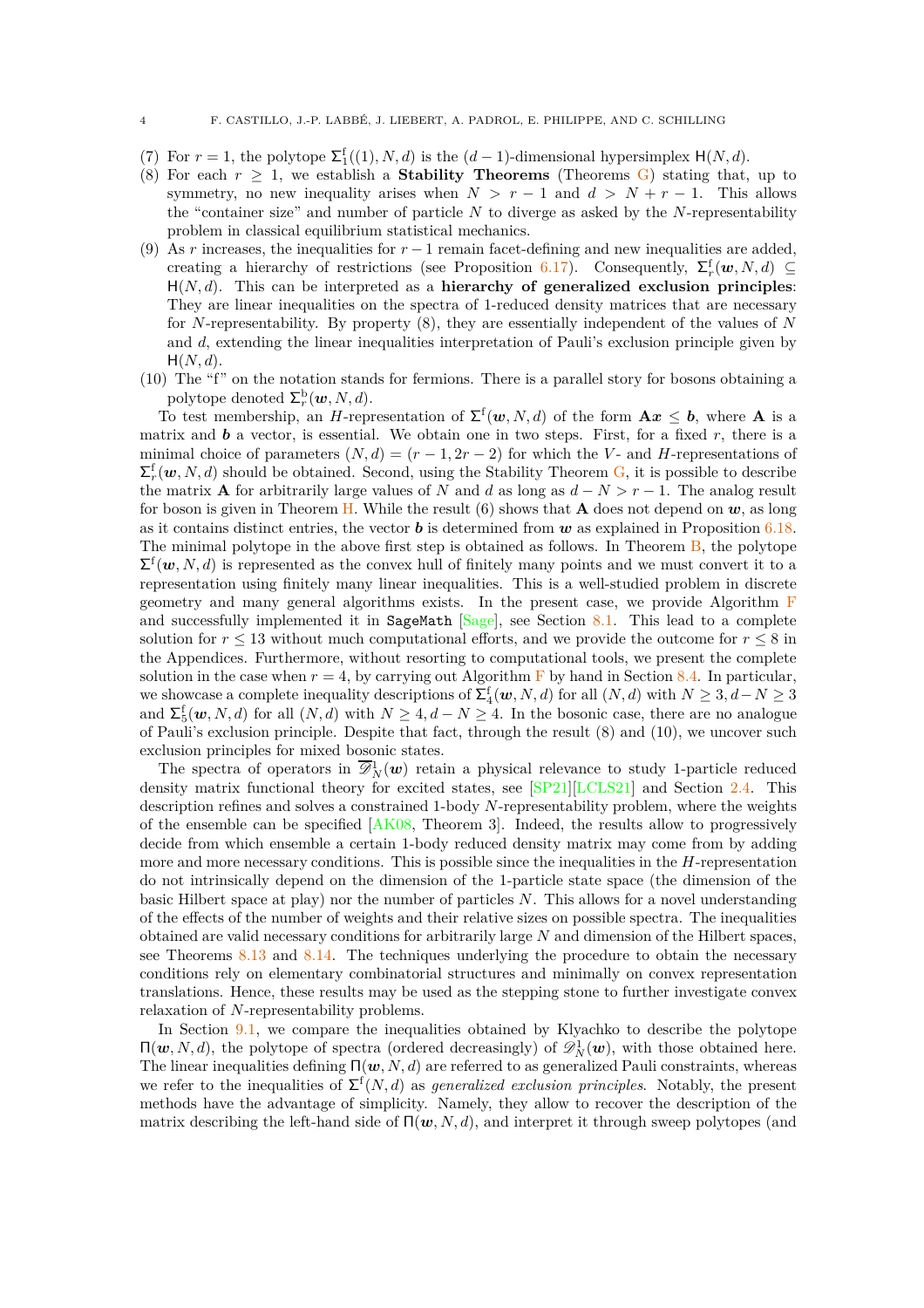therefore leading to a combinatorial interpretation through threshold complexes) using less sophisticated machinery. Furthermore, it seems possible to study further Klyachko's polytope through  $\Sigma^{\text{f}}(\boldsymbol{w}, N, d)$ . We adventure to conjecture the following.

**Conjecture.** If the entries of *w* are distinct, then the polytope Π(*w, N, d*) is a Minkowski summand of the polytope  $\Sigma^{\text{f}}(\boldsymbol{w}, N, d)$ .

Equivalently, we conjecture the existence of some polytope *Q* such that  $\Pi(\mathbf{w}, N, d) + Q =$  $\Sigma^f(w, N, d)$ . In particular, this would imply that the normal fan of  $Π(w, N, d)$  is a coarsening of that of  $\Sigma^{\text{f}}(\boldsymbol{w},N,d)$ .

**The tools.** The relevant methods to study fermionic spectral polytopes have well-established theories that we gather and bring *au goût du jour* in Part [2.](#page-22-0)

*Tool 1: Symmetric polytopes.* The study of symmetric polytopes is more than millennial. Well-known instances include regular polytopes, uniform polytopes, and polytopes with reflection symmetries, see  $\lceil \text{Sch}97 \rceil$  for a detailed survey. It is common to describe symmetries of polytopes via the action of a finite group of suitable transformations of the ambient space. A myriad of variations exist and many—if not all—seem to have some degree of *transitivity* in common: faces or flags of faces should be contained in a *single* orbit under the group action [\[Bab77\]](#page-52-18)[\[SSS11\]](#page-54-12)[\[Mat16\]](#page-54-13). The convex hull of the orbit of a point under a finite group action is called an *orbit polytope*. The uniqueness of the orbit has a structuring effect on the geometry of orbit polytopes, facilitating their study. These polytopes and their symmetries have been studied extensively, especially via their relations to the many generalizations of the permutohedron, see e.g. [\[Rad52\]](#page-54-14)[\[Onn93\]](#page-54-15)[\[SSS11\]](#page-54-12)[\[FL16\]](#page-53-14) and the references therein. Be that as it may, the extension of orbit polytopes to convex hulls of orbits of more than one points (in other words, convex hull of unions of orbit polytopes) seems to have received far less attention. In Section [5,](#page-24-0) we remedy this and initiate a study of the facial incidences of these polytopes. In particular, we determine the faces of symmetric polytopes (see Theorem [C\)](#page-26-0) thereby extending the known results for a single orbit.

*Tool 2: Sweep polytopes.* The polytopes  $\Sigma^f(w, N, d)$  and  $\Sigma^b(w, N, d)$  are defined via their normal fans. Since a lineup of length *r* is obtained from a sweep by taking its first *r* entries, we adapt the machinery to construction sweep polytopes from [\[PP21\]](#page-54-11) to construct lineup polytopes. One distinction between sweep polytopes and lineup polytopes is that the fans of lineup polytopes are not necessarily hyperplane arrangements. Expanding on [\[PP21\]](#page-54-11), we present four different constructions for lineup polytopes: as a convex hull of a finite set of points, as a projection of a partial permutahedron, as a Minkowski sum of *k*-set polytopes, and as a monotone path polytope of a truncated zonotope. The construction as a Minkowski sum of *k*-set polytopes (Proposition [6.13\)](#page-31-0) gives a conceptual explanation for the role of *w*, even when it has repeated entries. One important consequence of this section is that the facets of the polytope correspond to orderings that do not refine a non-trivial ordering.

*Tool 3: Gale order.* In addition to being related to sweep polytopes and being symmetric, the facial structure of fermionic and bosonic spectral polytopes is determined via the notion of Gale order, which is important in matroid theory  $[Ga168]$ . It is the combination of these three features that enables the proof of the Stability Theorem [G.](#page-41-0) In fact, the vertices of the spectral polytopes are related to certain simplicial complexes called *threshold complexes*. The typical case is related to fermion configurations, while boson configurations give rise to a different notion of threshold complexes related to multisubsets rather than subsets, see Sections [7](#page-34-0) and [9.3.](#page-49-0) These *bosonic* threshold complexes seem original and hence could be further studied.

**Structure of the article.** Aside from providing a thorough description of the solution to the convex ensemble 1-body *N*-representability problem, the overarching goal of the present article is to increase interactions between the convex geometry and quantum mechanics communities.

In this regard, Part [1](#page-9-0) is aimed to introduce the background theory from quantum physics in order to state appropriately the convex problem, which is aimed at readers with a more mathematical background. In Section [1,](#page-9-1) we review the fundamental concepts from quantum physics necessary to define and study the *N*-representability problem. In Section [2,](#page-11-0) we state the classical *N*-representability problem and its convex relaxation for fermions and bosons. Furthermore, we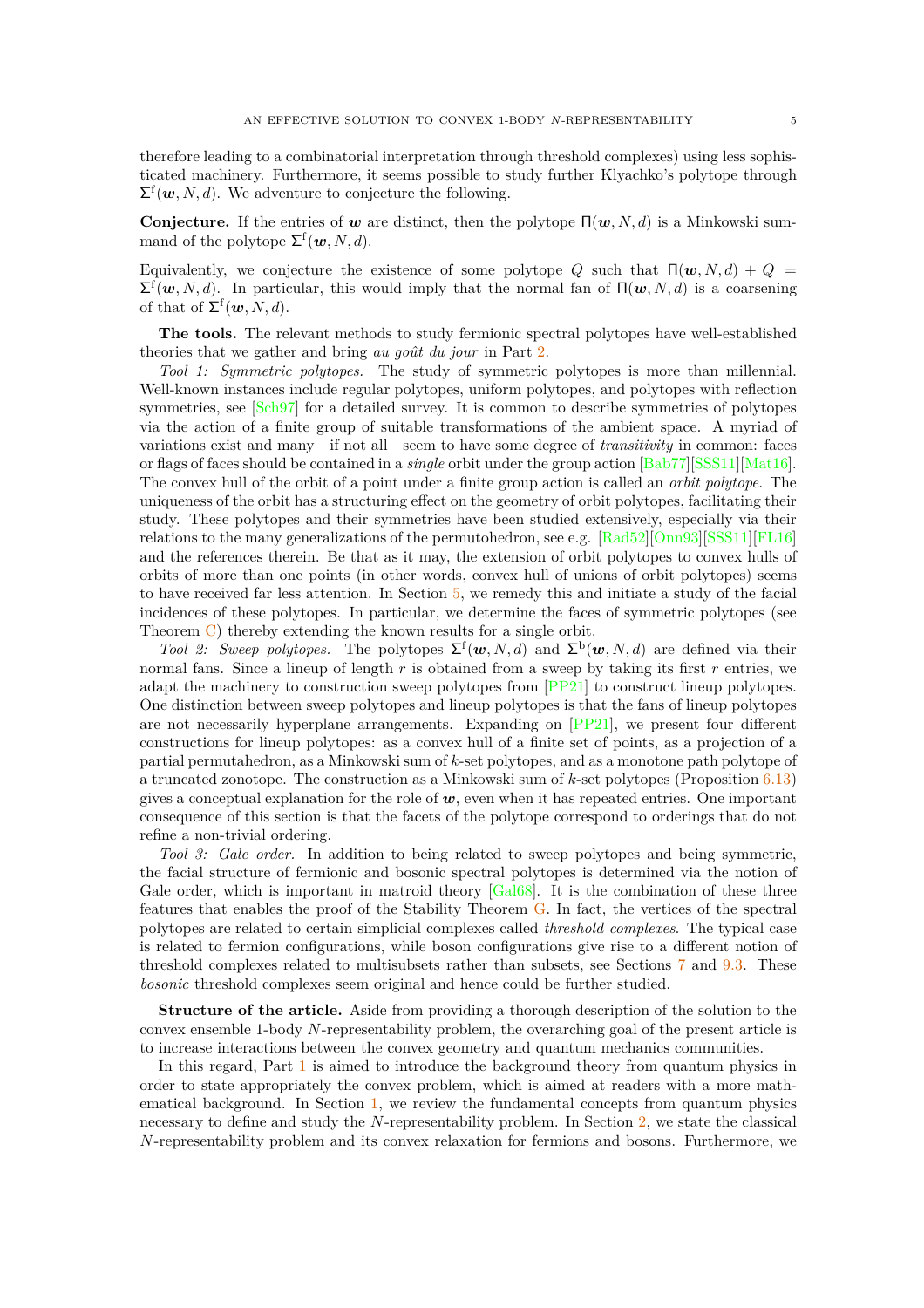obtain a first description of the sought spectral polytopes using *V* -representations. In Section [3,](#page-16-0) we give a spectral characterization of the set of *w*-ensemble 1-reduced density matrices. The spectra form a convex polytope that we then study thoroughly using combinatorial and geometrical tools.

Part [2](#page-22-0) is concerned with a self-contained introduction to the convex geometry tools along with the presentation of new results necessary to solve the problem. In Section [4,](#page-22-1) we describe the technique privileged here to translate a *V* -representation to an *H*-representation. In Section [5,](#page-24-0) we provide the necessary notions relative to fundamental domains of symmetric polytopes and give a criterion mixing geometry and combinatorics to determine the dimension of their faces. In this case, it is particularly important to determine when a linear functional determines a facet. In Section  $6$ , we adapt the recent study of sweep polytopes to the current situation. In Section [7,](#page-34-0) we study the combinatorial construction that dictates much of the symmetry and facial structure of spectral polytopes. Namely, the Gale order is reviewed and extended to multisubsets to deal with bosonic systems.

Finally, Part [3](#page-36-0) presents a procedure to obtain the desired inequalities along with a description of several theoretical consequences stemming from the proofs. In Section [8,](#page-37-2) we describe the algorithm, provide some analysis of the first output, and prove the stability properties of the produced inequalities, see Theorems [G](#page-41-0) and [H.](#page-43-0) In Section [9,](#page-47-1) we compare our results to the solution of the pure 1-body *N*-representability problem obtained in [\[Kly06,](#page-53-8) [AK08\]](#page-52-12), we exhibit two key properties of symmetric polytopes, and provide extremal examples that distinguish fermionic and bosonic systems. Finally, in the appendices, we provide some output produced by the algorithm.

**Acknowledgements.** The authors are thankful to Fulvio Gesmundo, Allen Knutson, Fu Liu, Georgoudis Panagiotis, Nicholas Proudfoot, and Raman Sanyal for valuable discussions. The authors express their gratitude to Manfred Lehn and Günter M. Ziegler for sparking this fruitful collaboration.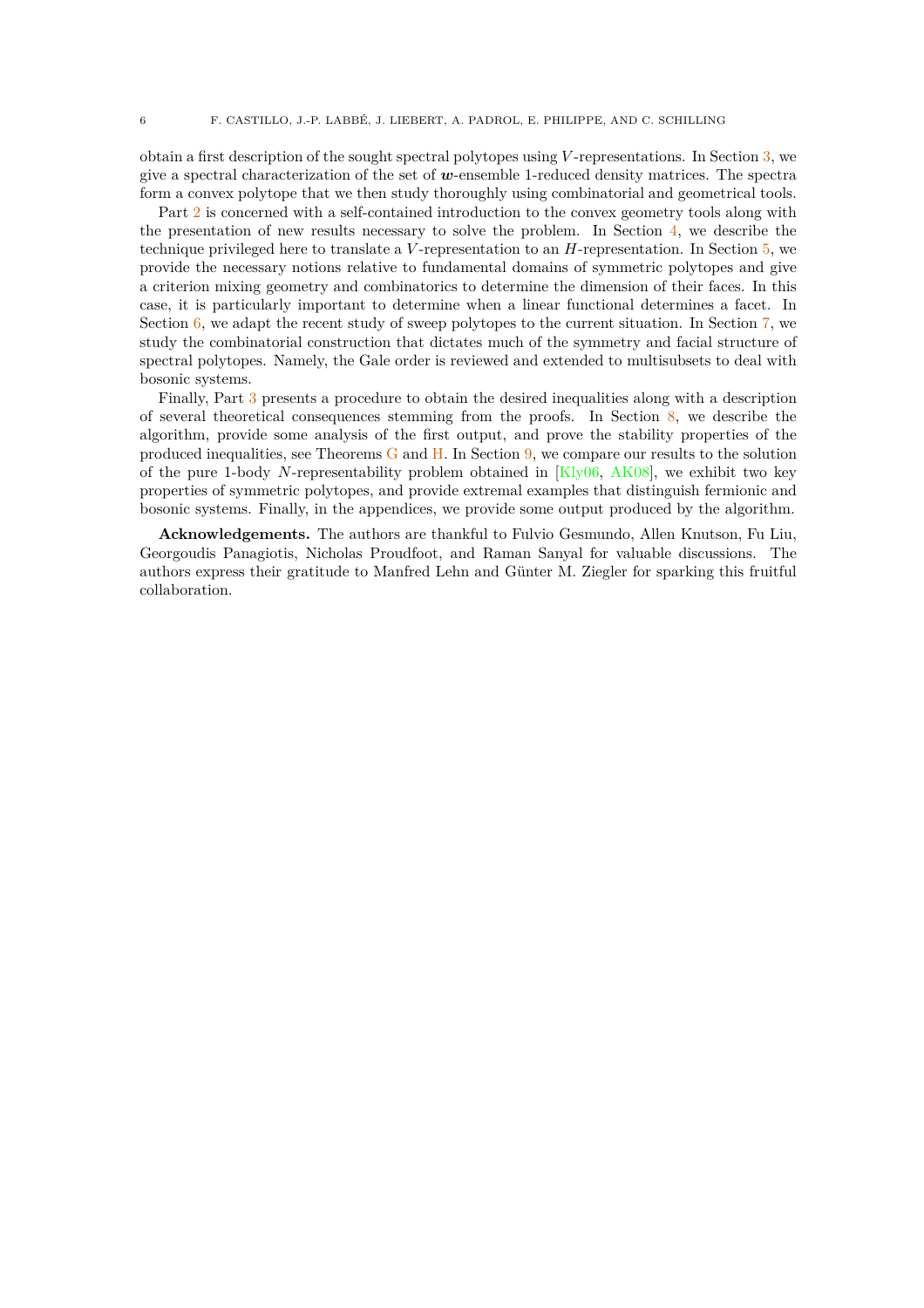### CONTENTS

| Introduction                                                                        | $\mathbf{1}$  |
|-------------------------------------------------------------------------------------|---------------|
| Part 1.<br>The Problem                                                              | 8             |
| Fundamental concepts<br>1.                                                          | 8             |
| Density operators on Hilbert spaces<br>1.1.                                         | 8             |
| 1.2.<br>Many-particle state spaces                                                  | 9             |
| 1.3.<br>Variational principle for ensemble states                                   | 9             |
| 2.<br>Convex formalism of the $N$ -representability problem                         | 10            |
| 2.1.<br>$N$ -representability problem                                               | <sup>10</sup> |
| 2.2.<br>N-representability of 1-reduced matrices                                    | 11            |
| 2.3.<br>Ensemble $N$ -representability                                              | 11            |
| 2.4.<br>Relaxed N-representability                                                  | 13            |
| 3.<br>Spectral characterization                                                     | 15            |
| 3.1.<br>Expansion and convex relaxation                                             | 15            |
| 3.2.<br>Fermionic spectral polytope                                                 | 16            |
| 3.3.<br>Lie theory perspective                                                      | 18            |
| 3.4.<br>Bosonic spectral polytope                                                   | <b>20</b>     |
| 3.5.<br>The Challenge                                                               | 21            |
| Part 2. Convex Geometry Tools                                                       | 21            |
| $V$ - to $H$ -representation translation<br>4.                                      | 21            |
| 4.1.<br>Polyhedra, cones, and polytopes                                             | 21            |
| 4.2.<br>Normal fans                                                                 | 22            |
| 5. Permutation invariant polytopes                                                  | 23            |
| 5.1.<br>Fundamental representatives                                                 | 23            |
| 5.2.<br>Faces of symmetric polytopes                                                | 24            |
| 6. Lineup polytopes                                                                 | 26            |
| 6.1. Lineups and their normal cones                                                 | 26            |
| 6.2. Constructions                                                                  | 27            |
| 6.3.<br>Back to the challenge                                                       | 31            |
| Gale orders<br>7.                                                                   | 33            |
| 7.1.<br>Gale order on subsets                                                       | 33            |
| 7.2.<br>Gale order on multisubsets                                                  | 35            |
| Part 3.<br>The Solution                                                             | 35            |
| H-representation of fermionic and bosonic spectral polytopes<br>8.                  | 36            |
| 8.1. Recursive generation                                                           | 36            |
| 8.2.<br>Case study                                                                  | 37            |
| Stabilization for unbounded $N$ and $d$<br>8.3.                                     | 38            |
| A worked-out example: $r = 4$<br>8.4.                                               | 43            |
| 9.<br>Outro                                                                         | 46            |
| 9.1.<br>Comparison with Klyachko                                                    | 46            |
| 9.2.<br>Beyond the permutation action                                               | 48            |
| Fermionic vs bosonic threshold ideals<br>9.3.                                       | 48            |
| Table of notations                                                                  | $50\,$        |
| References                                                                          | 51            |
| Appendix A.<br>H-representation of the lineup polytope of the hypersimplex $H(3,6)$ | 55            |
| Generalized exclusion inequalities for fermions<br>Appendix B.                      | 56            |
|                                                                                     |               |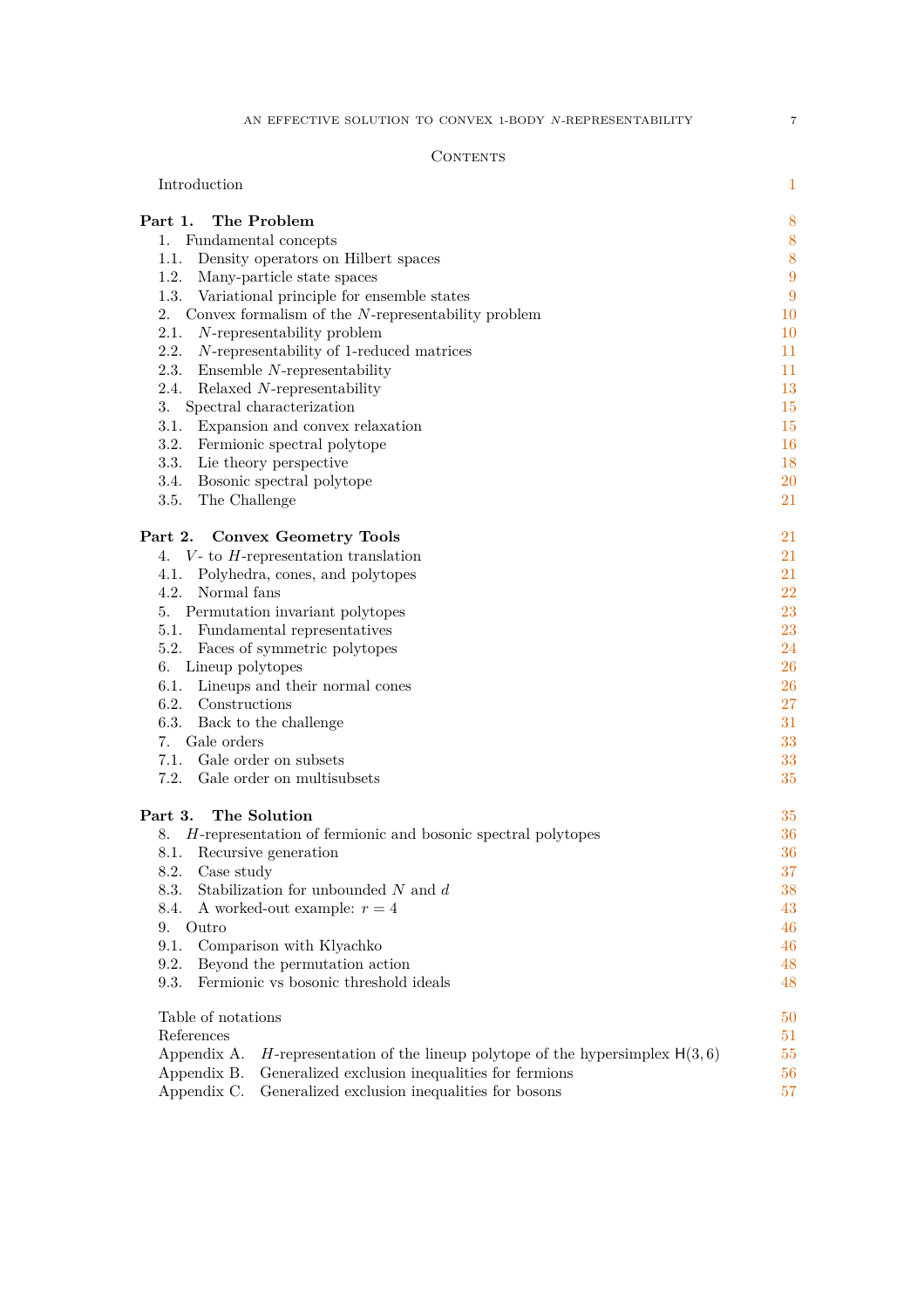### <span id="page-9-0"></span>**Part** 1. **The Problem**

The objective of this part is to introduce the problem motivating the present article. In Section [1,](#page-9-1) we review the fundamental concepts from quantum theory. In Section [2,](#page-11-0) we present the various *N*-representability problems that lead to the convex version. In Section [3,](#page-16-0) we give a spectral characterization of the convex hull of 1-body reduced density matrices. Furthermore, we present how this characterization fits into a Lie theory perspective. Finally, we formulate precisely the challenge within polyhedral combinatorics that must be solved in order to obtain a practical solution. This challenge is addressed in Part [3,](#page-36-0) after developing the necessary tools in Part [2.](#page-22-0)

**Notations and conventions.** A table is provided on p[.50](#page-51-0) to gather most of the notations used throughout this paper. We adopt the following conventions:  $d \in \mathbb{N} \setminus \{0\}$ ,  $[d] := \{1, 2, \ldots, d\}$ . Let  $\mathbb{R}^d$  be the *d*-dimensional Euclidean space with elementary basis  $\{e_i : i \in [d]\}$  and inner product given by  $\langle e_i, e_j \rangle = \delta_{i,j}$  for  $i, j \in [d]$ . Vectors in  $\mathbb{R}^d$  and tuples of numbers are denoted using bold letters such as  $\mathbf{e}, \mathbf{v}, \mathbf{x}$ , and scalars using normal script such as  $x$ . The symmetric group  $\mathfrak{S}_d$  acts linearly on  $\mathbb{R}^d$  by  $\pi \cdot \mathbf{e}_i = \mathbf{e}_{\pi(i)}$  for  $i = 1, \dots, d$ .

### 1. Fundamental concepts

<span id="page-9-1"></span>Among the abundant literature on quantum theory, we refer here to the books [\[Hal13\]](#page-53-16)[\[Lan17\]](#page-54-16) for a direct quantum mechanic approach,  $[NC<sub>00</sub>]$ , Chapter 2 for an introduction from the quantum information point of view and the article  $[CCP03]$  for a recent combinatorial formalism of manyparticle spaces, and suggest them to readers who want to learn more about the mathematical aspects of quantum mechanics.

<span id="page-9-2"></span>1.1. **Density operators on Hilbert spaces.** Let  $H$  be a *D*-dimensional complex Hilbert space with a positive definite sesquilinear form (also called *Hermitian inner product*)  $\langle \cdot, \cdot \rangle : \mathcal{H} \times \mathcal{H} \to \mathbb{C}$ . We identify the vector space of linear endomorphisms on H, called *operators*, with the tensor product  $\mathcal{H} \otimes \mathcal{H}^*$ ; for a unit vector  $v \in \mathcal{H}$ , the operator  $v \otimes v^*$  is the orthogonal projection onto the subspace spanned by *v*. An operator *H* is *Hermitian* if it satisfies  $\langle Hx, y \rangle = \langle x, Hy \rangle$  for any  $x, y \in \mathcal{H}$ . The real vector space of Hermitian operators is denoted by  $\mathscr{B}(\mathcal{H})$  and its inner product by  $\langle A, B \rangle = \text{Tr}(AB)$ . Hermitian operators are diagonalizable with real eigenvalues, and may therefore be expressed as

<span id="page-9-3"></span>
$$
H = \sum_{i=1}^{D} \lambda_i \mathbf{v}_i \otimes \mathbf{v}_i^*, \quad \text{where } \lambda_i \in \mathbb{R}, \text{ and } \lambda_1 \geq \lambda_2 \geq \cdots \geq \lambda_D,
$$
 (1)

and  $\{v_i\}_{i\in[D]}$  is an orthonormal basis of  $H$ , see [\[Lan02,](#page-54-18) Ch. XV, Thm. 6.4]. Each real scalar  $\lambda_i$ is the eigenvalue of *H* with eigenvector  $v_i$ . We define  $spec^{\downarrow}(H)$  as the vector  $(\lambda_1,\ldots,\lambda_D) \in \mathbb{R}^D$ and spec(*H*) as the orbit  $\mathfrak{S}_D \cdot \text{spec}^{\downarrow}(H) \subset \mathbb{R}^D$ . An Hermitian operator  $H \in \mathscr{B}(\mathcal{H})$  is positive semidefinite if its eigenvalues are non-negative, equivalently if  $\lambda_D \geq 0$ .

<span id="page-9-4"></span>**Definition 1.1** (Density operators,  $\mathscr{D}(\mathcal{H})$ ). A *density operator*  $\rho$  is a positive semidefinite Hermitian operator with  $\text{Tr}(\rho) = 1$ . The set of density operators on H is denoted  $\mathscr{D}(\mathcal{H})$ .

**Remark 1.2** (State vs Density operator). In quantum physics, a *state* on  $\mathcal{B}(\mathcal{H})$  is a linear  $\text{map } \omega : \mathscr{B}(\mathcal{H}) \to \mathbb{R}$ , such that  $\omega(H^2) \geq 0$  for each  $H \in \mathscr{B}(\mathcal{H})$  and  $\omega(\text{Id}) = 1$ , see [\[Lan17,](#page-54-16) Definition 2.5. When H is finite-dimensional, the states  $\omega$  on  $\mathscr{B}(H)$  are in bijection with density operators  $\rho$  on H through the equality  $\omega(H) = \langle \rho, H \rangle = \text{Tr}(\rho H)$  [\[Lan17,](#page-54-16) Theorem 2.7]. The two normalizations  $1 = \omega(\text{Id}) = \text{Tr}(\rho) = 1$  fit together, allowing a duality between states and density operators, through the inner product on  $\mathscr{B}(\mathcal{H})$ . This permits to treat states and density operators interchangeably. *Pure state* refers to a density operator  $v \otimes v^*$  for a certain unit vector  $v \in \mathcal{H}$ . The corresponding state is  $\omega : H \in \mathcal{B}(\mathcal{H}) \mapsto \langle Hv, v \rangle$ . Equation [\(1\)](#page-9-3) shows that in general, density operators or states are given by a sum of pure states  $v_i \otimes v_i^*$ , each weighted with probability  $\lambda_i$ . Indeed, for density operators the eigenvalues are positive and sum to 1. This is the setting of *ensemble of states*.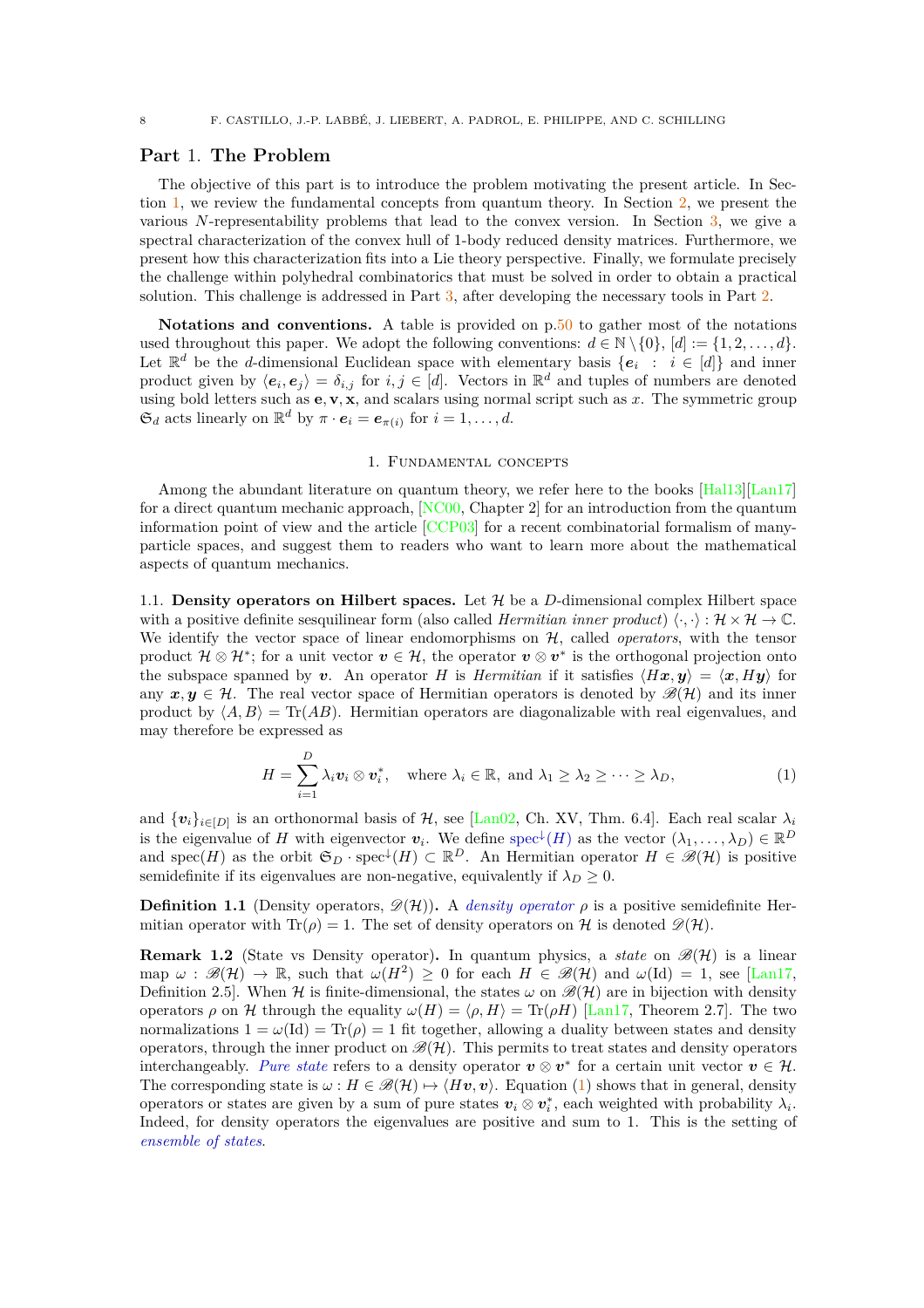<span id="page-10-0"></span>1.2. **Many-particle state spaces.** We denote by  $H_1$  the *one-particle Hilbert space* of dimension *d*. The name refers to the interpretation of states on  $\mathcal{B}(\mathcal{H}_1)$  as the probability distributions over orbitals in which a single particle may be found, and the possible orbitals are spanned by *d* basis orbitals. The 1-particle Hilbert space may have some additional substructure corresponding to different degrees of freedom such as orbitals and spin, see e.g. [\[CCP03\]](#page-52-20)[\[AK08\]](#page-52-12), but we do not consider spin here. By taking the *N*-th tensor product  $\bigotimes_{i=1}^{N} \mathcal{H}_1$  we may represent states of *N*-particle systems. The subspace given by the *N*-th exterior power  $\mathcal{H}_N := \bigwedge^N \mathcal{H}_1$  represents states of N fermions, or N-fermion states making  $\mathcal{H}_N$  the N-fermion Hilbert space. Elements in these spaces have the antisymmetry and indistinguishability of fermions built-in. Furthermore, the

antisymmetry enforces Pauli's exclusion principle: two fermions can not occupy the same orbital. Let  $\mathcal{F}ev(N, d) := \{i = (i_1, \ldots, i_N) \in [d]^N : 1 \leq i_1 < \cdots < i_N \leq d\}$  denote the set of all N*fermion configurations.* If  $\mathcal{B} = \{b_i\}_{i=1}^d$  is an orthonormal basis for  $\mathcal{H}_1$ , then  $\mathcal{B}^N := \{b_i\}_{i \in \mathcal{F}_{\text{\'{e}t}}(N,d)}$ is an orthonormal basis for  $\mathcal{H}_N$ , where

$$
\boldsymbol{b_i}:=\boldsymbol{b}_{i_1}\wedge \boldsymbol{b}_{i_2}\wedge \cdots \wedge \boldsymbol{b}_{i_N}.
$$

It follows that the dimension of  $\mathcal{H}_N$  is  $D := \begin{pmatrix} d \\ N \end{pmatrix}$ . For the rest of this section and Section [2,](#page-11-0) we restrict ourselves to *N*-fermion Hilbert spaces. In Section [3.4,](#page-21-0) we describe how to adapt the discussion to the bosonic case.

<span id="page-10-2"></span>**Definition 1.3** (Many-particle density operators,  $\mathscr{D}^1$  and  $\mathscr{D}^N$ ). The set of density operators in  $\mathscr{B}(\mathcal{H}_1)$  and in  $\mathscr{B}(\mathcal{H}_N)$  are denoted by  $\mathscr{D}^1$  and  $\mathscr{D}^N$  respectively.

**Remark 1.4.** On physical and mathematical grounds, it is also desirable to consider infinitedimensional one-particle Hilbert spaces. Kummer provided a rigorous framework for the infinite case in the article [\[Kum67\]](#page-53-9). Nevertheless, in the case at hand, the space may be assumed to be finite without losing much physical or mathematical relevance, see e.g. [\[Löw55\]](#page-54-19) and [\[SGC13\]](#page-54-20) and in particular Appendix B of the latter. For this reason we always assume that  $\mathcal{H}_1$  is finitedimensional, while seeking to minimize the dependence of the results on this dimension.

<span id="page-10-1"></span>1.3. **Variational principle for ensemble states.** The unitary group  $U(\mathcal{H})$  acts on  $\mathcal{B}(\mathcal{H})$  by conjugation:  $U \cdot H := U H U^{-1} \in \mathcal{B}(\mathcal{H})$ . Unitary conjugation is equivalent to a change of orthonormal basis so it does not change the spectrum. Therefore the set  $\mathscr{D}(\mathcal{H})$  is partitioned into U(H)-orbits indexed by points in the *Pauli simplex*

<span id="page-10-4"></span>
$$
\Delta_{D-1} := \left\{ \mathbf{w} \in \mathbb{R}^D : 1 \ge w_1 \ge w_2 \ge \dots \ge w_D \ge 0, \quad \sum_{i=1}^D w_i = 1 \right\}.
$$
 (2)

of possible spectra (with values ordered decreasingly) of density operators. For each  $w \in \Delta_{D-1}$ , let

$$
\mathscr{D}(\boldsymbol{w}) := \{ \rho \in \mathscr{D}(\mathcal{H}) \; : \; \mathrm{spec}^{\downarrow}(\rho) = \boldsymbol{w} \}.
$$

Thus,  $\mathscr{D}(\mathcal{H}) = \bigsqcup_{\mathbf{w}\in \Delta_{D-1}} \mathscr{D}(\mathbf{w})$ . We shall use the following variational principle.

<span id="page-10-3"></span>**Theorem 1.5** (Gross–Oliviera–Kohn [\[GOK88,](#page-53-10) Section II])**.** *Let H be a Hermitian operator on a Hilbert space*  $\mathcal{H}$  *with eigenvalues*  $\lambda_1 \geq \lambda_2 \geq \cdots \geq \lambda_D$  *and*  $\mathbf{w} \in \Delta_{D-1}$ *. We have* 

$$
\lambda_{\mathbf{w}} := \sum_{i=1}^{D} w_i \lambda_i = \max_{\rho \in \mathscr{D}(\mathbf{w})} \text{Tr}(\rho H).
$$

*A* maximizer  $\rho_{\bm{w}}$  on the right-hand side is given by  $\sum_{i=1}^D w_i \bm{v}_i \otimes \bm{v}_i^*$ , where  $\bm{v}_i$  is a unit eigenvector *of H for the eigenvalue*  $\lambda_i$ *.* 

In [\[GOK88\]](#page-53-10), this is stated with minima but to keep our conventions we use maxima. In quantum mechanics,  $Tr(\rho H)$  gives the expectation value of observable *H* for a quantum state described by a density operator *ρ*, see e.g. [\[Hal13,](#page-53-16) Sections 19.3-4][\[CCP03,](#page-52-20) Section IIIE]. For example if *H* is the Hamiltonian that describes the energy of the system, then the eigenvalues  $\lambda_i$  can be thought of as energy levels. The value of  $\text{Tr}(\rho H)$  gives the expectation value of observable *H* for the ensemble of states described by *ρ*.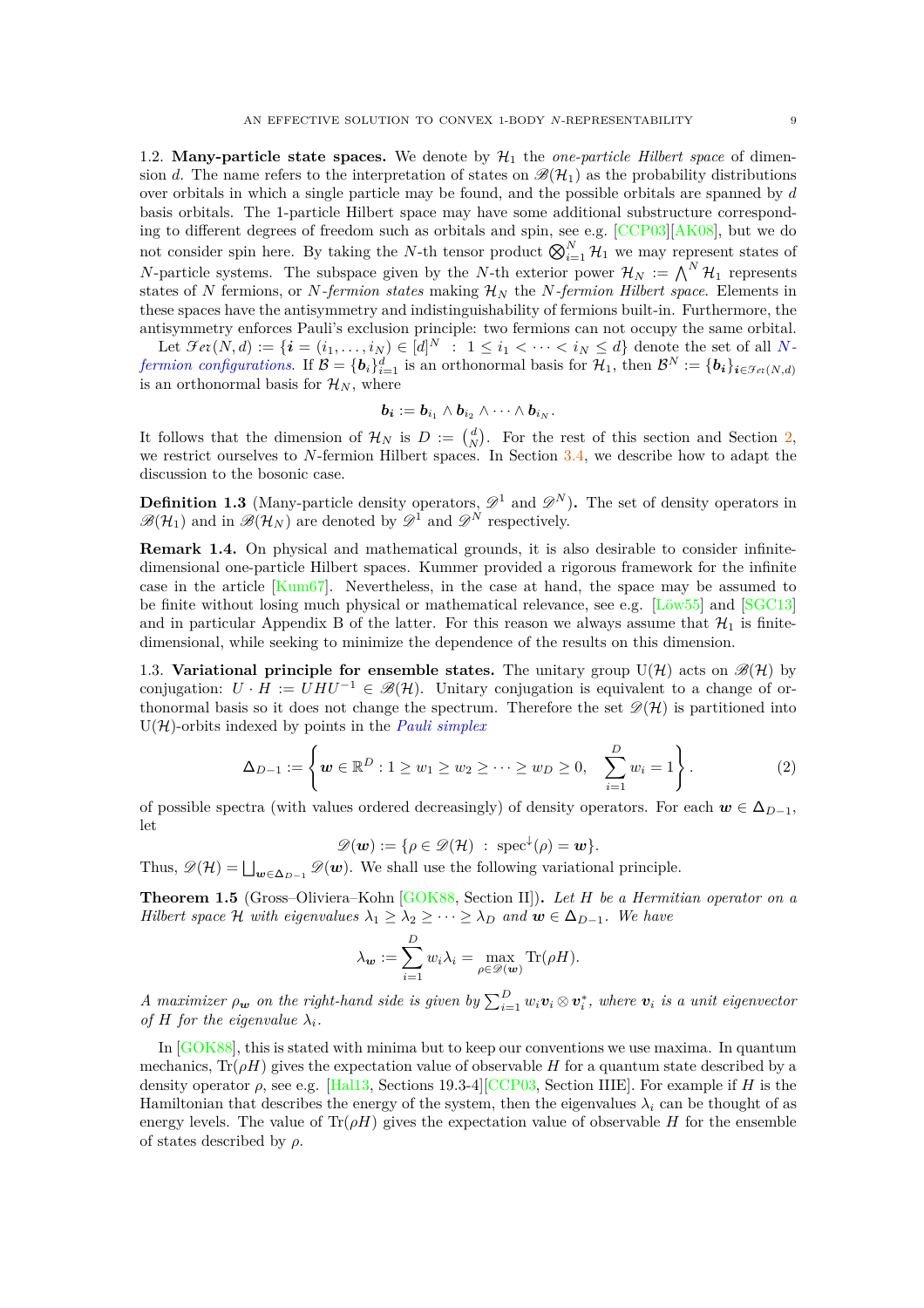### 2. Convex formalism of the *N*-representability problem

<span id="page-11-0"></span>For basic notions on convex analysis, we refer the reader to the books [\[Grü03\]](#page-53-4)[\[Zie95\]](#page-55-5)[\[Roc97\]](#page-54-21) and to Section [4.](#page-22-1) A subset K of  $\mathbb{R}^d$  is *convex* if  $x, y \in K$  implies  $\alpha x + (1 - \alpha)y \in K$  for any  $0 \leq \alpha \leq 1$ . The *convex hull* conv(K) of a set K is the intersection of all convex sets containing it. A *polytope* is the convex hull of a finite set of points. The *support function* of a convex set K is defined as  $\text{supp}_{\mathsf{K}}(\bm{y}) := \max_{\bm{x} \in \mathsf{K}} \langle \bm{y}, \bm{x} \rangle$ . For any compact subset K of  $\mathbb{R}^d$ , we have  $\text{conv}(\mathsf{K}) = \{\bm{x} \in \mathsf{K} \mid \forall \bm{x} \in \mathsf{K} \}$  $\mathbb{R}^d$  :  $\langle y, x \rangle \leq \text{supp}_{\mathsf{K}}(y)$  for all  $y \in \mathbb{R}^d$ . Consequently, a convex set and its support function supp<sub>K</sub> uniquely determine each other. Using Equation [\(1\)](#page-9-3) we see that the sets  $\mathscr{D}^1$  and  $\mathscr{D}^N$  of Definition [1.3](#page-10-2) are convex in  $\mathscr{B}(\mathcal{H}_1)$  and  $\mathscr{B}(\mathcal{H}_N)$ , respectively.

<span id="page-11-1"></span>2.1. *N***-representability problem.** We may now proceed to phrase the *N*-representability problem. It is formulated via the important concept of *reduced* density matrices which are defined using the partial trace operation.

<span id="page-11-4"></span>**Definition 2.1** (Partial trace). Let  $V = \{v_i\}_{i=1}^d$  be an orthonormal basis of  $\mathcal{H}_1$  and  $M, N$  be positive integers such that *M < N*. The *partial trace* (sometimes called *contraction*) of a Hermitian operator  $H_N$  on  $\mathcal{H}_N$  as the operator  $H_M = L_M^N(H_N)$  on  $\mathcal{H}_M$  uniquely defined by the equations

<span id="page-11-2"></span>
$$
\langle v_{\boldsymbol{i}}, H_M(v_{\boldsymbol{j}}) \rangle := \sum_{\boldsymbol{k} \in \mathcal{F}_{e\mathfrak{k}}(N-M,d)} \langle v_{\boldsymbol{i}} \wedge v_{\boldsymbol{k}}, H_N(v_{\boldsymbol{j}} \wedge v_{\boldsymbol{k}}) \rangle, \qquad (3)
$$

for all  $i, j \in \mathcal{F}ev(M, d)$ . The partial trace  $L_M^N$  induces a real linear map between  $\mathscr{B}(\mathcal{H}_N)$  and  $\mathscr{B}(\mathcal{H}_M)$ . Equation [\(3\)](#page-11-2) provides the entries of a matrix representation of  $H_M$  with respect to the basis  $\mathcal{B}^M$ .

<span id="page-11-5"></span>**Remark 2.2.** For a proof that the partial trace is a well-defined linear map see [\[Kum67,](#page-53-9) Theorem 3. For a more general discussion of the partial trace in quantum information see  $NCO0$ , Section 2.4.3. For a Lie theory interpretation see Section  $3.3$  on page [18.](#page-19-1) For combinatorially inclined reader, it is possible to phrase the partial trace completely in Hopf algebraic terms, see e.g. [\[CCP03,](#page-52-20) Section 3].

A straightforward computation shows that partial traces preserve positive semi-definiteness and that  $Tr(H_M) = {N \choose M} Tr(H_N)$ . So after a suitable normalization factor, the partial trace of a density operator in  $\mathscr{D}^N$  is again a density operator.

**Definition 2.3** (Reduced density matrices,  $\mathscr{D}_{N}^{M}$ ). Let *M*, *N* be positive integers such that  $M < N$ . The operators in  $L_M^N(\mathscr{D}^N)$  are called  $(M-)reduced$  density matrices. The set of M-reduced density matrices on  $\mathcal{H}_M$  is denoted  $\mathscr{D}_N^M$ .

In the literature, an *M*-reduced density matrix is sometimes abbreviated as being an *M*-RDM. The set  $\mathscr{D}_N^1$  $\mathscr{D}_N^1$  is convex and compact in the set of scaled density operators  $N\mathscr{D}^1$ , see Figure 1 for a schematic illustration. Not every extreme points of  $\mathscr{D}^N$  is extreme in the partial trace image  $\mathscr{D}^1_N$ : the extreme points of  $\mathscr{D}_N^1$  are thickened in Figure [1.](#page-11-3)

<span id="page-11-3"></span>

FIGURE 1. Schematic representation of the image of the partial trace map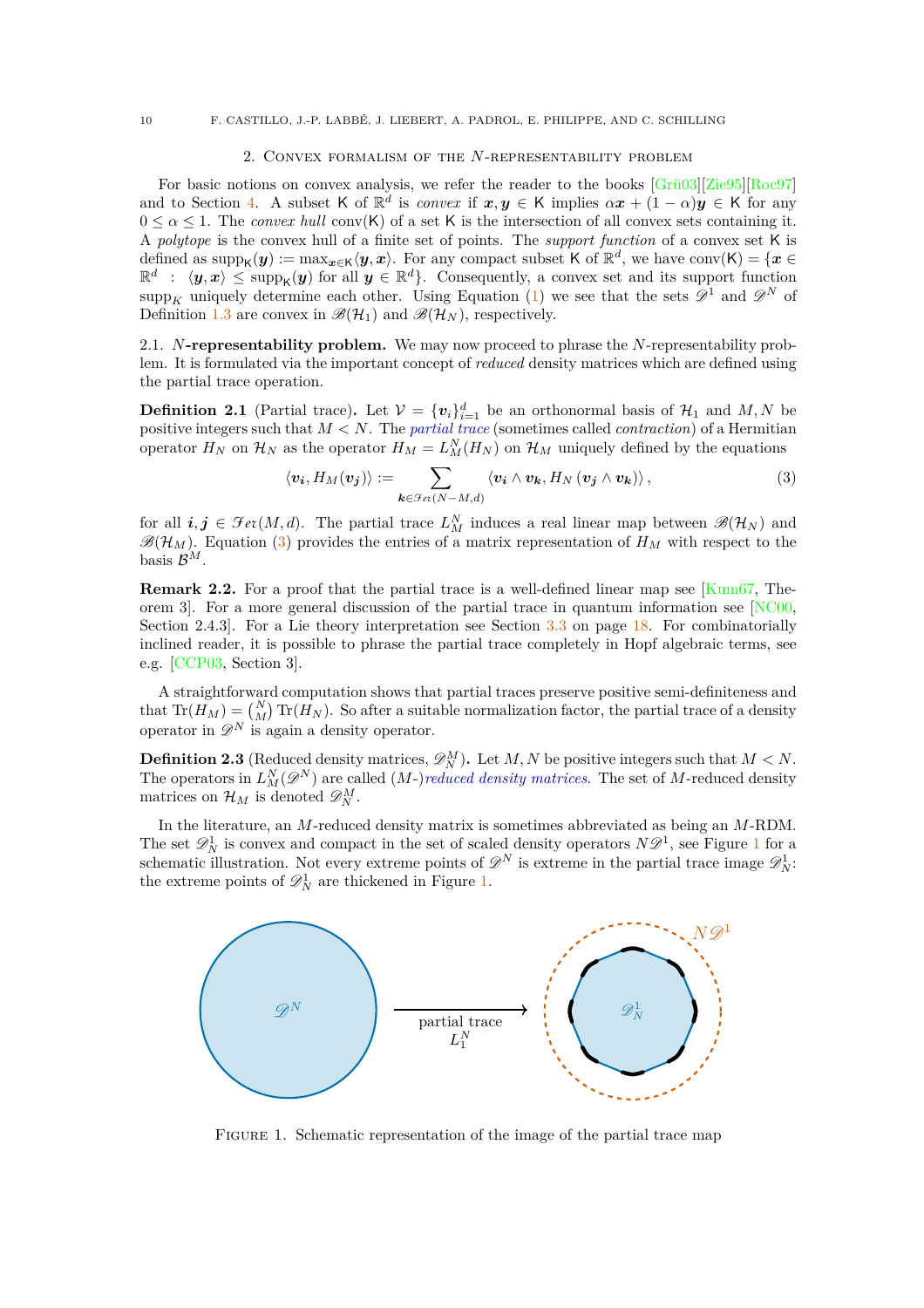The extreme points of  $\mathcal{D}_N^1$  are indexed by the elements of a Grassmannian [\[Col63,](#page-52-9) Corollary 9.1B]. Due to dimensional restrictions, Figure [1](#page-11-3) fails to represents an honest Grassmannian. We may now formulate the representability problem formulated around the 1950's  $[L\ddot{\omega} \text{w} 55][\text{Col} 63,$ Introduction], see also [\[Col72\]](#page-52-21) and the references therein.

*N***-Representability Problem.** *Let*  $\rho \in \binom{N}{M} \mathscr{D}^M$ *. Give necessary and sufficient conditions for*  $\rho$ *to be in*  $\mathscr{D}_{N}^{M}$ . In order words, characterize when  $\rho$  is the partial trace of an operator  $\rho_{N} \in \mathscr{D}^{N}$ .

Already at the time of its formulation, some necessary conditions were known. Moreover, it was also noted that the conditions derived from the antisymmetry had deeper consequences on the eigenvalues of reduced density matrices than Pauli's exclusion principle, see e.g. [\[Wat39\]](#page-55-0)[\[Löw55\]](#page-54-19)[\[Kuh60\]](#page-53-5). The cases  $M \in \{1, 2\}$  have attracted most attention due to the aspiration in quantum theory to replace the wave function by the 1- and 2-reduced density matrices: "Charles Coulson made clear his expectation that all, or most, of the properties of matter with which chemistry and physics are concerned can be discussed using the 2-matrix as our sole tool withno explicit recourse to the *N*-particle wave function." ([\[Col02,](#page-52-13) Conclusion, p.7]). Coleman remarked that from the outset, the importance was attributed not to obtaining a solution, but to obtaining simple rules—that are computationally efficient—allowing the application of variational principles [\[Col77,](#page-52-2) [Col02\]](#page-52-13). We refer the readers to [\[Maz07,](#page-54-1) [Maz12,](#page-54-5) [Maz16\]](#page-54-6)[\[SAK](#page-54-22)<sup>+</sup>18] and [\[BR19\]](#page-52-22) to get more details about recent developments on the general *N*-representability problem.

<span id="page-12-0"></span>2.2. *N***-representability of 1-reduced matrices.** From now on, we focus on the case  $M = 1$ . The following lemma describes how unitary orbits behave with respect to the partial trace.

<span id="page-12-3"></span>**Lemma 2.4** ([\[Col63\]](#page-52-9)). *If*  $u \in U(\mathcal{H}_1)$  *and*  $U = \wedge^N u \in U(\mathcal{H}_N)$ , *then*  $L_1^N(U\rho U^{-1}) = uL_1^N(\rho)u^{-1}$ .

This lemma implies that  $\mathscr{D}_N^1$  is unitary invariant, a property that does not hold for  $\mathscr{D}_N^M$  with  $M > 1$ , see e.g. [\[Col63,](#page-52-9) Section 5] or [\[CY00,](#page-52-3) Section 1.6]. Being unitary invariant means that the description of  $\mathscr{D}_N^1$  depends only on the spectrum of the operators involved and the number of particles *N*. The *N*-representability problem for  $M = 1$  has the following solution.

<span id="page-12-2"></span>**Theorem 2.5** ( $\approx 1950/60$ ). The set  $\mathscr{D}_{N}^{1}$  consists of all operators  $\rho \in N\mathscr{D}^{1}$  such that they have *trace equal to N and each eigenvalue*  $\lambda$  *satisfies*  $0 \leq \lambda \leq 1$ *.* 

The above theorem appeared in writing in  $[Col63, Theorem 9.3]$ , see also  $[CY00, Theorem 2.18]$ . The necessity of such a bound was already observed in relation with Pauli's exclusion principle or using second quantization, see e.g. [\[Wat39,](#page-55-0) Behauptung I, Equation (16)][\[Löw55,](#page-54-19) Equation (75)]. Other proofs of this result have been obtained around the same period [\[Kuh60\]](#page-53-5)[\[Yan62\]](#page-55-6)[\[GP64\]](#page-53-17), although the results in the latter have been rigorously established in  $\text{Kum67}$ . We refer to the surveys  $\lceil \text{Col} \rceil$ ,  $\text{Col} \rceil$  and the comment  $\lceil \text{CJR+12} \rceil$  for further details. Let us highlight two important facts related to this theorem. First, Theorem [2.5](#page-12-2) expresses a bound on the eigenvalues of an *N*-representable density operator in  $\mathcal{D}_N^1$  independently of the dimension  $d = \dim(\mathcal{H}_1)$ , which makes it scalable when  $d \to \infty$ . Second, since the trace of an *N*-representable density operator is *N*, then

<span id="page-12-4"></span>
$$
spec(\mathscr{D}_N^1) = \left\{ \pmb{x} \in \mathbb{R}^d \; : \; \sum_{i=1}^d x_i = N, \quad 0 \le x_i \le 1 \text{ for all } i = 1, \dots, d \right\} =: \mathsf{H}(N, d), \qquad (4)
$$

which is a polytope  $H(N, d)$  called hypersimplex, see Figure [2](#page-13-0) and Examples [4.2](#page-23-1) and [5.1.](#page-24-2)

The hypersimplex has been used to describe these spectra in [\[Wat39\]](#page-55-0)[\[Löw55\]](#page-54-19)[\[Kuh60\]](#page-53-5)[\[Col63\]](#page-52-9), and this result seems to have been already folklore for physicists when the term hypersimplex was coined in the articles [\[GGL75,](#page-53-2) Section 1.6] and later studied in [\[GGMS87\]](#page-53-3), see e.g. [\[Zie95,](#page-55-5) Example 0.11]. Furthermore, Coleman proved that the extreme points of  $\mathscr{D}_N^1$  are indexed by the elements of the corresponding Grassmannian [\[Col63,](#page-52-9) Corollary 9.1B].

<span id="page-12-1"></span>2.3. **Ensemble** *N***-representability.** We seek a refined version of Theorem [2.5,](#page-12-2) where we consider *w*-ensemble states, i.e density operators  $\rho \in \mathscr{D}^N$  with a prescribed spectrum  $w \in \Delta_{D-1}$ .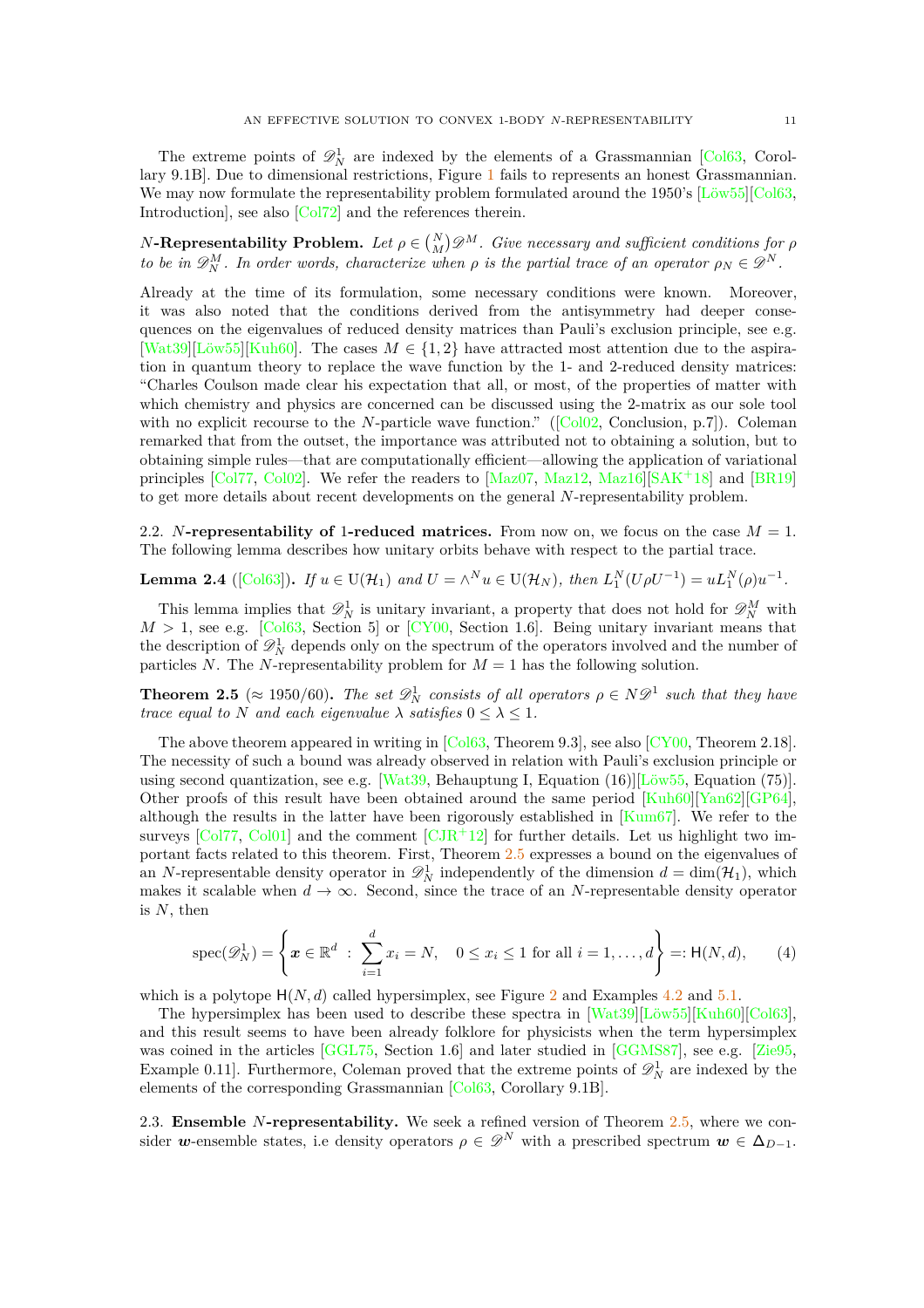<span id="page-13-0"></span>

Figure 2. On the right, the dashed tetrahedron (a simplex in general) represents spectra of density operators in spec  $(N\mathscr{D}^1)$ . Only the spectra in the octahedron (an hypersimplex in general) may occur as a spectra of a 1-reduced density matrix in spec  $(\mathscr{D}_N^1)$ . The smaller polytope included in the octahedron represents the vectors in spec<sup> $\downarrow$ </sup>  $(\mathscr{D}_{N}^{1})$ . The dotted vertices of the hypersimplex represent all orderings of the spectra  $(1, \ldots, 1, 0, \ldots)$  with *N* occurrences of 1.

The vector  $\mathbf{w} = (w_1, \ldots, w_D)$  is called the *weight vector* of the ensemble. When  $\mathbf{w} = (1, 0, \ldots)$ , the ensemble is called *pure*. The set of *w-ensemble N-representable 1-reduced density matrices* is

<span id="page-13-2"></span>
$$
\mathscr{D}_N^1(\boldsymbol{w}) := L_1^N(\mathscr{D}^N(\boldsymbol{w})),\tag{5}
$$

<span id="page-13-1"></span>which is also easily seen to be unitary invariant by Lemma  $2.4$ , see Figure [3.](#page-13-1)



Figure 3. Schematic representation of the non-convex set of density operators  $\mathscr{D}^N(w)$  (represented as a snake curve) with spectrum *w*. It reduces to a nonconvex set (a rosette curve)  $\mathscr{D}_{N}^{1}(\boldsymbol{w})$  of 1-reduced density matrices.

**Ensemble** *N***-Representability Problem.** Let  $w \in \Delta_{D-1}$  and  $\rho \in \mathcal{D}^1$ . Give necessary and  $sufficient conditions for  $\rho$  to be in  $\mathscr{D}_{N}^{1}(\mathbf{w})$ . In order words, characterize when  $\rho$  is the partial trace$ *of an operator*  $\rho_N \in \mathscr{D}^N(\boldsymbol{w})$ .

In a series of ground-breaking articles [\[Kly98,](#page-53-7) [Kly06,](#page-53-8) [AK08,](#page-52-12) [Kly09\]](#page-53-18), Klyachko et al. gave a spectral characterization of  $\mathscr{D}_N^1(\boldsymbol{w})$ . Let

<span id="page-13-3"></span>
$$
\Lambda(\boldsymbol{w}, N, d) := \operatorname{spec}(\mathscr{D}_N^1(\boldsymbol{w})) \quad \text{and} \quad \Pi(\boldsymbol{w}, N, d) := \operatorname{spec}^{\downarrow}(\mathscr{D}_N^1(\boldsymbol{w})). \quad (6)
$$

Klyachko gave a description of  $\Pi(\boldsymbol{w}, N, d)$  as a convex set defined by *finitely many* inequalities, i.e. a polytope. We briefly discuss how his approach compares to ours in Section [3.3](#page-19-1) and Section [9.1.](#page-47-0) The set  $\Lambda(\boldsymbol{w}, N, d)$  is by definition the symmetrization of  $\Pi(\boldsymbol{w}, N, d)$  and it is not convex (see Figure [6](#page-19-0) on page [18\)](#page-19-0), it is sometimes referred to as a *rosette*, see Figure [3.](#page-13-1) Furthermore, in [\[Kly06\]](#page-53-8) they provided a procedure using representation theory to obtain all inequalities for  $w = (1, 0, \ldots)$ .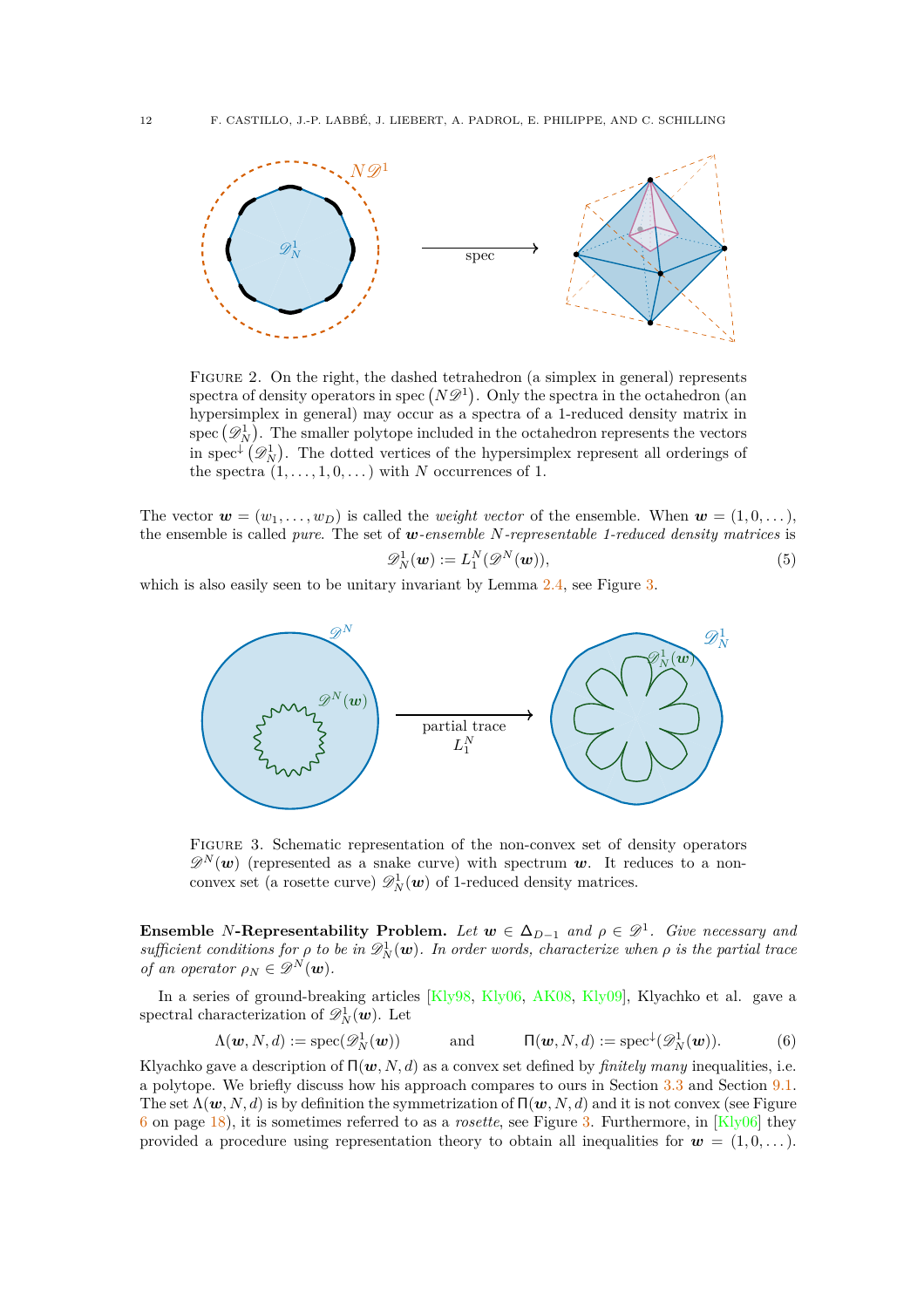The general inequalities are described in  $[Kly06,$  Theorem 4.16 and  $[AK08,$  Theorem 2. In Equation [\(5\)](#page-13-2), the parameter *d* does not appear: Recall that in Theorem [2.5,](#page-12-2) the parameter *d* is not directly involved in the restrictions on the eigenvalues. However, in the solution given by Klyachko, there is a strong dependence on the value of *d*, see for instance the complete inequalities for the pure case when  $N = 3$  and  $d = 6, 7, 8$  [\[Kly06,](#page-53-8) pages 83-84]. Unfortunately, if  $d > 10$  these inequalities are out of reach for practical applications in quantum chemistry. In Section [9.1,](#page-47-0) we compare these inequalities to those obtained in this article.

<span id="page-14-0"></span>2.4. **Relaxed** N-representability. The set  $spec(\mathcal{D}_N^1(\boldsymbol{w}))$  is generally not convex, it forms a rosette, see Figure [3.](#page-13-1) We refer the reader to Section [3.3](#page-19-1) where this rosette is explained via a Lie theory perspective. Characterizing spec<sup> $\downarrow$ </sup> $(\mathscr{D}_{N}^{1}(\boldsymbol{w}))$  calls for a description of a *petal* whose orbit forms the rosette. Facing the practical difficulties involved in the solution of the *N*-representability of 1-reduced density matrices for ensemble states, we now consider a convex relaxation of the ensemble 1-body *N*-representability problem.

We briefly would like to emphasize the huge physical significance of this convex relaxation, particularly also relative to its non-relaxed version. For this, we first observe that Coulson's vision to replace the *N*-particle wave function by the 2-particle reduced density matrix can even be taken to another level: Since each subfield of physics restricts typically to a *fixed* pair interaction *W* (e.g., Coulomb interaction in quantum chemistry and contact-interaction in the field of ultracold gases), the class of relevant Hamiltonians is merely parameterized by the one-particle Hamiltonian *h*,  $H_W(h) = h + W$ . Exploiting this in the context of the Rayleigh–Ritz variational principle applied to  $H_W(h)$  leads directly to a universal 1-reduced density matrix functional  $\mathcal{F}_W$ [\[Lev79,](#page-54-23) [Lie83\]](#page-54-24). Minimizing then  $\mathcal{F}_W + \text{Tr}[h]$  over the non-convex space  $\mathscr{D}_N^1((1,0,\dots))$  of pure Nrepresentable 1-reduced density matrices would yield the energy and 1-reduced density matrix of the ground state of  $H_W(h)$ , *for any h*. Unfortunately, the task of describing the set  $\mathscr{D}_N^1((1,0,\dots))$ for realistic system sizes is a hopeless endeavor. The corresponding 1-reduced density matrix functional theory (RDMFT) became a feasible method only after Valone [\[Val80\]](#page-55-7) understood that these fundamental obstacles can be avoided if the Rayleigh–Ritz variational principle is applied in the context of ensemble rather than pure states. This relaxes the functional  $\mathcal{F}_W$  to its lower convex envelop, and more importantly its domain from  $\mathscr{D}_{N}^{1}((1,0,\ldots))$  to its easy-to-describe convex hull  $\overline{\mathscr{D}}_N^1((1,0,\dots)).$  By resorting to Gross–Oliviera–Kohn variational principle in Theorem [1.5,](#page-10-3) we have recently generalized RDMFT to excited states where  $w$  is used to fix the weights of carefully chosen low-lying excited states [\[SP21\]](#page-55-2)[\[LCLS21\]](#page-54-9) . Application of exact convex relaxation turns *w*ensemble RDMFT into a practically feasible method, provided a compact halfspace-representation of  $\overline{\mathscr{D}}_N^1(\boldsymbol{w})$  is found (which is nothing else than the ambition of the present work).

### **Convex** 1**-body Ensemble** *N***-representability Problem**

Let  $w \in \Delta_{D-1}$  and  $\rho \in N\mathscr{D}^1$ . Give necessary and sufficient conditions for  $\rho$  to belong to the convex set

$$
\overline{\mathscr{D}}_N^1(d, \mathbf{w}) := \text{conv}\left\{L_1^N(\tau) \ : \ \tau \in \mathscr{D}^N(\mathbf{w})\right\},\
$$

where the dimension of the one-particle Hilbert space is  $\dim(\mathcal{H}_1) = d$ .

The convex hull  $\overline{\mathscr{D}}_N^1(d, \mathbf{w})$  is taken inside  $N\mathscr{D}^1$ , see Figure [4](#page-15-0) for an illustration. We added a "*d*" in the notation here to emphasize the *a priori* dependence on *d*.

By the linearity of the partial trace, the properties of convex hull and the conjugation action of U, the set  $\overline{\mathscr{D}}_N^1(d, \mathbf{w})$  is unitary invariant. Given two weight vectors  $\mathbf{w}, \mathbf{w}' \in \Delta_{D-1}$ , we say that *w* majorizes  $w'$  weakly if and only if, for all  $k = 1, 2, \ldots, D$ 

$$
\sum_{i=1}^k w'_i \le \sum_{i=1}^k w_i,
$$

and write  $w' \prec w$ . The following structural result describing the orbits in  $\overline{\mathscr{D}}_N^1(d, w)$  allows the emergence of a geometric and combinatorial approach to the convex ensemble *N*-representability problem.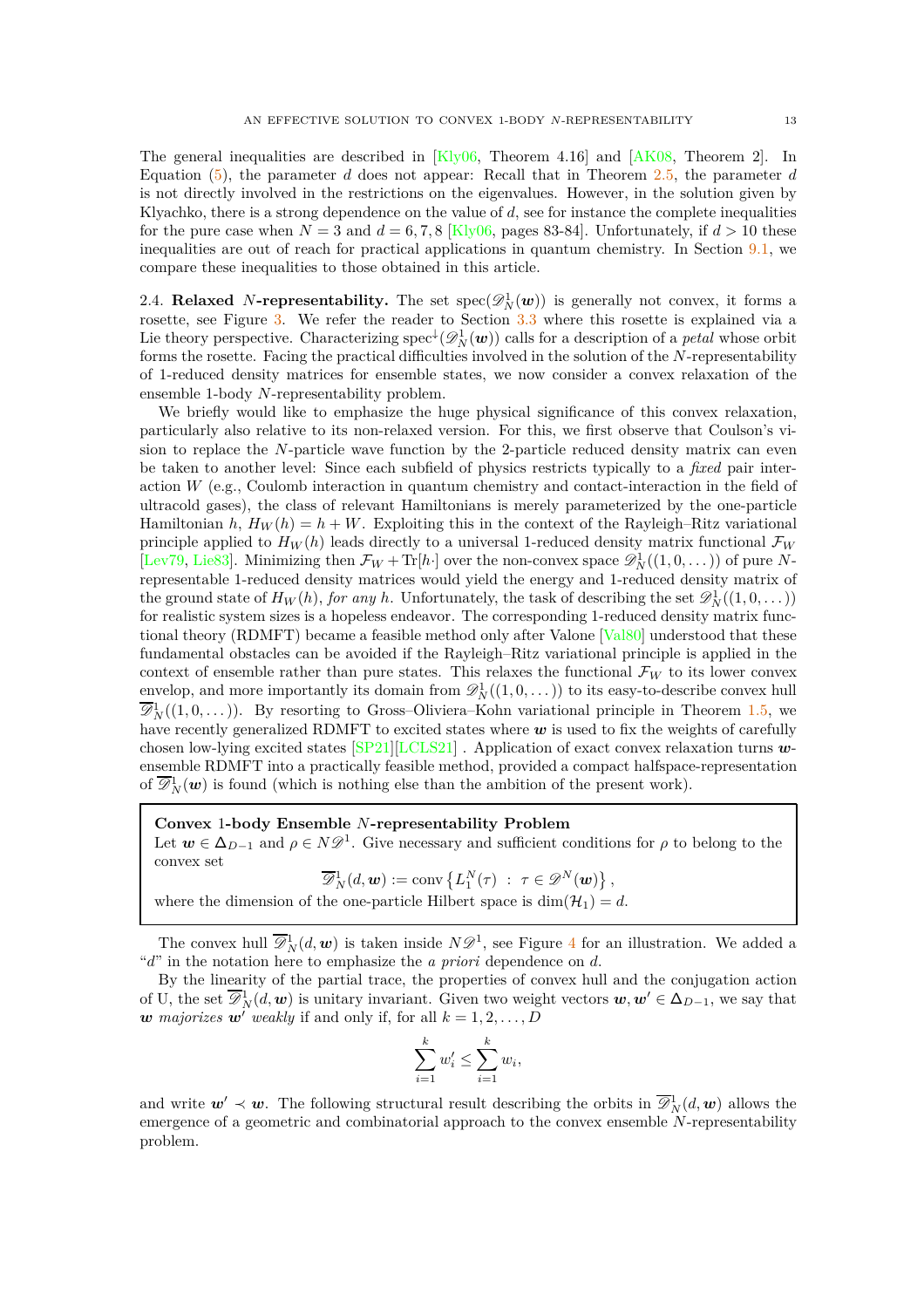<span id="page-15-0"></span>

FIGURE 4. Schematic representation of the set spec  $(\overline{\mathscr{D}}_N^1(\boldsymbol{w}))$  (equivalently the convex hull of  $spec(\mathscr{D}_{N}^{1}(\boldsymbol{w}))$ , see Proposition [3.7\)](#page-18-1). It is a symmetric polytope contained in the convex hull of  $spec(\mathscr{D}_N^1) = H(N,d)$  (an octahedron  $H(2,4)$  here). On the right, the illustration of spec  $(\overline{\mathscr{D}}_2^1(\frac{1}{2}, \frac{1}{3}, \frac{1}{6}, 0, 0, 0))$  with  $d = 4$ . The polytope whose facets are shaded is spec<sup> $\downarrow$ </sup>  $(\mathscr{D}_2^1(\frac{1}{2}, \frac{1}{3}, \frac{1}{6}, 0, 0, 0))$ , obtained from [\[Kly06,](#page-53-8) Section 4.2.3].

**Theorem 2.6** (see [\[LCLS21,](#page-54-9) Theorem 12]). Let  $d \geq N \geq 1$  and  $w \in \Delta_{D-1}$ . The convex set  $\overline{\mathscr{D}}_{N}^1(d, \boldsymbol{w})$  *is the union of majorized orbits:* 

$$
\overline{\mathscr{D}}^1_N(d, \mathbf{w}) = \bigcup_{\mathbf{w}' \prec \mathbf{w}} \mathscr{D}^1_N(d, \mathbf{w}').
$$

The theorem indicates that the smaller the weight vector within the majorization order, the smaller the spectral convex body should be.

**Example 2.7.** Let  $N = 2$ ,  $d = 4$ ,  $w_1 = (\frac{1}{2}, \frac{1}{3}, \frac{1}{6}, \frac{0}{6}, 0, 0)$  and  $w_2 = (\frac{2}{5}, \frac{3}{10}, \frac{1}{5}, \frac{1}{10}, 0, 0)$ . Therefore  $w_2 \prec w_1$ . The theorem implies that  $\mathscr{D}_N^1(d, w_2) \subseteq \overline{\mathscr{D}}_N^1(d, w_1)$ , see Figure [5.](#page-15-1)

<span id="page-15-1"></span>

FIGURE 5. On the left, the two curves represent  $\mathscr{D}_N^1(\boldsymbol{w}_1)$  and  $\mathscr{D}_N^1(\boldsymbol{w}_2)$  such that  $w_2 \prec w_1$ , and therefore  $\overline{\mathscr{D}}_N^1(w_1)$  contains  $\mathscr{D}_N^1(w_2)$ . On the right, the images spec  $(\overline{\mathscr{D}}_2^1(\frac{1}{2}, \frac{1}{3}, \frac{1}{6}, 0, 0, 0))$  (the solid skeleton) and spec  $(\overline{\mathscr{D}}_N^1(\frac{2}{5}, \frac{3}{10}, \frac{1}{5}, \frac{1}{10}, 0, 0))$  (the polytope whose facets are shaded) for  $d = 4$ . Both of them are contained in the hypersimplex  $spec(\mathscr{D}_{N}^{1}) = spec(\mathscr{D}_{N}^{1}(\mathbf{w}_{3}))$ , with  $\mathbf{w}_{3} = (1, 0, 0, 0, 0, 0)$ .

Thus this suggests the following approach: start with the largest weight vector (i.e.  $(1,0,\ldots)$ ) and  $r_1 = 1$ ) and proceed to solve the convex ensemble N-representability problem iteratively increasing the length of the weight vector to  $r_2 = r_1 + 1$ . This indicates a *hierarchy* between weight vectors to be revealed later. Remarkably, the role of *d* in this approach becomes secondary.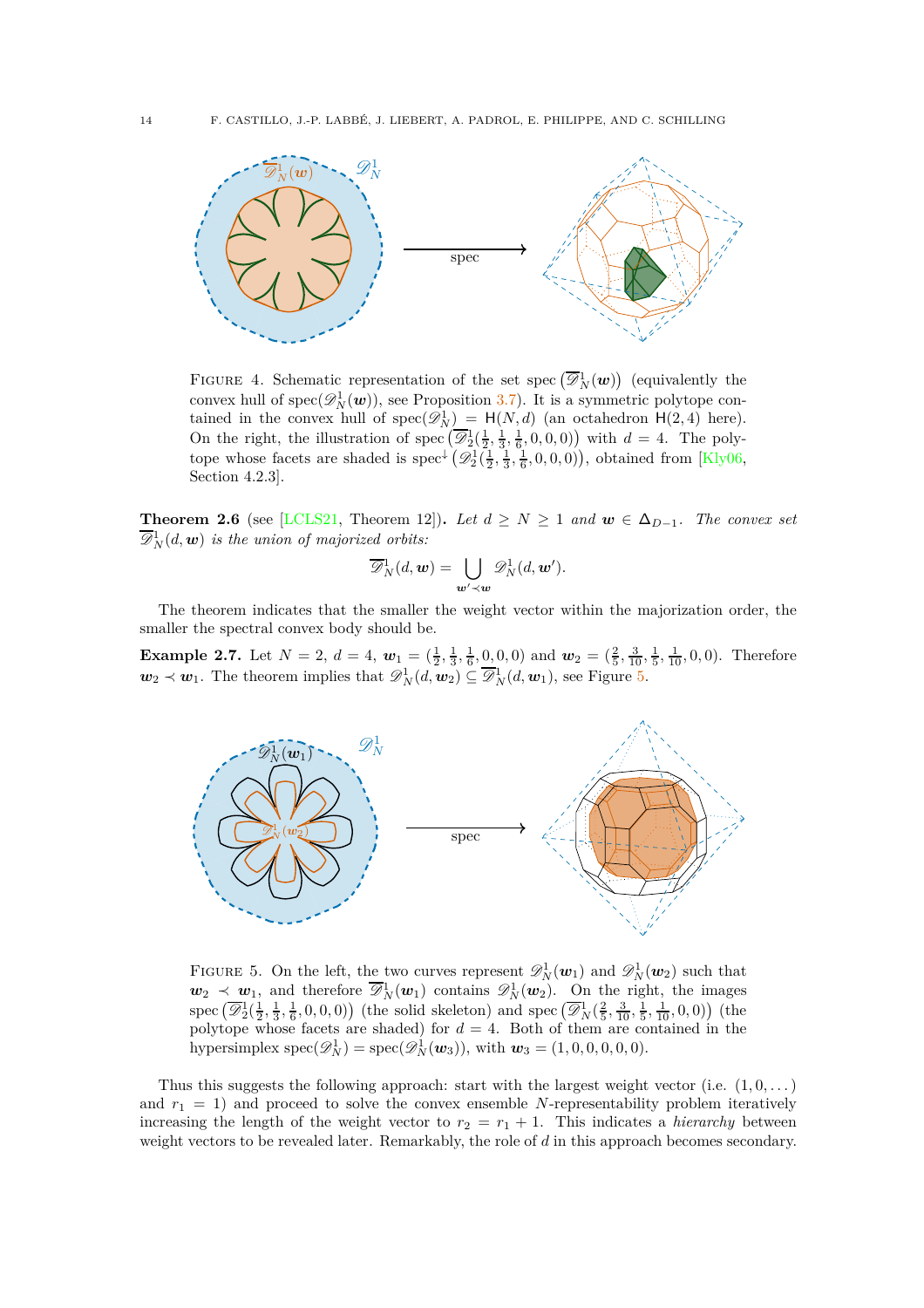Furthermore, as long as the weights are kept distinct, their specific values become less relevant while majorization becomes more important.

The convex ensemble *N*-representability problem is an example of the classical *membership problem* in convex geometry: Given a convex set K, determine whether an element belongs to K. This question can be answered very efficiently when K is described using linear inequalities, say using a non-redundant list of supporting hyperplanes, this shall be done in Part [3.](#page-36-0) In the next section, we give a spectral characterization of  $\overline{\mathscr{D}}_N^1(d, \mathbf{w})$  as the convex hull of finitely many points.

### 3. Spectral characterization

<span id="page-16-0"></span>In this section, as a first step to solve the convex ensemble *N*-representability problem we obtain an internal representation of  $\overline{\mathscr{D}}_N^1(\bm{w})$ . The idea behind this approach is based on lifting the objects from  $\mathcal{H}_1$  to  $\mathcal{H}_N$  and then using Gross-Oliviera-Kohn's Theorem [1.5.](#page-10-3)

### <span id="page-16-1"></span>3.1. **Expansion and convex relaxation.**

**Definition 3.1** (Expansion of a Hermitian operator). Let  $h \in \mathcal{B}(\mathcal{H}_1)$  be a Hermitian operator,  $\{\lambda_i\}_{i \in [d]}$  its eigenvalues, and  $\{v_i\}_{i \in [d]}$  the corresponding orthonormal eigenbasis of  $\mathcal{H}_1$ . We can lift  $h = \sum_{i=1}^d \lambda_i v_i \otimes v_i^*$  to a Hermitian operator  $\Gamma_N^1(h) \in \mathscr{B}(\mathcal{H}_N)$  that acts diagonally on the basis  $\{v_i\}_{i \in \mathcal{F}_{e\mathcal{X}}(N,d)}$  as follows

<span id="page-16-2"></span>
$$
\Gamma_N^1(h) := \sum_{\iota \in \mathcal{F}_{\text{\'et}}(N,d)} \left( \sum_{i \in \iota} \lambda_i \right) v_{\iota} \otimes v_{\iota}^*.
$$
 (7)

The operator  $\Gamma_N^1(h)$  is called the *expansion* of *h*. The expansion induces a real linear map between  $\mathscr{B}(\mathcal{H}_1)$  and  $\mathscr{B}(\mathcal{H}_N)$ .

Alternatively, this expansion can be constructed using the second quantization and the annihilator/creator operators [\[CY00,](#page-52-3) Section 1.4]. The linearity of the expansion operator can be seen as a consequence of the next lemma which shows that the expansion operation may be defined as the adjoint (see e.g. [\[Gro03,](#page-53-19) Section IIB] for a definition of adjoint) of the partial trace.

<span id="page-16-3"></span>**Lemma 3.2** ([\[Kum67,](#page-53-9) Theorem 4]). Let  $N \geq 1$ ,  $h \in \mathcal{B}(\mathcal{H}_1)$  and  $G \in \mathcal{B}(\mathcal{H}_N)$ . The expansion *operator is the adjoint of the partial trace, i.e.*

$$
\langle L_1^N(G), h \rangle_1 = \langle G, \Gamma_N^1(h) \rangle_N,
$$

*where*  $\langle A, B \rangle$ <sub>1</sub> *and*  $\langle A, B \rangle$ <sup>*N*</sup> *are the inner products on Hermitian operators defined as* Tr(*AB*)*.* 

*Proof.* This follows from the definitions of partial trace and expansion and computing them with respect to an eigenbasis of  $h$ .

To use Theorem [1.5,](#page-10-3) we introduce certain vectors that turn out to be key in the following sections. Let  $w \in \Delta_{D-1}$ . Furthermore, let  $h \in \mathscr{B}(\mathcal{H}_1)$ ,  $\mathcal{V} = \{v_i\}_{i=1}^d$  be an eigenbasis,  $\lambda :=$  $(\lambda_1, \lambda_2, \ldots, \lambda_d)$  be the corresponding vector of eigenvalues, and *H* be the corresponding expansion to  $\mathcal{H}_N$ . For  $\mathbf{i} \in \mathcal{F}ev(N, d)$ , let  $\chi(\mathbf{i}) := \sum_{j \in \mathbf{i}} e_j \in \mathbb{R}^d$ . The spectrum of *H* is determined by using  $\{\lambda_i\}_{i=1}^d$  and Equation [\(7\)](#page-16-2): for each index  $i \in \mathcal{F}et(N, d)$  we have the eigenvalue  $\lambda(i) := \sum_{i \in \mathbf{i}} \lambda_i$ . For a given  $\lambda \in \mathbb{R}^d$  we say that a linear ordering of  $\mathcal{F}et(N, d)$  is *compatible with*  $\lambda$  if  $\lambda(i_1) \geq$  $\lambda(i_2) \geq \cdots \geq \lambda(i_D)$ . Therefore, the expansion operation and a choice of a compatible linear order for  $\lambda$  lead to a function  $\ell : \mathbb{R}^d \to \mathfrak{S}_{\chi(\mathcal{F}_{e\mathcal{X}}(N,d))}$ , such that  $\ell(\lambda) = (\chi(i_j))_{j=1}^D$  is an ordered point configuration. This allows to associate an *occupation vector* to each  $\ell(\lambda)$ :

$$
\mathbf{o}_{\boldsymbol{w}}(\ell(\boldsymbol{\lambda})) := \sum_{j=1}^D w_j \boldsymbol{\chi}(\boldsymbol{i}_j) \in \mathbb{R}^d.
$$

 $\mathrm{Let} \ \mathscr{L}(\bm{w}) := \{ \mathbf{o}_{\bm{w}}(\ell(\lambda)) \ : \ \boldsymbol{\lambda} \in \mathbb{R}^d \}$  be the set of occupation vectors for all  $\boldsymbol{\lambda} \in \mathbb{R}^d$  and all choices of compatible orders. Observe that this set is finite for any choice of  $w \in \Delta_{D-1}$ .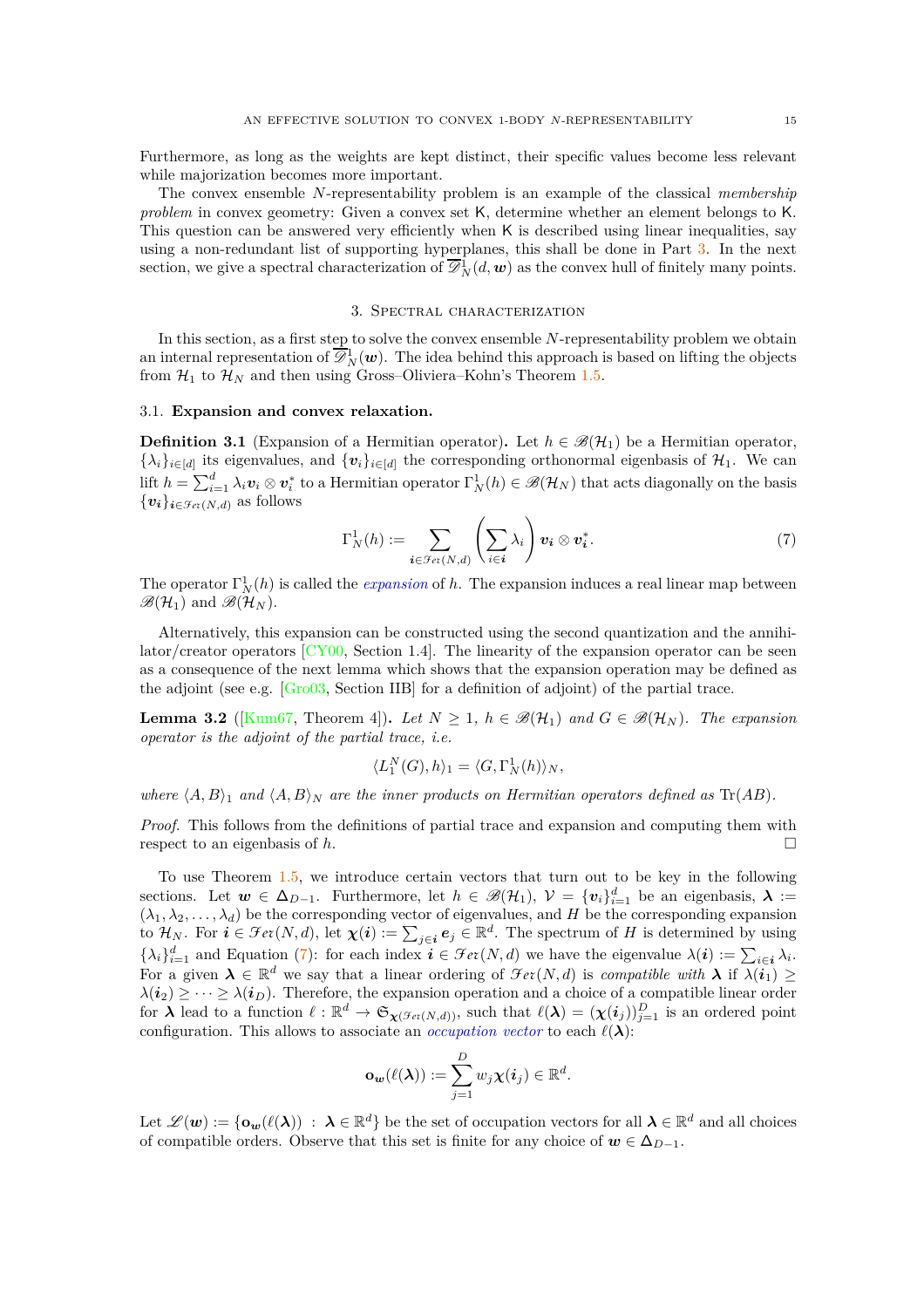<span id="page-17-0"></span>**Theorem A.** *Let*  $N > 1$ ,  $w \in \Delta_{D-1}$ , and  $\mathcal{O}(\mathcal{H}_1)$  be the set of all orthonormal bases of  $\mathcal{H}_1$ . The  $convex\ set\ \overline{\mathscr{D}}{}^1_N(\boldsymbol{w})\ \ satisfies$ 

$$
\overline{\mathscr{D}}_N^1(\boldsymbol{w}) = \operatorname{conv}\left(\sum_{i=1}^d o_i v_i \otimes v_i^* \ : \ \mathbf{o} \in \mathscr{L}(\boldsymbol{w}), \ \{v_i\}_{i=1}^d \in \mathscr{O}(\mathcal{H}_1)\right) \subset \mathscr{B}(\mathcal{H}_1).
$$

*Proof.* We show that both convex sets have the same support function. Let  $h \in \mathscr{B}(\mathcal{H}_1)$ ,  $\mathcal{V} =$  $\{v_i\}_{i=1}^d$  be an eigenbasis,  $\lambda := (\lambda_1, \lambda_2, \dots, \lambda_d)$  be the corresponding vector of eigenvalues, and *H* be its expansion to  $\mathcal{H}_N$ . By Theorem [1.5](#page-10-3) and Lemma [3.2,](#page-16-3) we have

$$
\mathrm{supp}_{\overline{\mathscr{D}}^1_N(\boldsymbol{w})}(h)=\max_{\rho\in\overline{\mathscr{D}}^1_N(\boldsymbol{w})}\langle h,\rho\rangle_1=\max_{\rho\in\mathscr{D}^1_N(\boldsymbol{w})}\langle h,\rho\rangle_1=\max_{\rho\in\mathscr{D}^N(\boldsymbol{w})}\langle H,\rho\rangle_N=\sum_{j\in[D]}w_j\lambda(\boldsymbol{i}_j),
$$

where  $i_1, i_2, \ldots, i_D$  is the permutation of the *N*-fermion configurations chosen for  $\lambda$  and the subscripts on the inner products indicate that we take trace in  $\mathcal{H}_1$  and  $\mathcal{H}_N$  respectively. By the second part of Theorem [1.5,](#page-10-3) a maximizer in  $\mathcal{H}_N$  is

<span id="page-17-4"></span>
$$
\sum_{j\in[D]} w_j \mathbf{v}_{i_j} \otimes \mathbf{v}_{i_j}^* \in \mathscr{D}^N(\mathbf{w}).\tag{8}
$$

By Equation  $(3)$ , using the basis  $\mathcal V$ , this operator reduces to

<span id="page-17-5"></span>
$$
\sum_{i=1}^d (\mathbf{o}_{\mathbf{w}}(\ell(\boldsymbol{\lambda})))_i \mathbf{v}_i \otimes \mathbf{v}_i^* \in \overline{\mathscr{D}}_N^1(\mathbf{w}).
$$
\n(9)

It follows that the sets  $\left\{\sum_{i=1}^d o_i v_i \otimes v_i^* : \mathbf{o} \in \mathscr{L}(\boldsymbol{w}), \ \{v_i\}_{i=1}^d \in \mathscr{O}(\mathcal{H}_1)\right\} \subseteq \overline{\mathscr{D}}_N^1(\boldsymbol{w})$  have the same support function hence the sought equality follows.  $\square$ 

**Remark 3.3.** Let  $\rho \in L_1^N(\mathscr{D}^N)$  be a 1-reduced density matrix. The eigenvectors  $\{v_i\}_{i=1}^d$  of  $\rho$ are referred to as the *natural orbitals* of  $\rho$ . Similarly, its eigenvalues  $\{n_i\}_{i=1}^d$  such that  $n_1 \geq n_2 \geq$  $\cdots \geq n_d$  and  $\sum_{i=1}^d n_i = N$  are its *occupation numbers*. The term occupation number refers to the fact that they represent the average number of particles in each one of the natural orbitals. Recall from Theorem [2.5](#page-12-2) that  $0 \leq n_i \leq 1$  for  $1 \leq i \leq d$ . For more details on natural orbitals and occupation numbers, we refer the reader to [\[SGC13\]](#page-54-20) and the original article [\[Löw55,](#page-54-19) Section 4].

<span id="page-17-1"></span>3.2. **Fermionic spectral polytope.** We can interpret Theorem [A](#page-17-0) as taking a single polytope and moving it according to the conjugation action of the unitary group and taking the convex hull of the orbit. To be more precise, we fix an orthonormal basis  $V = \{v_i\}_{i=1}^d$  of  $\mathcal{H}_1$  and define

$$
\mathsf{P}(\mathcal{V}) := \mathrm{conv}\left(\sum_{i=1}^d o_i \mathbf{v}_i \otimes \mathbf{v}_i^* \; : \; \text{where } \mathbf{o} \in \mathscr{L}(\mathbf{w})\right).
$$

It is a polytope in  $\mathscr{B}(\mathcal{H}_1)$  since the set  $\mathscr{L}(\boldsymbol{w})$  is finite.

<span id="page-17-2"></span>**Lemma 3.4.** Let  $\lambda$  Id be a scalar multiple of the identity operator in  $\mathcal{H}_1$  and assume  $\lambda$  Id  $\in$  $\overline{\mathscr{D}}_N^1(\boldsymbol{w})$ . Then  $\lambda = d^{-1}$  and  $d^{-1}$  Id  $\in P(\mathcal{V})$  for every orthonormal basis  $\mathcal{V}$ .

*Proof.* Since density operators have trace equal to 1 by definition, we must have  $\lambda = d^{-1}$ . For the second part, since the set  $\mathscr{L}(\bm{w})$  is symmetric invariant, the average of its elements must be too. Therefore, for every orthonormal basis  $V = \{v_i\}_{i \in [d]}$  of  $\mathcal{H}_1$ , we have

$$
\mathsf{P}(\mathcal{V}) \ni \frac{1}{|\mathscr{L}(\boldsymbol{w})|} \sum_{\mathbf{o} \in \mathscr{L}(\boldsymbol{w})} \left( \sum_{i=1}^d o_i \boldsymbol{v}_i \otimes \boldsymbol{v}_i^* \right) = d^{-1} \sum_{i=1}^d \boldsymbol{v}_i \otimes \boldsymbol{v}_i^* = d^{-1} \operatorname{Id}.
$$

<span id="page-17-3"></span>**Proposition 3.5.** *The convex set*  $\overline{\mathscr{D}}_N^1(w)$  *is equal to the union of all polytopes in the orbit of*  $P(V)$ *under the conjugacy action of the unitary group. In other words,*

$$
\overline{\mathscr{D}}_N^1(\boldsymbol{w}) = \mathrm{U}(\mathcal{H}_1) \cdot \mathsf{P}(\mathcal{V}) = \bigcup_{u \in \mathrm{U}(\mathcal{H}_1)} u \mathsf{P}(\mathcal{V}) u^{-1} = \bigcup_{\mathcal{V} \in \mathscr{O}(\mathcal{H}_1)} \mathsf{P}(\mathcal{V}).
$$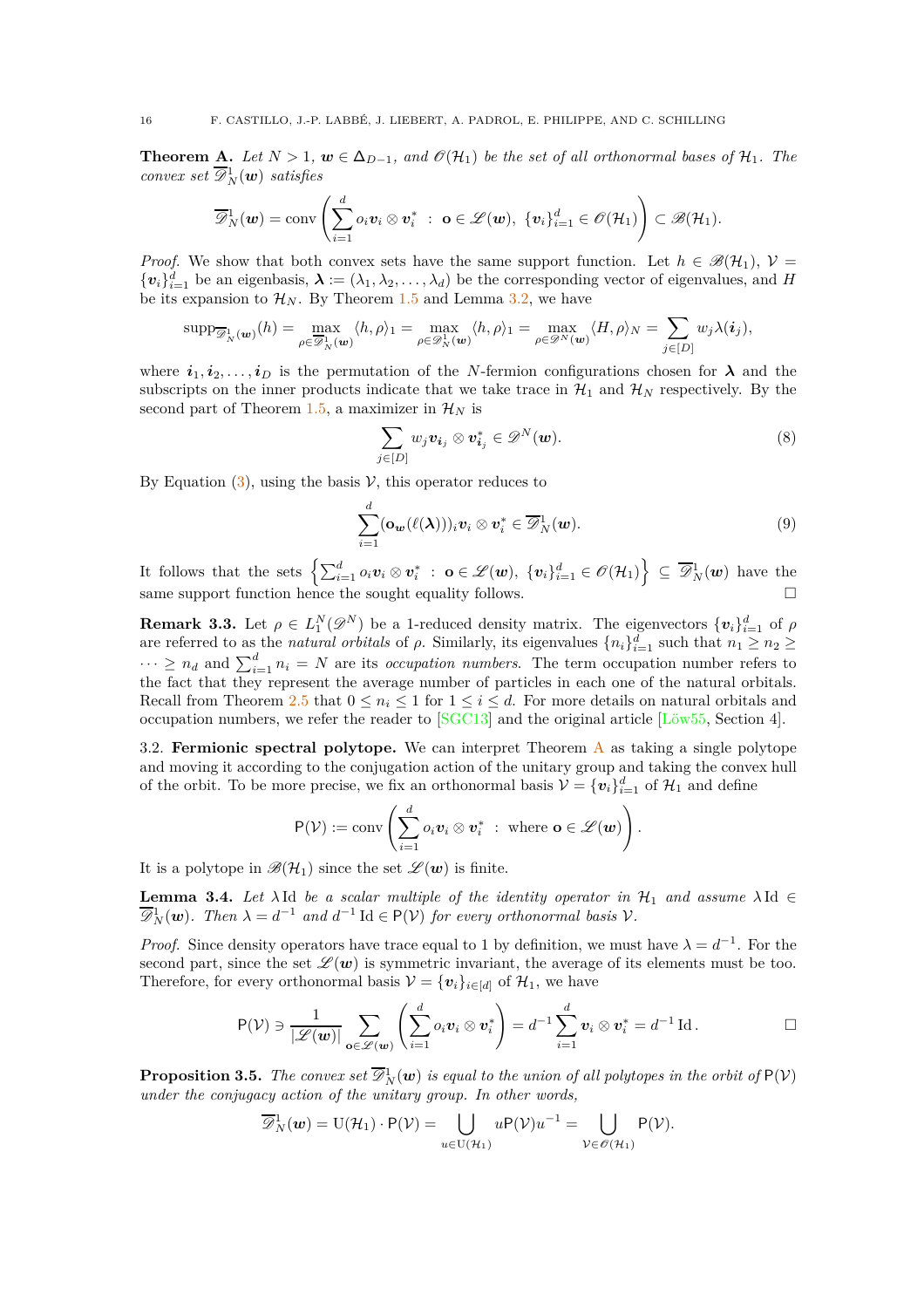*Proof.* We argue by contradiction. Suppose that  $\rho \in \overline{\mathscr{D}}_N^1(\boldsymbol{w})$  and  $\rho \notin u(\mathcal{V})u^{-1}$  for every  $u \in$ U( $\mathcal{H}_1$ ). Then the same is true for its orbit  $U(\mathcal{H}_1) \cdot \rho = \{u\rho u^{-1} : u \in U(\mathcal{H}_1)\}\.$  Even more, the same is true for the average of the orbit:

$$
\rho' = \int_{\mathrm{U}(\mathcal{H}_1)} u \rho u^{-1} \mathrm{d}u \in \mathrm{conv}(\mathrm{U}(\mathcal{H}_1) \cdot \rho) \subset \left( \overline{\mathscr{D}}_N^1(\boldsymbol{w}) \setminus \bigcup_{u \in \mathrm{U}(\mathcal{H}_1)} u \mathrm{P}(\mathcal{V}) u^{-1} \right),
$$

where the integral is taken with the unitary invariant Haar measure [\[Ser77,](#page-55-8) Section 4] on  $U(\mathcal{H}_1)$ . Since  $\rho'$  is the average, it is unitary invariant and so it must be a scalar multiple of the identity operator. This contradicts Lemma [3.4,](#page-17-2) thus  $\rho$  has to belong to  $u \mathsf{P}(\mathcal{V})u^{-1}$ , for some  $u \in U(\mathcal{H}_1)$ .  $\Box$ 

Finally, we define the central geometric object of our investigation.

<span id="page-18-2"></span>**Definition 3.6** (Fermionic spectral polytope). Let  $w \in \Delta_{D-1}$ . The polytope

$$
\Sigma^{\mathrm{f}}(\boldsymbol{w},N,d):=\mathrm{conv}(\mathscr{L}(\boldsymbol{w}))
$$

is the *fermionic spectral polytope* of the *N*-fermion Hilbert space on *d* orbitals with weight *w*.

The following theorem provides a spectral characterization of  $\overline{\mathscr{D}}_N^1(\boldsymbol{w})$ .

<span id="page-18-0"></span>**Theorem B.** Let  $d \geq N \geq 1$ ,  $w \in \Delta_{D-1}$ . An Hermitian operator  $\rho \in \mathscr{B}(\mathcal{H}_1)$  is in  $\overline{\mathscr{D}}_N^1(w)$  if and *only if*  $\operatorname{spec}(\rho) \subset \Sigma^f(\boldsymbol{w}, N, d)$ *. Equivalently, we have*  $\Sigma^f(\boldsymbol{w}, N, d) = \operatorname{spec}(\overline{\mathscr{D}}_N^1(\boldsymbol{w}))$ *.* 

*Proof.* By Proposition [3.5,](#page-17-3)  $\rho$  must be in P(V) for some orthonormal basis V. Then  $\rho$  is a diagonal matrix on the basis V and its vector  $(x_1, \ldots, x_d) \in \mathbb{R}^d$  of diagonal entries must be in  $\Sigma^{\mathsf{f}}(\boldsymbol{w}, N, d)$ . Since the elements in its diagonal correspond to its spectrum in some order, we are done.  $\square$ 

Using a basis, a finite Hilbert space  $\mathcal H$  may be identified with  $\mathbb C^D$ , and operators with square matrices. In this case, the set  $\mathscr{D}(\boldsymbol{w})$  is the set of Hermitian *matrices* with spectrum  $\boldsymbol{w}$  (as a multiset). We have a linear map diag :  $\text{Mat}_{D\times D}(\mathbb{C}) \to \mathbb{C}^D$  which takes any matrix  $[m_{ij}]_{i,j=1}^D$ to its vector of diagonal entries  $[m_{ii}]_{i=1}^D$ . Since Hermitian matrices have real entries in their diagonal, restricting the diagonal map to Hermitian matrices leads to a linear map from  $\mathscr{B}(H)$ to  $\mathbb{R}^D$ . The Schur–Horn theorem [\[MOA11,](#page-54-25) Chapter 9B] states that  $diag(\mathscr{D}(\boldsymbol{w})) = \text{Perm}(\boldsymbol{w}) :=$ conv $\{\pi \cdot \bm{w} : \pi \in \mathfrak{S}_D\} \subset \mathbb{R}^D$ . Using this theorem, we can reinterpret the polytope  $\Sigma^{\mathsf{f}}(\bm{w}, N, d)$ .

<span id="page-18-1"></span>**Proposition 3.7.** Let  $V$  be a basis of  $H_1$ , and consider operators in  $H_1$  as matrices written in *that basis. The fermionic spectral polytope is the convex hull of the rosette of*  $\Lambda(\mathbf{w}, N, d)$  *(defined in Equation* [\(6\)](#page-13-3)*). Furthermore*

$$
\Sigma^{\mathrm{f}}(\boldsymbol{w},N,d)=\mathrm{diag}\left(\overline{\mathscr{D}}_N^1(\boldsymbol{w})\right)=\mathrm{diag}(\mathscr{D}_N^1(\boldsymbol{w})).
$$

*Proof.* The first part follows from the proof of Theorem [A:](#page-17-0) the maximizers in Equation [\(8\)](#page-17-4) are clearly in  $\mathscr{D}^N(w)$  so their partial traces given by Equation [\(9\)](#page-17-5) are in  $\mathscr{D}_N^1(w)$ . It follows that  $\Sigma^{\mathsf{f}}(\boldsymbol{w},N,d) \subseteq \text{conv}(\Lambda(\boldsymbol{w},N,d)).$  The reverse inclusion follows from the fact that  $\overline{\mathscr{D}}_N^1(\boldsymbol{w}) \supset \mathscr{D}_N^1(\boldsymbol{w})$ and  $\Lambda(w, N, d) = \text{spec}(\mathscr{D}_{N}^{1}(w))$ . By the Schur–Horn theorem, we have that

diag 
$$
(\overline{\mathscr{D}}_N^1(\boldsymbol{w}))
$$
 = conv(spec $(\overline{\mathscr{D}}_N^1(\boldsymbol{w}))$  =  $\Sigma^f(\boldsymbol{w}, N, d)$ , and  
diag  $(\mathscr{D}_N^1(\boldsymbol{w}))$  = conv(spec $(\mathscr{D}_N^1(\boldsymbol{w}))$  = conv $(\Lambda(\boldsymbol{w}, N, d))$  =  $\Sigma^f(\boldsymbol{w}, N, d)$ .

The first follows by Theorem [B.](#page-18-0) The second follows by the first part of the proposition.  $\Box$ 

By symmetrizing, we obtain an object which is less complex than Π(*w, N, d*), a petal of the rosette. In Figure [6,](#page-19-0) we illustrate the difference between  $\Pi(w, N, d)$  and  $\Sigma^{\text{f}}(w, N, d)$ . In the figure, we also highlight the polytope  $\Sigma^{\downarrow}(\boldsymbol{w},N,d) := \Sigma^{\mathrm{f}}(\boldsymbol{w},N,d) \cap \Delta_{D-1}$  which is a closer approximation of  $\Pi(\mathbf{w}, N, d)$ .

The Schur–Horn theorem can be seen as an example of a more general convexity result involv-ing moment maps. Proposition [3.7](#page-18-1) allows us to think of  $\Sigma^{\text{f}}(w, N, d)$  as a moment polytope, as explained in Section [3.3.](#page-19-1)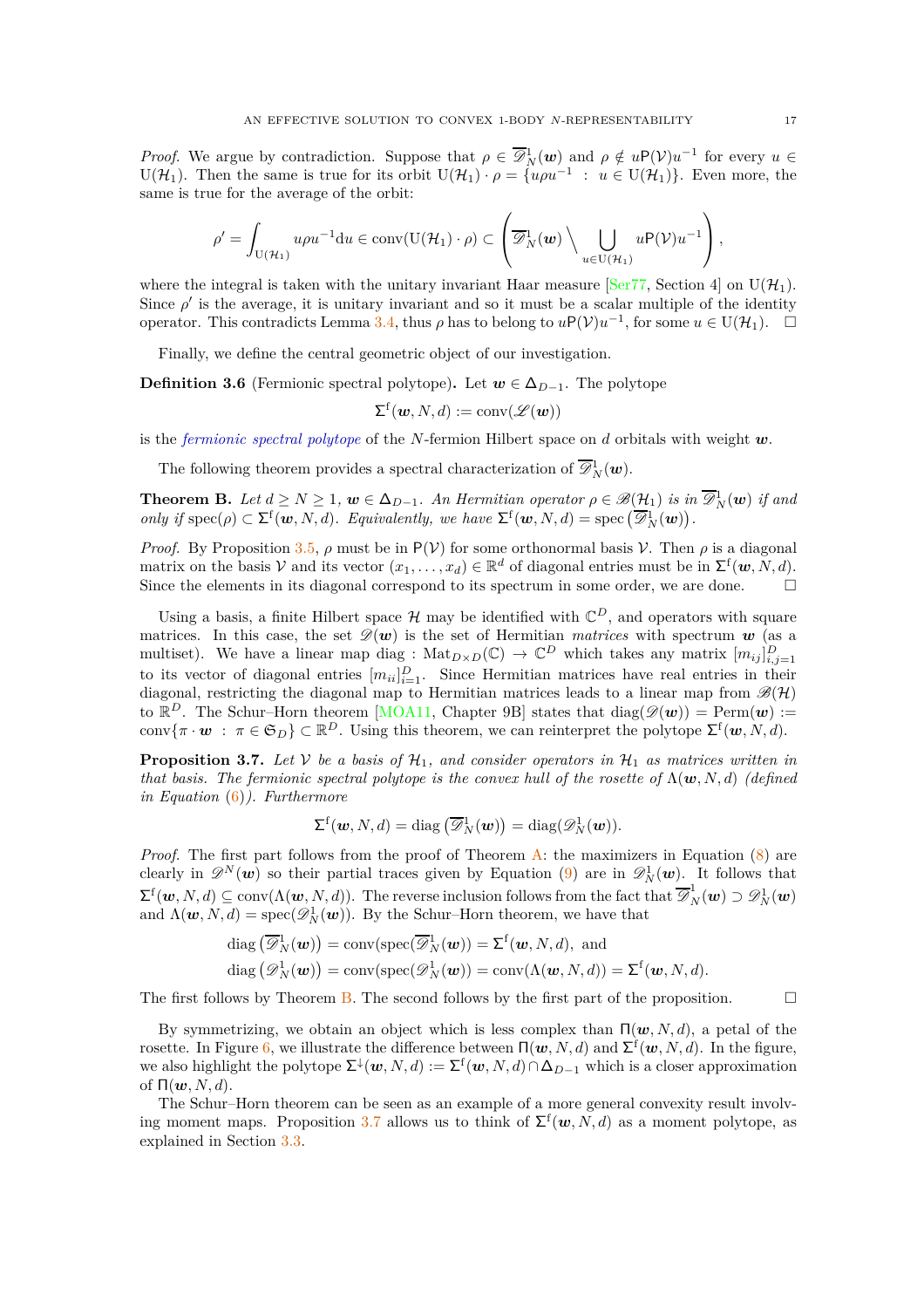<span id="page-19-0"></span>

FIGURE 6. Schematic comparison between  $\Pi(w, N, d)$ ,  $f_r^f(\boldsymbol{w}, N, d)$  and  $\Sigma^{\downarrow}(\boldsymbol{w}, N, d)$ , to be compared with [\[BS00,](#page-52-11) Figure 3].

<span id="page-19-1"></span>3.3. **Lie theory perspective.** In this section, we outline the Lie theory point of view that Klyachko  $[K]$ <sub>V</sub>09, [Kly06\]](#page-53-8) and Berenstein–Sjaamar [\[BS00\]](#page-52-11) employ. For any finite Hilbert space  $H$ , the unitary group  $U(\mathcal{H})$  is a compact Lie group with Lie algebra  $\mathfrak{u}(\mathcal{H})$  consisting of skew-Hermitian operators. We can identify the set  $\mathscr{B}(H)$  of Hermitian operators with its dual Lie algebra  $\mathfrak{u}^*(H)$ via the pairing  $H \mapsto \text{Tr}(iH)$ . Therefore the conjugation action of  $U(\mathcal{H})$  in  $\mathscr{B}(\mathcal{H})$  is the coadjoint action. The set  $\mathscr{D}(\mathbf{w}) \subset \mathfrak{u}^*(\mathcal{H})$  of density operators with spectrum given by  $\mathbf{w}$  is then a coadjoint orbit.

We refer the reader to [\[Knu00\]](#page-53-20) for a nice survey providing a definition of moment map. Here we only use the basic ingredients. Let *M* be a connected symplectic manifold together with an action of a compact Lie group G. A moment map is a G equivariant map  $\Phi : M \to \mathfrak{g}^*$  with one extra property involving its relation to the symplectic structure of *M*. Here are two important convexity results about moment maps.

- When G is a torus, the convexity theorems of Atiyah [\[Ati82\]](#page-52-23) and Guillemin–Sternberg [\[GS82\]](#page-53-21) state that the image  $\Phi(M)$  is a polytope. The case relevant to us, when M is a coadjoint orbit, was proved earlier by Kostant [\[Kos73\]](#page-53-22).
- When G is a general compact group, there is a different convexity result of Kirwan [\[Kir84\]](#page-53-23), resolving a conjecture of Guillemin–Sternberg from [\[GS82\]](#page-53-21), stating that the image restricted to the positive Weyl chamber (for a choice of maximal torus) is a polytope.

For our purposes we interpret Kirwan's theorem as follows. Let  $G = U(\mathcal{H})$  be a unitary group then the image of the map  $\Phi : M \to \mathfrak{u}^*(\mathcal{H})$  composed with the map spec<sup> $\downarrow : \mathfrak{u}^*(\mathcal{H}) \to \mathbb{R}^d$  is a</sup> polytope.

**Example 3.8** (Schur–Horn's theorem). There is a canonical symplectic structure on  $\mathscr{D}(\mathbf{w})$  that makes the inclusion into  $\mathfrak{u}^*(\mathcal{H})$  a moment map for the action of  $U(\mathcal{H})$ , see [\[Kir04,](#page-53-11) Chapter 1.2] for details. Let  $T(\mathcal{H}) \subset U(\mathcal{H})$  be some maximal torus which consist of diagonal matrices in a basis  $\mathcal V$ . The basis  $\mathcal V$  allow us to consider all operators as matrices. Composing the inclusion  $i: \mathscr{D}(\bm{w}) \hookrightarrow \mathfrak{u}^*(\mathcal{H})$  with the projection to the diagonal, we get a moment map diag :  $\mathscr{D}(\bm{w}) \to \mathbb{R}^D$ for the T(H)-action on  $\mathscr{D}(\boldsymbol{w})$ . In this context, the first convexity theorem implies Schur–Horn's theorem.

Let  $g: U(\mathcal{H}_1) \to U(\mathcal{H}_N)$  be the group homomorphism defined by  $g(u) = u \wedge u \wedge \cdots \wedge u$ for every unitary  $u \in U(\mathcal{H}_1)$ . The map g allows to identify  $U(\mathcal{H}_1)$  with a connected subgroup of U( $\mathcal{H}_N$ ). The induced map on cotangent spaces  $g^*: \mathfrak{u}^*(\mathcal{H}_N) \to \mathfrak{u}^*(\mathcal{H}_1)$  is the partial trace of Equation [\(3\)](#page-11-2) and the restriction  $g^*: \mathscr{D}^N(\boldsymbol{w}) \to \mathscr{D}_N^1(\boldsymbol{w}) \subset \mathfrak{u}^*(\mathcal{H}_1)$  is a moment map for the action of  $U(\mathcal{H}_1)$  on  $\mathscr{D}^N(w)$ . Kirwan's theorem guarantees a priori that the set spec<sup> $\downarrow$ </sup> $(\mathscr{D}_N^1(w))$  is a polytope. Berenstein and Sjaamar [\[BS00\]](#page-52-11) give an inequality representation for such polytopes in the general setup where g is any inclusion of compact Lie groups and  $\mathscr{D}(\mathbf{w})$  is any coadjoint orbit. In [\[Res10\]](#page-54-26), Ressayre describes a minimal subset of the inequalities from [\[BS00\]](#page-52-11) which suffices to describe the polytope. In  $[Kly06]$ , Klyachko builds upon the results in  $[BS00]$  (which themselves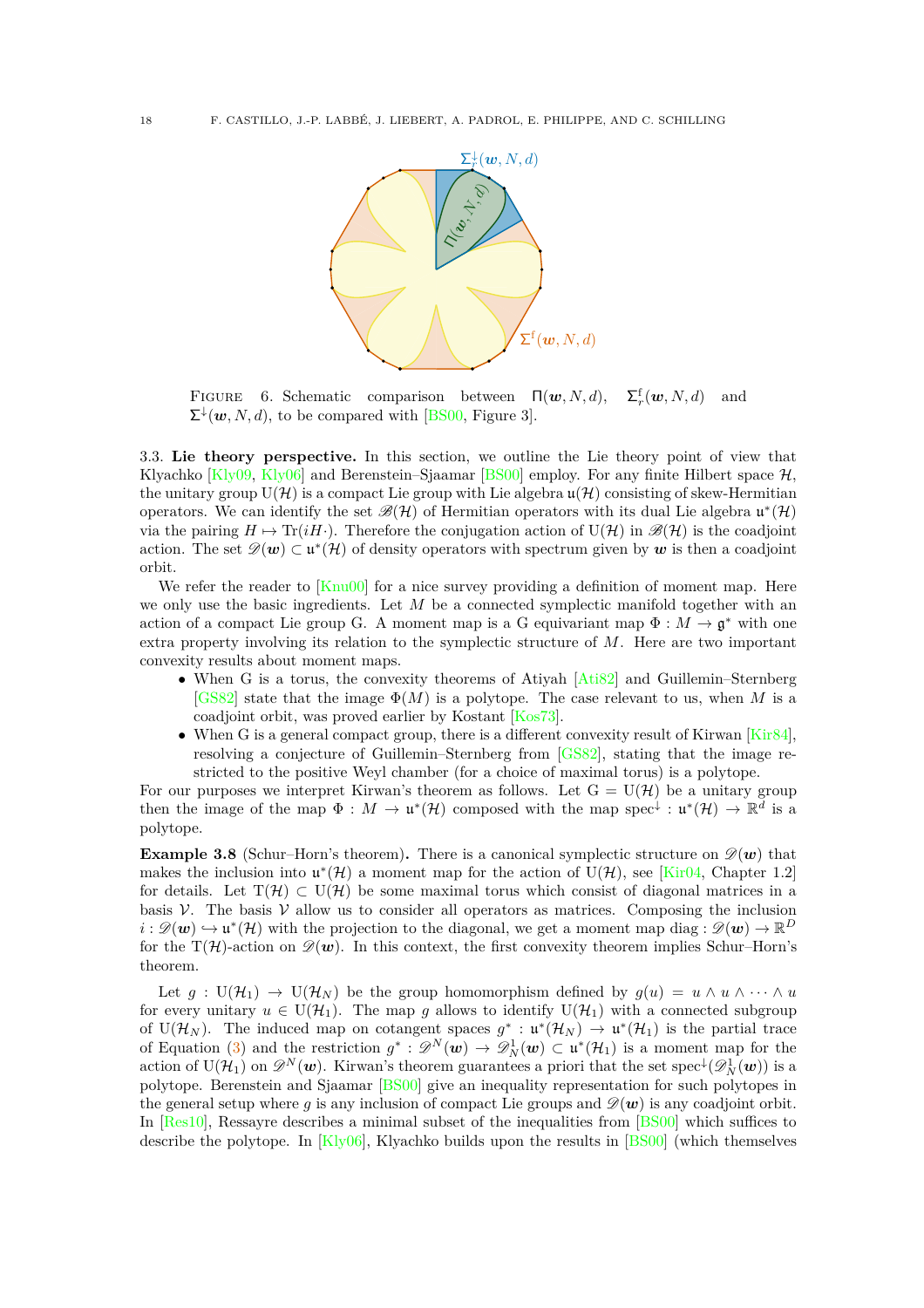build upon previous work of Klyachko [\[Kly98\]](#page-53-7) on Weyl's problem) to describe inequalities in the concrete case of  $spec^{\downarrow}(\mathscr{D}_{N}^{1}(\boldsymbol{w}))$ . Now we contextualize the fermionic spectral polytope within this framework.

<span id="page-20-0"></span>**Proposition 3.9.** *Fix a basis of*  $H_1$  *and let*  $T$  *be the maximal torus of diagonal matrices. The composition* diag  $\circ g^* : \mathscr{D}^N(\mathbf{w}) \to \Sigma^{\mathsf{f}}(\mathbf{w}, N, d)$  *is a moment map for the action of* T.



*Proof.* Through the map *g*, T acts on the coadjoint orbit  $\mathscr{D}^N(\boldsymbol{w})$ . For the chosen basis of  $\mathcal{H}_1$ , let diag :  $\mathfrak{u}^*(\mathcal{H}_1) \to \mathfrak{t}^*(\mathcal{H}_1)$  be the projection of the matrix to its diagonal. The map  $g^*$  is a moment map for the action of  $U(\mathcal{H}_1)$  on  $\mathscr{D}^N(\boldsymbol{w})$ . By basic properties of the moment map [\[Knu00,](#page-53-20) Section 2.2], a moment map  $\Phi$  for this torus action on  $\mathscr{D}^N(w)$  is given by composing  $g^*: \mathscr{D}^N(w) \to \mathfrak{u}^*(\mathcal{H}_1)$  with diag. The image  $g^*(\mathscr{D}^N(w))$  is  $\mathscr{D}_N^1(w)$  and by Proposition [3.7](#page-18-1) the image of the composition is  $\Sigma^f(w, N, d)$ .

The Kostant convexity theorem not only states that the image of the moment map is a polytope, it also states that the image is the convex hull of the images of T-fixed points. Using this idea combined with Proposition [3.9](#page-20-0) leads to an alternative derivation of the polytope  $\Sigma^{\text{f}}(\boldsymbol{w},N,d)$ .

<span id="page-20-3"></span>**Proposition 3.10.** *The polytope*  $\Sigma^{\text{f}}(\boldsymbol{w}, N, d)$  *is the convex hull* 

<span id="page-20-2"></span>
$$
\Sigma^{\mathrm{f}}(\boldsymbol{w},N,d)=\mathrm{conv}\left(\left\{\sum_{j=1}^{D}w_j\boldsymbol{\chi}(\boldsymbol{i}_j) \ : \ for \ any \ total \ ordering \ \boldsymbol{i}_1,\ldots,\boldsymbol{i}_D \ of \ \mathcal{F}ev(N,d)\right\}\right).
$$
 (10)

*Proof.* Fix a basis  $V$  of  $H_1$  and let T be the maximal torus consisting of diagonal matrices. By Proposition [3.9](#page-20-0) and Kostant's theorem [\[Kos73\]](#page-53-22), we know that  $\Sigma^{\text{f}}(\boldsymbol{w}, N, d)$  is the convex hull of the image of the T-fixed points of  $\mathscr{D}^N(\boldsymbol{w})$ . We first determine the T-fixed points. We use the basis induced by  $\mathcal V$ , if  $\rho$  is fixed then

$$
t\rho t^{-1} = \rho,
$$
  

$$
t\left(\sum_{i,j} c_{i,j} v_i \otimes v_j^*\right) t^{-1} = \sum_{i,j} c_{i,j} v_i \otimes v_j^*,
$$
  

$$
\sum_{i,j} c_{i,j} \left(\prod_{i \in i} t_i\right) \left(\prod_{j \in j} t_j^{-1}\right) v_i \otimes v_j^* = \sum_{i,j} c_{i,j} v_i \otimes v_j^*,
$$

for any  $t \in T$ , since by definition  $tv_i = t_i$ . By comparing coefficients we see that if  $i \neq j$  we must have  $c_{i,j} = 0$ , hence  $\rho$  is diagonal in the basis induce by **V**<sup>[1](#page-20-1)</sup>. This implies that the T-fixed points of  $\mathscr{D}^N(w)$  are of the form

$$
\sum_{j\in[D]} w_j\boldsymbol{v_{i_j}}\otimes \boldsymbol{v_{i_j}^*}\in\mathscr{D}^N(\boldsymbol{w}),
$$

for any total order of the indices. The partial traces of these operators are diagonal in  $\mathcal V$  and their diagonals are the elements of Equation [\(10\)](#page-20-2).

The *V* -representation presented in Proposition [3.10](#page-20-3) is non-minimal because some of the T-fixed points do not induce vertices.

**Example 3.11.** We have considered four compact Lie groups acting on  $\mathscr{D}(w)$ :  $T(\mathcal{H}_1)$ ,  $T(\mathcal{H}_N)$ ,  $U(\mathcal{H}_1)$  and  $U(\mathcal{H}_N)$ , see the top of Figure [7.](#page-21-1)

Each action leads to a moment map and therefore a moment polytope associated to it:

<span id="page-20-1"></span><sup>&</sup>lt;sup>1</sup>It is well–known that the  $T(\mathcal{H}_N)$  fixed points are diagonal matrices, but since our T is actually coming from the injective map  $g: T(\mathcal{H}_1) \to T(\mathcal{H}_N)$  we had to make sure that the set of fixed points is not larger.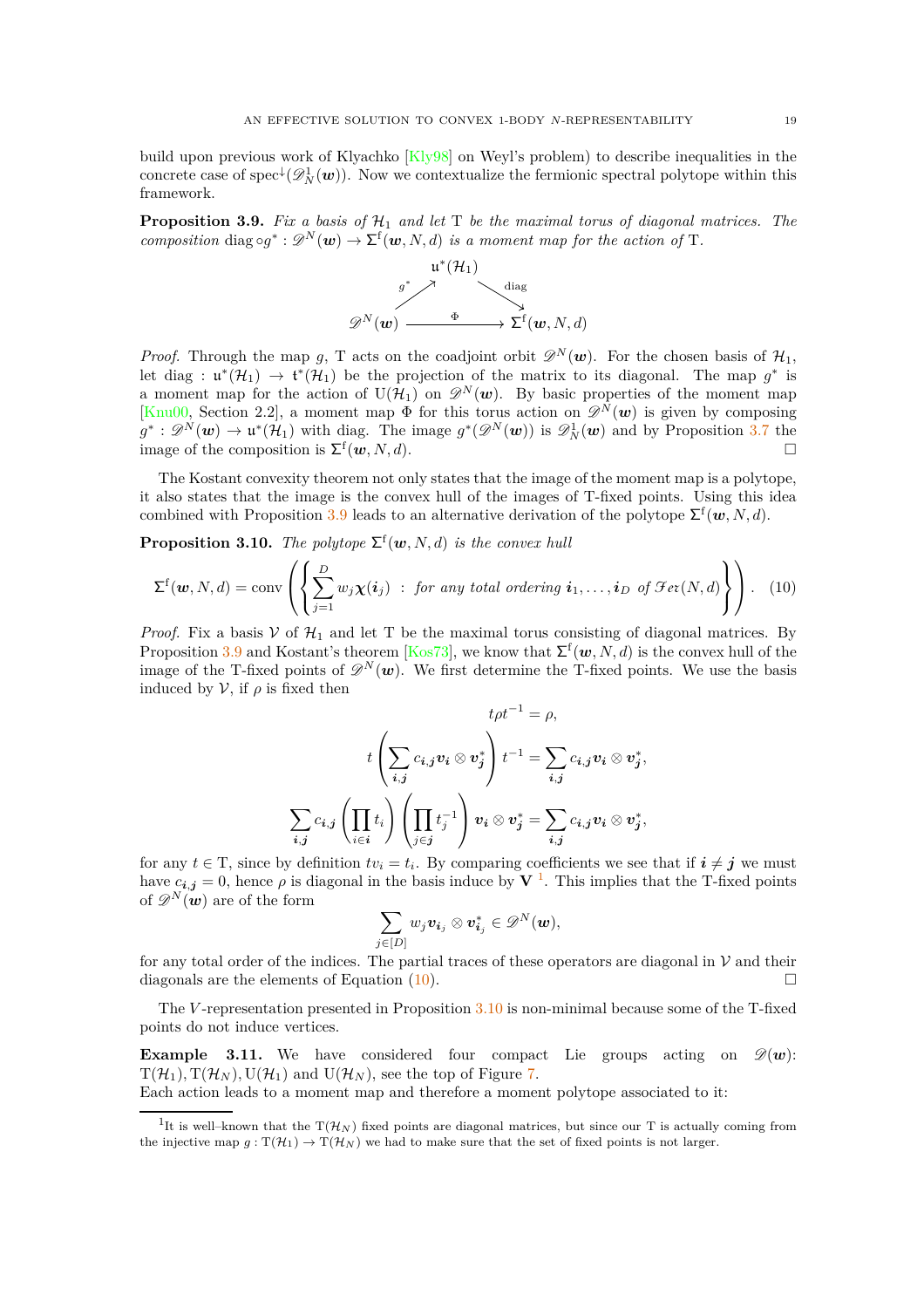<span id="page-21-1"></span>

FIGURE 7. The various torus actions on density matrices.

|                             | Lie Group   Moment Polytope   |                    | Lie Group   Moment Polytope               |
|-----------------------------|-------------------------------|--------------------|-------------------------------------------|
| $U(\mathcal{H}_N)$          | $\{w\}$                       | $U(\mathcal{H}_1)$ | $\Pi(\boldsymbol{w},N,d)$                 |
| $\mathrm{T}(\mathcal{H}_N)$ | $\text{Perm}(\boldsymbol{w})$ | $T(\mathcal{H}_1)$ | $\Sigma^{\mathrm{f}}(\boldsymbol{w},N,d)$ |

In Figure [7,](#page-21-1) each unitary group acts on the elements of its respective column, whereas the symmetric group acts on the last column. On the right of the figure, we have the hypersimplex  $H(N, d)$  defined in Equation [\(4\)](#page-12-4), the polytope  $\Sigma^f(w, N, d)$  defined in Definition [3.6,](#page-18-2) and the rosette  $\Lambda(\boldsymbol{w}, N, d) = \mathfrak{S}_d(\Pi(\boldsymbol{w}, N, d))$  defined in Equation [\(6\)](#page-13-3).

<span id="page-21-0"></span>3.4. **Bosonic spectral polytope.** Here, we describe how to adapt the situation to the *N*-boson Hilbert spaces. The subspace given by the *N*-th symmetric power  $\text{Sym}^N \mathcal{H}_1$  consists of *N-boson states*:

 $v_1 \vee \cdots \vee v_N \in \text{Sym}^N \mathcal{H}_1$ .

Let  $\mathcal{B}oo(N, d) := \{ \boldsymbol{i} = (i_1, \ldots, i_N) \in [d]^N \; : \; 1 \leq i_1 \leq \cdots \leq i_N \leq d \}$  denote the set of all *N-boson configurations*. If  $\mathcal{B} = \{b_i\}_{i=1}^d$  is an orthonormal basis for  $\mathcal{H}_1$ , then  $\mathcal{B}^N := \{b_i\}_{i \in \mathcal{B}^{0,0}(N,d)}$  is an orthonormal basis for  $\mathcal{H}_N$ , where  $b_i := b_{i_1} \vee \cdots \vee b_{i_N}$ . It follows that  $D := \dim(\text{Sym}^N \mathcal{H}_1) =$  $\binom{d+N-1}{N}$ . An element  $i \in \mathcal{B}oo(N,d)$  can be considered as a multisubset *S* of [*d*] of cardinality  $|S| = N$ . The multisubset *S* may be represented as a function  $S : [d] \to \mathbb{N}$ , where  $S(i) = m_i$  is the number of times *i* appears in *i*, i.e. the multiplicity of *i* in *i*. Given a vector  $\boldsymbol{\lambda} = (\lambda_1, \dots, \lambda_d) \in \mathbb{R}^d$ , we define  $\lambda(i) = \sum_{j=1}^{N} m_j \lambda_j$ . This induces a (not necessarily unique) compatible total order on *N*-boson configurations  $i_1, i_2, \ldots, i_D$  where  $\lambda(i_1) \geq \lambda(i_2) \geq \cdots \geq \lambda(i_D)$ . Fixing  $w \in \Delta_{D-1}$  and  $\lambda \in \mathbb{R}^d$ , we associate the *occupation vector* 

$$
\mathbf{o}_{\mathbf{w}}(\boldsymbol{\lambda}) := \sum_{j=1}^D w_j \boldsymbol{\chi}(\boldsymbol{i}_j) \in \mathbb{R}^d, \text{ where } \boldsymbol{\chi}(\boldsymbol{i}) := \sum_{j=1}^d m_j \boldsymbol{e}_j \in \mathbb{R}^d,
$$

and  $\boldsymbol{i}_1, \ldots, \boldsymbol{i}_D$  is a compatible total order induced by  $\boldsymbol{\lambda}$ . Let  $\mathscr{L}(\boldsymbol{w}) := \{ \boldsymbol{o}_{\boldsymbol{w}}(\boldsymbol{\lambda}) \; : \; \boldsymbol{\lambda} \in \mathbb{R}^d \}$  be the set of occupation vectors.

<span id="page-21-2"></span>**Definition 3.12** (Bosonic spectral polytope). Let  $w \in \Delta_{D-1}$ . The polytope

$$
\Sigma^{\mathrm{b}}(\boldsymbol{w},N,d):=\mathrm{conv}(\mathscr{L}(\boldsymbol{w}))
$$

is the *bosonic spectral polytope* of the *N*-boson Hilbert space on *d* orbitals with weight *w*.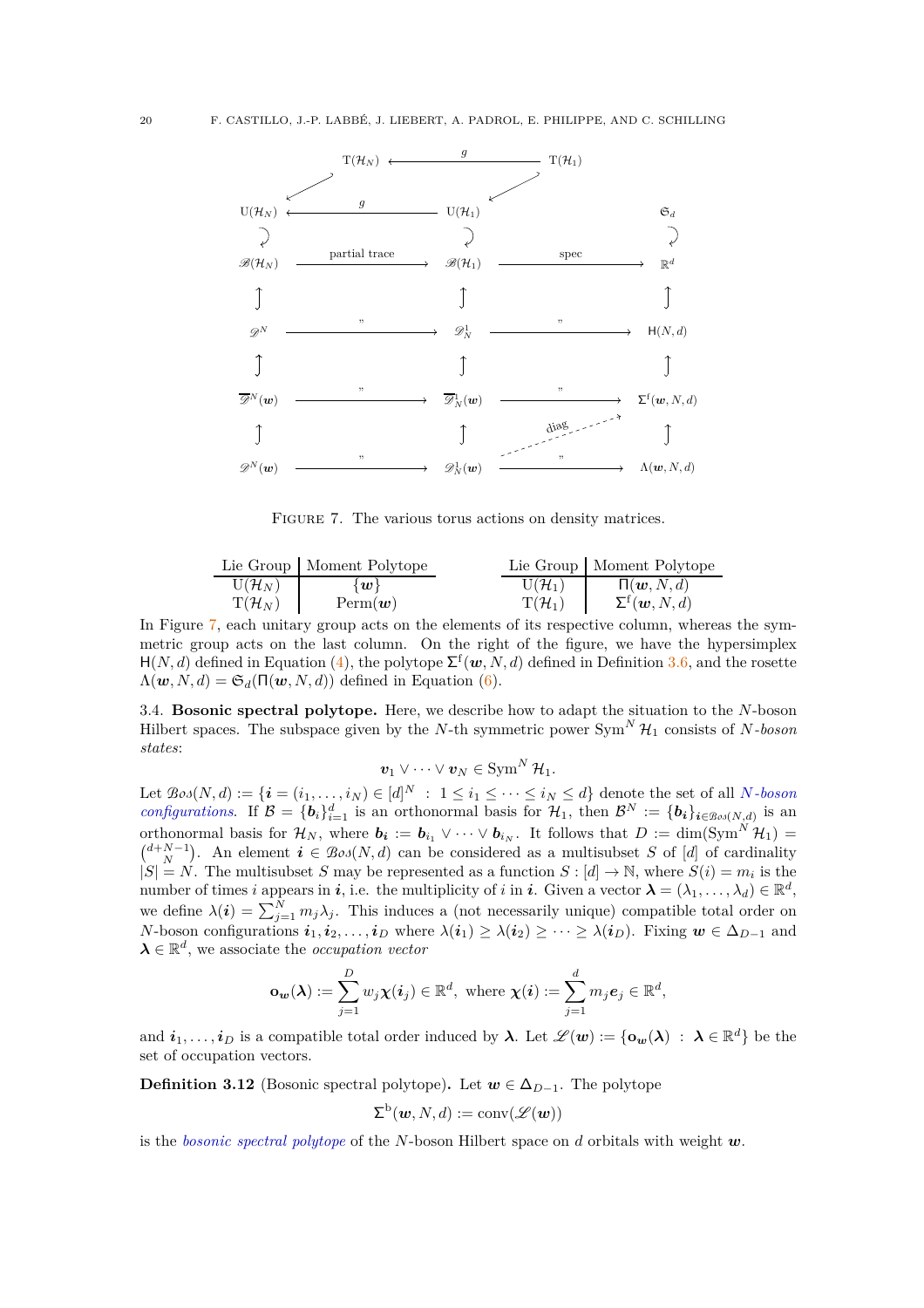<span id="page-22-2"></span>3.5. **The Challenge.** Theorem [A](#page-17-0) gives a spectral characterization of the set of convex ensemble *N*-representable density operators that should be converted to solve the membership problem effectively. Furthermore, as explained earlier, it is also meaningful to restrict our attention to vectors  $w \in \Delta_{D-1}$  with a few non-zero entries. We thus introduce an extra parameter *r* that specifies the number of non-zero entries of *w*. This leads to a problem within polyhedral combinatorics, namely, provide a non-redundant *H*-representation of the polytopes  $\sum_{r}^{f}(\boldsymbol{w}, N, d)$  and  $\sum_{r}^{b}(\boldsymbol{w}, N, d)$ . Two examples of 3-dimensional spectral polytopes are illustrated in Figure [8.](#page-22-4)

<span id="page-22-4"></span>

FIGURE 8. On the left, the fermionic spectral polytope  $\Sigma^f(\frac{1}{21}(6,5,4,3,2,1),2,4)$ . On the right, the bosonic spectral polytope  $\Sigma^b(w,3,4)$ , with  $w =$ 1 <sup>36</sup> (8*,* 7*,* 6*,* 5*,* 4*,* 3*,* 2*,* 1*,* 0*,* 0*,* 0*,* 0*,* 0*,* 0*,* 0*,* 0*,* 0*,* 0*,* 0*,* 0).

Contrary to what the image on the left may suggest, fermionic spectral polytopes are not *that* simple. The simplicity of the dimension 3 case is due to the Pauli exclusion principle and to the coincidence that the hypersimplex  $H(2, 4)$  in this case is a cross-polytope.

### <span id="page-22-0"></span>**Part** 2. **Convex Geometry Tools**

Before expressing the polytopes  $\Sigma_r^f(w, N, d)$  and  $\Sigma_r^{\text{b}}(w, N, d)$  as the intersection of finitely many halfspaces, we review necessary discrete geometry concepts, expand upon recent developments presented in [\[PP21\]](#page-54-11), and whet the tools to be used in Part [3](#page-36-0) and thus provide an effective solution to the convex 1-body *N*-representability problem. To simplify the notation, in Part [2](#page-22-0) and [3,](#page-36-0) we omit the mention to  $w$  in  $\Sigma_r^{\text{f}}(w, N, d)$  and denote it  $\Sigma_r^{\text{f}}(N, d)$ , when  $w$  is some fixed vector that is clear from the context and similarly for  $\Sigma_r^{\mathrm{b}}(N, d)$ .

### 4. *V* - to *H*-representation translation

<span id="page-22-1"></span>The problem presented in Section [3.5](#page-22-2) relies on a classical procedure in discrete geometry which may be done in several ways. Several algorithms exist and are also implemented in various computer algebra systems dealing with geometric computations, see e.g. [\[Sage\]](#page-55-3)[\[BIS16\]](#page-52-24)[\[GJ00\]](#page-53-24)[\[AF92,](#page-52-25) [Fuk08\]](#page-53-25)[\[BHZ08\]](#page-52-26). In this section, we describe a method using normal fans which is well suited to deal with symmetric polytopes. We refer the reader to the reference books [\[Sch86\]](#page-55-9)[\[Zie95\]](#page-55-5)[\[Grü03\]](#page-53-4) for further background on polyhedral objects which are not described below.

<span id="page-22-3"></span>4.1. **Polyhedra, cones, and polytopes.** A *polyhedron* is the intersection of finitely many closed halfspaces:

<span id="page-22-5"></span>
$$
\mathsf{Q} := \left\{ \boldsymbol{x} \in \mathbb{R}^d : \mathbf{A}\boldsymbol{x} \leq \boldsymbol{b} \right\},\tag{11}
$$

where **A** is a matrix and **b** is a vector. The expression in  $(11)$  is a *H-representation* of Q. A row of **A** and its corresponding entry in *b* gives a *defining inequality* of Q. Given a row *a<sup>i</sup>* of **A**, if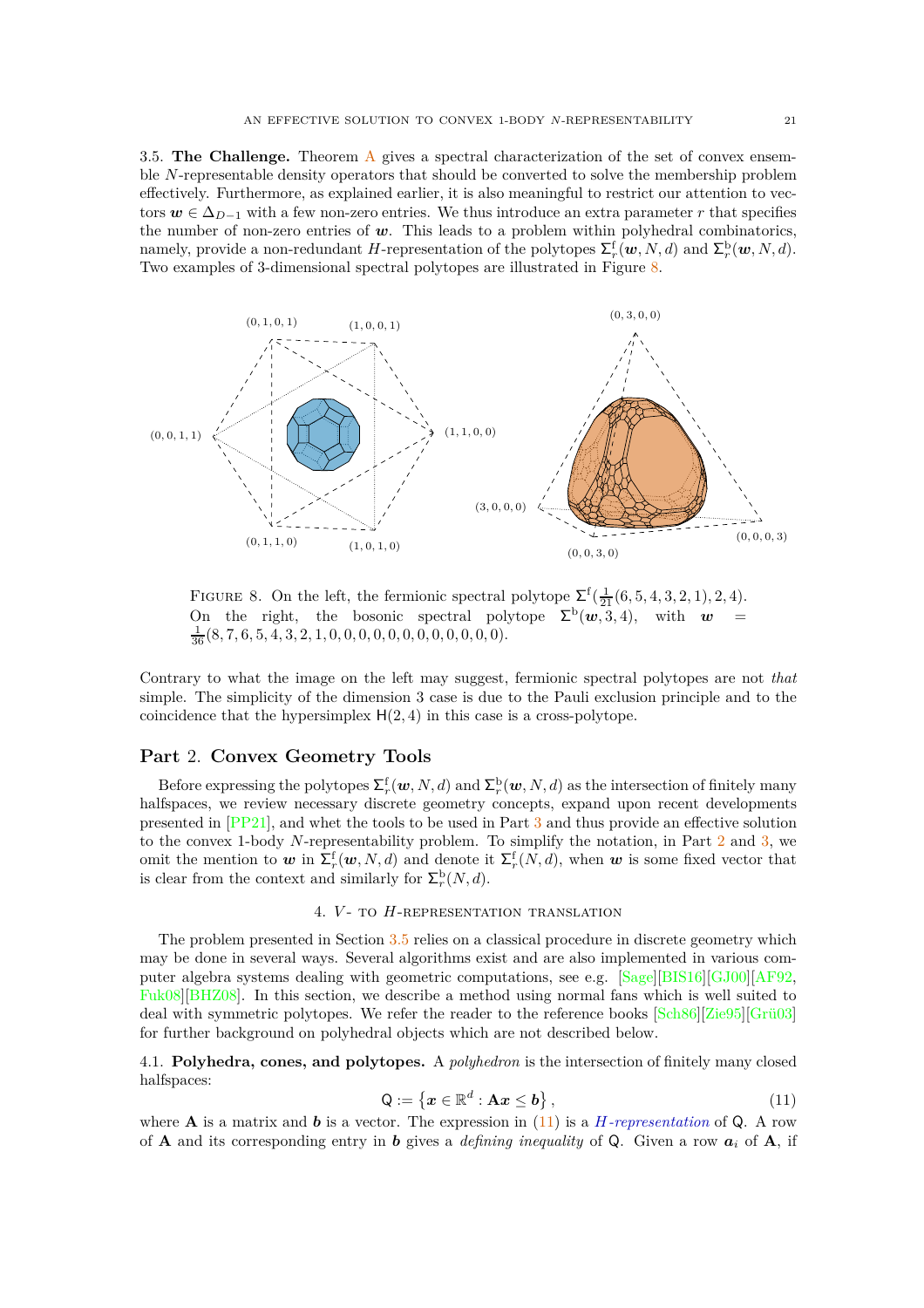the equation  $\langle a_i, x \rangle \leq b_i$  is a positive linear combination of other equations, it is not necessary to define Q, and this *H*-representation is called *redundant*.

A *point configuration* in  $\mathbb{R}^d$  is an ordered set  $\mathbf{V} := \{\mathbf{v}_1, \dots, \mathbf{v}_m\}$  of vectors in  $\mathbb{R}^d$ . We denote by  $aff(V)$ , cone(V), and conv(V) the affine, conical, and convex hull of V, respectively. The latter object is called a *polytope*. Furthermore, the elements in these sets are called *affine*, *conical* and *convex combinations* of **V**, respectively. A cone is *pointed* if it contains no lines. We refer to the elements of minimal generating sets of affine, conical and convex hulls as *line generators*, *ray generators*, and *vertices*. By the Minkowski–Weyl theorem, every polyhedron Q can be decomposed uniquely as the sum of an affine hull, a conical hull and a convex hull:

<span id="page-23-2"></span>
$$
Q = L + K + P,\tag{12}
$$

where L is a linear subspace (called the *lineality space* of Q), K is a pointed cone (called the *recession cone* of Q), P is a polytope, and both K and P lie in the orthogonal complement of L. The expression in Equation [\(12\)](#page-23-2) is a *V -representation* of Q. Thus, polytopes and cones are polyhedra: polytopes are *bounded* polyhedra and cones are *homogeneous* polyhedra that is,  $\mathbf{b} = (0, \ldots, 0)$  in Equation [\(11\)](#page-22-5).

Let  $\begin{pmatrix} J \\ k \end{pmatrix}$  denote the collection of *k*-elements subsets of the set *J*, and  $\begin{pmatrix} J \\ k \end{pmatrix}$  denote the collection of *k*-elements multisubsets. The cardinality of a set *J* is denoted by |*J*|. Multisubsets and subsets of [*d*] are regarded as functions  $S : [d] \to \mathbb{N}, S \in \mathbb{N}^d$ , where subsets are those *S*'s whose image is contained in  $\{0,1\}$ . Let  $\chi:\mathbb{N}^d\to\mathbb{R}^d$  be the *multiplicity function* sending a multiset  $S\in\mathbb{N}^d$ with support included in [*d*] to  $\chi(S) = \sum_{j \in [d]} S(j) e_j$ . In order to write multisubsets and subsets compactly, we write 113 and 123 to mean  $\{1, 1, 3\}$  and  $\{1, 2, 3\}$  respectively. There are two point configurations that play a central role in the present article.

<span id="page-23-4"></span>**Definition 4.1** (Fermionic and bosonic point configurations)**.** The *fermionic* and *bosonic point configurations* are defined as

$$
\mathbf{Fer}(N,d) := \left\{ \boldsymbol{\chi}(S) \ : \ S \in \binom{[d]}{N} \right\} \subset \mathbb{R}^d, \quad \text{and} \quad \mathbf{Bos}(N,d) := \left\{ \boldsymbol{\chi}(S) \ : \ S \in \left( \binom{[d]}{N} \right) \right\} \subset \mathbb{R}^d.
$$

These configurations and their convex hulls are well-known geometric objects.

<span id="page-23-1"></span>**Example 4.2** (Hypersimplices). The convex hull conv $(\textbf{Fer}(N, d)) = H(N, d)$  is the hypersimplex. This showcases the Minkowski–Weyl theorem: the elements of **Fer**(*N, d*) correspond to the vertices of the polyhedron defined by the linear inequalities in Equation  $(4)$ , see e.g. [\[Kuh60\]](#page-53-5)[\[Col63\]](#page-52-9).

**Example 4.3** (Inflated simplex). The convex hull conv $(Bos(N, d)) = N \cdot H(1, d)$  is the *N*-th dilation of the hypersimplex  $H(1, d)$ , i.e. the *standard simplex*. In this case, not every point in the configuration  $\text{Bos}(N, d)$  corresponds to a vertex of the dilated standard simplex, only those supported in a single coordinate. In fact,  $\textbf{Bos}(N, d)$  is the set of integer points of  $N \cdot H(1, d)$ .

<span id="page-23-0"></span>4.2. **Normal fans.** A *fan* is a family  $\mathcal{F} = \{K_1, K_2, \ldots, K_m\}$  of non-empty cones such that every non-empty face of a cone in  $\mathcal F$  is also a cone in  $\mathcal F$ , and the intersection of any two cones in  $\mathcal F$  is a face of both, see e.g. [\[Zie95,](#page-55-5) Section 7.1]. The *support* of  $\mathcal F$  is  $\bigcup_{i\in[m]} K_i$ . The 1-dimensional cones of a fan are called *rays*. Let  $P = conv(V)$  be a polytope. A linear inequality satisfied by every point  $x \in P$  is called *valid*. Recall that the *support function* supp<sub>p</sub> :  $\mathbb{R}^d \to \mathbb{R} \cup \{\infty\}$  of P is defined as  $\text{supp}_{P}(y) := \max_{x \in P} \langle y, x \rangle$ . Every vector  $y \in \mathbb{R}^d$  induces a unique valid inequality on a polytope P, according to  $\langle y, x \rangle \le \text{supp}_{P}(y)$ . The polytope  $P^y = \{x \in P : \langle y, x \rangle = \text{supp}_{P}(y)\}$  is referred to as a *face* of P. Vertices of P are 0-dimensional faces and *facets* of P are codimension-1 faces. Whereas for polytopes, supp<sub>p</sub> is indeed finite, extending the definition of support function to general polyhedra  $Q$  requires  $\infty$ . Vertices, faces and facets of polyhedra are defined similarly with the added  $\infty$  value. Given a face F of P, we define its *relatively open* and *closed normal cones*:

<span id="page-23-3"></span>
$$
\begin{aligned}\n\text{ncone}_{\mathsf{P}}(\mathsf{F})^{\circ} &:= \{ \mathbf{y} \in \mathbb{R}^d \; : \; \mathsf{P}^{\mathbf{y}} = \mathsf{F} \} \text{ and} \\
\text{ncone}_{\mathsf{P}}(\mathsf{F}) &:= \{ \mathbf{y} \in \mathbb{R}^d \; : \; \mathsf{P}^{\mathbf{y}} \supseteq \mathsf{F} \}. \n\end{aligned} \tag{13}
$$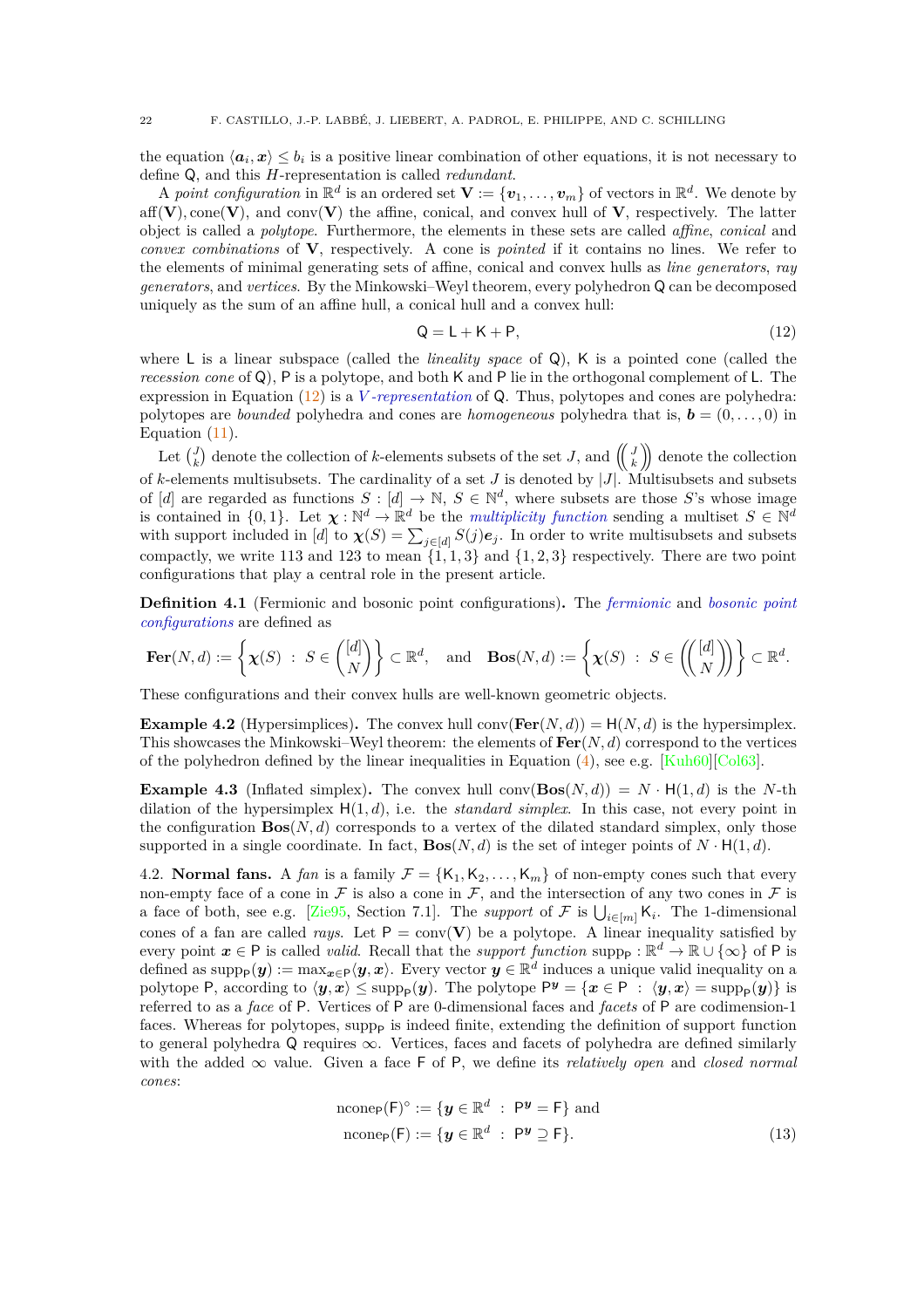The family  $\mathcal{N}(P) := \{n$ cone<sub>P</sub>(F) : F a face of P is the *normal fan* of P. The normal fan of a polytope is entirely recovered from the normal cones of the vertices, since all other normal cones are faces of them. Using Equation [\(12\)](#page-23-2), the normal cone of a face decomposes as ncone<sub>P</sub>(F) =  $L_P(F) + K_P(F)$ . The lineality space  $L_P(F)$  is the orthogonal complement of aff(P), hence it does not depend on F. The pointed cone  $K_P(F)$  is called the *essential cone* of F with respect to P. The collection  $\widehat{\mathcal{N}}(P) := \{K_P(F) : F \text{ a face of } P\}$  is the *essential fan* of P. Elements of  $\widehat{\mathcal{N}}(P)_1 =$ {KP(F) : F a facet of P} are called *essential rays*. Choosing one generator for each essential ray together with a basis of  $L_P = aff(P)^{\top}$  leads to a minimal *H*-representation of P as in Equation [\(11\)](#page-22-5).

By Equation [\(13\)](#page-23-3), the normal cone of a face F consists of all vectors  $y \in \mathbb{R}^d$  whose linear functional is maximized on  $F$ . Whence, for each vertex  $v$  of  $P$  its normal cone has the following *H*-representation:

<span id="page-24-4"></span>
$$
\text{ncone}_{\mathsf{P}}(\boldsymbol{v}) = \{ \boldsymbol{y} \in \mathbb{R}^y : \langle \boldsymbol{y}, \boldsymbol{v} - \boldsymbol{v}' \rangle \geq 0, \text{ for } \boldsymbol{v}' \in \mathbf{V} \}. \tag{14}
$$

By translating the *H*-representation of ncone<sub>P</sub> $(v)$  into a *V*-representation and disregarding its lineality space, we obtain a set of ray generators for the pointed cones  $\mathsf{K}_{\mathsf{P}}(\mathbf{v})$ . By evaluating the support function at the ray generators for each  $\mathsf{K}_{\mathsf{P}}(\mathbf{v})$ , we obtain a non-redundant *H*-representation of P.

### 5. Permutation invariant polytopes

<span id="page-24-0"></span>The fermionic and bosonic spectral polytopes  $\Sigma_r^{\text{f}}(N, d)$  and  $\Sigma_r^{\text{b}}(N, d)$  presented in Section [3.5](#page-22-2) are  $\mathfrak{S}_d$ -invariant polytopes. In this section, we give a general condition for a linear functional to determine a facet-defining inequality of  $\mathfrak{S}_d$ -invariant polytopes. The combinatorial and geometric nature of this condition makes this condition very practical and opens the study of a larger family of  $\mathfrak{S}_d$ -invariant polytopes, where several orbits are involved. In particular, the presented technique exploits a restriction to representatives of equivalence classes of the symmetric group action.

<span id="page-24-1"></span>5.1. **Fundamental representatives.** A polytope P in  $\mathbb{R}^d$  is  $\mathfrak{S}_d$ -invariant if it is stabilized by the standard action of  $\mathfrak{S}_d$  on  $\mathbb{R}^d$ :  $\pi \cdot (v_1, \ldots, v_d) := (v_{\pi(1)}, \ldots, v_{\pi(d)})$ . Classical examples of  $\mathfrak{S}_d$ invariant polytopes are the usual *permutohedra*: They are defined as the convex hull of a single  $\mathfrak{S}_d$ -orbit, i.e.  $\text{Perm}(\boldsymbol{v}) := \text{conv}\{\pi \cdot \boldsymbol{v} : \pi \in \mathfrak{S}_d\}$  for some  $\boldsymbol{v} \in \mathbb{R}^d$ , see [\[Pos09\]](#page-54-27). These polytopes are the subject of the Schur–Horn theorem as explained in Section [3.3.](#page-19-1) For all  $v \in \mathbb{R}^d$  whose coordinates are pairwise distinct, the combinatorial type of  $\text{Perm}(v)$  coincides, but for non-generic points one obtains many different combinatorial types. The fundamental basis of  $\mathbb{R}^d$  is given by the vectors  $f_k := \sum_{1 \leq i \leq k} e_i$  for  $k = 1, \ldots, d$ . In particular, in view of Theorem [2.5,](#page-12-2) the particular case of hypersimplices is particularly relevant.

<span id="page-24-2"></span>**Example 5.1** (Example [4.2](#page-23-1) continued). Let  $d \geq N \geq 0$ . The hypersimplex  $H(N, d)$  is the  $\mathfrak{S}_d$ invariant polytope  $\text{Perm}(f_N)$  whose vertices are the permutation of the vector  $f_N$  composed of N coordinates equal to 1 followed by  $d$ −*N* coordinates equal to 0. When  $N \notin \{0, d\}$ , the hypersimplex  $H(N, d)$  has dimension  $d-1$ , otherwise it is a point. It is a simplex for  $N \in \{1, d-1\}$ , and has 2*d* facets for  $2 \leq N \leq d-2$ .

General  $\mathfrak{S}_d$ -invariant polytopes are convex hulls of finitely many  $\mathfrak{S}_d$ -orbits.

<span id="page-24-5"></span> $\textbf{Definition 5.2}$  ( $\mathfrak{S}_d\text{-invariant polytope\,Perm(V)$ ). Let  $\mathbf{V} = \{\boldsymbol{v}_1,\ldots,\boldsymbol{v}_m\}\subset \mathbb{R}^d$ . The  $\mathfrak{S}_d\text{-invariant}$ *polytope* Perm(**V**) is

$$
\text{Perm}(\mathbf{V}) := \text{conv}\{\pi \cdot \boldsymbol{v}_i \; : \; \pi \in \mathfrak{S}_d, \quad \boldsymbol{v}_i \in \mathbf{V}\}.
$$

The vectors  $v_1, \ldots, v_m$  are the *generators* of Perm(V).

As usual with symmetric objects, they can be described by restricting to the fundamental domain of the action of  $\mathfrak{S}_d$  in  $\mathbb{R}^d$ .

<span id="page-24-3"></span>**Definition 5.3** (Fundamental chamber)**.** The *fundamental chamber* is the polyhedron

$$
\Phi_d := \{ \mathbf{y} \in \mathbb{R}^d \; : \; y_1 \ge y_2 \ge \cdots \ge y_d \}. \tag{15}
$$

This is a polyhedral cone that can be also expressed as  $cone{f_1, ..., f_{d-1}, f_d, -f_d}$ , where  $f_1, \ldots, f_d$  are the elements of the fundamental basis.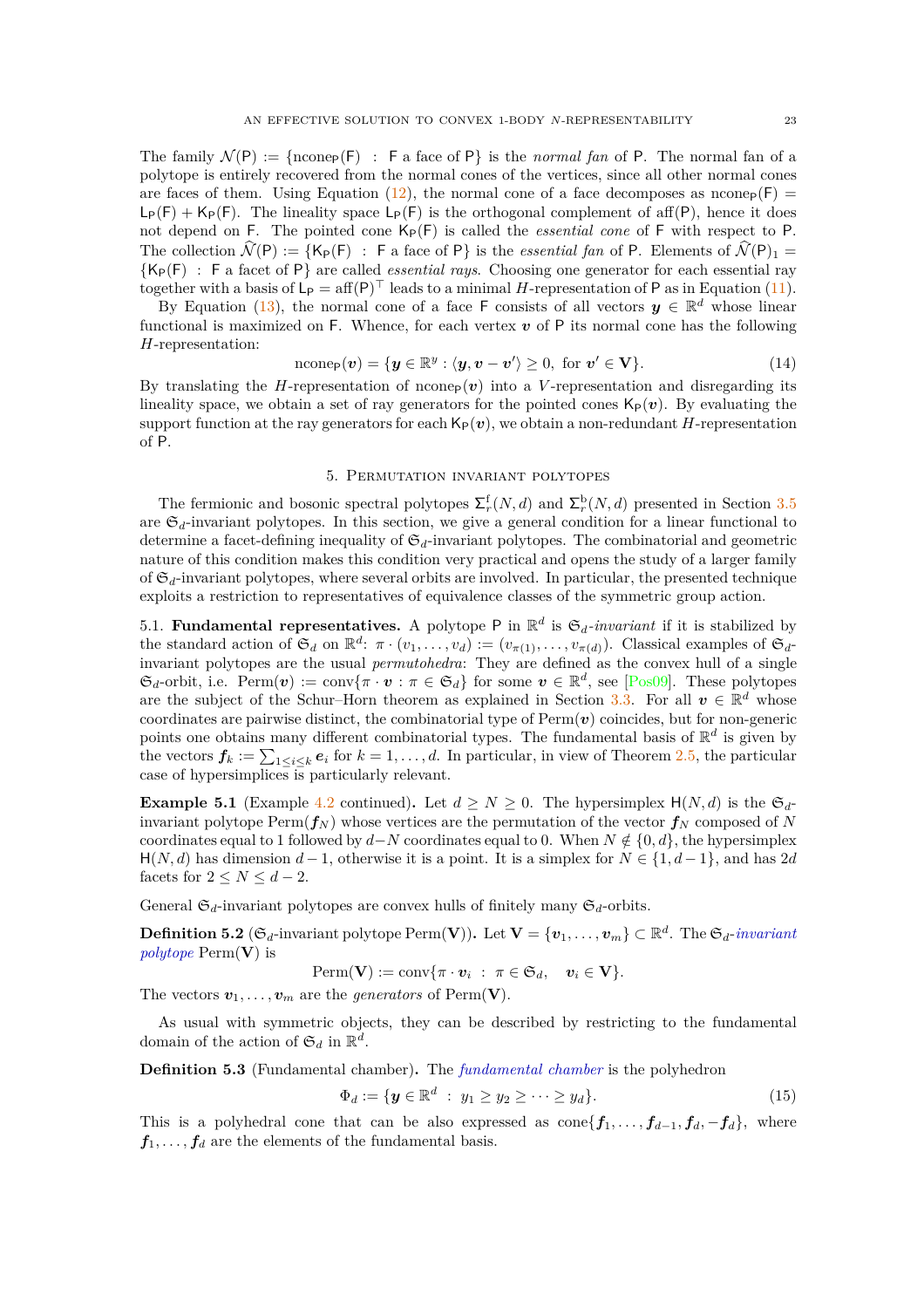In general, we use the adjective *fundamental* preceding any object that is directly related to  $\Phi_d$ , for instance a fundamental vector is any vector with decreasing coordinates.

<span id="page-25-2"></span>**Definition 5.4** (Fundamental representative,  $x^{\downarrow}$ ). For a vector  $x \in \mathbb{R}^{d}$ , we write

$$
\boldsymbol{x}^\downarrow := \left(x_1^\downarrow,x_2^\downarrow,\ldots,x_d^\downarrow\right) \in \Phi_d
$$

for the vector obtained from  $x$  by ordering its coordinates in decreasing order. Equivalently,  $x^{\downarrow}$ is the unique representative of the orbit  $\mathfrak{S}_d \cdot \mathbf{x}$  in the fundamental chamber  $\Phi_d$ . The scalar  $x_i^{\downarrow}$  is the *i*-th largest (with possible ties) coordinate of *x*.

**Example 5.5** (Example [5.1](#page-24-2) continued). The  $(d-1)$ -dimensional hypersimplex  $H(N, d)$  has the following *H*-representation using fundamental representatives.

$$
\mathsf{H}(N,d) = \left\{ \mathbf{x} \in \mathbb{R}^d \; : \; \begin{array}{lcl} x_1^{\downarrow} & \leq & 1 \\ x_1^{\downarrow} + x_2^{\downarrow} + \cdots + x_{d-1}^{\downarrow} & \leq & N \\ x_1^{\downarrow} + x_2^{\downarrow} + \cdots + x_{d-1}^{\downarrow} + x_d^{\downarrow} & = & N \end{array} \right\}.
$$

The second inequality together with the linear equality are equivalent to  $x_d^{\downarrow} \geq 0$ , so this representation is indeed equivalent to that of Equation [\(4\)](#page-12-4).

From here on, when writing a  $\mathfrak{S}_d$ -invariant polytope in terms of generators  $v_1, \ldots, v_m$ , we always assume them to be fundamental representatives  $v_1^{\downarrow}, \ldots, v_m^{\downarrow}$  in  $\Phi_d$ .

**Definition 5.6** (Fundamental fan). Let  $\mathbf{V} = \{\mathbf{v}_1, \dots, \mathbf{v}_m\} \subset \mathbb{R}^d$  and  $\mathsf{P} = \text{Perm}(\mathbf{V})$ . The intersection of fans  $\mathcal{N}(\mathsf{P}) \cap \Phi_d$  is called the *fundamental fan* of **P**. Its cones are called *fundamental cones* and in particular its rays are *fundamental rays*.

A S*d*-invariant polytope is called *homogeneous* if the sums of the coordinates of its generators are all equal.

<span id="page-25-1"></span>**Convention 5.7.** The polytopes  $\Sigma_r^f(N,d)$  and  $\Sigma_r^b(N,d)$  are homogeneous polytopes in  $\mathbb{R}^d$  of dimension  $d-1$ , and have the same lineality space: the 1-dimensional subspace spanned by  $f_d$ . This implies that neither their normal cones in  $\mathbb{R}^d$  nor their fundamental cones in  $\Phi_d$  are pointed. Rather that repeating ad nauseam the word *essential*, we consider  $\mathcal{N}(\mathsf{P})$  and  $\mathcal{F}(\mathsf{P})$  as pointed fans by applying the projection Pr on  $\mathbb{R}^d$  defined by  $Pr(f_i) = f_i$  for  $i = 1, \ldots, d - 1$ , and  $Pr(f_d) = 0$ .

**Remark 5.8.** By symmetry, the  $\mathfrak{S}_d$ -orbit of each normal ray has a unique representative in  $\Phi_d$ , which is a fundamental ray. This is the motivation for focusing on the determination of the fundamental fan. However, it is not true that all rays of  $\mathcal{F}(P)$  are rays of  $\mathcal{N}(P)$  as we may create new rays when we restrict to the fundamental chamber. For example, the vector  $f_i$  spans a fundamental ray of the hypersimplex  $H(N, d)$  for every  $i \in [d-1]$ , but it spans a normal ray (see Convention [5.7\)](#page-25-1) only if  $i \in \{1, d-1\}$ . Proposition [6.20](#page-33-1) on page [32](#page-33-1) illustrates this phenomenon on another polytope.

The crucial tool left to discuss is a combinatorial criterion to certify that a valid inequality induced from an arbitrary ray in  $\mathcal{F}(P)$  is facet-defining on P. For this, we characterize the dimension of faces of symmetric polytopes in the next section.

<span id="page-25-0"></span>5.2. **Faces of symmetric polytopes.** The goal of this section is to determine the dimension of faces of  $\mathfrak{S}_d$ -invariant polytopes  $P = \text{Perm}(V)$ . By the same token, it makes it possible to determine the combinatorial type of  $\mathfrak{S}_d$ -invariant polytopes. In view of the previous section, it is practical to decompose  $\mathbb{R}^d$  as  $\text{span}\{\mathbf{f}_d\} \oplus \mathsf{R}^{d-1}$ , where  $\mathsf{R}^{d-1}$  is the  $(d-1)$ -dimensional subspace of  $\mathbb{R}^d$  consisting of vectors whose coordinates sum is 0. A  $\mathfrak{S}_d$ -invariant polytope is homogeneous exactly when it is contained in a parallel copy of  $\mathsf{R}^{d-1}$ , i.e. its points all have the same coordinate in the summand span ${f_d}$  of  $\mathbb{R}^d$ . A vector in  $\mathbb{R}^d$  is *inert* if it is fixed by the action of  $\mathfrak{S}_d$ , i.e. it is an element of span ${f_d}$ . By extension, a  $\mathfrak{S}_d$ -invariant polytope is inert if all its generators are inert. The following lemma gives the dimension of  $\mathfrak{S}_d$ -invariant polytopes and its proof is self-evident from this decomposition.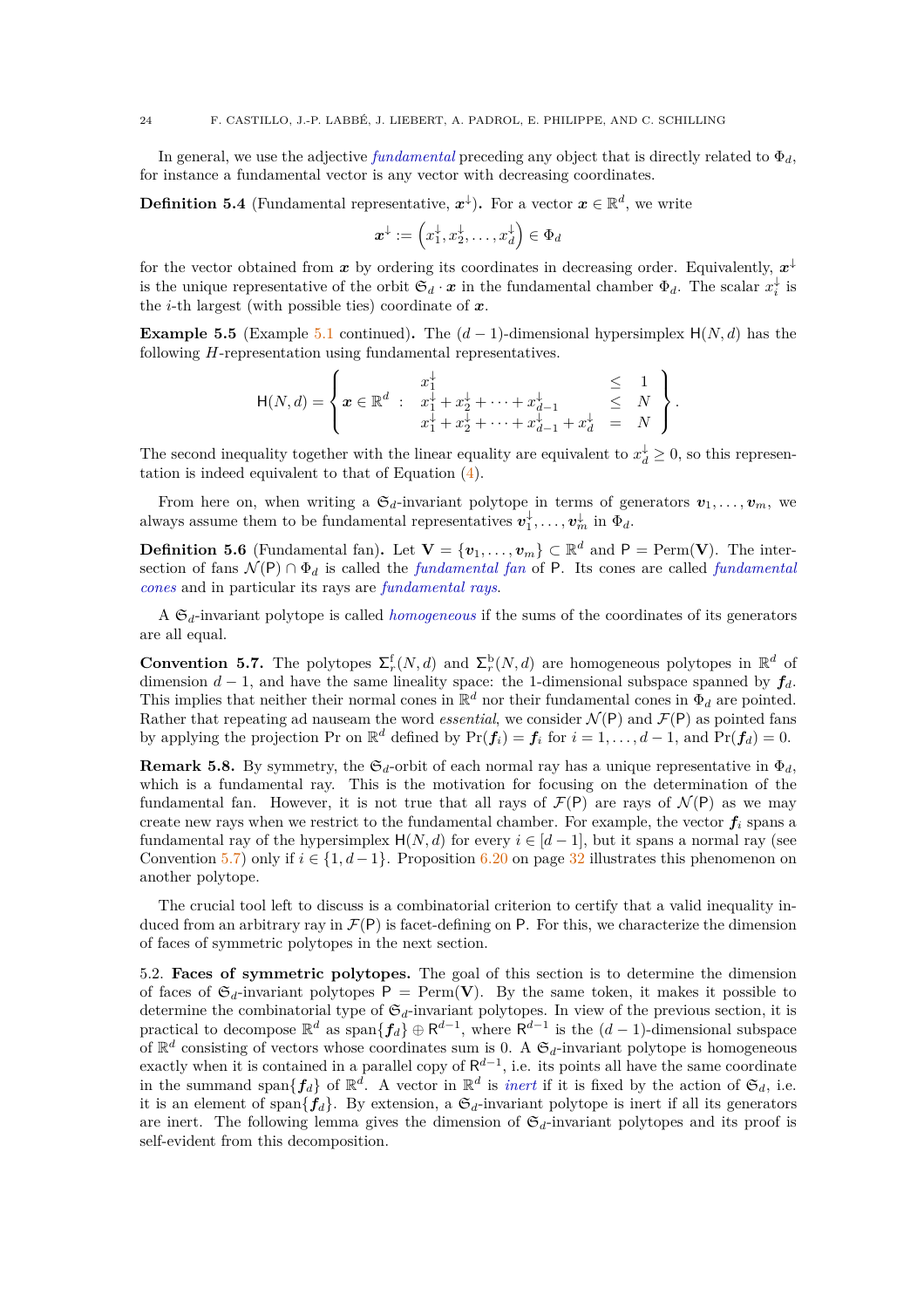<span id="page-26-1"></span>**Lemma 5.9** (Dimension of  $\mathfrak{S}_d$ -invariant polytopes). Let  $\mathbf{V} = {\mathbf{v}_1, \dots, \mathbf{v}_m} \subset \mathbb{R}^d$ .

*i*) Assume  $P = \text{Perm}(V)$  *to be inert.* 

*If*  $v_1 = \cdots = v_m$  *(i.e.* P *is homogeneous), then* dim(P) = 0*.* 

 $Otherwise, \dim(P) = 1.$ *ii)* Assume that  $P = \text{Perm}(v_1, \ldots, v_m)$  *is not inert.* 

*The dimension of*  $P$  *is*  $d-1$  *if and only if*  $P$  *is homogeneous.*  $Otherwise, \dim(P) = d.$ 

**Example 5.10.** The fermionic and bosonic spectral polytopes  $\Sigma_r^{\text{f}}(N, d)$  and  $\Sigma_r^{\text{b}}(N, d)$  are non-inert homogeneous polytopes. Therefore they have codimension-1 in  $\mathbb{R}^d$  and following Convention [5.7](#page-25-1) we consider the normal and fundamental fan in the space R *<sup>d</sup>*−<sup>1</sup> = span{*f*1*, . . . , fd*−<sup>1</sup>} via the projection Pr to make them pointed.

Let  $y \in \Phi_d$ . In order to determine the dimension of the face  $P^y$  of P, we first determine the largest subgroup of  $\mathfrak{S}_d$  that stabilizes it. Faces of the fundamental cone  $\Phi_d$  are labeled by the largest standard parabolic subgroup (i.e. Young subgroups) of  $\mathfrak{S}_d$  that fixes them, see e.g. [\[Hum90,](#page-53-26) Section 1.15]. A face F of  $\Phi_d$  is therefore also labeled by a composition  $\mathbf{c} = (c_1, \ldots, c_k) \models d$ which describes the Young subgroup  $\mathfrak{S}_c = \prod_{i=1}^k \mathfrak{S}_{c_i}$  of  $\mathfrak{S}_d$  which fixes F. For the vector *y*, let  $c_y = (c_1, \ldots, c_k)$  be the composition corresponding to the inclusion-minimal face  $F_y$  of  $\Phi_d$  that contains *y*; that is, such that  $\mathfrak{S}_{c_y}$  is the stabilizer of  $\mathfrak{S}_d$  with respect to *y*. For example, the vector  $y = (3, 2, 2, 2, 1, 1, 0, 0)$  leads to the composition  $c_y = (1, 3, 2, 2)$  of 8. The Young subgroup  $\mathfrak{S}_{c_y}$  is the inclusion-maximal Young subgroup stabilizing the face  $P^y$  for any  $\mathfrak{S}_d$ -invariant polytope  $\mathsf{P}$ .

Next, we generalize Lemma [5.9](#page-26-1) to obtain the dimension of  $P<sup>y</sup>$ . The following theorem extracts the combinatorial information from a linear functional *y* and reduces significantly the dimension of the convex hull computation, as it restricts all computations to the vectors in the fundamental chamber.

<span id="page-26-0"></span>**Theorem C.** Let  $\mathbf{V} = \{v_1, \ldots, v_m\} \subset \Phi_d$ ,  $\mathsf{P} = \text{Perm}(\mathbf{V})$  and  $\mathbf{y} \in \Phi_d$ . The dimension of the *face* P *y is*

<span id="page-26-2"></span>
$$
\dim \mathsf{P}^{\mathbf{y}} = \dim \left( \operatorname{conv} \{ \Pr_{\mathbf{y}}(\mathbf{v}) : \mathbf{v} \in \mathbf{V}_{\mathbf{y}} \} \right) + \sum_{i \in [k] \backslash \operatorname{Fix}(\mathbf{y})} (c_i - 1), \tag{16}
$$

*where*

- *-*  $c_y = (c_1, \ldots, c_k)$  *is the composition of the inclusion-minimal face of*  $\Phi_d$  *containing y*,
- *-* Pr<sub>y</sub> is the projection  $\mathbb{R}^d \to \mathbb{R}^k$  defined by

$$
\Pr_{\bm{y}}(\bm{x}) := \left(\sum_{i=1}^{c_1} x_i, \sum_{i=c_1+1}^{c_1+c_2} x_i, \ldots, \sum_{i=c_{k-1}+1}^{d} x_i\right),
$$

*-* **V***<sup>y</sup> is the set of generators of* P *maximized by the linear functional y, and*

*-* Fix(y) *is the set of indices*  $j \in [k]$  *such that the subgroup*  $\mathfrak{S}_{c_j}$  *of*  $\mathfrak{S}_{c_y}$  *fixes*  $P^y$  *pointwise.* 

Proof. The face  $P<sup>y</sup>$  can be expressed as

$$
\mathsf{P}^{\boldsymbol{y}} = \operatorname{conv} \left\{ \pi \cdot \boldsymbol{v} \; : \; \pi \in \mathfrak{S}_{\boldsymbol{c}}, \boldsymbol{v} \in \mathbf{V}_{\boldsymbol{y}} \right\}.
$$

Indeed, for fundamental vectors  $y \in \Phi_d$ ,  $v \in V_y$ ,  $z \in V$ , and  $\pi \in \mathfrak{S}_d$ , the rearrangement inequality [\[HLP88,](#page-53-27) Theorem 368] implies that in order to have

$$
\text{supp}_{\mathsf{P}}(\boldsymbol{y}) = \langle \boldsymbol{y}, \boldsymbol{v} \rangle = \langle \boldsymbol{y}, \pi \cdot \boldsymbol{z} \rangle,
$$

one necessarily has on the one hand that  $\langle y, v \rangle = \langle y, z \rangle$  (and therefore that  $z \in V_y$ ), and on the other hand that  $y_{\pi(i)} = y_i$  whenever  $w_{\pi(i)} \neq w_i$  (and therefore that  $\pi \cdot z = \pi' \cdot z$  for some  $\pi' \in \mathfrak{S}_c$ ).

Let  $W_y$  be the  $(d-k)$ -dimensional kernel of Pr<sub>y</sub>. For example, if  $c_y = (d)$ , then the image of Pr<sub>y</sub> is span $\{\mathbf{f}_d\}$  and  $\mathsf{W}_y = \mathsf{R}^{d-1}$ . In general, we have the decomposition  $\mathsf{W}_y = \mathsf{W}_y^1 \oplus \cdots \oplus \mathsf{W}_y^k$ , where  $W_{\bm{y}}^j$  is the  $(c_j - 1)$ -dimensional subspace spanned by the vectors  $e_i - e_{i'}$  with  $c_{j-1} < i, i' \leq c_j$ . We can decompose the computation of the dimension of  $P<sup>y</sup>$  as the sum of the dimension of its image under Pr<sub>y</sub> and the dimension of the largest linear subspace  $W_y^P$  of  $W_y$  that can be translated into the affine hull of  $P^y$ . The first summand is dim (conv $\{Pr_y(v) : v \in V_y\}$ ), and therefore it remains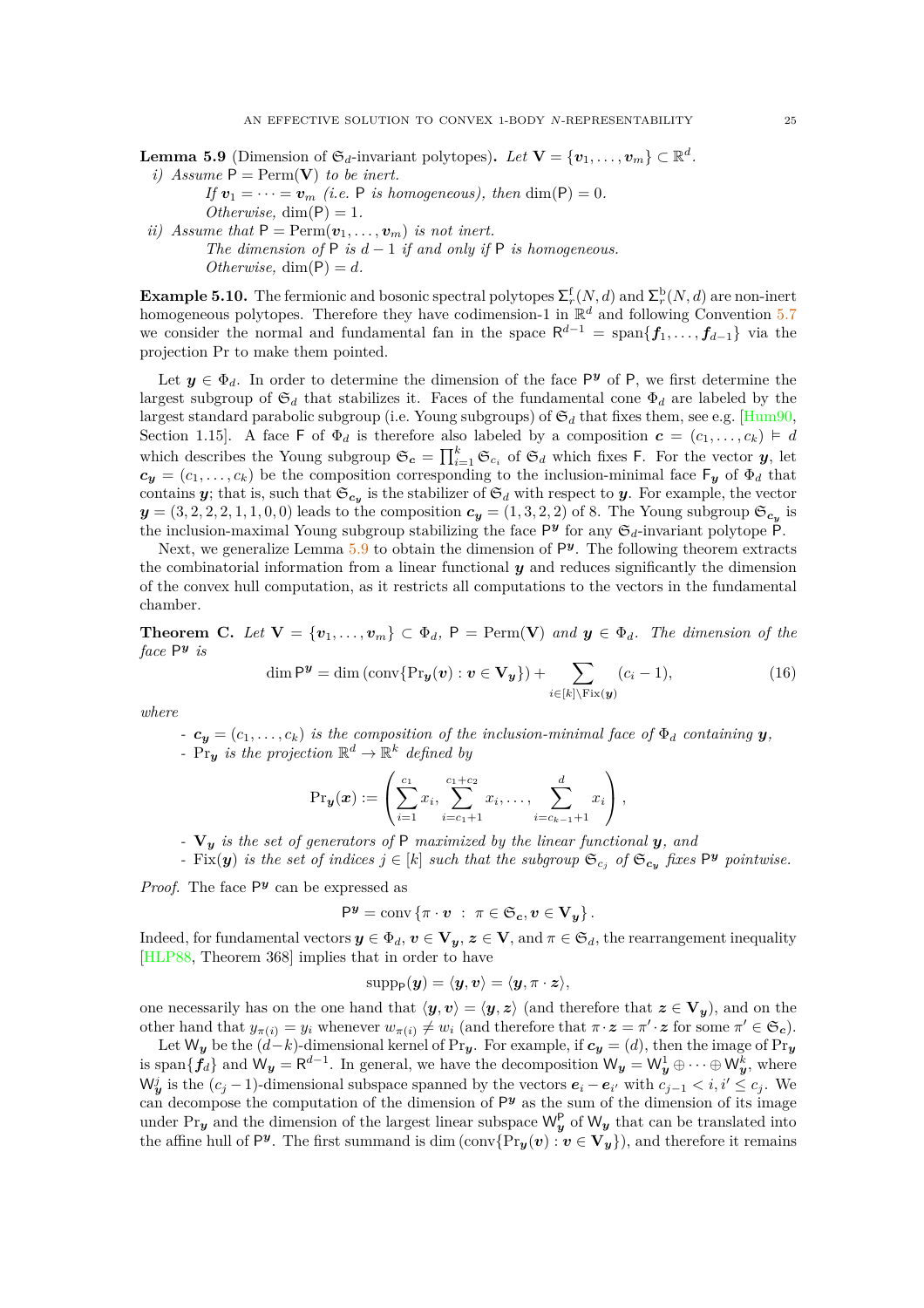to show that  $\dim \mathsf{W}_{\mathbf{y}}^{\mathsf{P}} = \sum_{i \in [k] \setminus \text{Fix}(\mathbf{y})} (c_i - 1)$ . For each  $j \in [k]$ , let  $\text{pr}_j : \mathbb{R}^d \to \mathbb{R}^{c_j}$  be projection onto the coordinates  $[c_{i-1} + 1, c_i]$  (setting  $c_0 = 0$ ). For a fixed *v* the polytope conv { $\pi \cdot v : \pi \in \mathfrak{S}_c$ } is naturally isomorphic to  $\text{Perm}(\text{pr}_1(\boldsymbol{v})) \times \cdots \times \text{Perm}(\text{pr}_k(\boldsymbol{v}))$ , which we call a *c*-Permutohedron. Hence, P *y* is the convex hull of a union of *c*-Permutohedra, each lying in some translation of W*y*.

On the one hand, if  $j \in Fix(y)$ , then the dimension of  $Perm(pr_j(v))$  is 0 for each  $v \in V_y$  as it is a point. In particular,  $P<sup>y</sup>$  is entirely contained in the orthogonal complement of the linear  $\text{subspace } \mathsf{W}_{\bm{y}}^j$ . We have thus that  $\mathsf{W}_{\bm{y}}^{\mathsf{P}} \subseteq \bigoplus_{i \in [k] \setminus \text{Fix}(\bm{y})} \mathsf{W}_{\bm{y}}^i$ .

On the other hand, if  $j \notin Fix(y)$ , some vertex  $v \in V_y$  is not inert with respect to  $\mathfrak{S}_{c_j}$ . As we consider a translated copy of the kernel  $W_y$ ,  $\text{Perm}(\text{pr}_j(v))$  is homogeneous and by Lemma [5.9,](#page-26-1) it has dimension  $c_j - 1$ , which is the dimension of  $\mathsf{W}_{\mathbf{y}}^j$ . This shows that  $\mathsf{W}_{\mathbf{y}}^j \subseteq \mathsf{W}_{\mathbf{y}}^{\mathsf{P}}$ . We conclude that

$$
\mathsf{W}_{\boldsymbol{y}}^{\mathsf{P}} = \bigoplus_{i \in [k] \setminus \mathrm{Fix}(\boldsymbol{y})} \mathsf{W}_{\boldsymbol{y}}^{i}.
$$

**Remark 5.11** (Determination of combinatorial type). Let  $P = \text{Perm}(v_1, \ldots, v_m)$  be an homogeneous  $\mathfrak{S}_d$ -invariant polytope, and  $\mathsf{P}^{\mathbf{y}}$ , for some  $\mathbf{y} \in \Phi_d$ , be a facet. By evaluating  $b_y = \max_{i \in [m]} \langle y, v_i \rangle$ , and keeping track of which generators achieve the maximum  $b_y$ , we obtain that the generators of P incident to the facet  $P<sup>y</sup>$  are exactly those in  $V<sub>y</sub>$ . To obtain all other vertices of P incident to P<sup>y</sup>, it suffices to permute each vertex in  $V_y$  according to  $\mathfrak{S}_c$ . Every other facet-vertex incidence is obtained by acting uniformly on the facet and vertices according to the permutation action of  $\mathfrak{S}_d$ .

### 6. Lineup polytopes

<span id="page-27-0"></span>The vertices of the fermionic and bosonic spectral polytopes  $\sum_{r}^{f}(N, d)$  and  $\sum_{r}^{b}(N, d)$  presented in Section [3.5](#page-22-2) are occupation vectors. These occupation vectors are weighted sums of points in the point configurations  $\text{Fer}(N, d)$  and  $\text{Pos}(N, d)$  of Definition [4.1.](#page-23-4) In this section, we determine the normal cones of the occupation vectors and clarify the role of  $w$  in  $\Sigma_r^{\text{f}}(w, N, d)$  and  $\Sigma_r^{\text{b}}(w, N, d)$ , see Corollary [6.8](#page-30-0) and Proposition [6.13.](#page-31-0) The starting point lies in the fact that  $\Sigma^{\text{f}}(\boldsymbol{w},N,d)$  and  $\Sigma^{\rm b}(\boldsymbol{w},N,d)$  are sweep polytopes in the sense of [\[PP21\]](#page-54-11). Here we gather useful facts from [PP21] adapted to the present setting, which amounts to consider prefixes of sweeps, that we call *lineups*. In the following section we let  $\mathbf{V} = \{\mathbf{v}_1, \dots, \mathbf{v}_m\} \subset \mathbb{R}^d$  be an ordered configuration of *m* distinct points and  $r \in [m]$ .

<span id="page-27-1"></span>6.1. **Lineups and their normal cones.** Let  $y \in \mathbb{R}^d$ . If the linear functional  $\langle y, \cdot \rangle$  is injective on **V**, we call the vector *y generic* with respect to **V**. The linear functional  $\langle y, \cdot \rangle$  lines up the points in **V** on the line spanned by *y* through its projection; that is, the linear functional  $\langle y, \cdot \rangle$ totally orders the elements of **V** according to the values given by  $\langle y, \cdot \rangle$ , say from the maximum to minimum.

**Definition 6.1** (Lineups of a point configuration,  $\mathscr{L}_r(\mathbf{V})$ ). Let *y* be generic with respect to **V**. The *r*-tuple  $\ell_{\mathbf{V},r}(\mathbf{y}) \in \mathbf{V}^r$  given by the largest *r* elements in decreasing order with respect to the values given by  $\langle y, \cdot \rangle$  is a *lineup of length r* or *r*-lineup of **V**. The set of *r*-lineups of **V** is denoted  $\mathscr{L}_r(\mathbf{V}).$ 

When **V** and *r* are clear from context, we simply write  $\ell(\mathbf{y})$ . Equivalently, an *r*-tuple  $\ell =$  $(v_{i_1}, \ldots, v_{i_r}) \in V^r$  is an *r*-lineup if there exists a linear functional  $y \in \mathbb{R}^d$  such that

<span id="page-27-3"></span>
$$
\langle \mathbf{y}, \mathbf{v}_{i_1} \rangle > \langle \mathbf{y}, \mathbf{v}_{i_2} \rangle > \cdots > \langle \mathbf{y}, \mathbf{v}_{i_r} \rangle > \langle \mathbf{y}, \mathbf{b} \rangle, \text{ for all } \mathbf{b} \in \mathbf{V} \setminus \{\mathbf{v}_{i_1}, \ldots, \mathbf{v}_{i_r}\}. \tag{17}
$$

When *y* is not generic, ties may occur and instead of an *r*-tuple we obtain an ordered collection  $(J_1, \ldots, J_k)$  of non-empty disjoints subsets of **V** with  $\sum_{i=1}^{k-1} |J_i| < r \le \sum_{i=1}^{k} |J_i|$  and such that for all  $1 \leq i \leq k$  we have:

<span id="page-27-2"></span>
$$
\begin{cases} \langle \boldsymbol{y}, \boldsymbol{v} \rangle = \langle \boldsymbol{y}, \boldsymbol{w} \rangle & \text{for all } \boldsymbol{v}, \boldsymbol{w} \in J_i, \\ \langle \boldsymbol{y}, \boldsymbol{v} \rangle > \langle \boldsymbol{y}, \boldsymbol{w} \rangle & \text{for all } \boldsymbol{v} \in J_i \text{ and } \boldsymbol{w} \in \mathbf{V} \setminus \bigcup_{k=1}^i J_k. \end{cases}
$$
(18)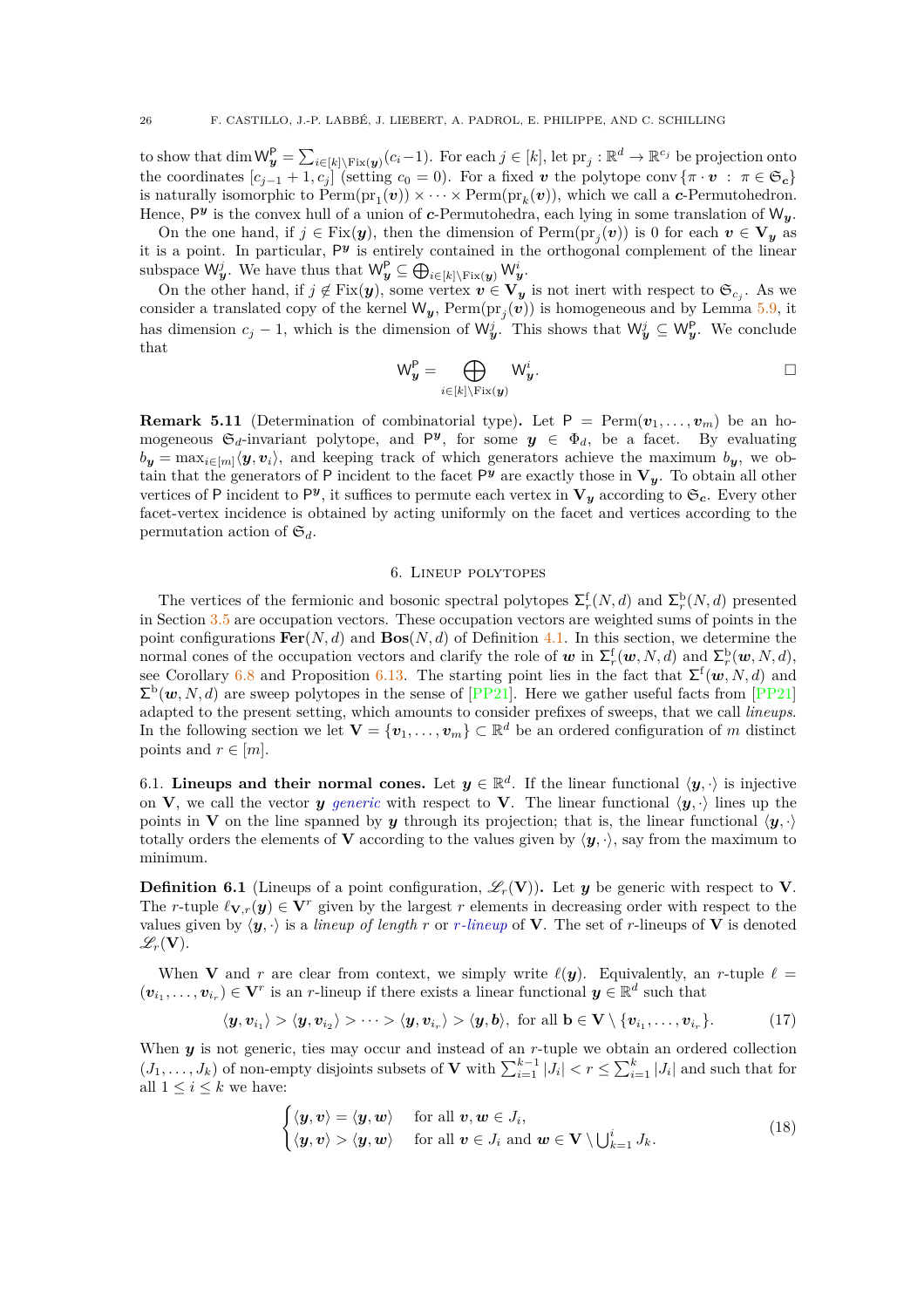We call such an ordered collection of subsets an *r*-ranking of **V**. We use the same notation  $\ell_{\mathbf{V},r}(\mathbf{y})$ to denote the *r*-ranking of **V** associated to *y*. When every part of the ranking is a singleton, which occurs if *y* is generic, we recover an *r*-lineup.

<span id="page-28-2"></span>**Example 6.2.** Consider the hypersimplex  $H(3,6)$  and its vertices  $V = \text{Fer}(3,6)$ , which are identified with 3-subsets in  $\mathcal{F}et(3,6)$ . The vector  $y = (3, 1, 1, 1, 0, 0)$  induces the following ranking on **V**. If  $r \in \{18, 19, 20\}$ , it is also an *r*-ranking.

| Subsets                      | $\langle (3,1,1,1,0,0), \cdot \rangle$ |
|------------------------------|----------------------------------------|
| 123, 124, 134                |                                        |
| 125, 126, 135, 136, 145, 146 |                                        |
| 156, 234                     | З                                      |
| 235, 236, 245, 246, 345, 346 |                                        |
| 256, 356, 456                |                                        |

Two different vectors can define the same *r*-ranking, so for each *r*-ranking *ℓ* we define the following relatively-open polyhedral cone

$$
\mathsf{K}_{\mathbf{V}}^{\circ}(\ell) := \{ \mathbf{y} \in \mathbb{R}^n : \ell(\mathbf{y}) = \ell \}.
$$

Equation [\(18\)](#page-27-2) gives an *H*-representation defining this cone. We denote its closure by  $\mathbf{K}_{\mathbf{V}}(\ell)$ , which is obtained by replacing the strict inequalities by the corresponding non-strict inequalities.

**Remark 6.3.** For  $\{i, j\} \in \binom{[m]}{2}$ , we define the hyperplanes  $H_{ij} := \{z \in \mathbb{R}^d : \langle z, v_i \rangle = \langle z, v_j \rangle\}$ . A vector *y* is generic with respect to **V** if and only if it is contained in  $\mathbb{R}^d \setminus \bigcup \mathsf{H}_{ij}$ , where the union is over all pairs in  $\binom{[m]}{2}$ . The union of  $\mathsf{K}_{\mathbf{V}}^{\circ}(\ell)$  for all lineups contains the set of generic vectors with respect to **V**. The complement of the relatively-open cones of *r*-lineups is contained in the union of the hyperplanes:

<span id="page-28-3"></span>
$$
\mathbb{R}^d \setminus \bigcup_{\ell \in \mathscr{L}_r(\mathbf{V})} \mathsf{K}_{\mathbf{V}}^{\circ}(\ell) \subset \bigcup_{\{i,j\} \in \binom{[m]}{2}} \mathsf{H}_{ij}.
$$
\n(19)

Let  $\mathcal{R}_r(\mathbf{V}) := \{ \mathsf{K}_\mathbf{V}(\ell) : \ell \text{ is an } r\text{-ranking of } \mathbf{V} \}$  be the collection of cones given by all the *r*-rankings. Its maximal cones are given by the *r*-lineups, and its rays are given by the coarsest non-trivial *r*-rankings. By non-trivial we mean different from ([*m*]), and coarsest here refers to the refinement order: we say that  $(I_1, \ldots, I_k)$  coarsens  $(J_1, \ldots, J_l)$  if each  $I_i$  is the union of some consecutive  $J_j$ 's for  $i = 1, ..., k - 1$  and the last set in the partition  $I_k$  contains the remaining blocks of *J*, which can be larger.

**Example 6.4** (Example [6.2](#page-28-2) continued). The *r*-ranking induced by  $y = (3, 1, 1, 1, 0, 0)$  cannot be non-trivially coarsened for  $r > 10$  but for  $r \leq 9$  it is coarsened by the ranking induced by  $f_1 = (1, 0, 0, 0, 0, 0)$ . For example, for  $r = 9$  we get

$$
\ell_9(3,1,1,1,0,0) = (\{123,124,134\},\{125,126,135,136,145,146\}),
$$

$$
\ell_9(1,0,0,0,0,0) = (\{123, 124, 134, 125, 126, 135, 136, 145, 146, 156\}).
$$

According to the definition, the ranking  $\ell_9(1, 0, 0, 0, 0, 0)$  coarsens the ranking  $\ell_9(3, 1, 1, 1, 0, 0)$ .

<span id="page-28-0"></span>**Theorem D.** *The collection of cones*  $\mathcal{R}_r(\mathbf{V})$  *is the normal fan of a polytope.* 

In the next section, we present four explicit constructions proving the above theorem:

- (1) via weighted vectors,
- (2) via projections of partial permutahedra,
- (3) via Minkowski sums of *k*-set polytopes, and
- (4) via fiber polytopes.

<span id="page-28-1"></span>6.2. **Constructions.** Recall from Equation [\(2\)](#page-10-4) that the Pauli simplex  $\Delta_{r-1}$  is the set of points in R *<sup>r</sup>* with non-negative decreasing coordinates summing to 1. Throughout this section, we assume that  $w$  is a weight vector in  $\Delta_{r-1}^{\circ}$  with *strictly* decreasing entries.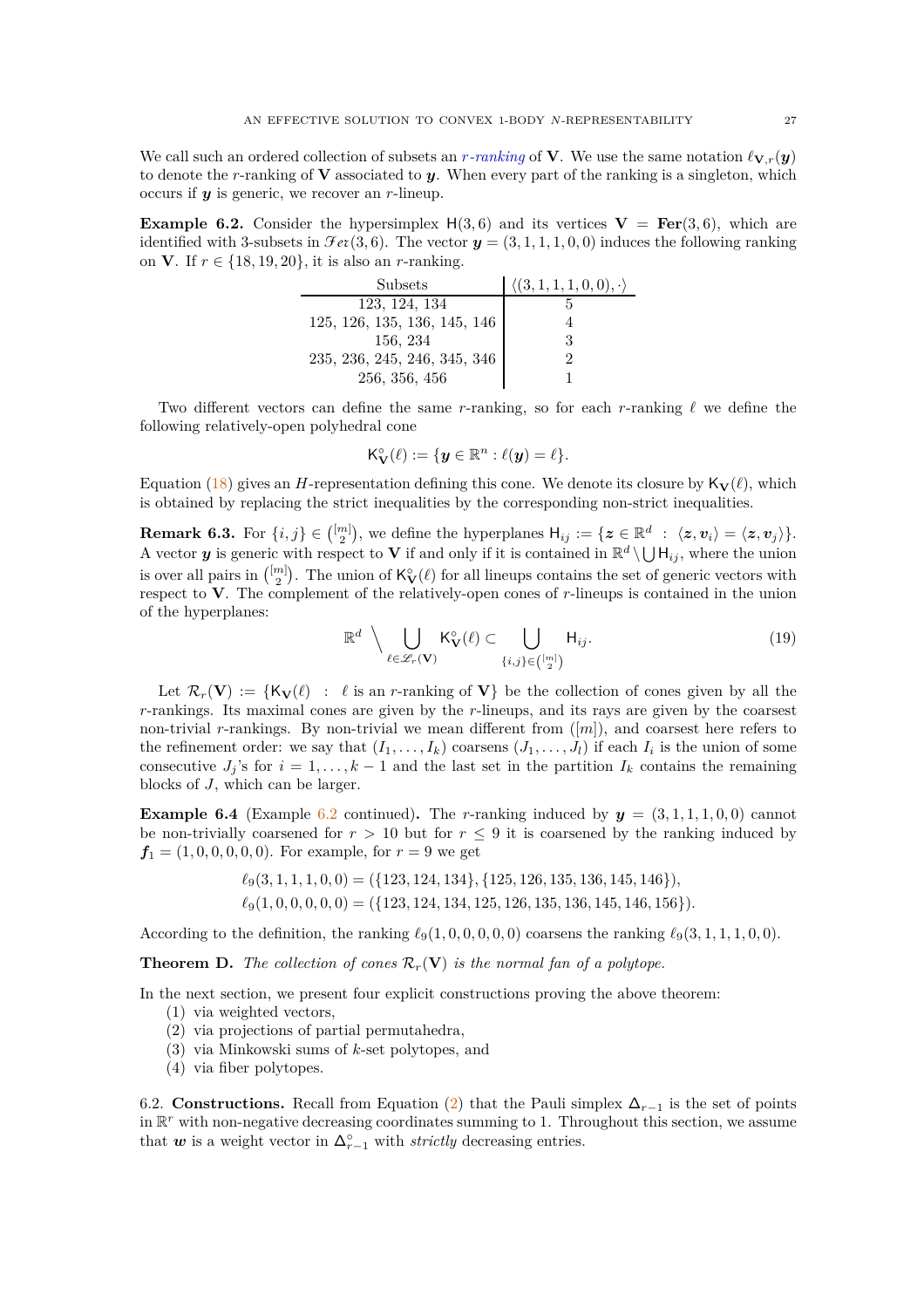### 6.2.1. *Weighted vectors.*

**Definition 6.5** (Weighted vector of a subconfiguration,  $\mathbf{o}_w(\ell)$ ). Let  $w \in \Delta_{r-1}$ , and  $\ell =$  $(v_{i_1}, \ldots, v_{i_r}) \subset V$  be an ordered subconfiguration of V of cardinality *r*. We associate a vector  $\mathbf{o}_w(\ell)$  to  $\ell$  with respect to  $w$  as follows

$$
\mathbf{o}_{\mathbf{w}}(\ell) := \sum_{k=1}^r w_k \mathbf{v}_{i_k}.
$$

**Remark 6.6.** Occupation vectors defined in Section [3.1](#page-16-1) are of the form  $\mathbf{o}_w(\ell)$  with  $\mathbf{V} = \mathbf{Fer}(N, d)$ ,  $r = \begin{pmatrix} d \\ N \end{pmatrix}$  and the ordering of  $\ell$  results from the expansion of *h* to *H*.

<span id="page-29-3"></span>**Definition 6.7** (Lineup polytope of a point configuration **V**). The *r-lineup polytope*  $\mathsf{L}_{r,\bm{w}}(\mathbf{V})$  of **V** with respect to  $w$  is the convex hull of the weighted vectors

 $\mathsf{L}_{r,w}(\mathbf{V}) := \text{conv}\left(\{\mathbf{o}_w(\ell) : \ell \text{ an ordered subconfiguration of } \mathbf{V} \text{ of cardinality } r\}\right).$ 

As the weight vector  $w$  and  $r$  are often understood from the context, we omit them and write  $\mathsf{L}_r(\mathbf{V})$  for the lineup polytope of **V**. This omission in the notation and the name lineup polytope is motivated by the following theorem.

<span id="page-29-0"></span>**Theorem E** (*V*-representation of lineup polytopes). Let  $\mathbf{V} = {\mathbf{v}_1, \dots, \mathbf{v}_m} \subset \mathbb{R}^d, r \in [m]$ , and  $\mathbf{w}$ *be a strictly decreasing sequence of r positive real numbers summing to one.*

- *(1)* The set of vertices of  $\mathsf{L}_{r,w}(\mathbf{V})$  is  $\{\mathbf{o}_w(\ell) : \ell \in \mathscr{L}_r(\mathbf{V})\}.$
- *(2)* The normal cone of the vertex  $\mathbf{o}_w(\ell)$  is  $K_v(\ell)$ .
- *(3)* The normal fan of  $\mathsf{L}_{r,w}(\mathbf{V})$  *is*  $\mathcal{R}_r(\mathbf{V})$ *.*

*Proof.* Let *y* be a generic vector with respect to **V** and let  $\ell_1 = \ell(y) = (a_i)_{i=1}^r$  be the *r*-lineup induced by *y*. Pick a vertex *v* of the face  $P^y$ . By construction, there exists an *r*-tuple  $\ell_2 = (b_i)_{i=1}^r$ such that  $\mathbf{v} = \mathbf{o}_\mathbf{w}(\ell_2)$ . We claim that  $\ell_2 = \ell_1$ . Since  $\mathbf{o}_\mathbf{w}(\ell_2) \in \mathsf{P}^{\mathbf{y}}$ , we have

$$
\langle \boldsymbol{y}, \mathbf{o_w}(\ell_2) \rangle = \sum_{i=1}^r w_i \langle \boldsymbol{y}, \boldsymbol{b}_i \rangle \geq \sum_{i=1}^r w_i \langle \boldsymbol{y}, \boldsymbol{a}_i \rangle = \langle \boldsymbol{y}, \mathbf{o_w}(\ell_1) \rangle.
$$

Equivalently,

<span id="page-29-1"></span>
$$
\sum_{i=1}^{r} w_i (\langle \boldsymbol{y}, \boldsymbol{b}_i \rangle - \langle \boldsymbol{y}, \boldsymbol{a}_i \rangle) \ge 0.
$$
 (20)

The definition of  $\ell_1$  via Equation [\(17\)](#page-27-3) implies

<span id="page-29-2"></span>
$$
\langle \mathbf{y}, \mathbf{a}_i \rangle \ge \langle \mathbf{y}, \mathbf{b}_i \rangle, \text{ for } i \in [r]. \tag{21}
$$

Since *w* is positive, in order to satisfy Equations [\(20\)](#page-29-1) and [\(21\)](#page-29-2), we must have  $\langle y, a_i \rangle = \langle y, b_i \rangle$ for all  $i \in [r]$ . Since *y* is generic, we conclude that  $\ell_1 = \ell_2$  as claimed. This implies that for any generic *y*, the face  $P^y$  is equal to the vertex  $\mathbf{o}_w(\ell)$ , where  $\ell$  is the *r*-lineup induced by *y*. This shows that  $\{\mathbf{o}_w(\ell) : \ell \in \mathcal{L}_r(\mathbf{V})\} \subseteq \{\text{vertices of } \mathsf{L}_{r,w}(\mathbf{V})\}.$ 

For the reverse inclusion, observe that the above shows that, for all  $\ell \in \mathscr{L}_r(\mathbf{V})$ ,

 $\mathsf{K}_{\mathbf{V}}^{\circ}(\ell) \subseteq \operatorname{ncone}_{\mathsf{P}}^{\circ}(\mathbf{o}_{\mathbf{w}}(\ell)).$ 

By Equation [\(19\)](#page-28-3),  $\mathbb{R}^d \setminus \bigcup_{\ell \in \mathscr{L}_r(\mathbf{V})} \mathsf{K}_\mathbf{V}^\circ(\ell)$  is contained in a union of hyperplanes, so we have

{vertices of 
$$
L_{r,\mathbf{w}}(\mathbf{V})
$$
} = { $\mathbf{o}_{\mathbf{w}}(\ell) : \ell \in \mathcal{L}_r(\mathbf{V})$ },

as there is no more room for an open normal cone of another vertex. We now use the following claim whose proof is left to the reader.

**Claim.** Let  $\{K_1, \ldots, K_m\}$  and  $\{K'_1, \ldots, K'_m\}$  be two sets of *n*-dimensional cones in  $\mathbb{R}^n$  such that

- (1)  $K_i^{\circ} \cap K_j^{\circ} = K_i'^{\circ} \cap K_j'^{\circ} = \emptyset$ , for  $1 \le i < j \le m$ .
- (2)  $\bigcup K_i = \bigcup K'_i = \mathbb{R}^n$ .
- (3)  $K_i \subseteq K'_i$  for all *i*.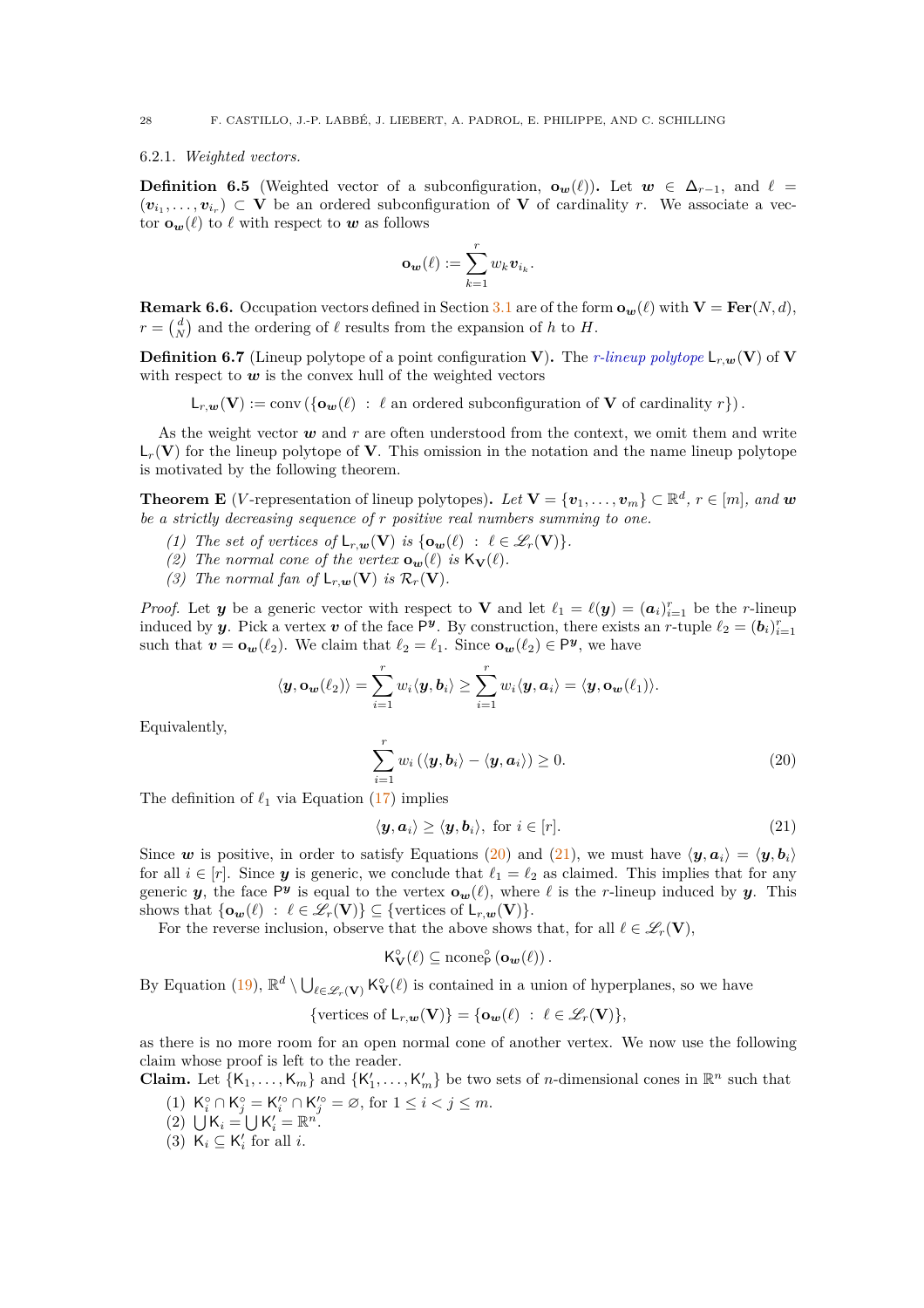Then both collections are equal.

Finally, we apply this claim on the collections  $\{K_{\mathbf{V}}(\ell) : \ell \in \mathcal{L}_r(\mathbf{V})\}$  and  ${\rm (ncone}_P(\mathbf{o}_w(\ell)) : \ell \in \mathscr{L}_r(\mathbf{V})$  to conclude that  $\mathsf{K}_{\mathbf{V}}(\ell) = \text{ncone}_P(\mathbf{o}_w(\ell))$  for every lineup  $\ell \in \mathscr{L}_r(\mathbf{V})$ . Since the normal cones of all faces of  $\mathsf{L}_r(\mathbf{V})$  can be recovered from the normal cones of the vertices, we have shown that  $\mathcal{N}(\mathsf{L}_r(\mathbf{V})) = \mathcal{R}_r(\mathbf{V}).$ 

<span id="page-30-0"></span>**Corollary 6.8.** For two distinct vectors  $w, w' \in \Delta_{r-1}^{\circ}$ , the polytopes  $\mathsf{L}_{r,w}(\mathbf{V})$  and  $\mathsf{L}_{r,w'}(\mathbf{V})$  have *the same normal fan. As a consequence, the combinatorial type of*  $\mathsf{L}_{r,w}(\mathbf{V})$  does not depend on  $w$ .

<span id="page-30-1"></span>**Example 6.9.** The fermionic and bosonic spectral polytopes in Definitions [3.6](#page-18-2) and [3.12](#page-21-2) are lineup polytopes. Indeed

$$
\Sigma_r^{\text{f}}(\boldsymbol{w},N,d) = \mathsf{L}_{r,\boldsymbol{w}}(\text{Fer}(N,d)), \qquad \Sigma_r^{\text{b}}(\boldsymbol{w},N,d) = \mathsf{L}_{r,\boldsymbol{w}}(\text{Bos}(N,d)).
$$

**Example 6.10** (Sweep polytopes)**.** If we consider lineups whose length coincides with the number of points in the configuration, we recover all its linear orderings, which are known under the name of *sweeps*, see [\[PP21\]](#page-54-11). In this case, the fan  $\mathcal{R}_m(\mathbf{V})$  is induced by a hyperplane arrangement, studied under the name of *valid order arrangement* or *sweep hyperplane arrangement* [\[Ede00,](#page-53-28) [Sta15,](#page-55-10) [PP21\]](#page-54-11). The associated polytopes are called *sweep polytopes* in [\[PP21\]](#page-54-11).

**Example 6.11.** Consider the sweep polytope of the hypersimplex  $H(N, d)$ . Its normal fan is the hyperplane arrangement in given by the hyperplanes

$$
\sum_{i\in S_1} \boldsymbol{x}_i = \sum_{i\in S_2} \boldsymbol{x}_i,
$$

for any two subsets  $S_1, S_2 \in \binom{[d]}{N}$ . The (finitely many) rays (see Convention [5.7\)](#page-25-1) of this arrangement generate the finite list of inequalities defining the polytope spec<sup>↓</sup>( $\mathscr{D}^1_N(\bm{w})$ )), see [\[Kly06,](#page-53-8) Theorem 2].

6.2.2. *Projection of partial permutohedra.* Let  $\mathbf{E}_m := \{e_1, \ldots, e_m\} \subset \mathbb{R}^m$  be the elementary basis of  $\mathbb{R}^m$ . If  $r = m$ , the possible *m*-lineups consist of all the tuples  $\ell_{\sigma} := (e_{\sigma(1)}, \ldots, e_{\sigma(m)})$  for  $\sigma \in \mathfrak{S}_m$ . Indeed, by taking  $y \in \mathbb{R}^m$  such that  $y_i = m + 1 - \sigma^{-1}(i)$  for  $i = 1, \ldots, m$  we obtain  $\ell_{\sigma} = \ell(\mathbf{y})$ . The rankings are the ordered set partitions of [*m*]. The fan  $\mathcal{R}_{m}(\mathbf{E}_{m})$  consists of the cells of the braid arrangement  $\{z \in \mathbb{R}^m : \langle z, e_i \rangle = \langle z, e_j \rangle\}$  for  $1 \leq i < j \leq m$ . The lineup polytope is a usual permutohedron:  $\mathsf{L}_{m,\mathbf{w}}(\mathbf{E}_m) = \text{Perm}(\mathbf{w})$ , and if we choose  $\mathbf{w} = \frac{2}{m(m+1)} (m, m -$ 1,..., 2, 1), we recover a dilation of the standard permutohedron. Similarly, for  $r \leq m$ , we call *partial permutohedron* the lineup polytope of the  $(m - 1)$ -simplex of length *r* with weight *w*:  $\mathsf{L}_{r,\mathbf{w}}(\mathbf{E}_m) = \text{Perm}(\sum_{i=1}^r w_i \mathbf{e}_i).$ 

The *r*-lineups are the tuples  $(e_{\sigma(1)},...,e_{\sigma(r)})$  for all injective functions  $\sigma: [r] \to [m]$ . The rankings are the ordered collections  $(J_1, \ldots, J_k)$  of non-empty disjoints subsets of  $[m]$  such that  $\sum_{i=1}^{k-1} |J_i| < r \le \sum_{i=1}^k |J_i|$ . A face of the partial permutohedron corresponding to such a ranking has dimension  $\sum_{i=1}^{k} |J_i| - k$  and is combinatorially isomorphic to the product of permutohedra and partial permutohedron  $\mathsf{L}_{|J_1|}(\mathbf{E}_{|J_1|}) \times \ldots \times \mathsf{L}_{|J_{k-1}|}(\mathbf{E}_{|J_{k-1}|}) \times \mathsf{L}_{r'}(\mathbf{E}_{|J_k|})$ , where  $r' := r - \sum_{i=1}^{k-1} |J_i|$ .

**Proposition 6.12.** *Let*  $V = \{v_1, \ldots, v_m\} \subset \mathbb{R}^d$ , and let  $M_V$  be the matrix whose columns are *given by* **V***. The lineup polytope*  $\mathsf{L}_r(\mathbf{V})$  *is a projection of a partial permutahedron, that is* 

$$
\mathsf{L}_r(\mathbf{V}) = M_{\mathbf{V}} \cdot \mathsf{L}_{r,\mathbf{w}}(\mathbf{E}_m).
$$

*Conversely, every affine image of a partial permutohedron is a lineup polytope, up to translation.*

*Proof.* This follows from Theorem [E,](#page-29-0) and the fact that linear transformations commute with  $\Box$ convex hulls.

6.2.3. *Minkowski sum of k-set polytopes.* Given  $k \in [m]$ , the *k-set polytope*  $P_k(\mathbf{V})$  of the point configuration **V** is the convex hull of the  $\sum_{i\in I} v_i$  for all subsets  $I \subseteq [m]$  with *k* elements, see [\[EVW97\]](#page-53-29)[\[AW03\]](#page-52-27)[\[MSP20\]](#page-54-28). The vertices of the *k*-set polytope correspond to the *k-sets* of **V**: the subsets of cardinality  $k$  of **V** that can be separated from the  $n - k$  other elements by an affine hyperplane. It is a classical result that the  $(n-1)$ -dimensional standard permutohedron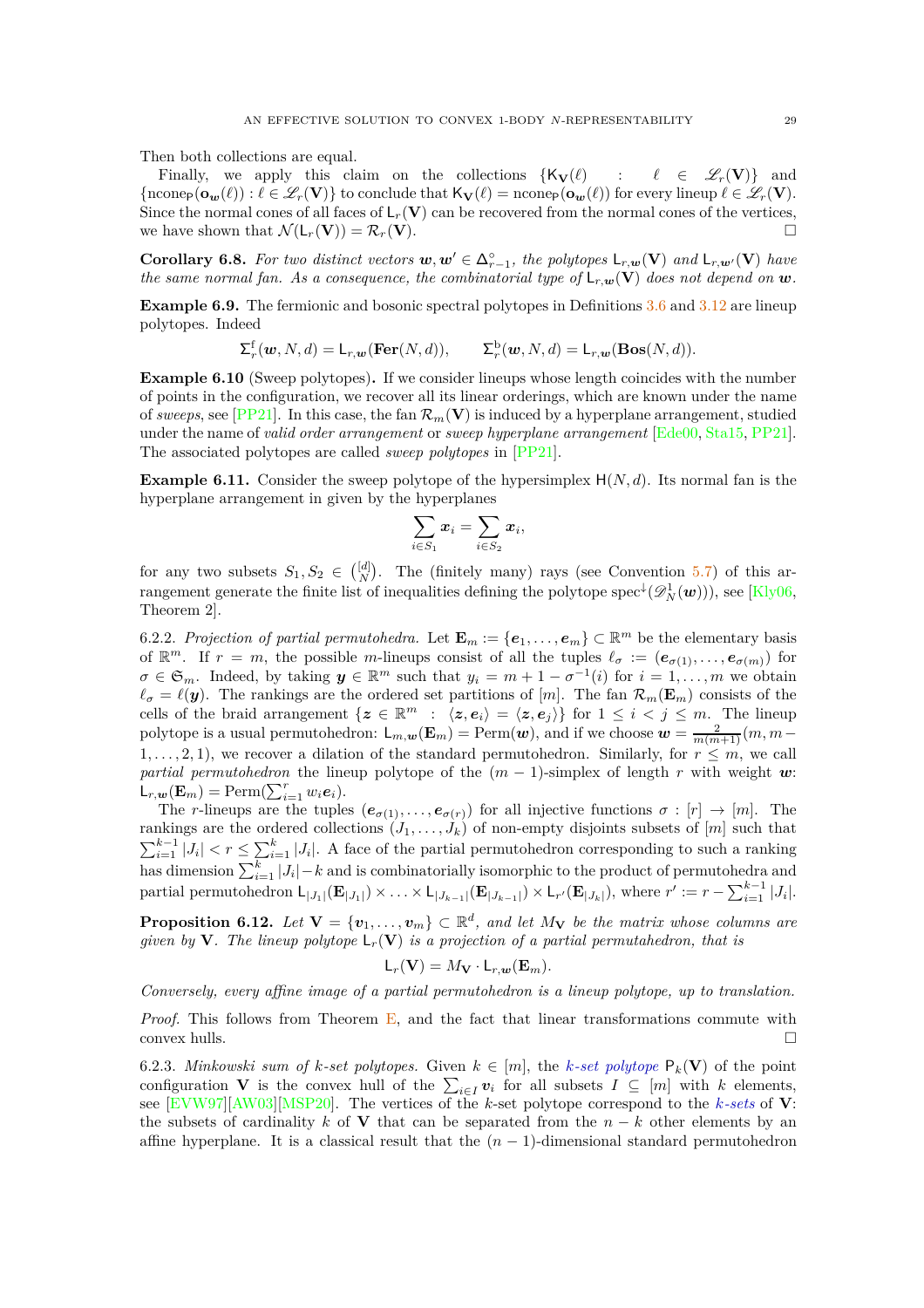can be written as the Minkowski sum of the hypersimplices  $H(k, n)$  with  $k \in [n]$ , see e.g. [\[Pos09\]](#page-54-27). Similarly, the *r*-lineup polytope of **V** with respect to *w* can be described as a weighted sum of the *k*-set polytopes of **V** with  $k \in [r]$ , see Figure [9.](#page-31-1)

<span id="page-31-1"></span>

FIGURE 9. The lineup polytope of the vertices of the octahedron for  $r = 3$ , expressed as a Minkowski sum of a 1-set, 2-set and 3-set polytope.

<span id="page-31-0"></span>**Proposition 6.13.** *Lineup polytopes are Minkowski sums of k-set polytopes given by*

$$
\mathsf{L}_r(\mathbf{V}) = \sum_{k=1}^r (w_k - w_{k+1}) \mathsf{P}_k(\mathbf{V}),
$$

*with the convention that*  $w_{r+1} = 0$ .

*Proof.* This follows from the fact that for any  $\ell = (\mathbf{v}_{i_1}, \dots, \mathbf{v}_{i_r}) \in \mathbf{V}^r$  we have  $\mathbf{o}_w(\ell)$  =  $\sum_{t=1}^{r} w_t \mathbf{v}_{i_t} = \sum_{k=1}^{r} (w_k - w_{k+1}) \sum_{t=1}^{k} \mathbf{v}_{i_t}.$ 

<span id="page-31-3"></span>**Corollary 6.14** (see e.g. [\[Zie95,](#page-55-5) Proposition 7.12]). Let  $1 \leq r < r'$ , the polytope  $\mathsf{L}_r(\mathbf{V})$  is a weak *Minkowski summand of*  $\mathsf{L}_r(\mathbf{V})$ *, and in particular*  $\mathcal{R}_{r'}(\mathbf{V})$  *refines*  $\mathcal{R}_r(\mathbf{V})$ *.* 

With this representation, we see that if  $w \in \Delta_{r-1}$  is non-strictly decreasing, the convex hull of weighted vectors gives a polytope that is a Minkowski summand (up to dilation) of a lineup polytope obtained with a strictly decreasing weight in  $\Delta_{r-1}^{\circ}$ . The normal fan of this polytope coarsens  $\mathcal{R}_r(\mathbf{V})$ .

6.2.4. *Monotone path polytopes.* Since permutohedra and sweep polytopes are monotone path polytopes, we can describe lineup polytopes as monotone path polytopes. Let P be a *d*-polytope, and  $\phi: \mathsf{P} \to \mathbb{R}$  a linear functional given by  $\phi(\bm{x}) = \langle \bm{u}, \bm{x} \rangle$  for a certain vector  $\bm{u} \in \mathbb{R}^d$ . We denote  $a_{\min} := \min_{\mathbf{x} \in \mathcal{P}} \phi(\mathbf{x})$  and  $a_{\max} := \max_{\mathbf{x} \in \mathcal{P}} \phi(\mathbf{x})$ . A  $\phi$ -*monotone path* is a sequence  $(\mathbf{x}_1, \dots, \mathbf{x}_s)$  of vertices of P such that  $a_{\min} = \phi(\mathbf{x}_1) < \phi(\mathbf{x}_2) < \ldots < \phi(\mathbf{x}_s) = a_{\max}$ . Similarly, a  $\phi$ -*cellular string* is a sequence of faces  $F_1, \ldots, F_k$  of P of dimension at least 1 such that  $a_{\min} \in \phi(F_1), a_{\max} \in \phi(F_k)$ , and every pair of adjacent faces  $\mathsf{F}_i$ ,  $\mathsf{F}_{i+1}$  meet at a vertex  $v$  such that  $\phi(\bm{x}) \leq \phi(\bm{v}) \leq \phi(\bm{y})$  for each  $x \in F_i$  and  $y \in F_{i+1}$ . Cellular strings are ordered by refinement, and the finest cellular strings are the edges of monotone paths. One way to obtain  $\phi$ -cellular strings is to consider some vector  $w$ orthogonal to *u* and consider the sequence of faces of P that are extreme in the direction  $w + \alpha u$ as  $\alpha$  ranges from  $-\infty$  to  $\infty$ . If w is generic, this gives rise to a  $\phi$ -monotone path. The  $\phi$ -cellular strings that can be obtained this way are called *coherent*.

The *monotone path polytope* Fiber( $P, \phi$ ) is a polytope of dimension  $d-1$  in  $\mathbb{R}^d$  whose faces are in bijection with coherent *φ*-cellular strings of P. In particular, its vertices are indexed by the *φ*-monotone paths. As the notation indicates, it is indeed a fiber polytope. Fiber polytopes are defined for any projection between two polytopes and their face posets are isomorphic to the posets of coherent subdivisions induced by the projection, see [\[BS92\]](#page-52-28)[\[Zie95,](#page-55-5) Section 9]. In the monotone path case  $Fiber(P, \phi)$  can be described as the Minkowski sum:

<span id="page-31-2"></span>Fiber
$$
(P, \phi) = \frac{1}{a_{max} - a_{min}} \sum_{j=1}^{t} \frac{a_j - a_{j-1}}{2} \left( \phi^{-1}(a_{j-1}) + \phi^{-1}(a_j) \right),
$$
 (22)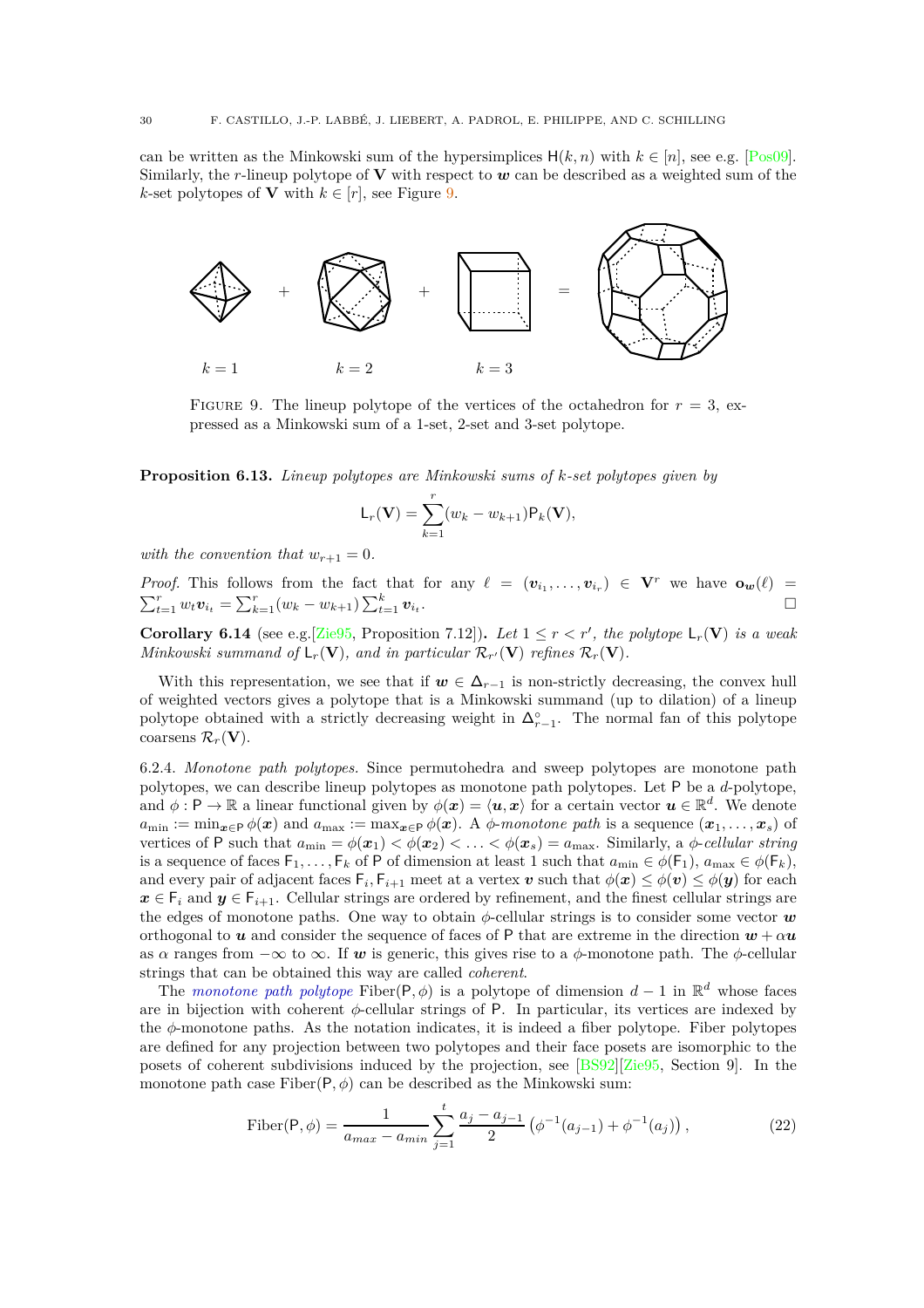where  $a_{min} = a_0 < a_1 < \cdots < a_t = a_{max}$  are the ordered values taken by  $\phi$  on the vertices of P.

To make the connexion between monotone path polytopes and lineup polytopes we denote by  $\bar{\mathbf{V}} = {\bar{v}_1, \ldots, \bar{v}_m} \subset \mathbb{R}^{d+1}$  the *homogenization* of **V**, consisting of the vectors  $\bar{v}_i = (v_i, 1)$ , and define  $Z_r(\bar{V})$  the truncated zonotope associated to V as the truncated Minkowski sum of segments:

$$
\mathsf{Z}_r(\bar{\mathbf{V}})=\left(\sum_{i=1}^m[\mathbf{0},\bar{\mathbf{v}}_i]\right)\cap\left\{\mathbf{x}\in\mathbb{R}^{d+1}:x_{d+1}\leq r\right\}.
$$

We define the *height* of a point in  $\mathbb{R}^{d+1}$  to be its last coordinate, and let  $h: \mathsf{Z}_r(\mathbf{V}) \to \mathbb{R}$  denote the map that returns the height of a point in  $Z_r(\mathbf{V})$ .

**Proposition 6.15.** Let  $w \in \Delta_r^{\circ}$ . The lineup polytope  $\mathsf{L}_r(\mathbf{V})$  and the monotone path polytope  $Fiber(\mathsf{Z}_r(\bar{\mathbf{V}}), h)$  *have the same normal fan. In particular, if*  $\mathbf{w} = \frac{2}{r(r+1)}(r, r-1, \ldots, 1)$ *, then* 

$$
\mathsf{L}_r(\mathbf{V}) \times \{1\} = \frac{2}{r+1} \mathrm{Fiber}(\mathsf{Z}_r(\bar{\mathbf{V}}), h) + \frac{1}{r(r+1)} \mathsf{P}_r(\mathbf{V}) \times \left\{\frac{1}{r+1}\right\}.
$$

*Proof.* The description in Equation [\(22\)](#page-31-2) of a monotone path polytope as a Minkowski sum of fibers gives

Fiber
$$
(\mathbf{Z}_r(\bar{\mathbf{V}}), h)
$$
 =  $\frac{1}{r} \sum_{k=1}^r \frac{1}{2} (h^{-1}(k-1) + h^{-1}(k)) = \frac{1}{r} \sum_{k=1}^r \frac{1}{2} (P_{k-1}(\mathbf{V}) \times \{k-1\} + P_k(\mathbf{V}) \times \{k\})$   
 =  $\frac{1}{r} (\sum_{k=1}^{r-1} P_k(\mathbf{V}) \times \{k\} + \frac{1}{2} P_r(\mathbf{V}) \times \{\frac{r}{2}\}) = \frac{1}{r} (\sum_{k=1}^{r} P_k(\mathbf{V})) \times \{\frac{r+1}{2}\} - \frac{1}{2r} P_r(\mathbf{V}) \times \{\frac{1}{2}\}.$ 

On the other hand, for the weight  $w = \frac{2}{r(r+1)}(r, r-1, \ldots, 1)$ , the description of the lineup polytope as a sum of *k*-set polytopes gives

$$
L_r(\mathbf{V}) = \sum_{k=1}^r \frac{2}{r(r+1)} P_k(\mathbf{V}).
$$

Hence,  $L_r(\mathbf{V}) \times \{1\} = \frac{2}{r+1} \text{Fiber}(\mathbf{Z}_r(\bar{\mathbf{V}}), h) + \frac{1}{r(r+1)} \mathsf{P}_r(\mathbf{V}) \times \{\frac{1}{r+1}\}.$  Moreover, as  $\mathsf{P}_r(\mathbf{V})$  is a Minkowski summand of  $L_r(\mathbf{V})$ , this equality implies that  $L_r(\mathbf{V})$  and Fiber( $Z_r(\bar{\mathbf{V}})$ , h) have the same normal fan.

In particular, this construction gives the interpretation of *r*-lineups and *r*-rankings of **V** as coherent monotone paths and coherent cellular strings of the truncated zonotope  $Z_r(\mathbf{V})$ , respectively. It is also interesting to give an interpretation of non-coherent monotone paths of this polytope. This was done in  $[PP21]$  for the case of sweeps  $(r = m)$ , under the name of pseudo-sweeps. A *r*-pseudo-lineup of **V** is an *r*-tuple  $\ell = (\boldsymbol{v}_{i_1}, \dots, \boldsymbol{v}_{i_r}) \in \mathbf{V}^r$  such that  $\{\boldsymbol{v}_{i_1}, \dots, \boldsymbol{v}_{i_k}\}$  is a *k*-set of **V** for all  $1 \leq k \leq r$ .

<span id="page-32-2"></span>**Remark 6.16.** Every *r*-lineup is an *r*-pseudo-lineup, but the converse is not true in general. In Example [9.5](#page-50-0) we show an ordering that is not a lineup, but it is a pseudo-lineup. We invite the reader to examine Figure [17](#page-50-1) on page [49](#page-50-1) to see how can one change the sweeping line slightly to achieve the desired order.

<span id="page-32-1"></span>6.3. **Back to the challenge.** In Example [6.9](#page-30-1) it was shown that  $\Sigma_r^{\text{f}}(N, d)$  and  $\Sigma_r^{\text{b}}(N, d)$  are lineup polytopes, hence by Theorem  $E$  we can identify their normal fans as ranking fans

$$
\mathcal{N}(\Sigma_r^{\mathrm{f}}(N,d)) = \mathcal{R}_r^{\mathrm{f}}(N,d), \text{ and } \mathcal{N}(\Sigma_r^{\mathrm{b}}(N,d)) = \mathcal{R}_r^{\mathrm{b}}(N,d).
$$

Since increasing r further refines the fan we have the following hierarchy, where  $\succeq$  denotes refinement of fans (each cone of the first is the union of a collection of cones of the second).

<span id="page-32-0"></span>**Proposition 6.17.** *For fixed parameters N, d we have*

$$
\mathcal{R}_1^{\mathrm{f}}(N,d) \succeq \mathcal{R}_2^{\mathrm{f}}(N,d) \succeq \mathcal{R}_3^{\mathrm{f}}(N,d) \succeq \cdots \succeq \mathcal{R}_D^{\mathrm{f}}(N,d),
$$

*and similarly for the bosonic case.*

In particular, this means that as we increase  $r$ , we gain new inequalities while keeping the (normals of the) old ones. We can be explicit about the inequality induced by each ray generator.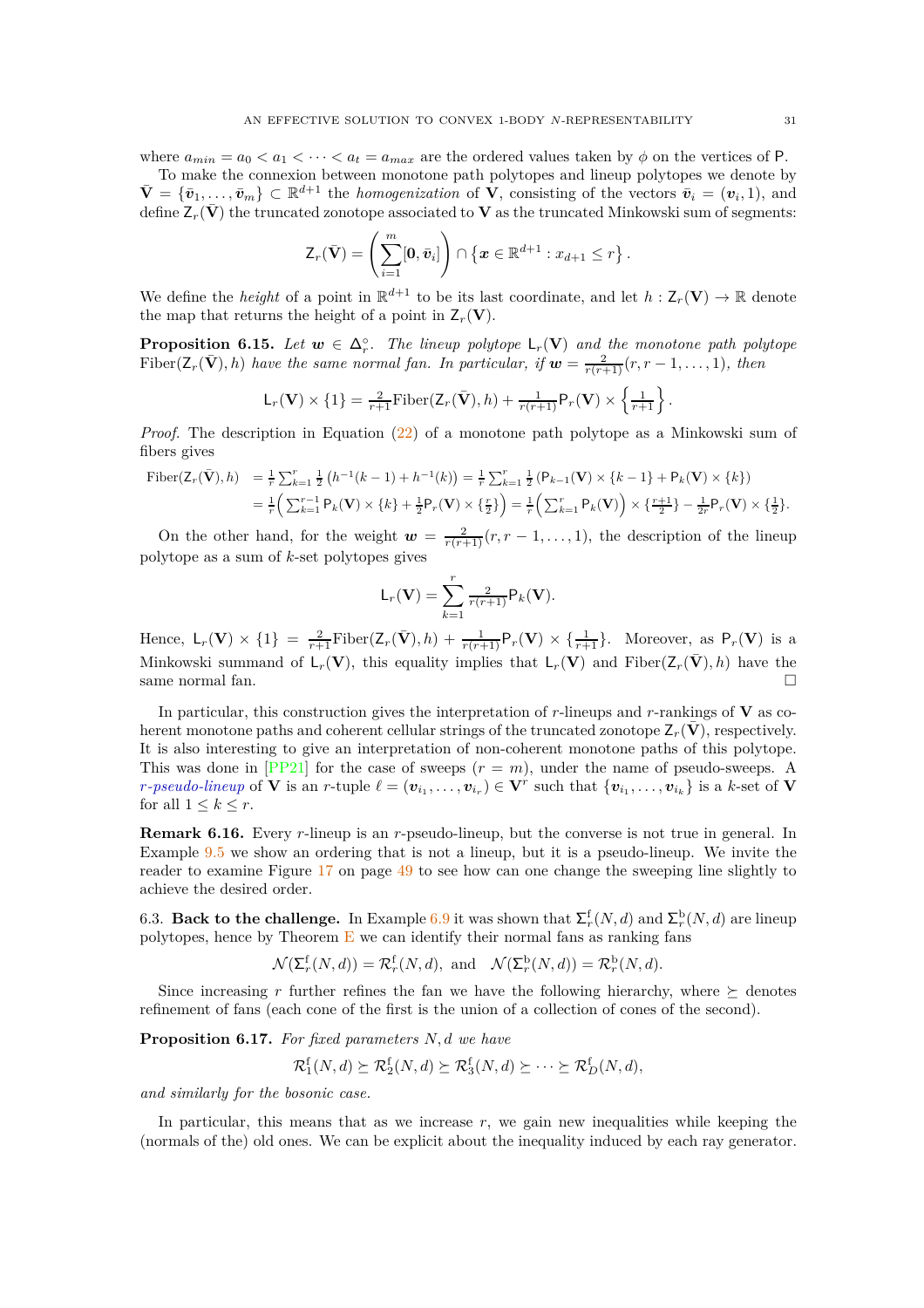<span id="page-33-0"></span>**Proposition 6.18.** Let  $w \in \Delta_{r-1}^{\circ}$ . The facet defining inequality induced on  $\Sigma_r^{\text{f}}(N,d)$  by a ray *generator*  $y \in \mathbb{R}^d$  *of*  $\mathcal{R}_r^{\text{f}}(N,d)$  *is* 

$$
\langle \boldsymbol{y}, \boldsymbol{x}\rangle \leq \langle s_r(\boldsymbol{y}), \boldsymbol{w}\rangle \quad \textit{for all } \boldsymbol{x} \in \mathbb{R}^d,
$$

*where*  $s_r(y)$  *is the vector consisting of the r largest N-sums of entries of y ordered decreasingly* and the inner product takes place in  $\mathbb{R}^r$ .

*Proof.* Recall from Section [4.2](#page-23-0) that the facet inequality on P induced from an normal ray is given by  $\langle y, x \rangle \le \text{supp}_{P}(y)$ . We are in the case  $V = \text{Fer}(N, d)$  and  $P = \sum_{r}^{f}(N, d)$ ,

$$
\text{supp}_{\mathsf{P}}(\boldsymbol{y}) = \max_{\ell \in \mathscr{L}_r(\mathbf{V})} \langle \boldsymbol{y}, \mathbf{o}_{\boldsymbol{w}}(\ell) \rangle = \max_{\substack{S_1, \dots, S_r \subset [d] \\ |S_i| = N}} \sum_{i=1}^r w_i \langle \boldsymbol{y}, \boldsymbol{\chi}(S_i) \rangle,
$$

but  $\langle y, \chi(S) \rangle$  is the sum of the entries of *y* in the coordinates indexed by *S*. By the rearrangement inequality [\[HLP88,](#page-53-27) Theorem 368], since the entries of  $w$  are ordered decreasingly, the maximum on the right-hand side is attained when the partial sums are also ordered decreasingly.  $\Box$ 

We apply Proposition [6.18](#page-33-0) to obtain an explicit *H*-representation in Equation [\(29\)](#page-46-2) on page [45.](#page-46-2) Since the point configurations  $\textbf{Fer}(N, d)$  and  $\textbf{Bos}(N, d)$  are  $\mathfrak{S}_d$ -invariant, so are the polytopes  $\sum_{r}^{f}(N, d)$  and  $\sum_{r}^{b}(N, d)$ . We call a *fundamental lineup* a lineup induced by a fundamental linear functional, and denote

$$
\mathbf{O}_{r}^{\{\downarrow\}}(N,d) := \{ \mathbf{o}_{\mathbf{w}}(\ell) \ : \ \ell \in \mathcal{L}_{r}(\mathbf{Fer}(N,d)) \text{ and } \ell = \ell(\mathbf{y}) \text{ for some } \mathbf{y} \in \Phi^{d} \},
$$
  

$$
\mathbf{O}_{r}^{\mathrm{b}\downarrow}(N,d) := \{ \mathbf{o}_{\mathbf{w}}(\ell) \ : \ \ell \in \mathcal{L}_{r}(\mathbf{Bos}(N,d)) \text{ and } \ell = \ell(\mathbf{y}) \text{ for some } \mathbf{y} \in \Phi^{d} \},
$$

the set of fundamental occupation vectors. In Proposition [7.2](#page-34-2) we prove that vectors in  $\mathbf{O}_r^{\mathrm{f}\downarrow}(N,d)$ and  $\mathbf{O}_r^{\{ \downarrow \}}(N,d)$  are indeed also fundamental.

<span id="page-33-2"></span>**Example 6.19.** The set  $\mathbf{O}_3^{\{1\}}(4,10)$  consists of only two vectors corresponding to the two possible lineups:

 $\ell_1 = (1, 2, 3, 4), (1, 2, 3, 5), (1, 2, 3, 6), \mathbf{o}_{(w_1, w_2, w_3)}(\ell_1) = (1, 1, 1, w_1, w_2, w_3, 0, 0, 0, 0),$  $\ell_2 = (1, 2, 3, 4), (1, 2, 3, 5), (1, 2, 4, 5), \quad \mathbf{o}_{(w_1, w_2, w_3)}(\ell_2) = (1, 1, w_1 + w_2, w_1 + w_3, w_2 + w_3, 0, 0, 0, 0, 0).$ 

We end by describing some fundamental normal rays. By definition, the fundamental fan is a subdivision of  $\Phi_d$ , so it always contains the rays spanned by  $f_1, \ldots, f_{d-1}$  (recall Convention [5.7\)](#page-25-1). We now determine which elements in the fundamental basis are actually rays in  $\mathcal{R}_r^{\text{f}}(N,d)$  and  $\mathcal{R}_r^{\rm b}(N,d)$ , for some fixed parameters  $N,d$ . In the fermionic case these rays are called *Grassmannian inequalities* in [\[AK08\]](#page-52-12).

<span id="page-33-1"></span>**Proposition 6.20.** *Let*  $r \geq 1$ ,  $N \geq r-1$ ,  $d \geq r+N-1$ . Among the rays spanned by  $f_1, \ldots, f_{d-1}$ *only the rays spanned by*  $f_1, f_N, f_{d-1}$  *are in*  $\mathcal{R}_r^{\text{f}}(N,d)$ *, and only the ray spanned by*  $f_{d-1}$  *is in*  $\mathcal{R}_r^{\rm b}(N,d)$ .

Before embarking into the proof we remark that the conditions on *N, d* are there to guarantee the existence of the two special lineups used in the proof. If we ignore the conditions and let *r* be as large as possible, then all elements of fundamental basis span a normal ray of  $\mathcal{R}_r^{\text{f}}(N,d)$ . The restriction on *N* and *d* relative ro *r* are also important in Section [8.3.](#page-39-0)

*Proof of Proposition [6.20.](#page-33-1)* We do first the fermionic case. Let  $P = \sum_{r}^{f} (N, d)$ . By Lemma [5.9,](#page-26-1) dim  $P = d - 1$ , so its facets have dimension  $d - 2$ . We need to consider the subset  $V_{f_i}$  of  $O_r^{\{t\}}(N, d)$ that maximizes  $\langle f_i, \cdot \rangle$ . Then we can use Theorem [C](#page-26-0) to determine the dimension of the face  $P^{f_i}$ . There are three cases.

*Case*  $i < N$ . Using Proposition [6.18,](#page-33-0) we see that the maximum value of  $\langle f_i, \cdot \rangle$  on  $\mathbf{O}_r^{\{ \downarrow \}}(N, d)$  is *i* and it is achieved for occupation vectors such that all elements of the corresponding lineup are of the form  $\chi([i] \cup \{i + j, j \in S\})$  with  $S \in \binom{[d-i]}{N-i}$ . Hence the set  $V_{f_i}$  is an affine embedding of  $\mathbf{O}_{r}^{\{f\}}(N-i, d-i)$  and so the face  $\mathsf{P}^{\{f\}}$  is isomorphic to  $\mathsf{\Sigma}_{r}^{\{f\}}(N-i, d-i)$ . Since dim  $\mathsf{\Sigma}_{r}^{\{f\}}(N-i, d-i)$  $d - i - 1$ , the vector  $f_i$  defines a facet only when  $i = 1$ .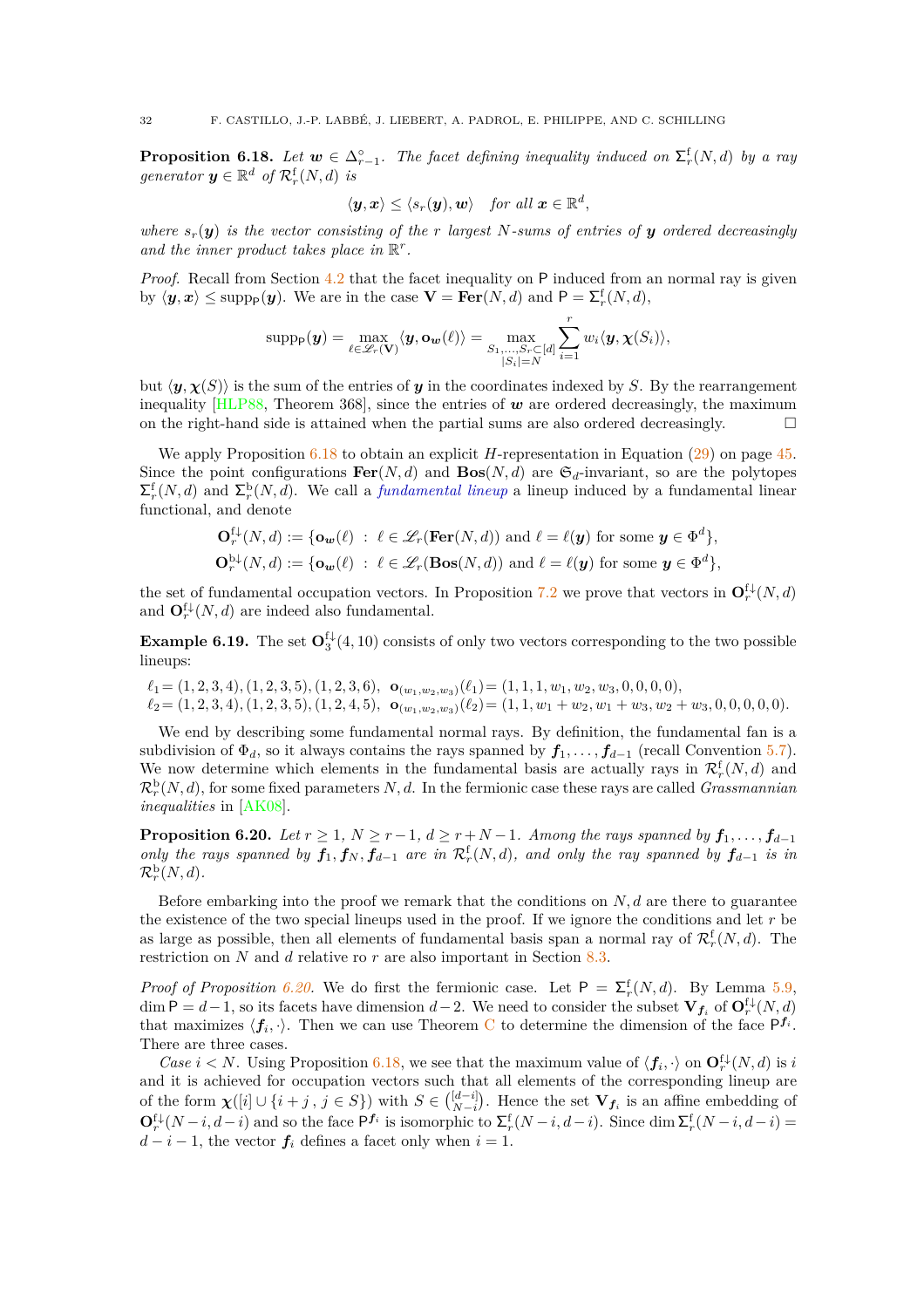*Case i* = *N*. The maximum value of  $\langle f_N, \cdot \rangle$  on  $\mathbf{O}_r^{\{ \downarrow \}}(N, d)$  is  $Nw_1 + (N - 1)\sum_{j=2}^r w_j$ and it is achieved for occupation vectors such that the corresponding lineup is of the form  $(\chi([N]), \chi(S_2), \ldots, \chi(S_r))$  with  $|S_j \cap [N]| = N - 1$  for all  $2 \leq j \leq r$ . We use Theorem [C](#page-26-0) to compute the dimension of  $P^{f_N}$ . The Young subgroup corresponding to  $f_N$  is  $\mathfrak{S}_N \times \mathfrak{S}_{d-N}$ . We see that  $\mathfrak{S}_N$  acts non-trivially on the occupation vector of  $\mathbf{V}_{f_N}$  corresponding to the lineup  $(\chi([N-1] \cup \{N+i-1\}))_{i=1}^r$ , and  $\mathfrak{S}_{d-N}$  acts non-trivially on the occupation vector of  $\mathbf{V}_{f_N}$ corresponding to the lineup  $(\chi([N+1] \setminus \{N+2-i\}))_{i=1}^r$ . Hence  $P^{f_N}$  has dimension  $d-2$  and it is a facet.

*Case*  $i > N$ . The linear functional is maximized by lineups all whose elements are contained in [*i*]. Therefore the set  $V_{f_i}$  consists of the occupation vectors whose last  $d-i$  coordinates are equal to 0. Similarly to the case  $i < N$ ,  $V_{f_i}$  is identified with  $\mathbf{O}_r^{\{ \downarrow}(N, d - (d - i))}$  and the face  $\mathsf{P}^{f_i}$ is isomorphic to the polytope  $\sum_{r}^{f}(N, i)$ . Since dim  $\sum_{r}^{f}(N, i) = i - 1$ , the vector  $f_i$ , defines a facet only when  $i = d - 1$ .

The bosonic case is similar and there is no need to distinguish the values of *i*. Let  $P = \sum_{r}^{b} (N, d)$ . The maximum value of  $\langle f_i, \cdot \rangle$  on  $\mathbf{O}_r^{b\downarrow}(N, d)$  is  $N$  and it is achieved for occupation vectors such that all elements of the corresponding lineup are multisubsets in  $\left(\begin{pmatrix} [i] \\ N \end{pmatrix}\right)$ . Hence the set  $\mathbf{V}_{f_i}$  is an affine embedding of  $\mathbf{O}_r^{\mathbf{b}\downarrow}(N,i)$  and the face  $\mathsf{P}^{\mathbf{f}_i}$  is isomorphic to  $\sum_r^{\mathbf{b}}(N,i)$ . Since  $\dim \mathsf{\Sigma}_r^{\mathbf{b}}(N,i) = i - 1$ , the vector  $f_i$  defines a facet only when  $i = d - 1$ .

### 7. Gale orders

<span id="page-34-0"></span>The point configurations  $\textbf{Fer}(N, d)$  and  $\textbf{Bos}(N, d)$  have some extra combinatorial structure that we now exploit to describe the vertices of the spectral polytopes  $\sum_{r}^{f}(N, d)$  and  $\sum_{r}^{b}(N, d)$ . In this section we review the Gale order, a partial order on these configurations, and use it to study fundamental occupation vectors.

<span id="page-34-1"></span>7.1. **Gale order on subsets.** To obtain all vectors in  $\mathbf{O}_r^{f\downarrow}(N,d)$ , we use the *Gale order* on  $\begin{pmatrix} [d] \\ N \end{pmatrix}$ [\[BGW03,](#page-52-29) Section 1.3]. Given two *N*-subsets  $S = \{s_1, \ldots, s_N\}$  and  $T = \{t_1, \ldots, t_N\}$ , ordered from smallest to largest, we say that  $S \leq T$  if and only if  $s_k \leq t_k$ , for all  $1 \leq k \leq N$ . This order defines the *Gale poset*  $\mathcal{F}et(N, d)$  on  $\binom{[d]}{N}$ , see Figure [10](#page-35-0) for an illustration with  $N = 5$ .

We refer the reader to [\[Sta12,](#page-55-11) Chapter 3] for background on posets. An *order ideal* of a poset *P* is a subposet  $Q \subseteq P$  that satisfies  $x \in Q$  and  $y \leq x \Rightarrow y \in Q$ . The order ideals of a poset *P* can be ordered by containment to get the distributive *lattice of order ideals*  $\mathcal{J}(P)$ . A *saturated chain* in  $\mathcal{J}(P)$  is a sequence  $(Q_0, Q_1, \ldots, Q_r)$  of ideals of  $\mathcal{J}(P)$  such that  $|Q_i| = i$ , for each  $0 \le i \le r$ , and  $Q_{i-1} \subset Q_i$ , for  $i \in [r]$ .

<span id="page-34-3"></span>**Lemma 7.1.** Let  $r \geq 1$  and  $S_i \in \binom{[d]}{N}$ , for  $i \in [r]$ . If  $(\chi(S_1), \ldots, \chi(S_r))$  is a fundamental lineup *of length*  $r$  *of*  $\text{Fer}(N, d)$ *, then* 

- *(i) for each*  $k \in [r]$ *, the set*  $\{S_1, \ldots, S_k\}$  *is an order ideal of*  $\mathcal{F}et(N, d)$ *, and*
- *(ii)*  ${S_1}$  ⊂  ${S_1, S_2}$  ⊂ · · · ⊂  ${S_1, \ldots, S_r}$  *is a saturated chain of ideals of*  $\mathcal{J}(\mathcal{F}et(N, d))$ *.*

We now prove that the vectors of  $\mathbf{O}_r^{\{ \downarrow \}}(N, d)$  are indeed fundamental so that they match our convention of expressing a symmetric polytope using generators in the fundamental chamber.

### <span id="page-34-2"></span>**Proposition 7.2.**  $\mathbf{O}_r^{\mathrm{f}\downarrow}(N,d) \subset \Phi_d$ .

*Proof.* Let  $(\chi(S_1), \ldots, \chi(S_r))$  be a fundamental lineup. The *k*-th coefficient of its occupation vector is  $\sum_{S_j \ni k} w_k$ . Let  $I_k := \{j \in [r] : k \in S_j\}$ . It is enough to show that  $|I_k| \geq |I_{k+1}|$  and that the *i*th element of  $I_{k+1}$  is larger or equal than the *i*th element of  $I_k$ .

This is a consequence of the order ideal property. For every set  $S_j$  in the lineup such that  $k+1$ is there but *k* is not, the order ideal property implies that there must exist an index  $j' < j$  such that  $S_{j'} = S_j - \{k+1\} + \{k\}$ . The relation  $j \to j'$  is a decreasing injection between  $I_{k+1} \setminus I_k$  and  $I_k \setminus I_{k+1}$ . This concludes.

However, as the examples below show, the converse of Lemma [7.1](#page-34-3) is not true: not every order ideal of  $\mathcal{F}et(N, d)$  comes from a lineup, and not every saturated chain of order ideals arises from a lineup (even if all the involved ideals do). So further analysis is required.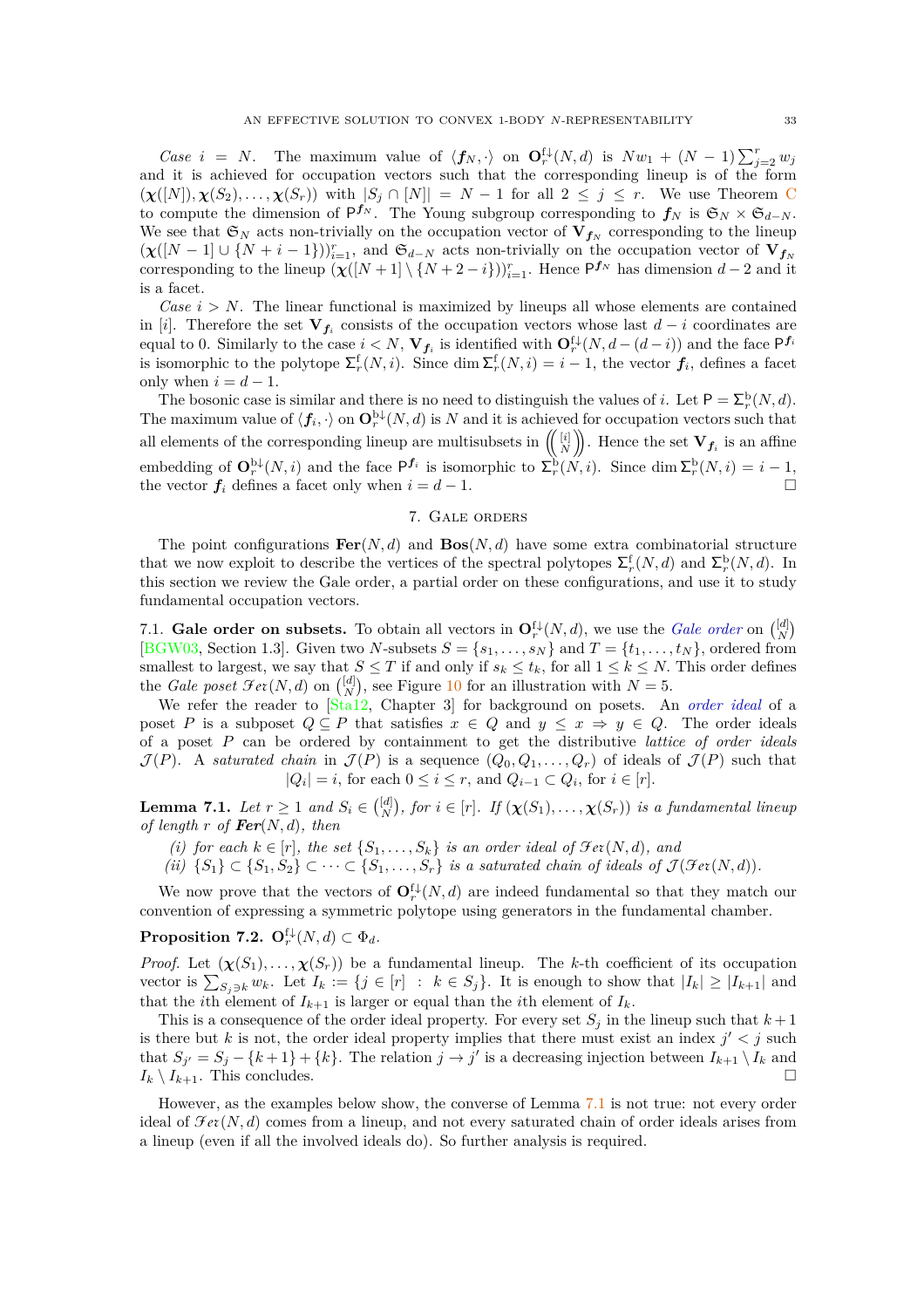<span id="page-35-3"></span>**Definition 7.3** (Threshold fermionic ideals and coherent saturated chains). Let  $r \geq 1$  and  $S_i \in$  $\binom{[d]}{N}$ , for  $i \in [r]$ . If  $(\chi(S_1), \ldots, \chi(S_r))$  is a fundamental lineup of length *r* of **Fer**(*N, d*), then

- (i) for each  $k \in [r]$ , the set  $\{S_1, \ldots, S_k\}$  is called a *threshold (fermionic) ideal* of  $\mathcal{F}et(N, d)$ , and
- (ii) the saturated chain  $\{S_1\} \subset \{S_1, S_2\} \subset \cdots \subset \{S_1, \ldots, S_r\}$  is called *coherent*.

<span id="page-35-0"></span>The collection of threshold ideals of  $\mathcal{F}et(N, d)$  ordered by inclusion is a subposet  $\mathcal{T}(\mathcal{F}et(N, d))$  of  $\mathcal{J}(\mathcal{F}et(N,d)).$ 



Figure 10. The Hasse diagram (depicted from left to right) of the Gale order for  $N = 5$  and elements of rank at most 6. Elements in white are contained in some ideal of cardinality 5, hence are potentially part of a threshold ideal with five 5-subsets.

To illustrate the level of complexity involved in obtaining the occupation vectors, we exhibit their intrinsic geometric nature in the next two examples. First, we observe that there are order ideals that are not threshold (that is, that the associated points do not form a  $k$ -set of  $\text{Fer}(N, d)$ ). Second, there are also saturated chains of threshold ideals in  $\mathcal{T}(\mathcal{F}et(N,d))$  that are not coherent.

<span id="page-35-2"></span>**Example 7.4** (Non-threshold fermionic ideal). Consider  $d = 9$  and  $N = 3$ , the ideal *Q* taken from [\[KR08,](#page-53-30) Theorem 3.1] generated by the elements 178*,* 239, and 456 has 36 elements and is not threshold. The convex hull conv $\{\chi(S) : S \in Q\}$  intersects the convex hull conv $\left\{\chi(S) : S \in \binom{[9]}{3} \setminus Q\right\}$ at the point  $\frac{1}{3}f_9$ . This shows that no (strictly) separating hyperplane for *Q* exists, hence it can not be a threshold fermionic complex.

<span id="page-35-1"></span>**Example 7.5** (Saturated chain not giving a fermionic lineup)**.** Consider the sequence of elements  $(12, 13, 14, 15, 23, 24, 25, 34, 16, 26) \in \mathcal{F}et(2, 6)$ . When  $N = 2$  all order ideals are threshold [\[KR08,](#page-53-30)] Theorem 3.1] so order ideals formed by the initial segments of the sequence are all threshold. We claim that the sequence

 $(\chi(12), \chi(13), \chi(14), \chi(15), \chi(23), \chi(24), \chi(25), \chi(34), \chi(16), \chi(26))$ 

is not a lineup. For the sake of contradiction, assume that *y* is a linear functional inducing *ℓ*. We must have

| $\langle y, \chi(15) \rangle > \langle y, \chi(24) \rangle$ | $\iff$ | $y_1 - y_2 > y_4 - y_5$   |
|-------------------------------------------------------------|--------|---------------------------|
| $\langle y, \chi(34) \rangle > \langle y, \chi(16) \rangle$ | $\iff$ | $y_4 - y_6 > y_1 - y_3$   |
| $\langle y, \chi(26) \rangle > \langle y, \chi(35) \rangle$ | $\iff$ | $y_2 - y_3 > y_5 - y_6$ . |

Adding the three inequalities on the right-hand side, we arrive at  $y_1 + y_4 - y_3 - y_6 > y_1 + y_4 - y_3 - y_6$ which is plainly false. According to Lemma [7.1,](#page-34-3) after the first nine elements, there are only two possibilities for the tenth one (26) or (34), but (26) is not possible, leaving (34) as the only possibility to extend it to a threshold ideal.

Example [7.5](#page-35-1) shows that lineups alone do not cover all saturated chains of threshold fermionic ideals. However, pseudo-lineups do, see Remark [6.16.](#page-32-2)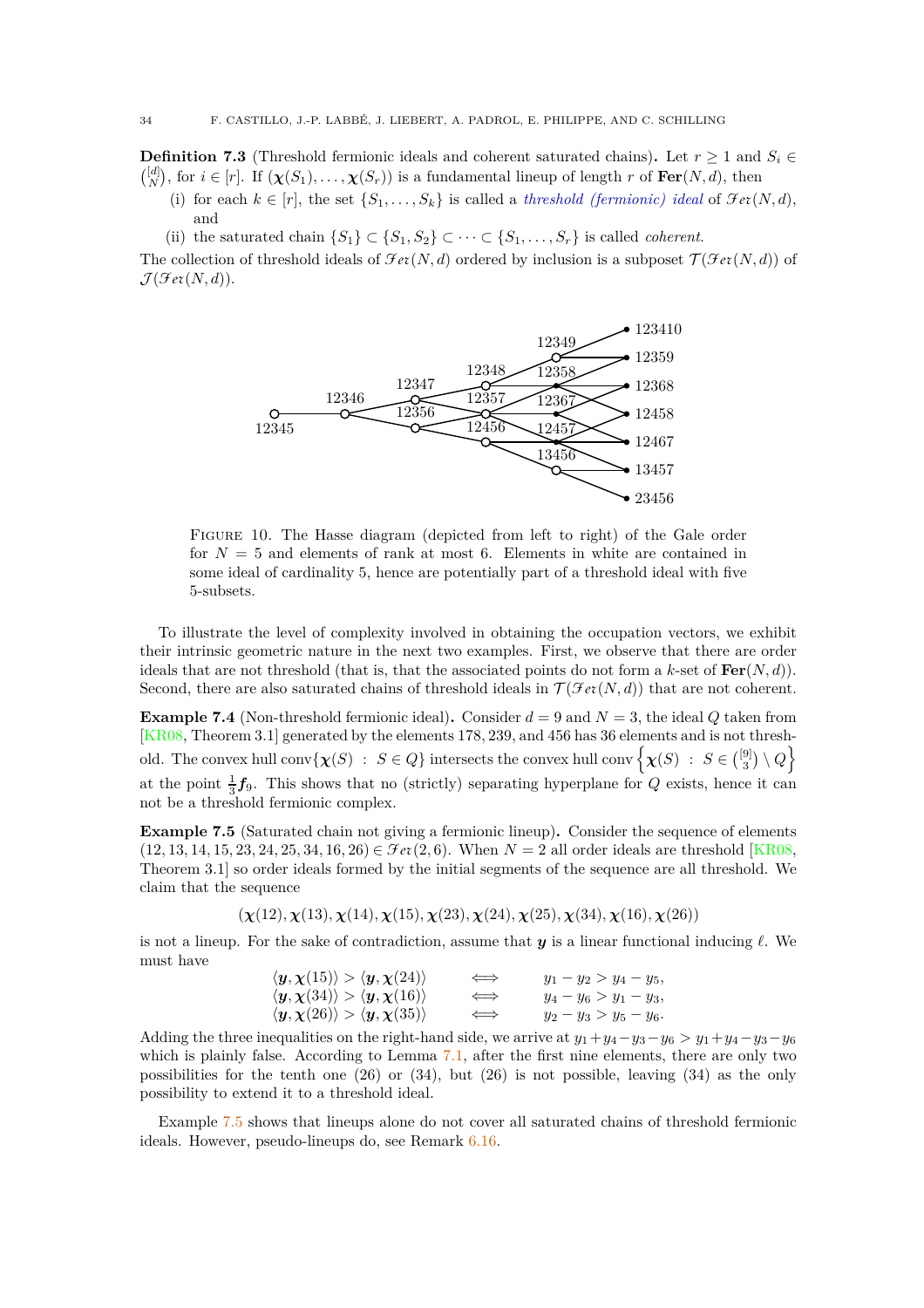**Proposition 7.6.** *Saturated chains of threshold fermionic ideals are equivalent to fundamental pseudo-lineups of*  $\text{Fer}(N, d)$ *.* 

*Proof.* Each threshold ideal in the sequence is obtained from a linear functional that splits the ideal from the other elements. Two consecutive splittings differ exactly by one element, making it possible to choose *distinct* linear functionals at each step and connect them through a rotation along the codimension-2 intersection of the two corresponding hyperplanes.  $\Box$ 

We summarize our observations in the following chain of strict inclusions

$$
\begin{Bmatrix}\n\text{Coherent fermionic} \\
\text{sequences.} \\
\end{Bmatrix}\n\subset \begin{Bmatrix}\n\text{Saturated} & \text{chains} \\
\text{threshold fermionic ideals.} \\
\end{Bmatrix}\n\subset \begin{Bmatrix}\n\text{Saturated} & \text{chains} \\
\text{fermionic order ideals.} \\
\end{Bmatrix}.
$$

**Remark 7.7.** Ideals and threshold ideals are studied, for instance, in combinatorial commutative algebra and the topology of finite simplicial complexes. In these contexts, order ideals of  $\mathcal{F}et(N, d)$ are called *pure shifted complexes* [\[Kli07,](#page-53-12) [KR08\]](#page-53-30). Here, a lineup of length *r* gives rise to a pure shifted complex containing *r* facets, that are totally ordered by a linear functional, therefore yielding a shelling order of the complex. As such, they are called *threshold complexes* [\[Kli07,](#page-53-12) [EGS13\]](#page-53-13). In Section [9.3,](#page-49-0) we show a fundamental difference between the classical threshold complexes and the threshold complexes arising from *bosonic* threshold ideals, discussed in the next section.

**Remark 7.8.** The poset of *r*-rankings is isomorphic to the face-lattice of the *r*-lineup polytope. Even if not all *r*-pseudo-rankings are rankings, a particular instance of the *generalized Baues problem* [\[BS92,](#page-52-28) [BKS94\]](#page-52-30)[\[Rei99\]](#page-54-29) states that the boundary of the *r*-lineup polytope is a strong deformation retract of the order complex of the poset of *r*-pseudo-rankings.

<span id="page-36-1"></span>7.2. **Gale order on multisubsets.** The Gale order  $\mathcal{B}oo(N, d)$  on multisubsets in  $\left(\begin{pmatrix} [d] \ N \end{pmatrix}\right)$  is defined using the same order relation of  $\mathcal{F}e\zeta(N,d)$  for subsets. The analogue version of Lemma [7.1](#page-34-3) for **Bos** $(N, d)$  is valid, i.e. the underlying sets of lineups of  $\textbf{Bos}(N, d)$  form *threshold bosonic ideals*.

<span id="page-36-3"></span>**Lemma 7.9.** Let  $r \geq 1$  and  $S_i \in \left(\begin{pmatrix} [N] \ d \end{pmatrix}\right)$ , for  $i \in [r]$ . If  $(\chi(S_1), \ldots, \chi(S_r))$  is a fundamental *lineup of length r of Bos*(*N, d*)*, then*

- (*i*) for each  $k \in [r]$ , the set  $\{S_1, \ldots, S_k\}$  is an order ideal of  $\mathcal{B}os(N, d)$ , and
- *(ii)*  ${S_1}$  ⊂  ${S_1, S_2}$  ⊂ · · · ⊂  ${S_1, \ldots, S_r}$  *is a saturated chain of ideals of*  $\mathcal{J}(\mathcal{B}os(N, d))$ *.*

The notion of coherent saturated chains of threshold fermionic ideals transfers naturally to obtain *coherent saturated chains of threshold bosonic ideals*. To obtain the lineups of **Bos**(*N, d*), we make use of a common trick to translate between subsets and multisubsets.

**Definition 7.10** (Natural map between  $\mathcal{F}et(N, d)$  and  $\mathcal{B}o\mathcal{A}(N, d)$ ). Let  $d \geq N \geq 1$ . The *natural*  $map^2$  $map^2$  sends an element  $S \in \mathbb{N}^d$  of the Gale poset  $\mathcal{F}et(N, d)$ —considered as an increasing vector  $(S_1, S_2, \ldots, S_N)$ —to the multisubset with *N* elements in  $[d - N + 1]$  given by the vector  $(S_1, S_2 -$ 1, . . . ,  $S_N - N + 1$ ) ∈  $B \circ \mathcal{A}(N, d - N + 1)$ .

For example the element 1234 is mapped to 1111 and the element 1256 is mapped to 1133. The natural map induces a poset isomorphism between  $\mathcal{F}et(N, d)$  and  $\mathcal{B}ot(N, d - N + 1)$ , hence a bijection between their order ideals. However, under the natural map threshold fermionic ideals  $\mathcal{T}(\mathcal{F}et(N,d))$  *do not* correspond to threshold bosonic ideals  $\mathcal{T}(\mathcal{B}ot(N,d-N+1))$ , see Example [9.4](#page-50-2) on page [49.](#page-50-2)

### <span id="page-36-0"></span>**Part** 3. **The Solution**

We can finally face the challenge stated in Section [3.5:](#page-22-2) provide an *H*-representation of the polytopes  $\Sigma_r^{\text{f}}(N,d)$  and  $\Sigma_r^{\text{b}}(N,d)$ . We use the combinatorial methods of Part [2](#page-22-0) to provide a general algorithm that computes this *H*-representation. Combining the algorithm with stability results we provide a *complete* solution for small values of *r*. Recall that to simplify the notation,

<span id="page-36-2"></span><sup>&</sup>lt;sup>2</sup>It should not be confused with the natural inclusion of  $\mathcal{F}e^{i}(N, d)$  into  $\mathcal{B}o^{j}(N, d)$ .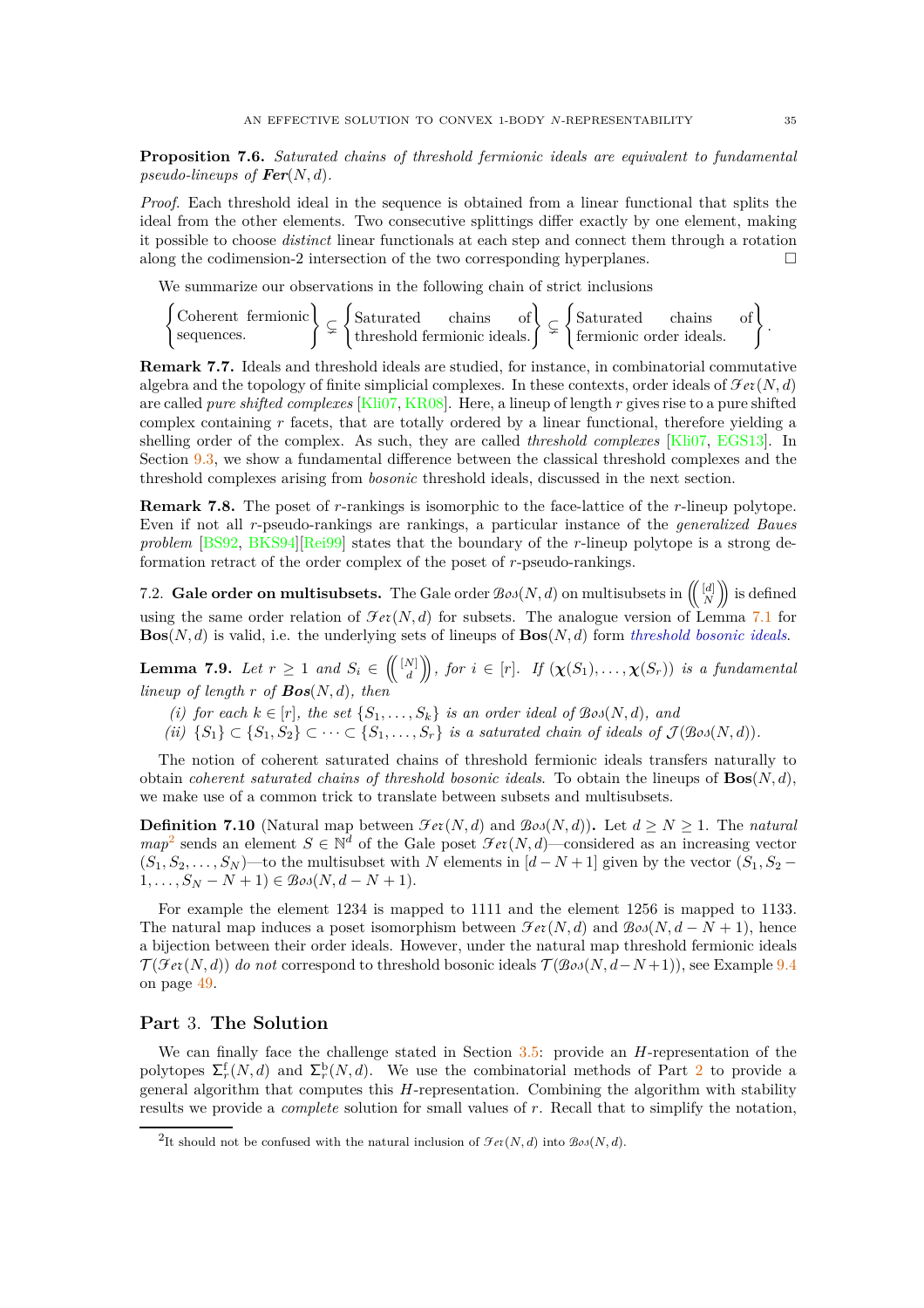we omit the mention to  $w$  in  $\Sigma_r^f(w, N, d)$  and denote it  $\Sigma_r^f(N, d)$ , when  $w$  is some fixed vector with strictly decreasing entries that is clear from the context and similarly for  $\Sigma_r^{\text{b}}(N, d)$ . In the case where *w* has repeated entries, all the inequalities remain valid but some of them may become redundant (see Corollary [6.14\)](#page-31-3).

### 8. *H*-representation of fermionic and bosonic spectral polytopes

<span id="page-37-2"></span><span id="page-37-1"></span>8.1. **Recursive generation.** We describe how to use Lemma [7.1](#page-34-3) to recursively compute all possible fundamental lineups in Algorithm  $\bf{F}$  $\bf{F}$  $\bf{F}$  while simultaneously computing the corresponding fundamental cones. We focus on the fermionic case. The bosonic case works analogously. Let *ℓ* be a fundamental lineup of **Fer**(*N, d*) and

$$
\mathcal{R}(\ell) := \{ S \in \mathcal{F}ev(N, d) \ : \ \chi(S) \notin \ell \text{ and } \chi^{-1}(\ell) \cup \{ S \} \text{ is an ideal of } \mathcal{F}ev(N, d) \}
$$

be the set of *runner-ups* of *ℓ*. See Figure [11](#page-37-3) for an example of a fundamental lineup with three runner-ups.

<span id="page-37-3"></span>**Example 8.1.** If  $N = 4$ ,  $d = 6$  and  $y$  is a fundamental vector, then having 1246 in a lineup implies that 1234, 1235, 1236 and 1245 should also be in the lineup, see Figure [11.](#page-37-3) Then, any lineup of length 6 containing these five elements should contain exactly one element in {1237*,* 1256*,* 1345}.



FIGURE 11. The Hasse diagram of the Gale order for  $N = 4$  and  $d = 8$  for elements of rank at most 5. The elements in white circles form an ideal of cardinality 5, hence are potentially part of a lineup of length 5. Only the three elements represented by white squares may be added to the ideal while remaining an ideal.

As shown in Example [7.5,](#page-35-1) we must verify, for each runner-up, whether the ideal obtained by it remains induced by a linear functional. So every time we append an element to a lineup, we certify that it is coherent by computing all fundamental linear functions that induce it. The following algorithm recursively computes a minimal *H*-representation of  $\Sigma_r^{\text{f}}(N,d)$ , providing an effective solution to the convex 1-body *N*-representability problem. First, it recursively enumerates all fundamental lineups together with their fundamental cones. Then, for each ray generating a fundamental cone, it uses Theorem [C](#page-26-0) to assert that it defines a facets of the polytope  $\Sigma_r^{\text{f}}(N,d)$ . If the ray defines a facet, the right-hand side of the corresponding inequality is determined by examination on the fundamental occupation vectors corresponding to the fundamental lineups.

<span id="page-37-0"></span>**Algorithm F** (*H*-representation of  $\Sigma_r^{\text{f}}(N,d)$ ). Given  $d \geq N \geq 1$  and  $r \in \binom{d}{N}$ , the following procedure gives a non-redundant *H*-representation of  $\sum_{r}^{f}(N, d)$ .

### **Step 1. Determine candidates for normal rays:**

**If**  $r = 1$ **:** There is exactly one possible fundamental lineup, namely the subset  $\{1, \ldots, N\}$ . The procedure returns  $(\chi(\{1,\ldots,N\}))$  and the fundamental cone  $\Phi_d$ .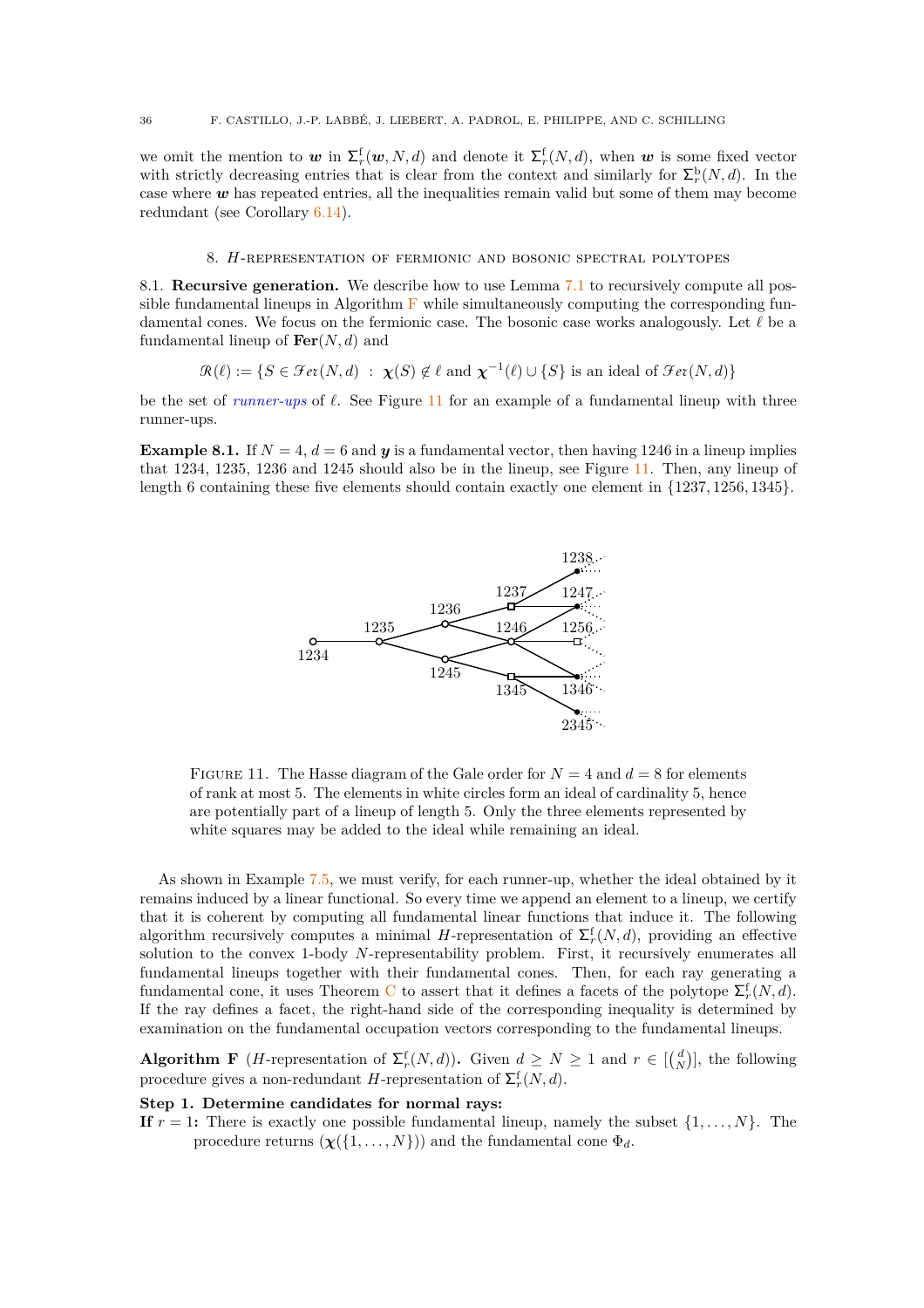**Else**  $(r > 1)$ : Consider every possible lineup  $\ell$  of length  $r - 1$  with corresponding fundamental cone  $\mathsf{K}(\ell)$ . For every such  $\ell$ , determine the set of runner-ups  $\mathcal{R}(\ell)$ , and for each  $S \in \mathcal{R}(\ell)$ , we construct

<span id="page-38-1"></span>
$$
\mathsf{K}(\ell) \cap \left( \bigcap_{T \in \mathcal{R}(\ell)} \{ \mathbf{y} \in \mathbb{R}^d \ : \ \langle \mathbf{y}, \boldsymbol{\chi}(S) - \boldsymbol{\chi}(T) \rangle \ge 0 \} \right). \tag{23}
$$

If the cone in Equation [\(23\)](#page-38-1) is *d*-dimensional, then  $\ell$  appended with  $\chi(S)$  is a fundamental lineup of length *r*, and Equation [\(23\)](#page-38-1) gives an *H*-representation of its fundamental cone. **Step 2.**  $(V \rightarrow H)$ **-translation:** 

**Rays:** Having obtained the fundamental fan with an *H*-representation of each maximal cone, obtain the fundamental rays generators.

### **Step 3. Assert normal rays:**

**Facet check:** Use Theorem [C](#page-26-0) to discard the fundamental rays that are not normal rays.

**Right-hand side:** Evaluate each normal ray generator on the occupation vectors found to determine the right-hand side of the corresponding inequality.

This bottom-up dynamic programming algorithm computes (an *H*-representation of) the inclusion-maximal cones of the fundamental fan of  $\Sigma_r^{\text{f}}(N,d)$  starting with  $r = 1$  and increasing r by 1 at each step. In this case, the cones in the normal fan of  $\Sigma_r^{\text{f}}(N,d)$  contain the lineality space span(1), which leads to the defining equality  $\sum_{i=1}^{d} x_i = N$  on  $\sum_{r=1}^{f} (N, d)$ . Assume that *m* fundamental lineups were obtained at step 1 for some *r*. Step 2 translates the *H*-representation of every fundamental cone to a *V* -representation. Fortunately, the *H*-representation has a minimal number of inequalities, i.e.  $m-1$ , one for each comparison between a fixed fundamental cone and the others. In total, there are only  $\binom{m}{2}$  inequalities to keep track of. Adding the *d* − 1 inequalities stemming from the fundamental cone  $\Phi_d$ , there are always at most  $d+m-2$  inequalities to handle for each cone. The fact that there is at most  $d + m - 2$  inequalities is a great advantage. This signifies that the number of inequalities increases only linearly with the size of the previous output. The symmetry allows the complete description of the spectral polytopes using only fundamental occupation vectors and fundamental defining inequalities. For instance, the 7-dimensional  $\Sigma_5^{\rm f}(8,4)$ has 154 560 vertices and 7 366 facets, but only 10 orbits of vertices and 9 orbits of facets.

### <span id="page-38-0"></span>8.2. **Case study.**

8.2.1. *The hypersimplex*  $H(N, d)$ . Let  $(N, d) = (3, 6)$ . The polytope  $H(3, 6)$  has 20 vertices and is centrally symmetric. Thus, for  $r > 10$  each lineup is extended to exactly 1 new lineup, i.e. lineups of length 10 determine all lineups of length 20. Furthermore, as the fan  $\mathcal{R}_{r+1}(\mathbf{V})$  is a refinement of the fan  $\mathcal{R}_r(\mathbf{V})$ , we have the following chain of containments of the normal fans:  $\mathcal{R}_1(\mathbf{V}) \subset \mathcal{R}_2(\mathbf{V}) \subset \cdots \subset \mathcal{R}_{10}(\mathbf{V})$ , in particular for  $\mathbf{V} = \textbf{Fer}(3,6)$ , the vertices of  $H(3,6)$ . The number of lineups at each step are shown in Table [1](#page-38-2) along with the number of *new* normal rays in the fundamental cone.

|             |  |  |  |  | $1 \mid 2 \mid 3 \mid 4 \mid 5 \mid 6 \mid 7 \mid 8 \mid 9 \mid 10$ |  |
|-------------|--|--|--|--|---------------------------------------------------------------------|--|
| $#$ lineups |  |  |  |  | $11   1   2   4   8   18   40   90   168   324$                     |  |
|             |  |  |  |  |                                                                     |  |

<span id="page-38-2"></span>TABLE 1. Number of lineups of length  $r$  for the hypersimplex  $H(3, 6)$  and corresponding number of new inequalities

Summing give 72 normal rays for the lineup polytope of the hypersimplex H(3*,* 6) spanning the normal cones of 324 vertices. A minimal *H*-representation of the lineup polytope is presented in Appendix [A.](#page-56-0) The normal fan of  $\mathcal{R}_{10}(\mathbf{V})$  has 233 280 full-dimensional cones and 29 582 rays. For  $(N, d) = (3, 7)$ , the polytope H(3, 7) has 35 vertices. The lineup polytope  $\Sigma_{18}^{f}(3, 7)$  has 95 941 440 vertices and 5 910 198 facets. The fundamental chamber contains 19036 occupation vectors and 1501 rays.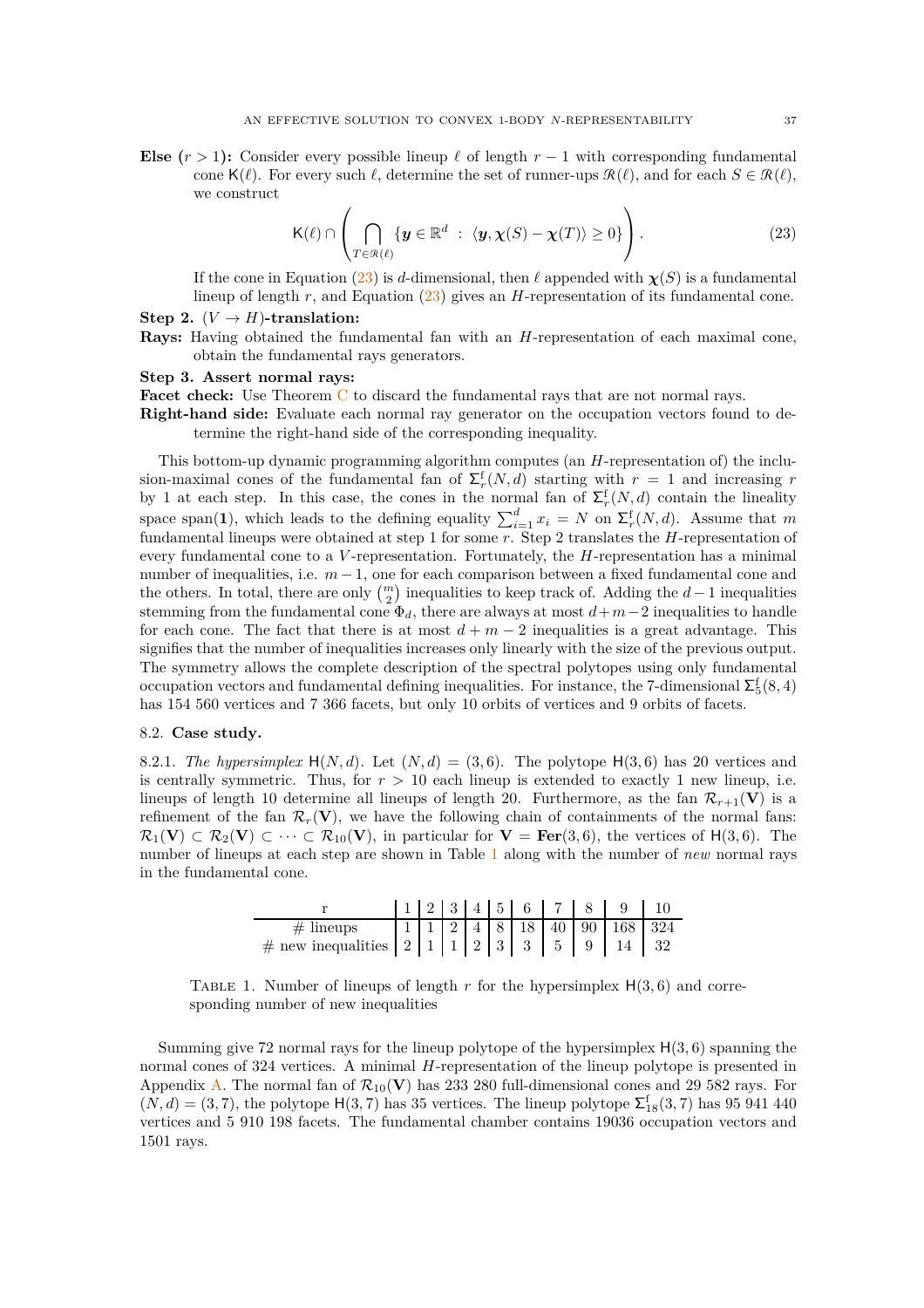8.2.2. *Generation of generalized exclusion inequalities for*  $r \leq 13$ . We implemented the above algorithm to obtain the *H*-representation of  $\sum_{r}^{f}(N, d)$  and  $\sum_{r}^{b}(N, d)$  for  $r \leq 13$  and the minimal choices for *N* and *d*. Table [2](#page-39-1) gathers the results. The numbers show the increasing hierarchy of *new* inequalities appearing after increasing the value of *r* by 1.

<span id="page-39-1"></span>

|                 |                                              |  |  |  |  |    | $r \mid 1 \quad 2 \quad 3 \quad 4 \quad 5 \quad 6 \quad 7 \quad 8 \quad 9 \quad 10 \quad 11$ | 12      |                                                              |
|-----------------|----------------------------------------------|--|--|--|--|----|----------------------------------------------------------------------------------------------|---------|--------------------------------------------------------------|
| <b>Fermions</b> |                                              |  |  |  |  |    |                                                                                              |         | $\#$ OVs   1 1 2 4 10 28 90 312 1160 4518 18008 73224 300692 |
|                 | $\#\text{ineqs}$   2 1 1 2 3 5 10 19 46 115  |  |  |  |  |    |                                                                                              | 283 771 | 2132                                                         |
| <b>Bosons</b>   | $\#$ OVs 1 1 2 4 8 17 37 82 184 418 967 2278 |  |  |  |  |    |                                                                                              |         | 5456                                                         |
|                 | $\#$ ineqs 1 1 1 2 3 5 9 14 23               |  |  |  |  | 40 | 72                                                                                           | 128     | 241                                                          |

Table 2. Number of fundamental occupation vectors (#OVs) for small *r* and the number of new fundamental inequalities (#ineqs) for fermions and bosons.

The ratio between the total number of vertices and facets versus the fundamental ones are significant in these two cases. The number of vertices of the fermionic spectral polytope increases by a factor of  $\approx 100$  for each *r* while the number of fundamental occupation vectors increases by roughly  $\approx 2.5$ . The number of facets of the fermionic spectral polytope increases by a factor of  $\approx$  36 for each *r* while the number of fundamental rays increases by roughly  $\approx$  1.76. The number of vertices of the bosonic spectral polytope increases by a factor of  $\approx 10$  for each *r* while the number of fundamental occupation vectors increases by roughly  $\approx 2.1$ . The number of facets of the fermionic spectral polytope increases by a factor of  $\approx$  5.8 for each *r* while the number of fundamental rays increases by roughly  $\approx 1.66$ .

The computation for  $r = 13$  for fermions used a parallel depth-first search algorithm distributed on 16 cores to obtain all occupation vectors along with their fundamental cones as in Algorithm [F](#page-37-0) and required about 58Gb of RAM. As a post-processing, the union of the rays of the fundamental cones that consisted of 3 410 rays were filtered using Theorem [C](#page-26-0) to preserve only the normal rays. The generation of the occupation vectors and their cones took 5h30min and the post-precessing 1h15min on a AMD FX6274(@2.2GHz) processor using 16 cores. The spectral polytope  $\Sigma^\text{f}_{13}(12,24)$ of dimension 23 has 25 762 023 560 117 406 481 920 vertices and 1 766 398 153 945 819 988 facets. The implementation was done in using SageMath [\[Sage\]](#page-55-3) (using in particular combinations of ppl [\[BHZ08\]](#page-52-26) and normaliz [\[BIS16\]](#page-52-24)) and exploiting multiprocessing tools available in python3. The implementation used many high-level objects and stored them on runtime for verification purposes, making it much less memory efficient, leaving room for much improvement. The bottleneck of the algorithm did not seem to have been reached at  $r = 13$ . We found it unnecessary to consume the energy required to obtain the next step. Once deemed relevant for use, it is well within the realm of possibility to obtain the next *H*-representations.

#### <span id="page-39-0"></span>8.3. **Stabilization for unbounded** *N* **and** *d***.**

8.3.1. *For Fer*(*N, d*)*.* In this section, we examine the relationship between lineups of the point configurations  $\mathbf{Fer}(N, d)$  and those obtained for larger values of N and d. The following lemma shows that lineups of length *r* are intrinsically independent of the values of *N* and *d* when these are large enough.

<span id="page-39-4"></span><span id="page-39-2"></span>**Lemma 8.2** (Stabilization of lineups). Let  $r \geq 2$  and  $\ell = (\chi(S_1), \chi(S_2), \ldots, \chi(S_r))$  be a funda*mental lineup of*  $\text{Fer}(N, d)$ *, where*  $N \geq r - 1$ *.* 

- <span id="page-39-3"></span>*i)* The largest element of  $S_k$  *is at most*  $N + r - 1$ *, for all*  $1 \leq k \leq r$ *.*
- *ii*) *If*  $N > r 1$ *, then*  $\{1, ..., N r + 1\}$  ⊂  $S_k$ *, for all*  $1 \leq k \leq r$ *.*

*Proof.* [i\)](#page-39-2) Consider a *N*-subset *T* with largest entry  $N+r$ . Any chain saturated chain in  $\mathcal{F}et(N,d)$ going from [N] to T involves at least  $(r + 1)$  subsets (when including T). Thus T can not be involved in any lineup *ℓ* of length *r*.

[ii\)](#page-39-3) The Gale poset is ranked with rank function given by  $\text{rank}(T) = \sum_{i \in T} i - {N+1 \choose 2} + 1$ . Every *N*-subset  $S_k \in \ell$  has rank at most *r*. Consider a *N*-subset *T* such that  $1 \notin T$ . The rank of *T* is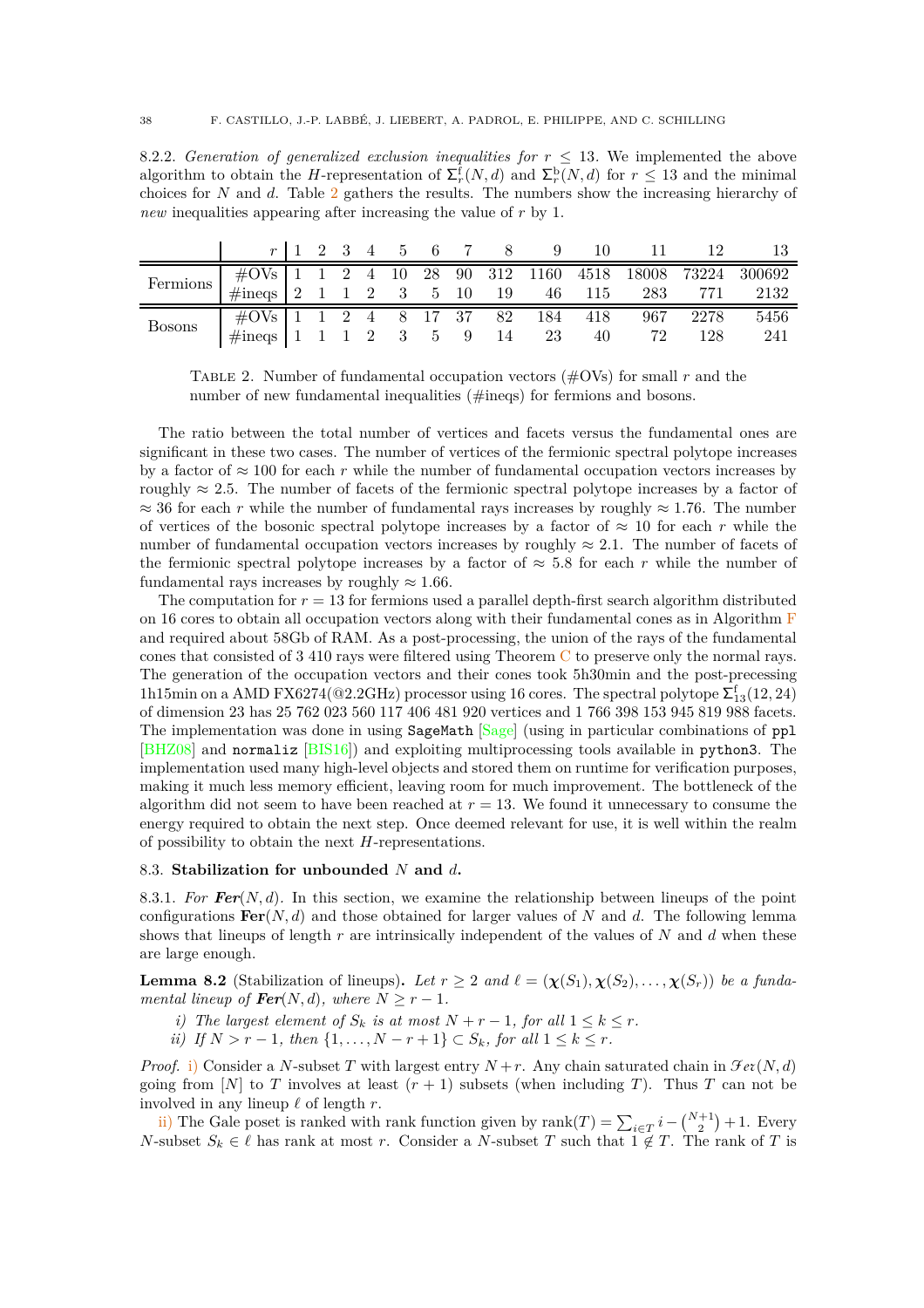at least  $N+1 > r$ , hence  $T \notin \ell$ . Repeating the argument by subtracting one from every element of *T* and decreasing *N* by 1 leads to the result.

Properties [i\)](#page-39-2) and [ii\)](#page-39-3) show that increasing *N* beyond  $r-1$  and *d* beyond  $N+r-1$  barely has an effect on the structure and complexity of possible fundamental lineups.

**Example 8.3.** We illustrate Lemma [8.2](#page-39-4) in Figure [12,](#page-40-0) where we depict the elements of rank 4 of the Gale orders with parameters  $(N, d) = (2, 5), (3, 6),$  and  $(4, 7)$  respectively. The reader is invited to verify the conclusions of the lemma for various lineups.

<span id="page-40-0"></span>

Figure 12. The Hasse diagram of the Gale order for different parameters

As a consequence of Lemma [8.2,](#page-39-4) the parameters  $N = r - 1$  and  $d = 2r - 2$  represent a base case. For the rest of this section, we consider pairs  $(N, d)$  such that  $N \ge r - 1$  and  $d \ge N + r - 1$ for a fixed value of  $r > 2$ . In this case, two lineups play a special role.

**Definition 8.4** (Breakaway and peloton lineups). Let  $r \geq 2$ ,  $N = r - 1$  and  $d = 2r - 2$ . The *breakaway* lineup is  $(\chi([N-1] \cup \{N+i-1\}))_{i=1}^r$  and the *peloton* lineup is  $(\chi([N+1] \setminus \{N+2-i\}))_{i=1}^r$ . Their occupation vectors are called breakaway and peloton occupation vectors, respectively.

<span id="page-40-1"></span>**Lemma 8.5.** *If*  $r \geq 2$ *,*  $N = r - 1$  *and*  $d = 2r - 2$ *, then the breakaway occupation vector is the unique occupation vector in*  $\mathbf{O}_r^{\{L\}}(N, d)$  *whose last coordinate is nonzero and the peloton occupation vector is the unique occupation vector in*  $\mathbf{O}_r^{\{ \downarrow \}}(N, d)$  *whose first coordinate is strictly less than one.* 

*Proof.* The ideal of  $\mathcal{F}et(N, d)$  given by the breakaway lineup is the unique ideal of cardinality  $r$ with an element that contains  $N + r - 1$ . Similarly, the ideal of  $\mathcal{F}et(N, d)$  given by the peloton lineup is the unique ideal of cardinality *r* with an element that does not contain 1. These two ideals are threshold: the corresponding occupation vectors give the appropriate linear functionals.  $\square$ 

We now define three maps allowing us to increase parameters. The first map is an orderpreserving map.

$$
v: \quad \mathcal{F}et(r-1,2r-2) \rightarrow \mathcal{F}et(N,d)
$$
  

$$
\{s_1,\ldots,s_{r-1}\} \rightarrow [N-r+1] \cup \{s_i+N-r+1\}_{i=1}^{r-1}.
$$

The map  $v : \mathcal{F}et(r-1, 2r-2) \rightarrow \mathcal{F}et(N, d)$  is injective and its image consists of the *N*-subsets *S* of  $d$  such that  $[N - r + 1] \subset S \subset [N + r - 1]$ . The poset morphism *v* induces an inclusion of the point configurations  $\text{Fer}(r-1, 2r-2)$  into  $\text{Fer}(N, d)$ , and furthermore on their respective sets of lineups. By abusing notation, we refer to these two inclusions also using the letter *υ*. Namely, we write  $\nu\chi(S) = \chi(\nu S)$  to lessen the amount of parentheses. Finally, we define the linear maps  $\Upsilon$ and  $\Psi$ . They allow the comparison of the sets of fundamental *r*-lineups of  $\text{Fer}(r-1, 2r-2)$  and  $\text{Fer}(N, d)$  as formulated in Lemma [8.6.](#page-41-1)

$$
\begin{array}{rcl}\n\Upsilon: \mathbb{R}^{2r-2} & \longrightarrow & \mathbb{R}^d, \\
(y_1, \dots, y_{2r-2}) & \mapsto & \underbrace{(y_1, \dots, y_1)}_{N-r+2}, y_2, \dots, y_{2r-3}, \underbrace{y_{2r-2}, \dots, y_{2r-2}}_{d-N-r+2}\n\end{array}
$$
\n
$$
\Psi: \mathbb{R}^d \longrightarrow \mathbb{R}^{2r-2}, \\
(z_1, \dots, z_d) \longrightarrow (z_{N-r+2}, \dots, z_{N+r-1}).
$$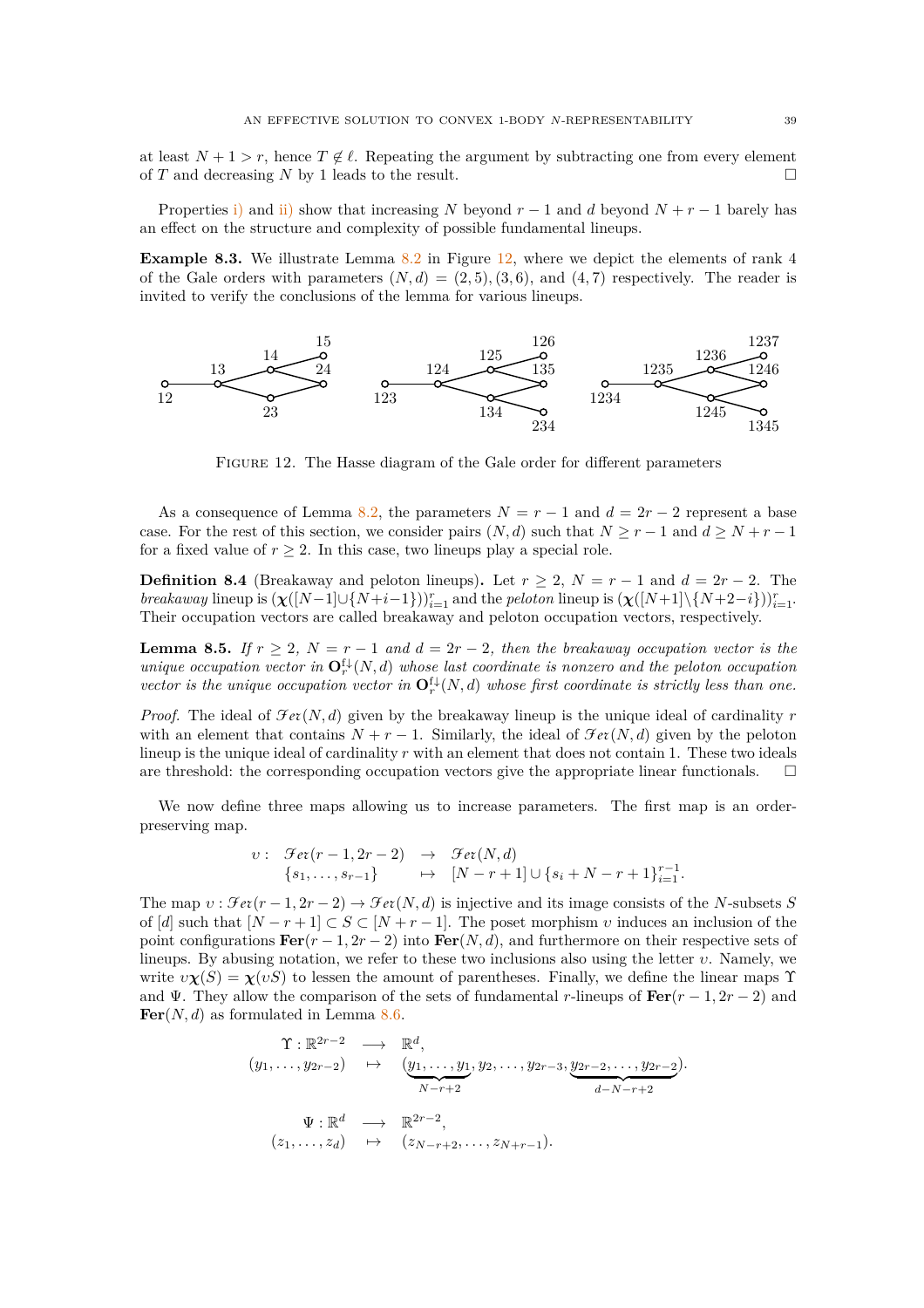They verify

$$
\Upsilon(\mathbf{f}_i) = \begin{cases} \mathbf{f}_{i+N-r+1} & \text{for } i \in [2r-3], \\ \mathbf{f}_d & \text{if } i = 2r-2, \end{cases} \text{ and } \Psi(\mathbf{f}_j) = \begin{cases} (0, \dots, 0) & \text{if } j \in [1, N-r+1], \\ \mathbf{f}_{j-N+r-1} & \text{if } j \in [N-r+2, N+r-1], \\ \mathbf{f}_{2r-2} & \text{if } j \in [N+r, d]. \end{cases}
$$

For any vectors  $y \in \mathbb{R}^{2r-2}$  and  $z \in \mathbb{R}^d$ , the inner product and the maps  $\Upsilon$  and  $\Psi$  behave according to the two equalities

<span id="page-41-3"></span><span id="page-41-2"></span>
$$
\langle \Upsilon(\mathbf{y}), v\chi(S) \rangle = \langle \mathbf{y}, \chi(S) \rangle + y_1(N - r + 1) + y_{2r-2}(d - N - r + 1), \tag{24}
$$

$$
\langle \Psi(z), v^{-1}\chi(T) \rangle = \langle z, \chi(T) \rangle - \left( \sum_{i=1}^{N-r+1} z_i \right), \tag{25}
$$

where  $S \subset [2r-2]$  and  $[N-r+1] \subset T \subset [N+r-1]$  are of cardinality  $r-1$  and  $N$  respectively.

<span id="page-41-1"></span>**Lemma 8.6.** *Let*  $1 \leq r - 1 \leq N \leq d - r + 1$ *.* 

- *i)* If  $y \in \mathbb{R}^{2r-2}$  *is a fundamental vector and*  $\ell(y) = (\chi(S_1), \ldots, \chi(S_r))$  *is the corresponding r*<sup>-lineup on **Fer**( $r$  -1, 2 $r$  -2)*, then the fundamental vector*  $\Upsilon(y)$  *leads to the r-lineup*  $v\ell(y)$  =</sup>  $(v\chi(S_1), \ldots, v\chi(S_r))$  on **Fer**(N, d).
- *ii)* Conversely, if  $z \in \mathbb{R}^d$  is a fundamental vector and  $\ell(z) = (\chi(T_1), \ldots, \chi(T_r))$  is the cor*responding r-lineup on Fer*(*N,d*)*, then the fundamental vector*  $\Psi(z)$  *leads to the r-lineup*  $v^{-1}\ell(z) = (v^{-1}\chi(T_1), \ldots, v^{-1}\chi(T_r))$  on **Fer**(*r* − 1*,* 2*r* − 2)*.*

*Proof.* This is a consequence of Lemma [8.2](#page-39-4) together with Equations  $(24)$  and  $(25)$ .

<span id="page-41-4"></span>**Proposition 8.7.** *Let*  $1 \leq r-1 \leq N \leq d-r+1$ *. The map v induces a bijection between the point configurations of fundamental occupation vectors*  $\mathbf{O}_r^{\mathrm{f}\downarrow}(r-1,2r-2)$  *and*  $\mathbf{O}_r^{\mathrm{f}\downarrow}(N,d)$ *. Furthermore, if*  $o \in \mathbf{O}_r^{\mathfrak{f}\downarrow}(r-1,2r-2)$  and  $\mathsf{C}$  *is its fundamental cone in*  $\Sigma_r^{\mathfrak{f}}(r-1,2r-2)$ *, then the fundamental cone of*  $v(\boldsymbol{o})$  *in*  $\Sigma_r^{\text{f}}(N,d)$  *is equal to* 

$$
C':=\mathrm{cone}\{f_1,\ldots,f_{N+1-r}\}+\Upsilon(C)+\mathrm{cone}\{f_{N+r},\ldots,f_{d-1},f_d,-f_d\}.
$$

*Proof.* By Lemma [8.6,](#page-41-1) we have that  $C' = \Psi^{-1}(C) \cap \Phi_d$ , that is, a vector  $\mathbf{z} = (z_1, \ldots, z_d) \in \mathbb{R}^d$ belongs to the fundamental cone of  $v(\boldsymbol{o})$  if and only if  $z \in \Phi_d$  and  $(z_{N-r+2}, \ldots, z_{N+r-1}) \in \mathbb{C}$ . This is equivalent to  $z \in \text{cone}\{f_1, \ldots, f_{N+1-r}\} + \Upsilon(C) + \text{cone}\{f_{N+r}, \ldots, f_{d-1}, f_d, -f_d\}.$ 

<span id="page-41-5"></span>**Example 8.8** (Example [6.19](#page-33-2) continued). The two fundamental occupation vectors in  $\mathbf{O}_3^{\{ \downarrow}(4,10)}$ 

 $\mathbf{O}_{3}^{\mathrm{f}\downarrow}(4,10)=\{(1,1,1,w_1,w_2,w_3,0,0,0,0),(1,1,w_1+w_2,w_1+w_3,w_2+w_3,0,0,0,0,0)\}$ 

are obtained by applying the map  $v$  on the two fundamental occupation vectors in  $\mathbf{O}_3^{\mathbf{f}\downarrow}(2,4)$ :

$$
\mathbf{O}_{3}^{\mathrm{f}\downarrow}(2,4) = \{ (1, w_1, w_2, w_3), (w_1 + w_2, w_1 + w_3, w_2 + w_3, 0) \}.
$$

They are therefore obtained by adding two 1's at the beginning and four 0's at the end.

The following theorem provides the stability result for fermions.

<span id="page-41-0"></span>**Theorem G** (Stability Theorem). Let  $1 \leq r-1 \leq N \leq d-r+1$ . The set of fundamental *uncoarsenable r*-rankings of  $\text{Fer}(r-1, 2r-2)$  and that of  $\text{Fer}(N, d)$  are in bijection. Phrased *using Convention [5.7,](#page-25-1) the bijection is as follows:*

- *(1)* The two fundamental normal ray generators  $f_1$  and  $f_{2r-3}$  of  $\mathcal{R}_r^f(r-1, 2r-2)$  are matched *with the fundamental normal ray generators*  $f_1$  *and*  $f_{d-1}$  *of*  $\mathcal{R}_r^{\text{f}}(N,d)$ *.*
- (2) A fundamental ray generator **y** of  $\mathcal{R}_r^{\text{f}}(r-1, 2r-2) \cap \Phi_{2r-2}$  such that  $y \notin (\mathbb{R}f_1 \cup \mathbb{R}f_{2r-3})$  is *a* normal ray generator of  $\mathcal{R}_r^{\text{f}}(r-1, 2r-2)$  if and only if the vector  $\Upsilon(\mathbf{y})$  is a fundamental *normal ray generator of*  $\mathcal{R}_r^{\text{f}}(N,d)$ *.*

*Proof.* Proof of (1). By Proposition [8.7,](#page-41-4) the fundamental ray generators of  $\mathcal{R}_r^{\text{f}}(N,d) \cap \Phi_d$  are either of the form  $\Upsilon(y)$  for a fundamental ray generator  $y$  of  $\mathcal{R}_r^{\text{f}}(r-1, 2r-2)$ , or of the form  $f_i$ , for some  $i \in [d]$ . Furthermore, by Proposition [6.20,](#page-33-1) among the set  $\{f_i\}_{i \in [d]} \setminus \{f_N = \Upsilon(f_{r-1})\},\$ only *f*<sup>1</sup> and *f<sup>d</sup>*−<sup>1</sup> give fundamental normal ray generators.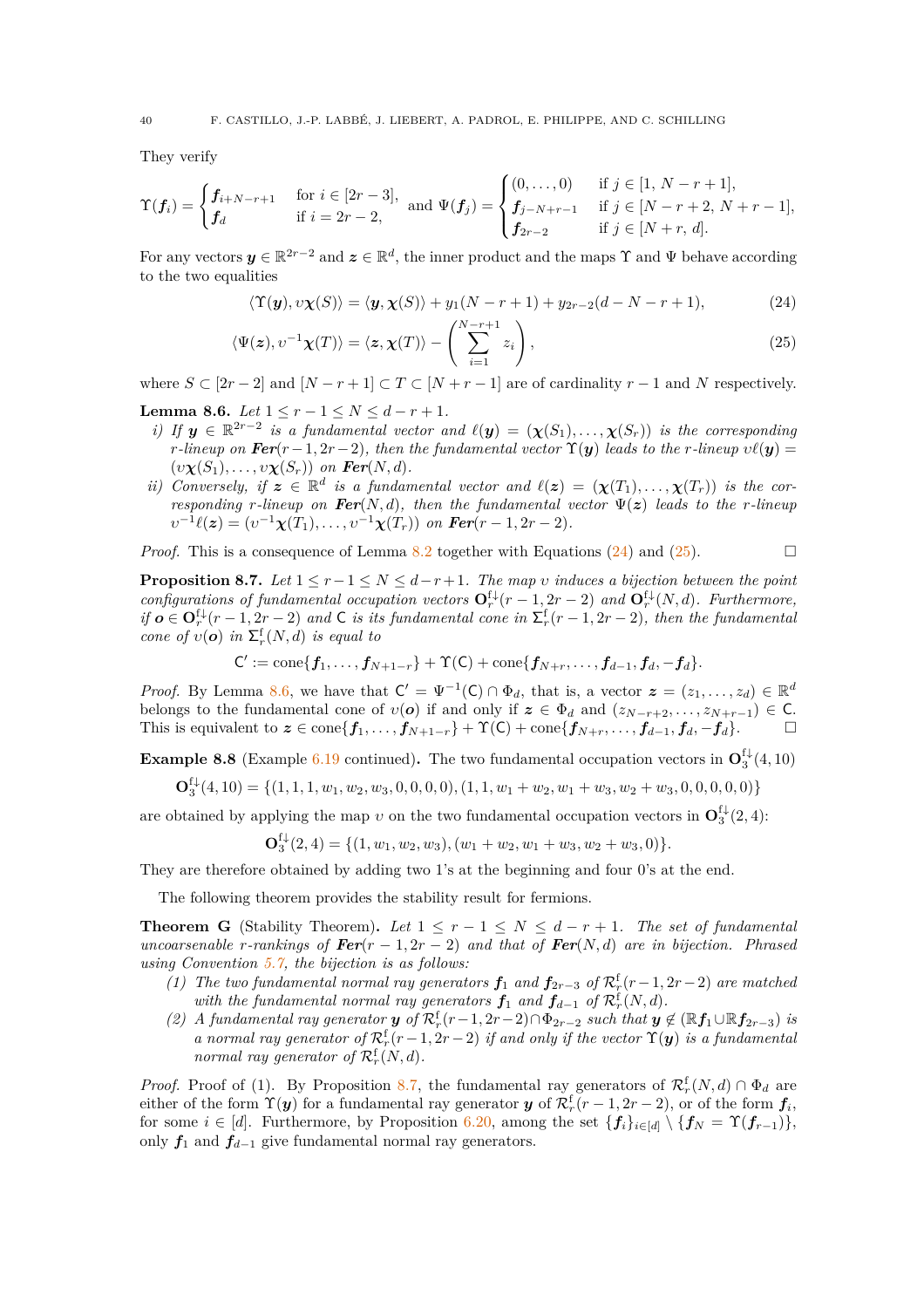Proof of (2). Let  $y$  be a fundamental ray generator that is not a fundamental basis vector  $f_i$ . It remains to check that *y* induces a normal ray if and only if  $y' = \Upsilon(y)$  does. We use Theorem [C](#page-26-0) to compute the dimensions of  $(\Sigma_r^f(r-1, 2r-2))^y$  and  $(\Sigma_r^f(N, d))^y'$ .

As illustrated in Example [8.8,](#page-41-5) the occupation vectors  $\mathbf{O}_r^{\{ \downarrow \}}(N, d)$  are obtained by adding 1's at the beginning and 0's at the end to the vectors in  $\mathbf{O}_r^{\mathrm{f}\downarrow}(r-1,2r-2)$ . This induces a bijection between  $\mathbf{V}_y$ and  $V_{y'}$ . If the composition associated to *y* (see Section [5.2\)](#page-25-0) is  $(c_1, c_2, \ldots, c_{k-1}, c_k)$ , then the one of y' is  $(c_1+(N-r+1),c_2,\ldots,c_{k-1},c_k+(d-N-r+1))$ . The projections  $Pr_{y}(\mathbf{V}_y)$  and  $Pr_{y'}(\mathbf{V}_{y'})$ only differ by an affine transformation, and hence the first term in Equation [\(16\)](#page-26-2) is remains the same. In fact, the only difference happens in the first and last blocks of the composition. If  $1 \notin Fix(y)$  (resp.  $k \notin Fix(y)$ ), then we have  $1 \notin Fix(y')$  (resp.  $k \notin Fix(y')$ ). Moreover, if  $c_1 > 1$ and  $1 \in Fix(\mathbf{y})$  (resp.  $c_k > 1$  and  $k \in Fix(\mathbf{y})$ ), then  $1 \in Fix(\mathbf{y}')$  (resp.  $k \in Fix(\mathbf{y}')$ ). Indeed, for the sake of contradiction assume that the index  $1 \in Fix(y)$  and  $1 \notin Fix(y')$ . Since the vectors in  $V_{y'}$ are obtained from those of  $V_y$  by appending 1's at the beginning, this situation can only happen if there exists a point in  $V_y$  with the first  $c_1$  coordinates equal to a number  $a \neq 1$ . By Lemma [8.5,](#page-40-1) there is exactly one occupation vector in  $\mathbf{O}_r^{\{ \downarrow \}}(r-1, 2r-2)$  with the first coordinate different from 1. If *w* has distinct entries, the second entry of this occupation vector does not coincide with the first. The case  $k \in Fix(\mathbf{y})$  is analogous, with the breakaway instead of the peloton. Hence, we have

<span id="page-42-0"></span>
$$
\dim(\Sigma_r^{\mathsf{f}}(N,d))\mathbf{v}' - \dim(\Sigma_r^{\mathsf{f}}(r-1,2r-2))\mathbf{v} = \begin{cases} d-2r+2 & \text{if } 1 \notin \text{Fix}(\mathbf{y}') \text{ and } k \notin \text{Fix}(\mathbf{y}'),\\ N-r+1 & \text{if } 1 \notin \text{Fix}(\mathbf{y}') \text{ and } k \in \text{Fix}(\mathbf{y}'),\\ d-N-r+1 & \text{if } 1 \in \text{Fix}(\mathbf{y}') \text{ and } k \notin \text{Fix}(\mathbf{y}'), \end{cases} (26)
$$
\n
$$
\text{if } 1 \in \text{Fix}(\mathbf{y}') \text{ and } k \notin \text{Fix}(\mathbf{y}'),
$$

**If:** This dimension count gives directly that if *y* does not induce a facet then neither does *y'*. Indeed, if *y* does not induce a face, then  $\dim(\Sigma_r^{\{r\}}(r-1, 2r-2))^y < 2r-4$  and Equation [\(26\)](#page-42-0) gives

$$
\dim(\Sigma_r^{\rm f}(N,d))^{\mathbf{y}'} \leq \dim(\Sigma_r^{\rm f}(r-1,2r-2))^{\mathbf{y}} + d - 2r + 2 < d - 2;
$$

showing that  $y'$  does not induce a facet either.

**Only if:** Assume that  $\dim(\Sigma_r^{\{r\}}(r-1,2r-2))^y = 2r-4$ . If  $1 \notin \text{Fix}(y')$  when  $N > r-1$  and  $k \notin \text{Fix}(\mathbf{y}')$  when  $d > N + r - 1$ , then

$$
\dim(\Sigma_r^{\{f\}}(N,d))^{\mathbf{y}'} = \dim(\Sigma_r^{\{f\}}(r-1,2r-2))^{\mathbf{y}} + d - 2r + 2 = d - 2.
$$

When  $N > r - 1$  we append 1's to the first coordinates, and when  $d > N + r - 1$  we append 0's to the last coordinates. Therefore, the following claim completes the proof.

**Claim:** *if*  $y \notin \mathbb{R}$ *f*<sub>1</sub> ∪  $\mathbb{R}$ *f*<sub>2*r*−3</sub> *induces a facet, then there exist a point in*  $V_y$  *with an entry different from* 1 *in the first c*<sup>1</sup> *coordinates. Also, there must exist a point in* **V***<sup>y</sup> with a nonzero entry in the last c<sup>k</sup> coordinates.*

We verify only the first assertion, the second one being obtained analogously. Suppose by contradiction that all points of  $V_y$  have the first  $c_1$  entries equal to 1. If  $c_1 > 1$  then in the dimension count of Equation [\(16\)](#page-26-2) the first term has dimension at most *k*−2 (have a fixed coordinate sum in  $\mathbb{R}^k$  and with first coordinate equal to  $c_1$ ) and the sum on the right is strictly less than  $d - k$  (because the first block is fixed, so it has dimension 0 instead of  $c_1 - 1$ ), so the dimension of the face induced is less than  $d-2$  and therefore not a facet. So suppose  $c_1 = 1$  and that every point in  $V_y$  begins with a 1, which means that 1 belongs to every element in the ranking induced by *y*. We are going to reduce to the case  $N = r - 1$  and  $d = 2r - 3$ . By assumption, the dimension of the face induced by  $y$  is  $2r - 4$ . Now consider the associated ranking, remove 1 from all the *N*-subsets in the ranking and shift by  $-1$  the other elements, to end up with the set  $V_{\tilde{y}}$  where  $\tilde{y}$  ∈  $\mathbb{R}^{2r-3}$  is equal to *y* minus the first entry. This does not affect the count in Equation [\(16\)](#page-26-2): the first coordinate of  $Pr_y(v)$  is constant equal to 1 for every  $v \in V_y$ , so the dimension does not drop when it is omitted, and in the second term we only have  $c_1 - 1 = 0$ . Hence, the symmetrization of **V**<sub>y</sub><sup> $\bf{v}$ </sup> by the Young subgroup gives rise to a face of dimension 2*r*−4 in the polytope  $\sum_{r}^{f}$  (*r*−1*,* 2*r*−3)*,* which has itself dimension  $2r-4$ . The only way this can happen is if  $\tilde{y}$  is a multiple of **1**, but then this implies that  $y \in \mathbb{R} f_1 \cup \mathbb{R} f_d$  so by Convention [5.7,](#page-25-1) we can simply assume that *y* is a multiple of  $f_1$  and we already treated that case.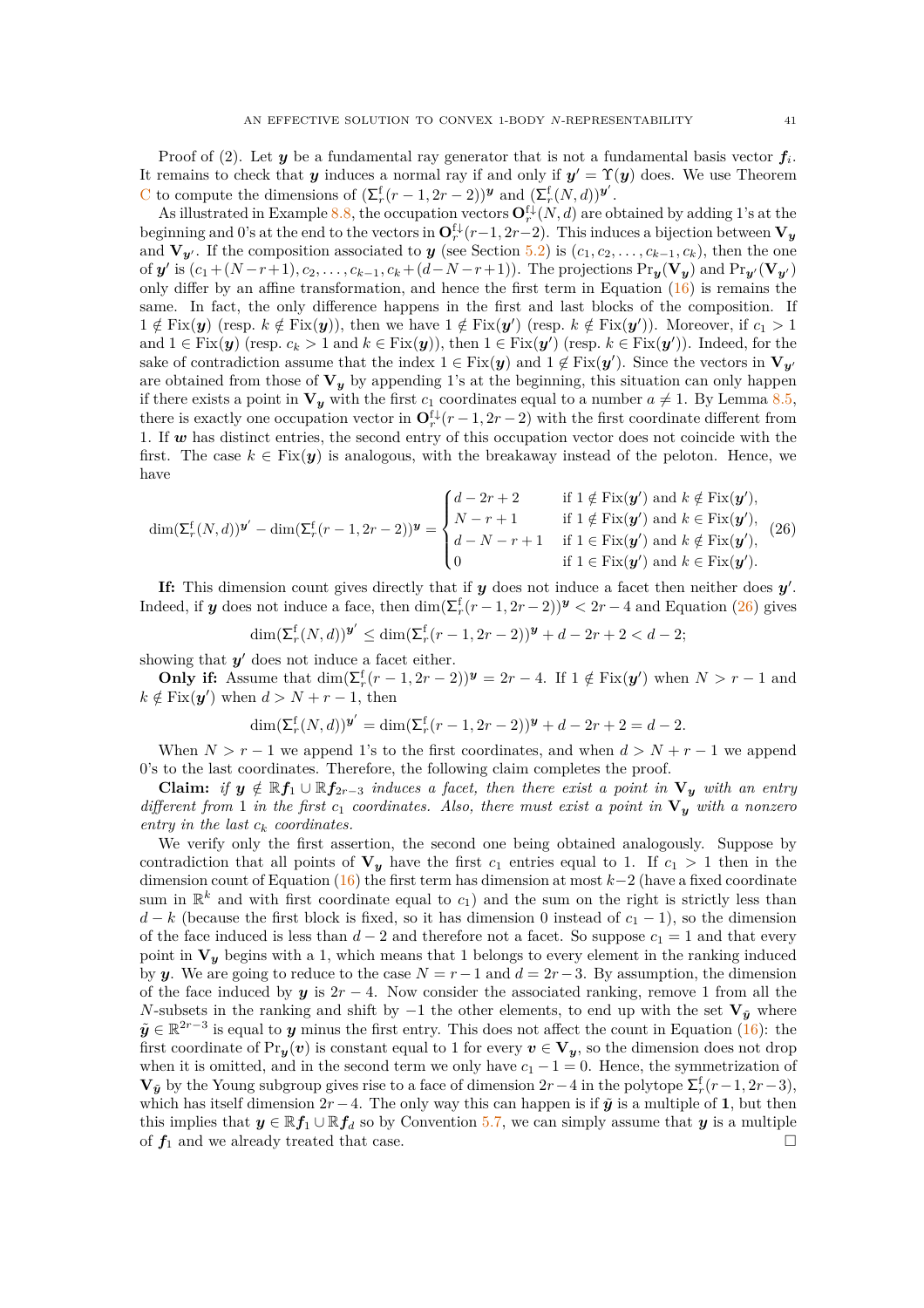Theorem [G](#page-41-0) implies that the knowledge of the fan  $\mathcal{R}_r^f(r-1, 2r-2)$  for some *r*, suffices to construct every fan  $\mathcal{R}_r^{\text{f}}(N, d)$ , for  $N > r - 1$  and  $d > N + r - 1$ .

8.3.2. *For Bos*(*N, d*)*.* Similar results hold in the case of bosons. We state the translated definitions, lemmas and theorems without the proofs, which are obtained similarly as in the fermionic case.

**Lemma 8.9.** *Let*  $r \geq 2$  *and*  $\ell = (\chi(S_1), \chi(S_2), \ldots, \chi(S_r))$  *be a fundamental lineup of*  $\text{Bos}(N, d)$ *, where*  $N \geq r - 1$ *.* 

*i*) The largest element of  $S_k$  with nonzero multiplicity is at most r, for all  $1 \leq k \leq r$ .

*ii*) 1 *has multiplicity greater than*  $N - r + 1$  *in*  $S_k$ *, for all*  $1 \leq k \leq r$ *.* 

For the rest of this section, we consider pairs  $(N, d)$  such that  $N \geq r - 1$  and  $d \geq r$  for a fixed value of  $r \geq 2$ .

$$
v: \mathcal{B}os(r-1,r) \rightarrow \mathcal{B}os(N,d)
$$
  

$$
(S(1), S(2), \ldots, S(r)) \rightarrow (S(1) + N - r + 1, S(2), \ldots, S(r)).
$$

**Lemma 8.10.** *The map*  $v : \text{Bos}(r-1,r) \rightarrow \text{Bos}(N,d)$  *is injective and its image consists of the N*-multisubsets *S* of [*d*] that have  $S(1) \geq N - r + 1$  and  $S(t) = 0$  for all  $t \in [r + 1, d]$ .

$$
\begin{array}{rcl}\n\Upsilon: \mathbb{R}^r & \longrightarrow & \mathbb{R}^d, \\
(y_1, \ldots, y_r) & \mapsto & (y_1, \ldots, y_{r-1}, \underbrace{y_r, \ldots, y_r}_{d-r+1}).\n\end{array}
$$

$$
\Psi : \mathbb{R}^d \longrightarrow \mathbb{R}^r, (z_1, \ldots, z_d) \mapsto (z_1, \ldots, z_r).
$$

The equalities satisfied by inner products become

$$
\langle \Upsilon(\mathbf{y}), v\chi(S) \rangle = \langle \mathbf{y}, \chi(S) \rangle + y_1(N - r + 1),
$$
  

$$
\langle \Psi(\mathbf{z}), v^{-1}\chi(T) \rangle = \langle \mathbf{z}, \chi(T) \rangle - z_1(N - r + 1),
$$

where  $S \in \left(\left(\begin{array}{c} [r] \\ \frac{r}{r-1} \end{array}\right)$  $\binom{[r]}{r-1}$  and  $T \in \left(\binom{[d]}{N}\right)$  is such that  $T(1) \geq N - r + 1$  and  $T(t) = 0$  for  $t \in [r + 1, d]$ .

**Theorem 8.11.** *Let*  $r \geq 2$ ,  $N \geq r - 1$  *and*  $d \geq r$ *. The map v induces a bijection between the point configurations of fundamental occupation vectors*  $\mathbf{O}_r^{\mathrm{b}\downarrow}(r-1,r)$  *and*  $\mathbf{O}_r^{\mathrm{b}\downarrow}(N,d)$ *. Furthermore, if*  $o \in \mathbf{O}_r^{\{ \downarrow \}}(r-1,r)$  and  $\mathsf{C}$  *is its fundamental cone in*  $\Sigma_r^{\{ \!\!\!\ p \ \!\!\!\}}(r-1,r)$ *, then the fundamental cone of*  $v(\boldsymbol{o})$  *in*  $\Sigma_r^{\text{b}}(N, d)$  *is equal to* 

$$
C':=\Upsilon(C)+\mathrm{cone}\{f_{r+1},\ldots,f_{d-1},f_d,-f_d\}.
$$

We use the following lemma which distinguishes bosonic from fermionic occupation vectors.

<span id="page-43-1"></span>**Lemma 8.12.** *Let*  $w \in \Delta_N^{\circ}$  *and*  $\ell$  *be an*  $(N+1)$ *-bosonic lineup. For any*  $d \geq 2$ *, the first entry in the occupation vector of ℓ is larger than the second entry.*

*Proof.* The first multiset is  $1^N$  and the number of 1's in every subsequent multiset in a lineup decreases by at most one. Moreover, the first multiset does not contain any 2's and the number of 2's in every subsequent multiset increases by at most one. Every occurrence of a 2 in a multiset is therefore preceded by an occurrence of a 1 in a previous multiset.  $\Box$ 

<span id="page-43-0"></span>**Theorem H** (Stability Theorem). Let  $r \geq 2$ ,  $N \geq r - 1$  and  $d \geq r$ . The sets of uncoarsenable *rrankings of Bos*(*r*−1*, r*) *and Bos*(*N, d*) *coming from fundamental vectors are in bijection. Phrased through fundamental normal ray generators as in Convention [5.7,](#page-25-1) the bijection is as follows:*

- *(1) The fundamental normal ray generator fr*−<sup>1</sup> *is matched with the fundamental normal ray generator*  $f_{d-1}$ *.*
- (2) A fundamental ray generator **y** of  $\mathcal{R}_r^{\text{b}}(r-1,r) \cap \Phi_r$  such that  $y \notin \mathbb{R}$  *f*<sub>*r*-1</sub> *is a normal ray generator of*  $\mathcal{R}_r^{\text{b}}(r-1,r)$  *if and only if the vector*  $\Upsilon(\bm{y})$  *is a fundamental normal ray generator of*  $\mathcal{R}_r^{\mathrm{b}}(N, d)$ *.*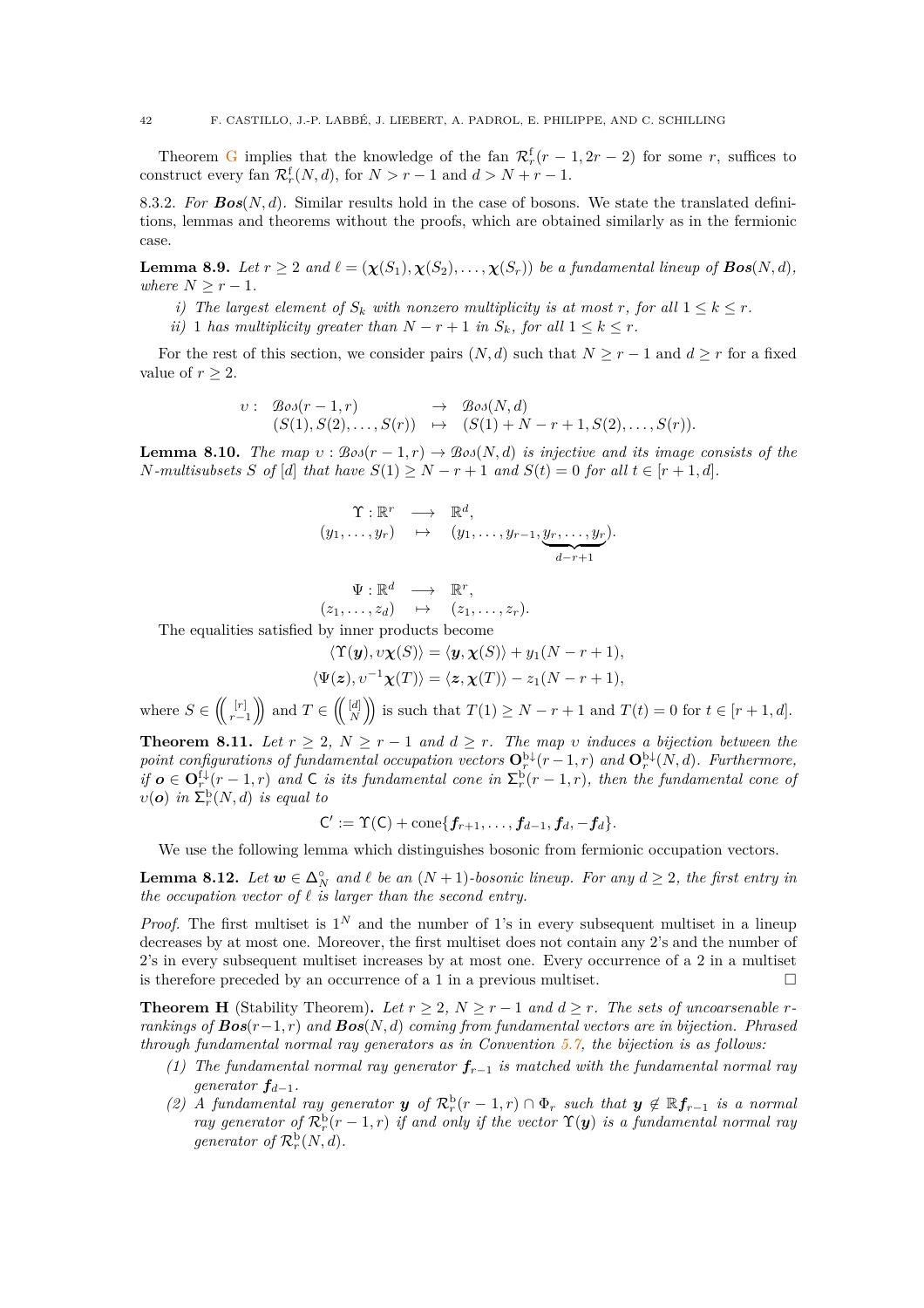*Proof.* Let  $y \in \mathbb{R}^r$  be a fundamental linear functional and  $y' = \Upsilon(y) \in \mathbb{R}^d$  with compositions **c** and **c**' respectively. They are the same except for  $c'_{k} = c_{k} + d - r$ . Therefore, to study the dimensions of the faces  $\dim(\Sigma^{\mathbf{b}}(N,d))^{\mathbf{y}'}$  and  $\dim(\Sigma_r^{\mathbf{b}}(r-1,r))^{\mathbf{y}}$  via Theorem [C,](#page-26-0) we can focus on the behavior of the first and last blocks.

In this case, whenever  $c_1 > 1$  we have  $1 \notin Fix(y)$  by Lemma [8.12.](#page-43-1) For  $c_k > 1$ , then  $k \notin Fix(y)$ implies  $k \in Fix(\mathbf{y}')$ , as there is only one occupation vector with last entry nonzero and its second to last entry is different.

<span id="page-44-1"></span>
$$
\dim(\Sigma^{\mathbf{b}}(N,d))^{\mathbf{y}'} - \dim(\Sigma_r^{\mathbf{b}}(r-1,r))^{\mathbf{y}} = \begin{cases} d-r & \text{if } k \notin \text{Fix}(\mathbf{y}'),\\ 0 & \text{if } k \in \text{Fix}(\mathbf{y}'). \end{cases}
$$
(27)

**If:** The same argument as in the proof of Theorem [G](#page-41-0) is valid.

**Only if:** We must prove that if  $y \notin \mathbb{R}$  *f*<sub>*r*</sub>−1</sub> induces a facet, then the first case of Equation [\(27\)](#page-44-1) occurs. It is enough to prove that there is a point in  $V_y$  with a coordinate different form zero in the last  $c_k$  entries. As in the proof of Theorem  $G$ , for the sake of contradiction assume that they all satisfy that the last  $c_k$  coordinates are 0. If  $c_k > 1$ , then the dimension count of [\(16\)](#page-26-2) shows that *y* does not induce a facet. And if  $c_k = 1$ , then this shows that  $y = f_{r-1}$ .

### <span id="page-44-0"></span>8.4. **A** worked-out example:  $r = 4$ .

8.4.1. *For fermions.* We illustrate the technique by giving a non-redundant *H*-representation of the polytope  $\Sigma_4^f(3,6)$ , which can be done without resorting to computational tools. We begin by finding the *V*-representation. There are four fundamental lineups in  $\text{Fer}(N, d)$ , giving rise to four occupation vectors:

<span id="page-44-2"></span> $\begin{array}{ll} \ell_1: & \chi \left(123\right) \rightarrow \chi \left(124\right) \rightarrow \chi \left(125\right) \rightarrow \chi \left(126\right) \rightsquigarrow \\ \ell_2: & \chi \left(123\right) \rightarrow \chi \left(124\right) \rightarrow \chi \left(125\right) \rightarrow \chi \left(134\right) \rightsquigarrow \\ \ell_3: & \chi \left(123\right) \rightarrow \chi \left(124\right) \rightarrow \chi \left(134\right) \rightarrow \chi \left(125\right) \rightsquigarrow \\ \ell_4: & \chi \left(123\right) \rightarrow \chi \left(124$ **o***w*(*ℓ*1) = ( 1*,* 1*, w*1*, w*2*, w*3*, w*4)*,* **o***w*(*ℓ*2) = ( 1*, w*<sup>1</sup> + *w*<sup>2</sup> + *w*3*, w*<sup>1</sup> + *w*4*, w*<sup>2</sup> + *w*4*, w*3*,* 0)*,* **o***w*(*ℓ*3) = ( 1*, w*<sup>1</sup> + *w*<sup>2</sup> + *w*4*, w*<sup>1</sup> + *w*3*, w*<sup>2</sup> + *w*3*, w*4*,* 0)*,* **o***w*(*ℓ*4) = (*w*<sup>1</sup> + *w*<sup>2</sup> + *w*3*, w*<sup>1</sup> + *w*<sup>2</sup> + *w*4*, w*<sup>1</sup> + *w*<sup>3</sup> + *w*4*, w*<sup>2</sup> + *w*<sup>3</sup> + *w*4*,* 0*,* 0)*.* (28)

For each lineup we determine its fundamental cone. By Theorem [D,](#page-28-0) this is the set of fundamental vectors that induce the given lineup.

**Lineup**  $\ell_1$ . Let *y* be a fundamental vector inducing  $\ell_1$ . Any fundamental lineup begins with  $\chi(123)$  and  $\chi(124)$  as the first two elements. For the third position there are two options, it is either  $\chi(125)$  or  $\chi(134)$ , so in order for *y* to induce the first lineup, we must have

 $\langle y, \chi(125) \rangle > \langle y, \chi(134) \rangle$ , equivalently  $y_2 - y_3 > y_4 - y_5$ .

For the fourth element there are two options, either  $\chi(126)$  or  $\chi(134)$ , so in addition to the previous inequality, the vector *y* must satisfy

 $\langle y, \chi(126) \rangle > \langle y, \chi(134) \rangle$ , equivalently  $y_2 - y_3 > (y_4 - y_5) + (y_5 - y_6)$ .

Strict inequalities are necessary to induce the lineup uniquely. The closed fundamental cone is given by relaxing the inequalities to allow equality. In conclusion, the fundamental cone of the vertex  $\mathbf{o}_w(\ell_1)$  in  $\Sigma_4^{\mathsf{f}}(3,6)$  is given by all  $y \in \mathbb{R}^6$  such that

$$
y_1 \ge y_2 \ge y_3 \ge y_4 \ge y_5 \ge y_6 = 0
$$
,  $y_2 - y_3 \ge y_4 - y_5$ ,  $y_2 - y_3 \ge (y_4 - y_5) + (y_5 - y_6)$ .

Notice that the inequality  $y_2 - y_3 \ge y_4 - y_5$  is redundant.

**Lineup**  $\ell_2$ . This is analogous to the previous case, we need only to reverse the second inequality since now we have  $\chi(134)$  before  $\chi(126)$  in the lineup. The fundamental cone is described by

 $y_1 \ge y_2 \ge y_3 \ge y_4 \ge y_5 \ge y_6 = 0$ ,  $y_4 - y_5 \ge y_2 - y_3 \ge (y_4 - y_5) + (y_5 - y_6)$ .

**Lineup** *ℓ*3. Similar considerations lead to the cone described by

 $y_1 \ge y_2 \ge y_3 \ge y_4 \ge y_5 \ge y_6 = 0$ ,  $(y_1 - y_2) + (y_2 - y_3) \ge y_4 - y_5 \ge y_1 - y_2$ .

**Lineup**  $\ell_4$ . Similar considerations lead to the cone described by

 $y_1 \ge y_2 \ge y_3 \ge y_4 \ge y_5 \ge y_6 = 0$ ,  $y_4 - y_5 \ge (y_1 - y_2) + (y_2 - y_3)$ .

The defining inequalities become simpler in the fundamental basis. We write  $(\tilde{\mathbf{y}})_i$  for the coordinates of a vector *y* in the fundamental basis, that is,  $y = \sum_{i=1}^{5} \tilde{y}_i f_i$ . Equivalently, we have  $\tilde{y}_i = y_i - y_{i+1}$  for all  $i \in [5]$ . With this notation in mind, the inequalities  $y_1 \ge y_2 \ge y_3 \ge y_4 \ge$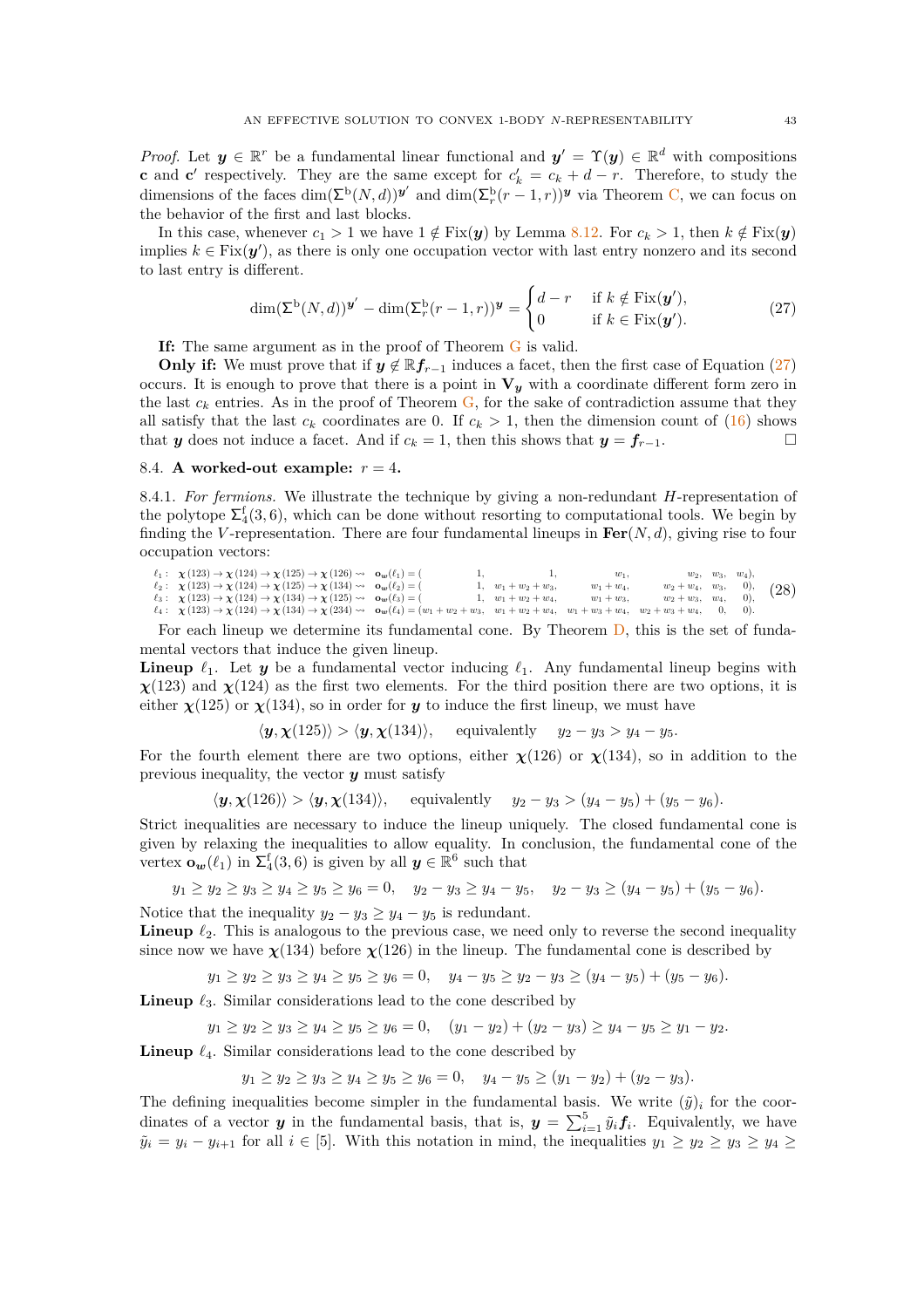$y_5 \ge y_6 = 0$  read as  $\tilde{y}_i \ge 0$  for  $i = 1, ..., 5$ . So  $\Phi_6 = \{ \mathbf{y} \in \mathbb{R}^6 : (\tilde{y}_i)_{i=1}^5 \in \mathbb{R}^5_{\ge 0}, \}$ . We can rewrite the four fundamental cones as

$$
\begin{array}{rcl}\nK_1 & = & \{(\tilde{y}_i)_{i=1}^5 \in \mathbb{R}_{\geq 0}^5 : & \tilde{y}_2 \geq \tilde{y}_4 + \tilde{y}_5 \}, \\
K_2 & = & \{(\tilde{y}_i)_{i=1}^5 \in \mathbb{R}_{\geq 0}^5 : & \tilde{y}_4 + \tilde{y}_5 \geq \tilde{y}_2 \geq \tilde{y}_4 \}, \\
K_3 & = & \{(\tilde{y}_i)_{i=1}^5 \in \mathbb{R}_{\geq 0}^5 : & \tilde{y}_1 + \tilde{y}_2 \geq \tilde{y}_4 \geq \tilde{y}_2 \}, \\
K_4 & = & \{(\tilde{y}_i)_{i=1}^5 \in \mathbb{R}_{\geq 0}^5 : & \tilde{y}_4 \geq \tilde{y}_1 + \tilde{y}_2 \}.\n\end{array}
$$

The coordinate corresponding to  $f_3$  is never used, so these four cones can be obtained by restricting to  $Q = \text{cone}\lbrace f_1, f_2, f_4, f_5 \rbrace$  and then taking the pyramid over the ray  $f_3$ . By taking an affine slice of Q (say normalizing the sum to 1), we can represent the polyhedral subdivision induced by the cones  $\mathsf{K}_1,\mathsf{K}_2,\mathsf{K}_3,$  and  $\mathsf{K}_4$  in 3-D, see Figure [13.](#page-45-0)

<span id="page-45-0"></span>

FIGURE 13. The subdivision of the fundamental simplex for  $r = 4$  with  $N = 3$  and  $d = 6$  ignoring  $f_3$  and normalizing the sum of coordinates to 1.

There are four tetrahedra, corresponding to the four lineups. They are  $K_1, K_2, K_3$ , and  $K_4$  from top to bottom in Figure [13.](#page-45-0) The triangular region in the middle, the one between  $f_1$ ,  $\frac{1}{5}f_5$  and  $\frac{1}{6}$  ( $f_2 + f_4$ ), represents the points *y* such that  $\tilde{y}_2 = \tilde{y}_4$ . The two other triangular regions represent the other two hyperplanes where  $\tilde{y}_2 = \tilde{y}_4 + \tilde{y}_5$  and  $\tilde{y}_4 = \tilde{y}_1 + \tilde{y}_2$ . There are three vertices in the subdivision which are not vertices of the tetrahedron; they are depicted using squares in Figure [13.](#page-45-0) The fundamental fan has eight rays respectively spanned by the following vectors:

$$
\{ \pmb{f_1}, \pmb{f_2}, \pmb{f_3}, \pmb{f_4}, \pmb{f_5}, \pmb{f_2}+\pmb{f_4}, \pmb{f_2}+\pmb{f_5}, \pmb{f_1}+\pmb{f_4} \}.
$$

However, by Proposition [6.20,](#page-33-1) the rays spanned by  $f_1, f_3$ , and  $f_5$  are normal rays but the rays spanned by  $f_2$  and  $f_4$  are *not*; their appearance is a consequence of intersecting with the fundamental chamber. The second and third occupation vectors have all distinct coordinates, hence their normal cone is equal to the fundamental cone, so all of their rays are normal. Since the rays spanned by  $f_2 + f_4$ ,  $f_2 + f_5$ ,  $f_1 + f_4$  are fundamental rays for them, we conclude that they are normal. In conclusion, there are six fundamental normal rays, each spanned by one of the following vectors:

### ${f_1, f_3, f_5, f_2 + f_4, f_2 + f_5, f_1 + f_4}.$

Finally, we evaluate each of this generators on the four vectors obtained in Equation [\(28\)](#page-44-2), to obtain the right-hand side of the following non-redundant *H*-representation of  $\Sigma_4^{\rm f}({\bf w},3,6)$ .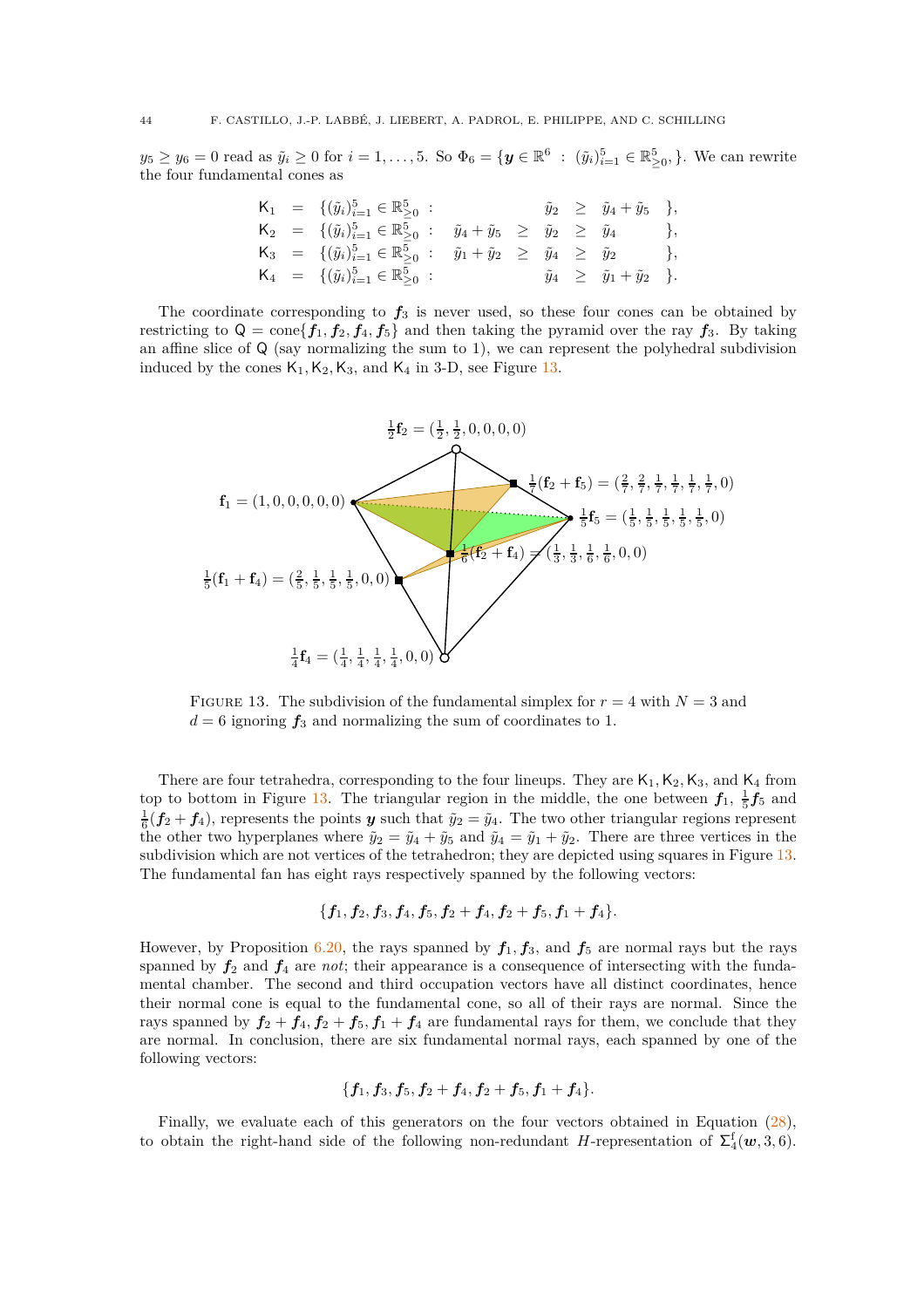Alternatively, the right-hand side can be determined using Proposition [6.18.](#page-33-0)

<span id="page-46-2"></span>
$$
\Sigma_4^{\rm f}(\boldsymbol{w},3,6) = \left\{ \boldsymbol{x} \in \mathbb{R}^6 : \begin{pmatrix} 1 & 1 & 1 & 1 & 1 & 1 \\ 1 & 0 & 0 & 0 & 0 & 0 \\ 1 & 1 & 1 & 1 & 1 & 0 \\ 2 & 2 & 1 & 1 & 0 & 0 \\ 2 & 2 & 1 & 1 & 1 & 0 \end{pmatrix} \boldsymbol{x}^{\downarrow} \right\} \le \left\{ \begin{pmatrix} 1 & 1 & 1 & 1 & 1 \\ 3 & 3 & 3 & 3 & 3 \\ 3 & 2 & 2 & 2 & 2 \\ 5 & 5 & 4 & 4 & 4 \\ 4 & 4 & 4 & 3 & 4 \end{pmatrix} \boldsymbol{w} \right\}.
$$
 (29)

By Theorem [G,](#page-41-0) we obtain the following characterization of the *H*-representation of  $\Sigma_4^{\rm f}({\bm w},N,d)$ for  $N \geq 3$ ,  $d \geq 6$  and  $d - N \geq 3$ .

<span id="page-46-0"></span>**Theorem 8.13.** Let  $N \geq 3$ ,  $d \geq 6$  and  $d - N \geq 3$ . The polytope  $\sum_{4}^{f}(\boldsymbol{w}, N, d)$  is the subset of  $\mathbb{R}^d$ *defined by the equality*  $\sum_{i=1}^{d} x_i = N$  *and the inequalities* 

$$
x_1^{\downarrow} \leq 1,
$$
  
\n
$$
\sum_{i=1}^{d-1} x_i^{\downarrow} \leq N,
$$
  
\n
$$
\sum_{i=1}^{d-1} x_i^{\downarrow} \leq N,
$$
  
\n
$$
2 \sum_{i=1}^{N-1} x_i^{\downarrow} + (x_N^{\downarrow} + x_{N+1}^{\downarrow}) \leq 2N - 2 + w_1 + w_2,
$$
  
\n
$$
2 \sum_{i=1}^{N-2} x_i^{\downarrow} + (x_{N-1}^{\downarrow} + x_N^{\downarrow} + x_{N+1}^{\downarrow}) \leq 2N - 3 + w_1 + w_2 + w_3,
$$
  
\n
$$
2 \sum_{i=1}^{N-1} x_i^{\downarrow} + (x_N^{\downarrow} + x_{N+1}^{\downarrow} + x_{N+2}^{\downarrow}) \leq 2N - 2 + w_1 + w_2 + w_3.
$$

*Furthermore, this H-representation is non-redundant.*

*Proof.* We take the particular case  $\Sigma_4^f(w,3,6)$  and raise the parameters *N*, *d* using Theorem [G.](#page-41-0)  $\Box$ 

Since we have computed the base case for  $r \leq 13$ , we have a minimal description for small r and *arbitrarily large N* and *d*. The next theorem gives the case  $r = 5$ , and the cases  $r \in \{6, 7, 8\}$ are given in Appendix [B.](#page-57-0)

<span id="page-46-1"></span>**Theorem 8.14.** *Let*  $N \geq 4$ ,  $d \geq 8$  *and*  $d - N \geq 4$ *. The polytope*  $\Sigma_5^{\text{f}}(\boldsymbol{w}, N, d)$  *is the subset of*  $\mathbb{R}^d$ *defined by the equality*  $\sum_{i=1}^{d} x_i = N$ *, the inequalities in Theorem* [8.13](#page-46-0) *and the three inequalities* 

$$
\begin{array}{ccccccccc} & 2\sum_{i=1}^{N-3} x_i^{\downarrow} + (x_{N-2}^{\downarrow} + x_{N-1}^{\downarrow} x_N^{\downarrow} + x_{N+1}^{\downarrow}) & \le & 2N-4+w_1+w_2+w_3+w_4, \\ & & 2\sum_{i=1}^{N-1} x_i^{\downarrow} + (x_N^{\downarrow} + x_{N+1}^{\downarrow} + x_{N+2}^{\downarrow} + x_{N+3}^{\downarrow}) & \le & 2N-2+w_1+w_2+w_3+w_4, \\ & & 4\sum_{i=1}^{N-2} x_i^{\downarrow} + 3x_{N-1}^{\downarrow} + 2(x_N^{\downarrow} + x_{N+1}^{\downarrow}) + x_{N+2}^{\downarrow} & \le & 4N-5+2w_1+2w_2+w_3+w_4. \end{array}
$$

*Furthermore, this H-representation is non-redundant.*

8.4.2. *For bosons.* We now determine a non-redundant *H*-representation of the polytope  $\Sigma_4^b(w,3,4)$ . We begin by finding the *V*-representation. There are four fundamental lineups in **Bos**(3*,* 4), hence four occupation vectors:

<span id="page-46-4"></span> $\ell_1: \quad \chi(111) \to \chi(112) \to \chi(113) \to \chi(114) \rightsquigarrow$  $\ell_1: \ \ \chi(111) \to \chi(112) \to \chi(113) \to \chi(114) \rightsquigarrow \ \ \mathbf{o_w}(\ell_1) = ( \qquad 2+w_1, \qquad w_2, \quad w_3, \quad w_4),$ <br>  $\ell_2: \ \ \chi(111) \to \chi(112) \to \chi(113) \to \chi(122) \rightsquigarrow \ \ \mathbf{o_w}(\ell_2) = (1+2w_1+w_2+w_3, \qquad \qquad w_2+w_4, \quad w_3, \quad 0),$  $\ell_3: \ \ \chi(111) \to \chi(112) \to \chi(122) \to \chi(113) \rightsquigarrow$  $\ell_3$ :  $\chi(111) \to \chi(112) \to \chi(122) \to \chi(113) \rightsquigarrow$   $\mathbf{o}_w(\ell_3) = (1 + 2w_1 + w_2 + w_4, w_2 + w_3, w_4, 0),$ <br>  $\ell_4$ :  $\chi(111) \to \chi(112) \to \chi(122) \to \chi(222) \rightsquigarrow$   $\mathbf{o}_w(\ell_4) = (3w_1 + 2w_2 + w_3, w_2 + 2w_3 + 3w_4, 0, 0).$  $\mathbf{o}_w(\ell_2) = (1 + 2w_1 + w_2 + w_3, \qquad w_2 + w_4, \quad w_3, \qquad 0),$  $\mathbf{o}_w(\ell_4) = (3w_1 + 2w_2 + w_3, w_2 + 2w_3 + 3w_4, 0, 0).$ (30)

For each of lineup we determine its fundamental cone as in the last example. Also as before we use coordinates on the fundamental basis to write the four cones and by taking an affine slice, it is possible to represent them, see Figure [14.](#page-47-2)

There are four triangles, corresponding to the four lineups. The fundamental fan has six rays, each spanned by one of the following vectors:

<span id="page-46-3"></span>
$$
\{f_1, f_2, f_3, f_1+f_2, f_1+f_3, f_1+2f_2\}.\tag{31}
$$

In this case, the first three occupation vectors have distinct entries so that their normal cones are contained in the fundamental chamber. This verifies that all vectors in Equation  $(31)$  except  $f_2$ generate normal rays. A simple calculation shows that the ray spanned by *f*<sup>2</sup> is not a normal ray.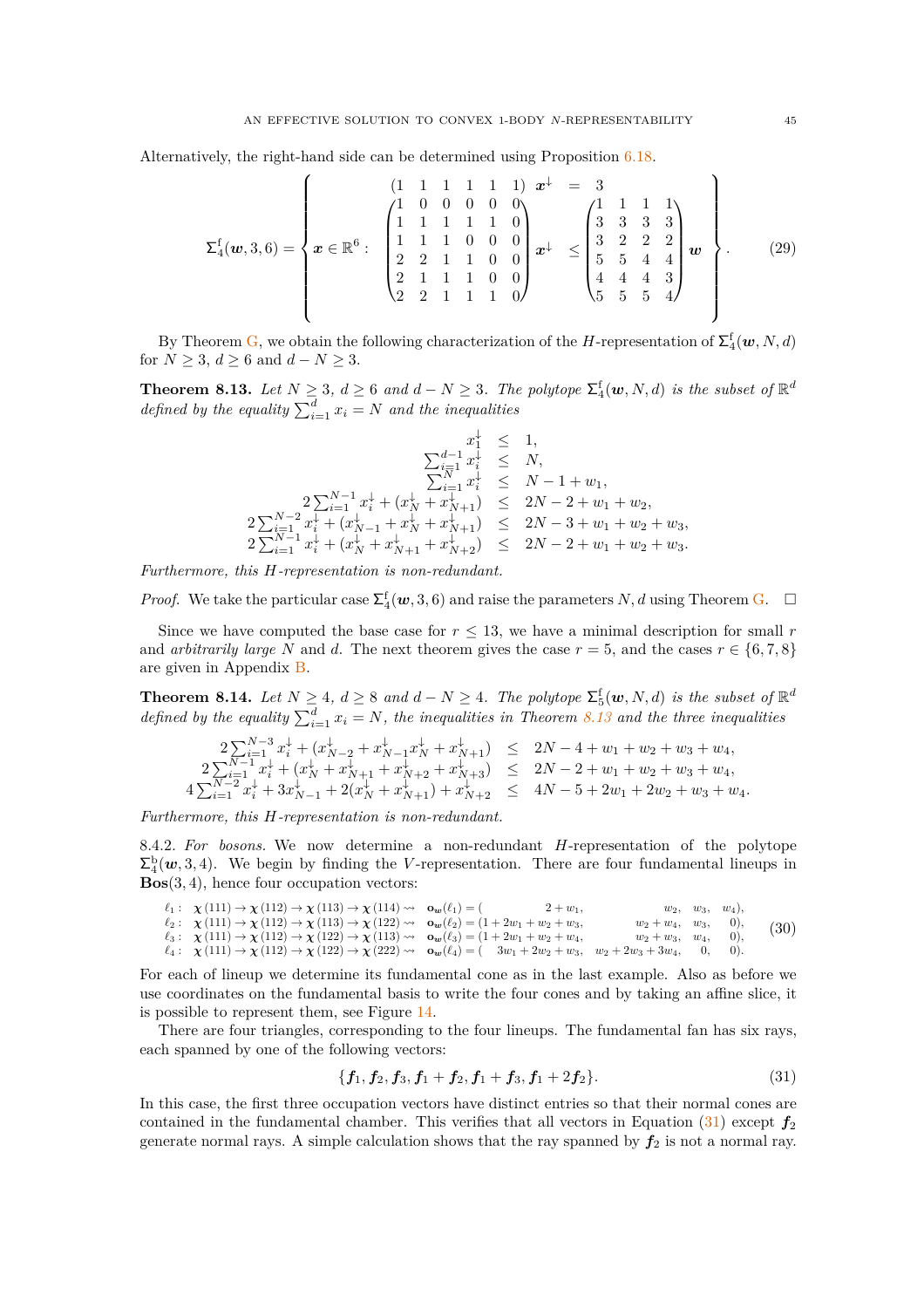<span id="page-47-2"></span>

FIGURE 14. Affine slice of the subdivision of  $\Phi_3$  given by the four fundamental cones.

Finally, we evaluate each of this generators on the four vectors obtained in Equation [\(30\)](#page-46-4), to obtain the right-hand side of following non-redundant *H*-representation.

$$
\Sigma_4^{\mathrm{b}}(w,3,4) = \left\{\n\begin{array}{c}\nx_1^{\mathrm{b}} + x_2^{\mathrm{b}} + x_3^{\mathrm{b}} + x_4^{\mathrm{b}} &= 3 \\
x_1^{\mathrm{b}} + x_2^{\mathrm{b}} + x_3^{\mathrm{b}} & \leq 3 \\
x_1^{\mathrm{c}} + x_2^{\mathrm{b}} + x_3^{\mathrm{b}} & \leq 3 \\
2x_1^{\mathrm{b}} + x_2^{\mathrm{b}} & \leq 4 + 2w_1 + w_2 \\
2x_1^{\mathrm{b}} + x_2^{\mathrm{b}} + x_3^{\mathrm{b}} & \leq 4 + 2w_1 + w_2 + w_3 \\
2x_1^{\mathrm{b}} + x_2^{\mathrm{b}} + x_3^{\mathrm{b}} & \leq 4 + 2w_1 + w_2 + w_3 \\
3x_1^{\mathrm{b}} + 2x_2^{\mathrm{b}} & \leq 6 + 3w_1 + 2w_2 + w_3\n\end{array}\n\right\}
$$

*.*

Finally we use Theorem [H](#page-43-0) to produce the following general result for the case  $r = 4$ . The cases  $r \in \{5, 6, 7, 8\}$  are given in Appendix [C.](#page-58-0)

**Theorem 8.15.** Let  $N \geq 3$  and  $d \geq 4$ . The polytope  $\sum_{i=1}^{6} (\boldsymbol{w}, N, d)$  is the subset of  $\mathbb{R}^d$  defined by *the equality*  $\sum_{i=1}^{d} x_i = N$  *and the inequalities* 

$$
\begin{array}{llll}\n\sum_{i=1}^{d-1} x_i^{\downarrow} & \leq & N, \\
x_1^{\downarrow} & \leq & N-1+w_1, \\
2x_1^{\downarrow} + x_2^{\downarrow} & \leq & 2N-2+2w_1+w_2, \\
2x_1^{\downarrow} + x_2^{\downarrow} + x_3^{\downarrow} & \leq & 2N-2+2w_1+w_2+w_3, \\
3x_1^{\downarrow} + 2x_2^{\downarrow} & \leq & 3N-3+3w_1+2w_2+w_3.\n\end{array}
$$

<span id="page-47-1"></span>*Furthermore, this H-representation is non-redundant.*

### 9. OUTRO

In this section we conclude with discussions that emerged from the effective solution to convex 1-body *N*-representability.

<span id="page-47-0"></span>9.1. **Comparison with Klyachko.** We review Klyachko's *H*-representation of  $\Pi(\mathbf{w}, N, d)$  =  ${\rm spec}^{\downarrow}(\mathscr{D}^1_N(\boldsymbol{w}))$  using our approach. There are certain cohomological computations that play a key role in the formulation of  $[Kly06, Theorem 4.2.1]$ . Following  $[Kly06, Remark 4.2.2]$  they can be described combinatorially as follows. For  $y \in \mathbb{R}^d$ ,  $\pi \in \mathfrak{S}_d$  and  $\sigma \in \mathfrak{S}_D$  we define

$$
c_{\sigma}^{\pi}(\mathbf{y})=\partial_{\pi}S_{\sigma}(z)|_{z_k=s(\mathbf{y})_k},
$$

 $\mathbf{w} = \left( \sum_{i \in S} y_i : S \in \binom{[d]}{N} \right)^{\downarrow} \in \mathbb{R}^D, S_{\sigma} \in \mathbb{Z}[z_1, \ldots, z_D]$  is the *Schubert polynomial* of  $\sigma$ , and  $\partial_{\pi}$  is a differential operator acting on  $\mathbb{Z}[y_1,\ldots,y_d]$  see [\[Ful97,](#page-53-31) Section 10.3] for further details. The most relevant case for us is when  $\sigma$  is the identity. In this case, the Schubert polynomial is equal to 1, so we have  $c_e^{\pi}(\mathbf{y}) = 1$  when  $\pi$  is equal to the identity and zero in all other cases.

Now we state the linear inequalities described in [\[Kly06,](#page-53-8) Theorem 4.2.1]. For each fundamental normal ray generator  $y$  of the fan  $\mathcal{R}_D^{\text{f}}(N,d)$  (in [\[Kly09,](#page-53-18) Page 10], these are referred to as the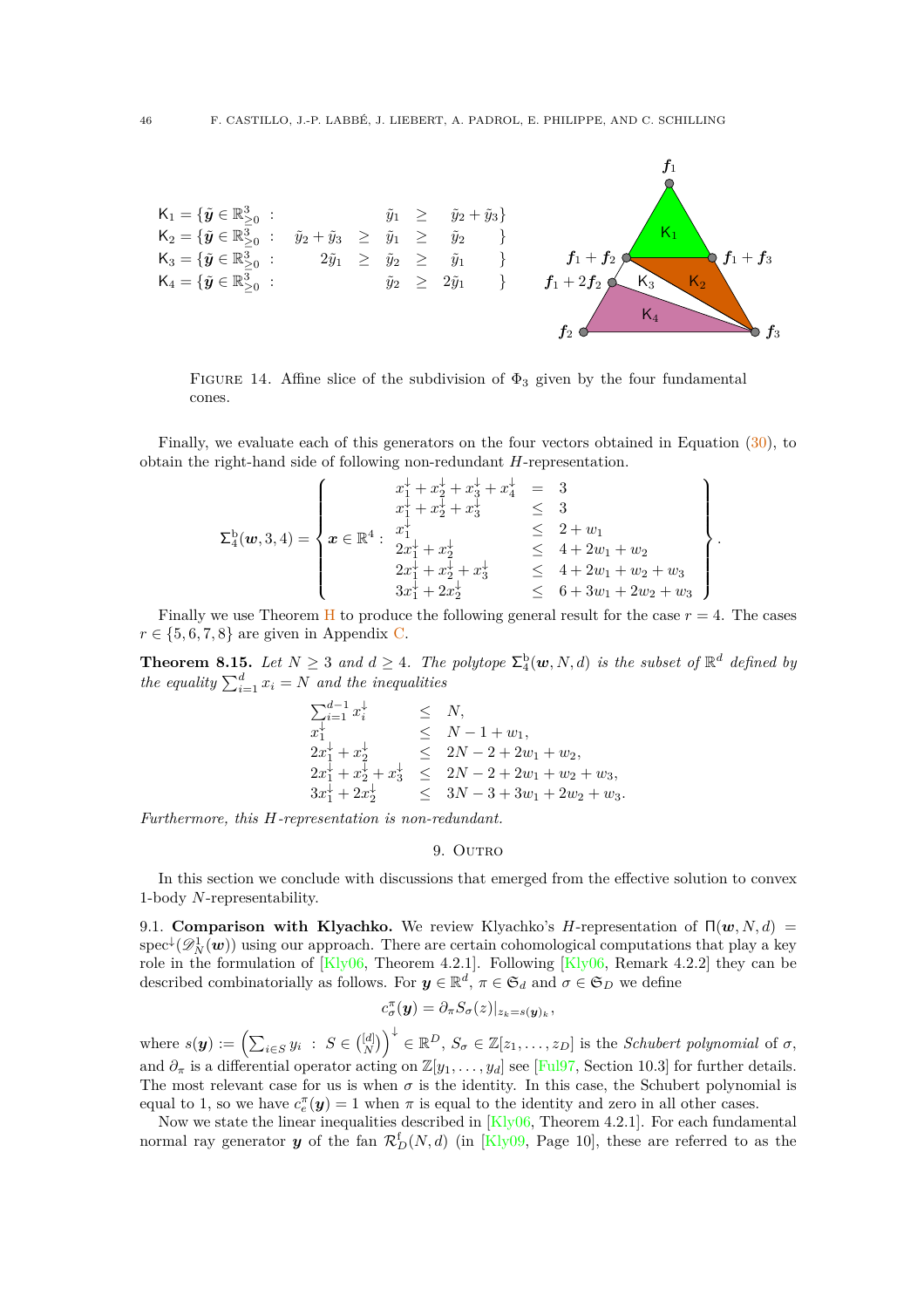extremal edges of the principal cubicle), and permutations  $\pi \in \mathfrak{S}_d$  and  $\sigma \in \mathfrak{S}_D$ , there is an inequality

<span id="page-48-0"></span>
$$
\langle \pi \cdot \mathbf{y}, \mathbf{x} \rangle \le \langle \sigma \cdot s(\mathbf{y}), \mathbf{w} \rangle, \text{ whenever } c^{\pi}_{\sigma}(\mathbf{y}) \ne 0.
$$
 (32)

We refer to the last condition as the *topological condition*. By contrast, our inequalities for the convex symmetrization of  $\Pi(\boldsymbol{w}, N, d)$  are of the form (see Proposition [6.18\)](#page-33-0)

<span id="page-48-1"></span>
$$
\langle \pi \cdot \bm{y}, \bm{x} \rangle \le \langle s(\bm{y}), \bm{w} \rangle. \tag{33}
$$

We take *y* to be any normal ray, but we write it as  $\pi$  acting on a fundamental normal ray to make our formulation closer to that of Equation  $(32)$ . Comparing the inequalities in  $(33)$  to those in  $(32)$ , we see that in  $(33)$  we are ignoring the topological condition always setting  $\sigma$  to be the identity. However, when both permutations are the identity, we have the topological condition satisfied and we recover his inequalities (these are called basic inequalities in  $[Kly09, Section 3.2.1]$ ). Another difference is that the inequalities in  $(32)$  have redundancy, whereas every inequality in  $(33)$  is facet defining. Interestingly, the left-hand sides are the same. This means that they normals of the facet defining inequalities for  $\Pi(w, N, d)$  are a subset of that of  $\Sigma^{\text{f}}(w, N, d)$ . In fact, we conjecture:

**Conjecture 9.1.** If *w* has distinct entries, then the polytope Π(*w, N, d*) is a Minkowski summand of  $\Sigma^{\text{f}}(\boldsymbol{w},N,d)$ .

In [\[Kly06,](#page-53-8) Section 4.3.4] and [\[AK08,](#page-52-12) Section 5.1], the authors propose a numerical procedure to produce all *pure N*-representability constraints (i.e. when  $w = (1, 0, ...)$ ). The utilized technique mixes *V*-representation (obtaining certain points that should belong to  $\mathscr{D}_N^1((1,0,\ldots))$  through representation theory procedures) and *H*-representation (by recognizing inequalities for pure *N*representability through Schubert calculus), and repeating with increasingly larger parameters until the process stabilizes once all inequalities have been recognized as instances of Theorem 2 of [\[AK08\]](#page-52-12). The authors also use a criterion for unspecified weight vector *w*, see [\[AK08,](#page-52-12) Theorem 3]. Algorithm  $\bf{F}$  $\bf{F}$  $\bf{F}$  provides an enhanced version of this result in which a fixed weight  $\bf{w}$  is fixed.

**Example 9.2.** Let  $N = 2$ ,  $d = 4$ ,  $w_1 = (\frac{1}{2}, \frac{1}{3}, \frac{1}{6}, 0, 0, 0)$ , and  $w_2 = \frac{1}{21}(6, 5, 4, 3, 2, 1)$ . Figure [15](#page-48-2) illustrates  $\Sigma^{\text{f}}(\boldsymbol{w}_1, 2, 4)$ . The symmetric polytope  $\Sigma^{\text{f}}(\boldsymbol{w}_1, 2, 4)$  contains spec<sup> $\downarrow$ </sup>  $(\mathscr{D}_2^1(\boldsymbol{w}_1))$ , obtained from [\[Kly06,](#page-53-8) Section 4.2.3]. Figure [16](#page-49-2) illustrates the difference between the polytopes  $\Sigma_3^{\mathrm{f}\downarrow}(\bm{w},2,4)$ and  $\operatorname{spec}^{\downarrow}(\mathscr{D}_2^1(\boldsymbol{w}))$  for  $\boldsymbol{w} \in {\boldsymbol{w}_1, \boldsymbol{w}_2}.$ 

<span id="page-48-2"></span>

FIGURE 15. On the left, the polytope  $\Sigma^{\text{f}}(\boldsymbol{w}_1, 2, 4)$  that includes spec<sup> $\downarrow$ </sup>  $(\mathscr{D}_2^1(\boldsymbol{w}_1))$ . On the right, the polytope  $\Sigma_3^{\mathrm{f}\downarrow}(\boldsymbol{w}_1, 2, 4)$  includes spec<sup> $\downarrow$ </sup>  $(\mathscr{D}_2^1(\boldsymbol{w}_1))$ .

This example raises the question:

Question 9.3. When are  $\Sigma_r^{\{ \downarrow \}}(\boldsymbol{w},N,d)$  and spec<sup> $\downarrow$ </sup>  $(\mathscr{D}_N^1(\boldsymbol{w}))$  equal?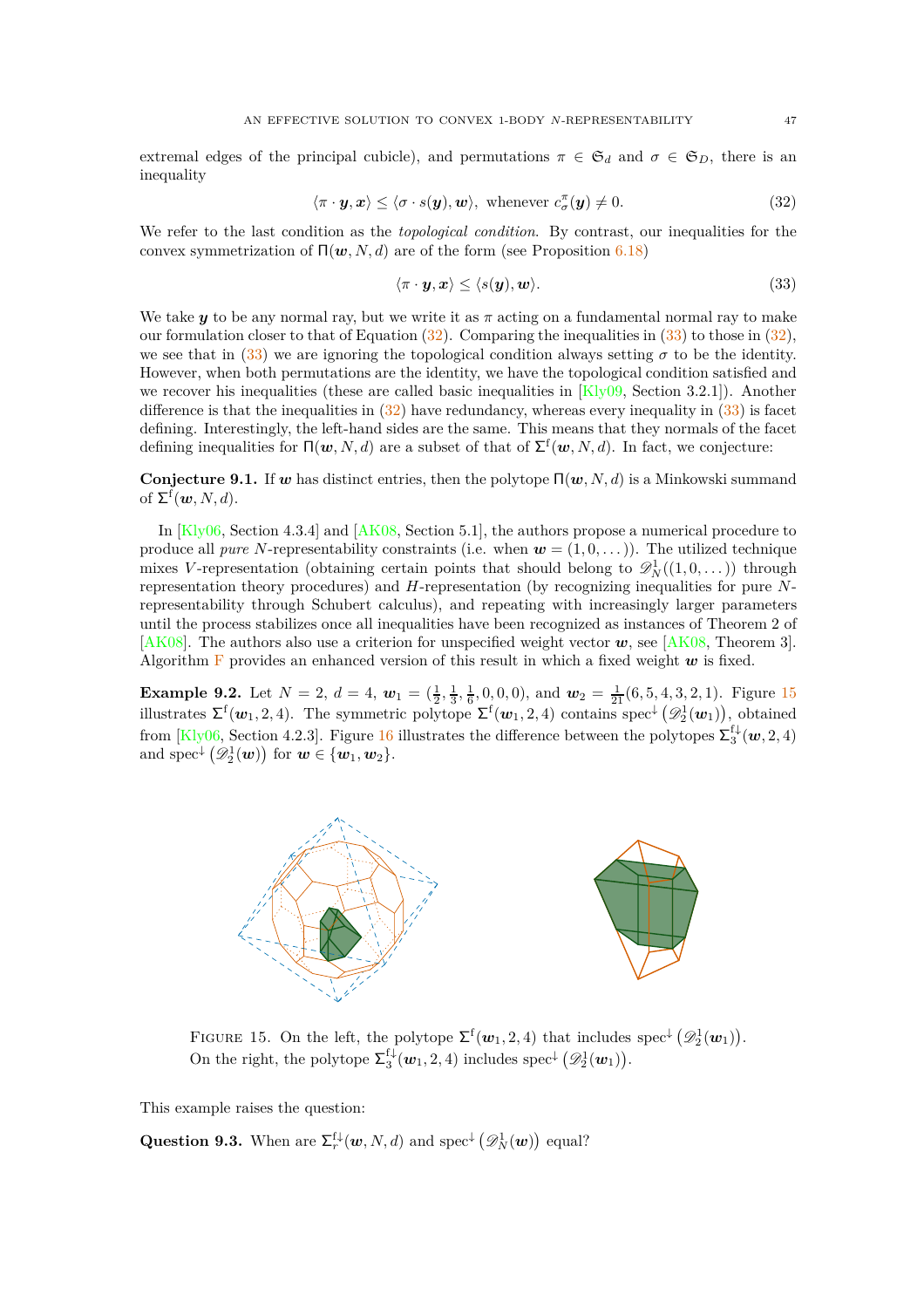

FIGURE 16. On the left, the polytope  $\Sigma_3^{\mathrm{f}\downarrow}(\mathbf{w}_1, 2, 4)$  includes spec<sup> $\downarrow$ </sup>  $(\mathscr{D}_2^1(\mathbf{w}_1))$ . On the right, the polytopes  $\Sigma_3^{\mathrm{f}\downarrow}(w_2, 2, 4)$  and  $\mathrm{spec}^{\downarrow}(\mathscr{D}_2^1(w_2))$  are equal. The two polytopes on the right are included in  $\Sigma_3^{\mathrm{f}\downarrow}(\mathbf{w}_1, 2, 4)$  due to the majorization  $\mathbf{w}_2 \prec \mathbf{w}_1$ .

<span id="page-49-1"></span>9.2. **Beyond the permutation action.** An informed reader arriving here will certainly have had a propensity to attempt to generalize the discussion in Section  $5$  in a number of ways:

- I) Change the action of  $\mathfrak{S}_d$
- II) Consider a proper subgroup  $G \subseteq \mathfrak{S}_d$ , see [\[Mir63,](#page-54-30) [Onn93,](#page-54-15) [CK06\]](#page-52-31)
- III) Consider another group entirely (say, a finite Coxeter group), see [\[ACEP20\]](#page-52-32)
- IV) Consider a combination of I), II), and III)
- V) Consider an infinite group, see [\[SSS11\]](#page-54-12).

The above extensions were considered for orbit polytopes as the non-exhaustive references indicate. The consideration of these possibilities for  $\mathfrak{S}_d$ -invariant polytopes certainly seems to be fertile ground for further experimentations and investigation. However, these investigations go beyond the scope of the present work. Nevertheless, let us perhaps emphasize two key aspects of the  $\mathfrak{S}_d$ -invariant polytopes which are critical in the present circumstance and should maintain a certain importance more generally.

- The *existence* and *simple description* of the fundamental chamber for the action of the symmetric group
- The *simple description* of fundamental representatives in Definition [5.4](#page-25-2) (which are exactly the vertices maximized by generic linear functional in the fundamental chamber).

Both of these facts were crucial and extend to the case of finite Coxeter groups. In Section [8.2,](#page-38-0) we describe a method to translate a *V*-representation into an *H*-representation for certain  $\mathfrak{S}_{d}$ invariant polytopes which relies heavily on the above two facts. The method presented can be extended to a more general setting, as long as one has a fundamental cone and a description of the fundamental representatives maximized by fundamental linear functionals.

The survey [\[Sch13\]](#page-55-12) offers a fairly recent overview of the methods developed to exploit symmetry in polyhedral computations. We refer the reader to this document and the references therein for further details on some existing techniques. There are, however, two observations made by the author that deserve to be highlighted here. First he observes that "all methods known so far do not use geometric insights and still rely on subproblem conversions that do not exploit available symmetry" (p. 269). Furthermore, he concludes that "for polyhedral representation conversions we see potential in enhancing decomposition methods through the use of geometric information like fundamental domains, classical invariant theory and symmetric polyhedral decompositions"  $(p. 275)$ . Theorem [C](#page-26-0) and Algorithm [F](#page-37-0) confirm these anticipated algorithmic improvements by exploiting fundamental domains (from Definition  $5.3$ ) and normal cones (from Equation  $(14)$ ) to obtain fundamental cones (in Equation  $(23)$ ) which are then used within a variation of the so-called "incidence decomposition method".

<span id="page-49-0"></span>9.3. **Fermionic vs bosonic threshold ideals.** Order ideals of  $\mathcal{F}et(N,d)$  are called *shifted complexes* [\[Kli07,](#page-53-12) [KR08\]](#page-53-30). Lineups of the hypersimplex lead to a slightly more specialized type of simplicial complex. That is, a lineup of length *r* gives rise to a shifted complex containing *r* facets *with* a total order provided by a fundamental linear functional *y*. Such shifted complexes are called

<span id="page-49-2"></span>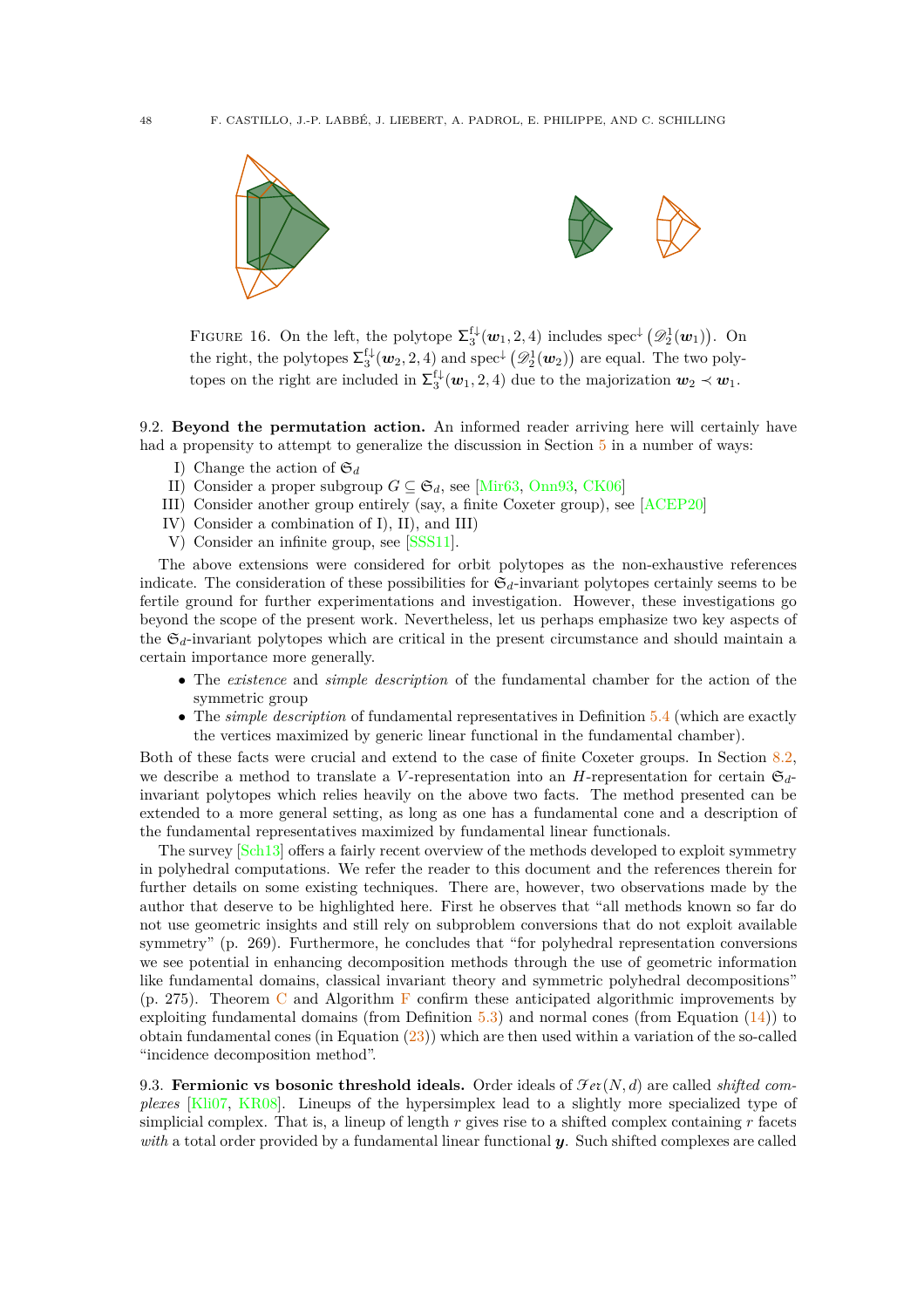*threshold complexes* [\[Kli07,](#page-53-12) [EGS13\]](#page-53-13). We determined in Theorem [E](#page-29-0) that the generating vertices of  $\sum_{r}^{f}(N, d)$  correspond to (shellings of) pure threshold complexes of dimension *N* − 1 with exactly *r* facets and at most *d* vertices. The following example shows that the vertices of the two types of spectral polytopes are structurally different.

### <span id="page-50-2"></span>**Example 9.4.**

Fermionic threshold ideal which is not bosonic threshold:

Let  $d = 5$  and  $N = 3$ . The bosonic ideal  $Q^b = \langle 135, 234 \rangle$  is not a bosonic threshold ideal, i.e.  $Q^{\rm b} \notin \mathcal{T}(\mathcal{B} \circ \mathcal{A}(3,5))$ . There are thirty-five 3-multisets of [5] of which 17 are in the ideal  $Q^{\rm b}$ . The convex hull conv $\left\{\chi(S) : S \in Q^{\text{b}}\right\}$  intersect the convex hull conv $\left\{\chi(S) : S \in \left(\begin{pmatrix} 5 \\ 3 \end{pmatrix}\right) \setminus Q^{\text{b}}\right\}$  at the point  $\frac{1}{3}(1, 2, 3, 2, 1)$ . This shows that no (strictly) separating hyperplane for  $Q^{\text{b}}$  exists, hence it can not be a bosonic threshold complex. However, doing the same computation for the fermionic ideal  $Q^f = \langle 147, 246 \rangle$  corresponding to  $Q^b$ , the two convex hulls do not intersect, certifying the existence of a separating hyperplane making it a fermionic threshold ideal, i.e.  $Q^f \in \mathcal{T}(\mathcal{F}_{e\ell}(3,7))$ . Bosonic threshold ideal which is not fermionic threshold:

Let  $d = 9$  and  $N = 3$ . The fermionic ideal  $R^f = \langle 159, 178, 239, 456 \rangle$  is not a fermionic threshold ideal, i.e.  $R^f \notin \mathcal{T}(\mathcal{F}et(3,9))$ . There are eighty-four 3-subsets of which thirty-eight are in  $R^f$  (the smallest non-fermionic threshold has thirty-six 3-subsets, see Example [7.4\)](#page-35-2). Repeating the convex hull computation shows that  $\frac{1}{3}f_9$  is in the intersection and therefore  $R^f$  is not a fermionic threshold ideal. However, doing the same computation for the bosonic ideal  $R^{\rm b} = \langle 147, 166, 227, 444 \rangle$ corresponding to *R*<sup>f</sup> , the two convex hulls do not intersect certifying the existence of a separating hyperplane making it a bosonic threshold ideal, i.e.  $R^b \in \mathcal{T}(\mathcal{B}os(3,7))$ .

<span id="page-50-0"></span>**Example 9.5** (Saturated chains not giving a bosonic lineup)**.** Consider the sequence of elements  $(111, 112, 122, 113, 123) \in \mathcal{B}oo(3,3)$ . In this case it is easy to see that all the order ideals formed by the initial segments of the sequence are all threshold. We claim that the sequence

$$
\ell = ((3,0,0), (2,1,0), (1,2,0), (2,0,1), (1,1,1)),
$$

is not a lineup. For the sake of contradiction assume that there exists a vector *y* inducing *ℓ*. We must have

 $\langle y, (1,2,0) \rangle > \langle y, (2,0,1) \rangle$ , and  $\langle y, (1,1,1) \rangle > \langle y, (0,3,0) \rangle$   $\iff$   $2y_2 > y_1 - y_2$ , and  $y_1 + y_3 > 2y_2$ .

<span id="page-50-1"></span>which is nonsensical. The line segments  $[(1, 2, 0), (2, 0, 1)]$  and  $[(0, 3, 0), (1, 1, 1)]$  are parallel to each other, see Figure [17.](#page-50-1) So any linear functional with a larger value on (1*,* 2*,* 0) than on (2*,* 0*,* 1) must have a larger value on  $(0,3,0)$  than on  $(1,1,1)$ . However, the sequence  $\ell$  is a pseudo-lineup as it is possible to rotate the sweeping line and obtain *ℓ*.



Figure 17. An example of an obstruction to coherence of bosonic lineup.

The notion of bosonic threshold ideal leads to the notion of multiset threshold complex. What properties do these complexes have? Are they related to other combinatorial structures? We leave these questions open.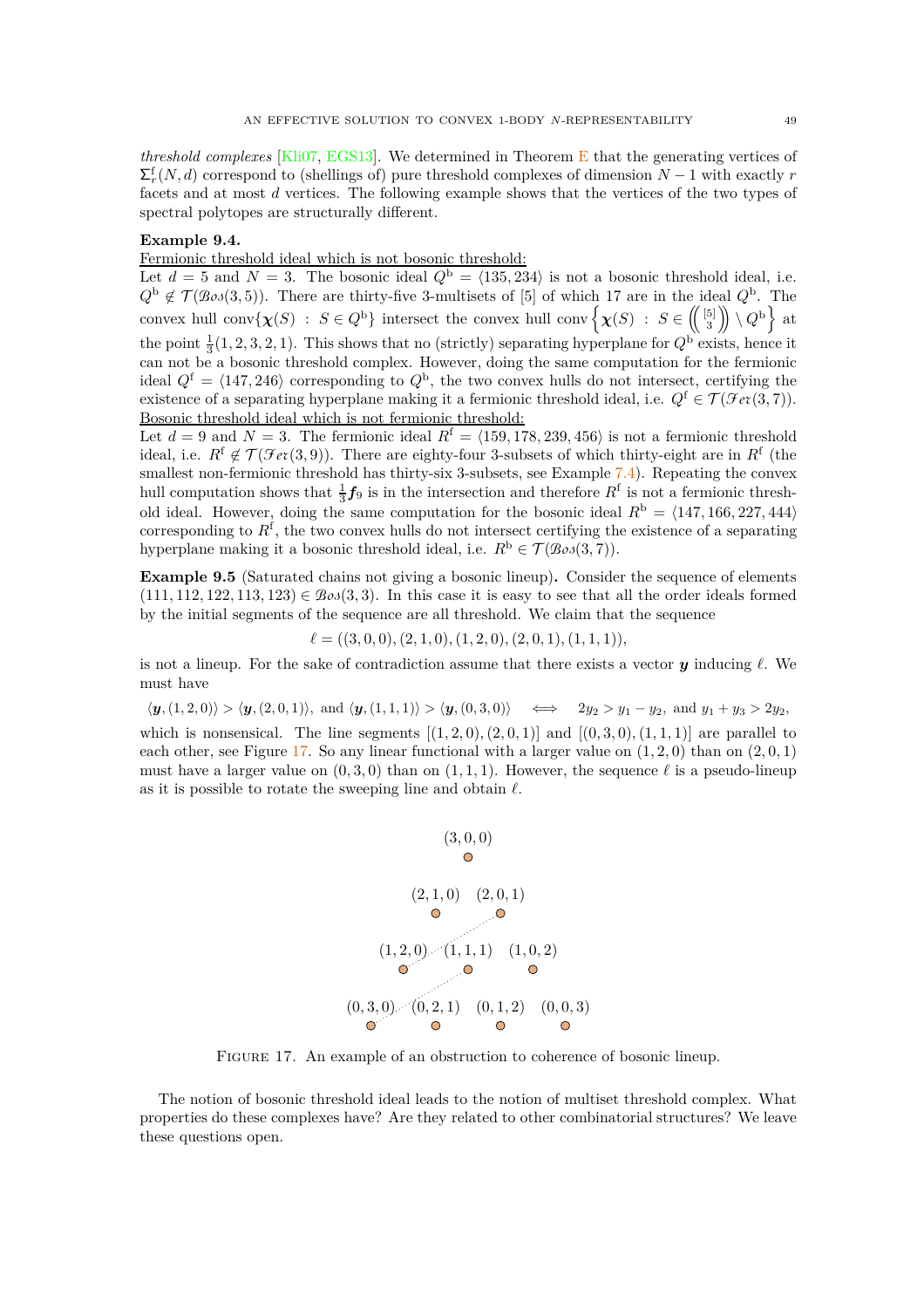### <span id="page-51-0"></span>TABLE OF NOTATIONS

| [d]                                                                               | the set $\{1, 2, \ldots, d\}$ , for $d \in \mathbb{N} \setminus \{0\}$                                                                                                  |
|-----------------------------------------------------------------------------------|-------------------------------------------------------------------------------------------------------------------------------------------------------------------------|
| S                                                                                 | the cardinality of a set $S$                                                                                                                                            |
| $\mathfrak{S}_d$                                                                  | the symmetric group on $d$ objects                                                                                                                                      |
| $\mathcal{H},\mathcal{H}_1,\mathcal{H}_N$                                         | finite-dimensional Hilbert spaces (see $p.8, p.9,$ and $p.9$ )                                                                                                          |
| $\mathscr{B}(\mathcal{H})$                                                        | the space of Hermitian operators on $\mathcal{H}$ (see p.8)                                                                                                             |
| $spec^{\downarrow}(H)$                                                            | the vector of decreasing eigenvalues of $H \in \mathcal{B}(\mathcal{H})$ (see p.8)                                                                                      |
| spec(H)                                                                           | the set of vectors $\mathfrak{S}_d \cdot \text{spec}^{\downarrow}(H)$ , for an operator $H \in \mathscr{B}(\mathcal{H})$ (see p.8)                                      |
| $\mathscr{D}(\mathcal{H})$                                                        | the set of density operators on $H$ (see p.8)                                                                                                                           |
| $\mathcal{F}ev(N,d)$                                                              | $\{(i_1, \dots, i_N) \in [d]^N : 1 \leq i_1 < \dots < i_N \leq d\}$ (see p.9)                                                                                           |
| $\imath$                                                                          | an element of $\mathcal{F}e\mathcal{E}(N,d)$ or $\mathcal{B}o\mathcal{S}(N,d)$                                                                                          |
| D                                                                                 | the dimension of $\mathcal{H}_N$ , fermionic case: $D = \begin{pmatrix} d \\ N \end{pmatrix}$ , bosonic case: $D = \begin{pmatrix} d+N-1 \\ N \end{pmatrix}$            |
| $\mathscr{D}^1, \mathscr{D}^N$                                                    | the set of density operators on $\mathcal{H}_1$ and $\mathcal{H}_N$ (see p.9)                                                                                           |
| $U(\mathcal{H})$                                                                  | the unitary group of $H$ (see p.9)                                                                                                                                      |
| $\Delta_{D-1}$                                                                    | $\{ \boldsymbol{w} \in \mathbb{R}^D : 1 \geq w_1 \geq w_2 \geq \cdots \geq w_D \geq 0, \quad \sum_{i=1}^D w_i = 1 \}$ (see p.9)                                         |
| $\mathscr{D}(\boldsymbol{w})$                                                     | $\{\rho \in \mathscr{D}(\mathcal{H}) : \text{spec}^{\downarrow}(\rho) = \mathbf{w}\}\$ (see p.9)                                                                        |
| $\frac{L_M^{\grave{N}}}{\mathscr{D}_N^M}$                                         | the partial trace operator from $\mathscr{D}^N$ to $\mathscr{D}^M$ (see p.10)                                                                                           |
|                                                                                   | $L_M^N(\mathscr{D}^N)$ , the M-reduced density operators on $\mathcal{H}_M$ (see p.10)                                                                                  |
| H(N, d)                                                                           | $\left\{x \in \mathbb{R}^d : \sum_{i=1}^d x_i = N, \ 0 \leq x_i \leq 1 \text{ for all } i = 1, , d\right\}$ (see p.11)                                                  |
| $\Pi(\boldsymbol{w},N,d)$                                                         | the polytope spec <sup><math>\downarrow</math></sup> ( $\mathscr{D}_{N}^{1}(\boldsymbol{w})$ ) (see p.12)                                                               |
| $\Lambda(\boldsymbol{w},N,d),$                                                    | spec $(\mathscr{D}_{N}^{1}(\boldsymbol{w}))$ , the symmetrization of $\Pi(\boldsymbol{w},N,d)$ (see p.12)                                                               |
| $\overline{\mathscr{D}}_N^1(d, \boldsymbol{w})$                                   | conv $\{L_1^N(\tau) : \tau \in \mathscr{D}^N(\boldsymbol{w})\}$ (see p.13)                                                                                              |
| $\bm{w}' \prec \bm{w}$                                                            | $\sum_{i=1}^{k} w'_i \leq \sum_{i=1}^{k} w_i$ (see p.14)                                                                                                                |
| $\Gamma_N^1(h)$                                                                   | expansion of the operator $h \in \mathcal{B}(\mathcal{H}_1)$ to $\mathcal{B}(\mathcal{H}_N)$ (see p.15)                                                                 |
| $\mathbf{o}_{\boldsymbol{w}}(\ell(\boldsymbol{\lambda}))$                         | occupation vector associated to $\lambda \in \mathbb{R}^d$ (see p.15)                                                                                                   |
| $\mathscr{L}(\bm{w})$                                                             | $\{\mathbf{o}_w(\ell(\lambda)) : \lambda \in \mathbb{R}^d\}$ , the set of occupation vectors (see p.15)                                                                 |
| $\Sigma^{\text{t}}(\boldsymbol{w},N,d)$                                           | fermionic spectral polytope (see $p.17$ )                                                                                                                               |
| $\mathcal{B}os(N,d)$                                                              | $\{(i_1,\ldots,i_N)\in [d]^N \;:\; 1\leq i_1\leq \cdots \leq i_N\leq d\}$ (see p.20)                                                                                    |
| $Sym^N \mathcal{H}_1$                                                             | the N-boson Hilbert space(see $p.20$ )                                                                                                                                  |
| $\Sigma^{\text{b}}(\boldsymbol{w},N,d)$                                           | bosonic spectral polytope (see $p.20$ )                                                                                                                                 |
| $\binom{J}{k}, \left(\!\!\left(\begin{array}{c}J\\k\end{array}\right)\!\!\right)$ | the collection of k-elements subsets and multisubsets of the set $J$                                                                                                    |
| $\chi$                                                                            | multiplicity function $S \in \mathbb{N}^d \mapsto \sum_{j \in [d]} S(j) e_j \in \mathbb{R}^d$ (see p.22)                                                                |
| $\mathbf{Fer}(N,d)$                                                               | $\left\{ \chi(S) : S \in \binom{[d]}{N} \right\}$ (see p.22)                                                                                                            |
| $\mathbf{Bos}(N,d)$                                                               | $\left\{ \chi(S) \; : \; S \in \left( \begin{pmatrix} [d] \\ N \end{pmatrix} \right) \right\}$ (see p.22)                                                               |
| $supp_{P}$                                                                        | support function of polytope $P$ (see p.22)                                                                                                                             |
| P <sup>y</sup>                                                                    | face of P maximized by the functional $\langle y, \cdot \rangle$ (see p.22)                                                                                             |
| $\text{ncone}_{P}(v)$                                                             | normal cone of P at vertex $v$ (see p.22)                                                                                                                               |
| $\mathcal{N}(P)$                                                                  | normal fan of $P$ (see p.22)                                                                                                                                            |
| $\bm{f}_k$                                                                        | $\sum_{1 \leq i \leq k} e_i$ (see p.23)                                                                                                                                 |
| $\text{Perm}(\mathbf{V})$                                                         | $\mathfrak{S}_d$ -invariant polytope of the point configuration <b>V</b> (see p.23)                                                                                     |
| $\Phi_d$                                                                          | $\{y \in \mathbb{R}^d : y_1 \geq y_2 \geq \cdots \geq y_d\}$ , the fundamental chamber (see p.23)                                                                       |
| $x^{\downarrow}$                                                                  | fundamental representative of a vector $x$ (see p.24)                                                                                                                   |
| $\ell_{\mathbf{V},r}(\boldsymbol{y})$                                             | <i>r</i> -lineup or <i>r</i> -ranking of the point configuration V induced by $y$ (see p.26)                                                                            |
| $\mathscr{L}_r(\mathbf{V})$                                                       | the set of r-lineups of point configuration V (see $p.26$ )                                                                                                             |
| $K^{\circ}_{\mathbf{V}}(\ell)$                                                    | $\{y \in \mathbb{R}^n : \ell(y) = \ell\},\$ for $\ell$ an r-ranking of <b>V</b> (see p.27)                                                                              |
| $\mathcal{R}_r(\mathbf{V})$                                                       | $\{K_{\mathbf{V}}(\ell)\ :\ \ell\ {\rm is\ an\ r\text{-ranking of}\ \mathbf{V}}\}$ (see p.27)                                                                           |
| $\mathsf{L}_{r, \bm{w}}(\mathbf{V})$                                              | the <i>r</i> -lineup polytope of <b>V</b> (see p.28)                                                                                                                    |
| $\mathbf{O}_r^{\mathrm{f}\downarrow}(N,d)$                                        | $\{\mathbf{o}_{\mathbf{w}}(\ell) : \ell \in \mathscr{L}_r(\mathbf{Fer}(N,d)) \text{ and } \ell = \ell(\mathbf{y}) \text{ for some } \mathbf{y} \in \Phi^d\}$ (see p.32) |
| $\mathbf{O}_r^{\mathrm{b}\downarrow}(N,d)$                                        | $\{\mathbf{o}_{\mathbf{w}}(\ell) : \ell \in \mathcal{L}_r(\textbf{Bos}(N,d)) \text{ and } \ell = \ell(\mathbf{y}) \text{ for some } \mathbf{y} \in \Phi^d\}$ (see p.32) |
| $\mathcal{T}(P)$                                                                  | poset of threshold ideals of $P \in \{ \mathcal{F}ev(N,d), \mathcal{B}os(N,d) \}$ (see p.34 and p.35)                                                                   |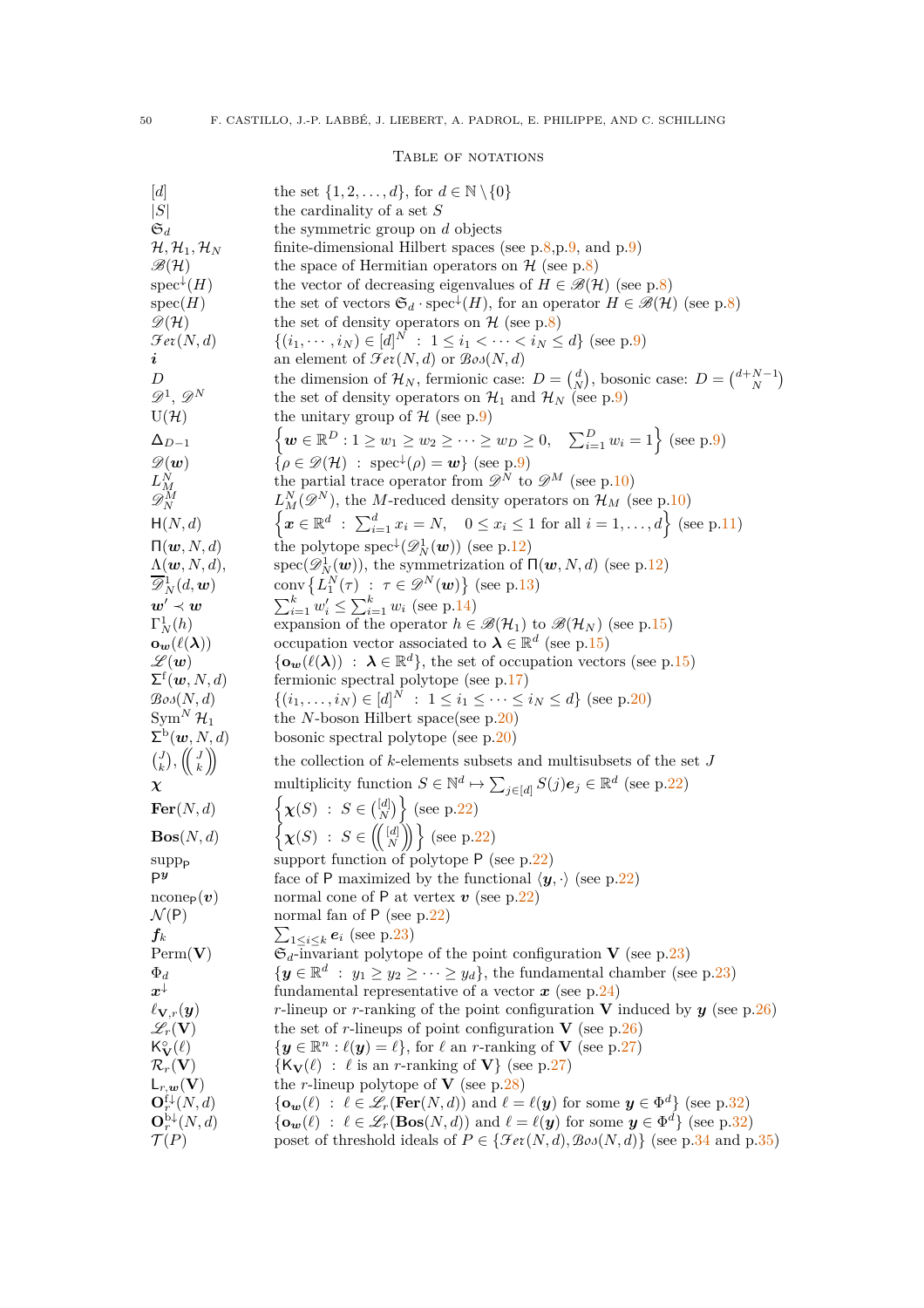#### <span id="page-52-19"></span>**REFERENCES**

- <span id="page-52-12"></span>[AK08] Murat Altunbulak and Alexander Klyachko, *The Pauli principle revisited*, Comm. Math. Phys. **282** (2008), no. 2, 287–322.
- <span id="page-52-27"></span>[AW03] Artur Andrzejak and Emo Welzl, *In between k-sets, j-facets, and i-faces:* (*i, j*)*-partitions*, Discrete Comput. Geom. **29** (2003), no. 1, 105–131.
- <span id="page-52-32"></span>[ACEP20] Federico Ardila, Federico Castillo, Christopher Eur, and Alexander Postnikov, *Coxeter submodular functions and deformations of Coxeter permutahedra*, Adv. Math. **365** (2020), 107039, 36.
- <span id="page-52-0"></span>[AHBC+16] Nima Arkani-Hamed, Jacob Bourjaily, Freddy Cachazo, Alexander Goncharov, Alexander Postnikov, and Jaroslav Trnka, *Grassmannian geometry of scattering amplitudes*, Cambridge University Press, Cambridge, 2016.
- <span id="page-52-1"></span>[AHLM21] Nima Arkani-Hamed, Thomas Lam, and Spradlin Marcus, *Positive configuration space*, Comm. Math. Phys. (2021), to appear.
- <span id="page-52-23"></span>[Ati82] Michael F. Atiyah, *Convexity and commuting Hamiltonians*, Bull. London Math. Soc. **14** (1982), no. 1, 1–15.
- <span id="page-52-25"></span>[AF92] David Avis and Komei Fukuda, *A pivoting algorithm for convex hulls and vertex enumeration of arrangements and polyhedra*, Discrete Comput. Geom. **8** (1992), no. 3, 295–313.
- <span id="page-52-16"></span>[Ayr58] Robert U. Ayres, *Variational approach to the many-body problem*, Phys. Rev. **111** (1958), 1453–1460.
- <span id="page-52-18"></span>[Bab77] László Babai, *Symmetry groups of vertex-transitive polytopes*, Geom. Dedicata **6** (1977), no. 3, 331– 337.
- <span id="page-52-22"></span>[BR19] Volker Bach and Robert Rauch, *Orthogonalization of fermion k-body operators and representability*, Phys. Rev. A **99** (2019), 042109, 10.
- <span id="page-52-26"></span>[BHZ08] Roberto Bagnara, Patricia M. Hill, and Enea Zaffanella, *The Parma Polyhedra Library: toward a complete set of numerical abstractions for the analysis and verification of hardware and software systems*, Sci. Comput. Programming **72** (2008), no. 1-2, 3–21.
- <span id="page-52-11"></span>[BS00] Arkady Berenstein and Reyer Sjamaar, *Coadjoint orbits, moment polytopes, and the Hilbert-Mumford criterion*, J. Amer. Math. Soc. **13** (2000), no. 2, 433–466.
- <span id="page-52-30"></span>[BKS94] Louis J. Billera, Mikhail M. Kapranov, and Bernd Sturmfels, *Cellular strings on polytopes*, Proc. Amer. Math. Soc. **122** (1994), no. 2, 549–555.
- <span id="page-52-28"></span>[BS92] Louis J. Billera and Bernd Sturmfels, *Fiber polytopes*, Ann. of Math. (2) **135** (1992), no. 3, 527–549.
- <span id="page-52-10"></span>[BD72] R. E. Borland and K. Dennis, *The conditions on the one-matrix for three-body fermion wavefunctions with one-rank equal to six*, J. Phys. B **5** (1972), no. 1, 7–15.
- <span id="page-52-29"></span>[BGW03] Alexandre V. Borovik, Israil M. Gelfand, and Neil White, *Coxeter matroids*, Progress in Mathematics, vol. 216, Birkhäuser Boston, Inc., Boston, MA, 2003.
- <span id="page-52-17"></span>[Bri99] Michel Brion, *On the general faces of the moment polytope*, Int. Math. Res. Not. IMRN **1999** (1999), no. 4, 185–201.
- <span id="page-52-24"></span>[BIS16] Winfried Bruns, Bogdan Ichim, and Christof Söger, *The power of pyramid decomposition in Normaliz*, J. Symbolic Comput. **74** (2016), 513–536.
- <span id="page-52-20"></span>[CCP03] Patrick Cassam-Chenaï and Frédéric Patras, *The Hopf algebra of identical, fermionic particle systems—fundamental concepts and properties*, J. Math. Phys. **44** (2003), no. 11, 4884–4906.
- <span id="page-52-8"></span>[CJR+12] Jianxin Chen, Zhengfeng Ji, Mary Beth Ruskai, Bei Zeng, and Duan-Lu Zhou, *Comment on some results of Erdahl and the convex structure of reduced density matrices*, J. Math. Phys. **53** (2012), no. 7, 072203, 11.
- <span id="page-52-15"></span>[CM06] Matthias Christandl and Graeme Mitchison, *The spectra of quantum states and the Kronecker coefficients of the symmetric group*, Comm. Math. Phys. **261** (2006), no. 3, 789–797.
- <span id="page-52-4"></span>[Cio00] Jerzy Cioslowski (ed.), *Many-electron densities and reduced density matrices*, Mathematical and Computational Chemistry, Springer, US, 2000.
- <span id="page-52-21"></span><span id="page-52-9"></span>[Col63] Albert John Coleman, *Structure of fermion density matrices*, Rev. Modern Phys. **35** (1963), 668–689. [Col72] , *Necessary conditions for N-representability of reduced density matrices*, J. Math. Phys. **13** (1972), 214–222.
- <span id="page-52-2"></span>[Col77] , *Convex structure of electrons*, Int. J. Quant. Chem. **11** (1977), no. 6, 907–916.
- <span id="page-52-5"></span>[Col01] , *Reduced density matrices–then and now*, Int. J. Quant. Chem. **85** (2001), no. 4-5, 196–203.
- <span id="page-52-13"></span>[Col02] , *Kummer variety, geometry of N-representability, and phase transitions*, Phys. Rev. A (3) **66** (2002), no. 2, 022503, 8.
- <span id="page-52-3"></span>[CY00] Albert John Coleman and Vyacheslav I. Yukalov, *Reduced density matrices*, Lecture Notes in Chemistry, vol. 72, Springer-Verlag, Berlin, 2000, Coulson's challenge.
- <span id="page-52-6"></span>[Cou60] Charles A. Coulson, *Present state of molecular structure calculations*, Rev. Mod. Phys. **32** (1960), 170–177.
- <span id="page-52-7"></span>[Cou95] National Research Council, *Mathematical challenges from theoretical/computational chemistry*, The National Academies Press, Washington, DC, 1995.
- <span id="page-52-31"></span>[CK06] James Cruickshank and Séamus Kelly, *Rearrangement inequalities and the alternahedron*, Discrete Comput. Geom. **35** (2006), no. 2, 241–254.
- <span id="page-52-14"></span>[DH05] Sumit Daftuar and Patrick Hayden, *Quantum state transformations and the Schubert calculus*, Ann. Physics **315** (2005), no. 1, 80–122.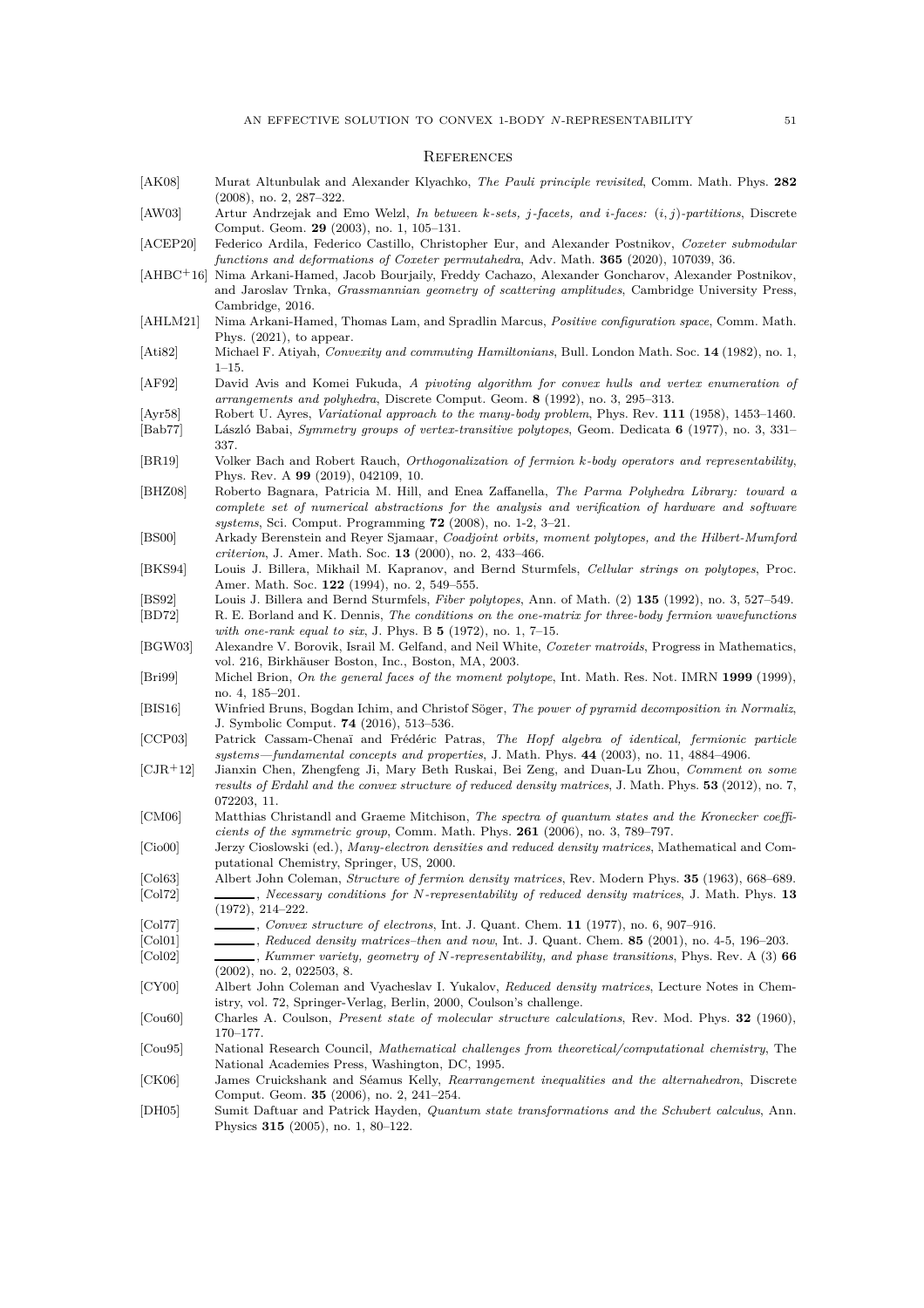<span id="page-53-31"></span><span id="page-53-30"></span><span id="page-53-29"></span><span id="page-53-28"></span><span id="page-53-27"></span><span id="page-53-26"></span><span id="page-53-25"></span><span id="page-53-24"></span><span id="page-53-23"></span><span id="page-53-22"></span><span id="page-53-21"></span><span id="page-53-20"></span><span id="page-53-19"></span><span id="page-53-18"></span><span id="page-53-17"></span><span id="page-53-16"></span><span id="page-53-15"></span><span id="page-53-14"></span><span id="page-53-13"></span><span id="page-53-12"></span><span id="page-53-11"></span><span id="page-53-10"></span><span id="page-53-9"></span><span id="page-53-8"></span><span id="page-53-7"></span><span id="page-53-6"></span><span id="page-53-5"></span><span id="page-53-4"></span><span id="page-53-3"></span><span id="page-53-2"></span><span id="page-53-1"></span><span id="page-53-0"></span>

| 52               | F. CASTILLO, J.-P. LABBÉ, J. LIEBERT, A. PADROL, E. PHILIPPE, AND C. SCHILLING                                                                                                                                                                                                   |
|------------------|----------------------------------------------------------------------------------------------------------------------------------------------------------------------------------------------------------------------------------------------------------------------------------|
| Dir30            | Paul A. M. Dirac, Note on exchange phenomena in the thomas atom, Math. Proc. Cambridge Philos.<br>Soc. 26 (1930), no. 3, 376-385.                                                                                                                                                |
| [Ede00]          | Paul H. Edelman, <i>Ordering points by linear functionals</i> , European J. Combin. 21 (2000), no. 1, 145–<br>152.                                                                                                                                                               |
| EGS13            | Paul H. Edelman, Tatiana Gvozdeva, and Arkadii Slinko, Simplicial complexes obtained from qualita-<br><i>tive probability orders</i> , SIAM J. Discrete Math. 27 (2013), no. 4, 1820–1843.                                                                                       |
| EVW97            | Herbert Edelsbrunner, Pavel Valtr, and Emo Welzl, Cutting dense point sets in half, Discrete Comput.<br>Geom. 17 (1997), no. 3, 243–255.                                                                                                                                         |
| [ES87]           | Robert Erdahl and Vedene H. Smith (eds.), <i>Density matrices and density functionals: proceedings of</i><br>the a. john coleman symposium, Dordrecht, Springer, Dordrecht, 1987.                                                                                                |
| [FL16]<br>Fuk08  | Erik Friese and Frieder Ladisch, Affine symmetries of orbit polytopes, Adv. Math. 288 (2016), 386-425.<br>Komei Fukuda, Exact algorithms and software in optimization and polyhedral computation, ISSAC<br>2008, ACM, New York, 2008, pp. 333–334.                               |
| $ {\rm Ful97} $  | William Fulton, Young tableaux, London Mathematical Society Student Texts, vol. 35, Cambridge<br>University Press, Cambridge, 1997.                                                                                                                                              |
| [GGL75]          | Andrei M. Gabrièlov, Israil M. Gelfand, and Mark V. Losik, Combinatorial computation of char-<br>acteristic classes. I, II, Funkcional. Anal. i Priložen. 9 (1975), no. 2, 12-28; ibid. 9 (1975), no. 3,<br>$5 - 26.$                                                            |
| [Ga168]          | David Gale, <i>Optimal assignments in an ordered set: An application of matroid theory</i> , J. Combina-<br>torial Theory 4 $(1968)$ , 176-180.                                                                                                                                  |
| [GP64]           | Claude Garrod and Jerome K. Percus, Reduction of the N-particle variational problem, J. Math. Phys.<br>$5(1964), 1756-1776.$                                                                                                                                                     |
| [GJ00]           | Ewgenij Gawrilow and Michael Joswig, polymake: a framework for analyzing convex polytopes,<br>Polytopes—combinatorics and computation (Oberwolfach, 1997), DMV Sem., vol. 29, Birkhäuser,<br>Basel, 2000, pp. 43–73.                                                             |
| [GGMS87]         | Israil M. Gelfand, Robert Mark Goresky, Robert D. MacPherson, and Vera V. Serganova, Combina-<br>torial geometries, convex polyhedra, and Schubert cells, Adv. Math. 63 (1987), no. 3, 301-316.                                                                                  |
| [Gro03]          | Charles W. Groetsch, <i>Functional analysis</i> , Encyclopedia of Physical Science and Technology (Third<br>Edition) (Robert A. Meyers, ed.), Academic Press, New York, third edition ed., 2003, pp. 337–353.                                                                    |
| GOK88            | Eberhard K. U. Gross, Luiz N. Oliveira, and Walter Kohn, Rayleigh-Ritz variational principle for<br>ensembles of fractionally occupied states, Phys. Rev. A $(3)$ 37 $(1988)$ , no. 8, 2805–2808.                                                                                |
| Grü03 <br> GS82  | Branko Grünbaum, Convex polytopes, second ed., GTM, vol. 221, Springer-Verlag, New York, 2003.<br>Victor Guillemin and Shlomo Sternberg, Convexity properties of the moment mapping, Invent. Math.<br>67 (1982), no. 3, 491-513.                                                 |
| Hal13<br>[HLP88] | Brian C. Hall, Quantum theory for mathematicians, GTM, vol. 267, Springer, New York, 2013.<br>Godfrey H. Hardy, John E. Littlewood, and George Pólya, Inequalities, Cambridge Mathematical<br>Library, Cambridge University Press, Cambridge, 1988, Reprint of the 1952 edition. |
| [Hum90]          | James E. Humphreys, <i>Reflection groups and Coxeter groups</i> , Cambridge Studies in Advanced Mathe-<br>matics, vol. 29, Cambridge University Press, Cambridge, 1990.                                                                                                          |
| [Hus40]          | Kôdi Husimi, Some formal properties of the density matrix, Proc. Phys. Math. Soc. Japan 22 (1940),<br>no. 4, 264-314.                                                                                                                                                            |
| $ $ Kir $04 $    | Alexandre A. Kirillov, <i>Lectures on the orbit method</i> , Graduate Studies in Mathematics, vol. 64, Amer-<br>ican Mathematical Society, Providence, RI, 2004.                                                                                                                 |
| [Kir84]          | Frances Kirwan, Convexity properties of the moment mapping. III, Invent. Math. 77 (1984), no. 3,<br>547–552. MR 759257                                                                                                                                                           |
| Kli07            | Caroline J. Klivans, Threshold graphs, shifted complexes, and graphical complexes, Discrete Math.<br><b>307</b> (2007), no. 21, 2591-2597.                                                                                                                                       |
| [KR08]           | Caroline J. Klivans and Vic Reiner, Shifted set families, degree sequences, and plethysm, Electron. J.<br>Combin. 15 (2008), no. 1, Research Paper 14, 35.                                                                                                                       |
| [Kly98]          | Alexander A. Klyachko, Stable bundles, representation theory and Hermitian operators, Selecta Math.<br>$(N.S.) 4 (1998), no. 3, 419-445.$                                                                                                                                        |
| [Kly06]          | Alexander A Klyachko, Quantum marginal problem and n-representability, Journal of Physics: Con-<br>ference Series $36$ (2006), 72-86.                                                                                                                                            |
| [Kly09]          | Alexander A. Klyachko, <i>The Pauli exclusion principle and beyond</i> , preprint, arXiv:0904.2009 (April<br>$(2009), 4 \text{ pp}.$                                                                                                                                             |
| [Knu00]          | Allen Knutson, The symplectic and algebraic geometry of Horn's problem, Linear Algebra Appl. 319<br>$(2000)$ , no. 1-3, 61-81.                                                                                                                                                   |
| Kos73            | Bertram Kostant, On convexity, the Weyl group and the Iwasawa decomposition, Ann. Sci. Ecole<br>Norm. Sup. (4) 6 (1973), 413-455 (1974).                                                                                                                                         |
| Kuh60            | Harold W. Kuhn, <i>Linear inequalities and the Pauli principle</i> , Proc. Sympos. Appl. Math., Vol. 10,<br>American Mathematical Society, Providence, R.I., 1960, pp. 141–147.                                                                                                  |
| [Kum67]          | Hans Kummer, <i>n-representability problem for reduced density matrices</i> , J. Math. Phys. 8 (1967),<br>$2063 - 2081.$                                                                                                                                                         |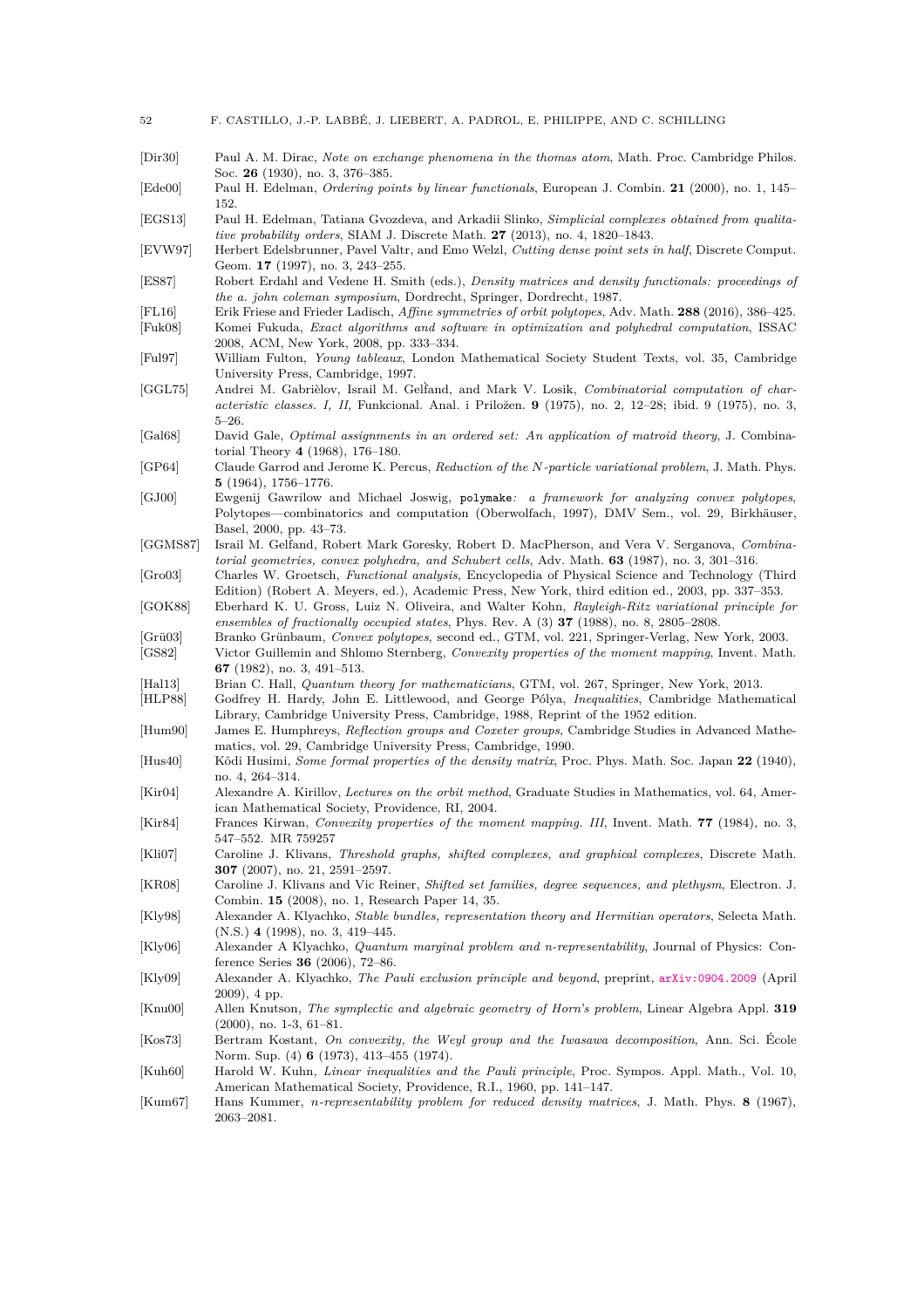<span id="page-54-30"></span><span id="page-54-29"></span><span id="page-54-28"></span><span id="page-54-27"></span><span id="page-54-26"></span><span id="page-54-25"></span><span id="page-54-24"></span><span id="page-54-23"></span><span id="page-54-22"></span><span id="page-54-21"></span><span id="page-54-20"></span><span id="page-54-19"></span><span id="page-54-18"></span><span id="page-54-17"></span><span id="page-54-16"></span><span id="page-54-15"></span><span id="page-54-14"></span><span id="page-54-13"></span><span id="page-54-12"></span><span id="page-54-11"></span><span id="page-54-10"></span><span id="page-54-9"></span><span id="page-54-8"></span><span id="page-54-7"></span><span id="page-54-6"></span><span id="page-54-5"></span><span id="page-54-4"></span><span id="page-54-3"></span><span id="page-54-2"></span><span id="page-54-1"></span><span id="page-54-0"></span>[Lan17] Klaas Landsman, *Foundations of quantum theory*, Fundamental Theories of Physics, vol. 188, Springer, Cham, 2017. [Lan02] Serge Lang, *Algebra*, third ed., GTM, vol. 211, Springer-Verlag, New York, 2002. [Lev79] Mel Levy, *Universal variational functionals of electron densities, first-order density matrices, and natural spin-orbitals and solution of the v-representability problem*, Proc. Natl. Acad. Sci. U.S.A **76** (1979), no. 12, 6062. [Lie83] Elliot H. Lieb, *Density functionals for coulomb systems*, Int. J. Quantum Chem. **24** (1983), no. 3, 243. [LCLS21] Julia Liebert, Federico Castillo, Jean-Philippe Labbé, and Christian Schilling, *Foundation of oneparticle reduced density matrix functional theory for excited states*, in preparation (March 2021), 19 pp. [LCV07] Yi-Kai Liu, Matthias Christandl, and Frank Verstraete, *Quantum computational complexity of the n-representability problem: Qma complete*, Phys. Rev. Lett. **98** (2007), 110503, 4. [Löw55] Per-Olov Löwdin, *Quantum theory of many-particle systems. I. Physical interpretations by means of density matrices, natural spin-orbitals, and convergence problems in the method of configurational interaction*, Phys. Rev. (2) **97** (1955), 1474–1489. [MT17] Tomasz Maciążek and Valdemar Tsanov, *Quantum marginals from pure doubly excited states*, J. Phys. A **50** (2017), no. 46, 465304, 39. [MOA11] Albert W. Marshall, Ingram Olkin, and Barry C. Arnold, *Inequalities: theory of majorization and its applications*, second ed., Springer Series in Statistics, Springer, New York, 2011. [MSP20] Leonardo Martínez-Sandoval and Arnau Padrol, *The convex dimension of hypergraphs and the hypersimplicial Van Kampen-Flores theorem*, Preprint, [arXiv:1909.01189,](http://arxiv.org/abs/1909.01189) 2020. [Mat16] Nicholas Matteo, *Combinatorially two-orbit convex polytopes*, Discrete Comput. Geom. **55** (2016), no. 3, 662–680. [Maz06] David A. Mazziotti, *Anti-hermitian contracted schrödinger equation: Direct determination of the twoelectron reduced density matrices of many-electron molecules*, Phys. Rev. Lett. **97** (2006), 143002, 4. [Maz07] David A. Mazziotti (ed.), *Reduced-density-matrix mechanics: With application to many-electron atoms and molecules*, Advances in Chemical Physics, vol. 134, John Wiley & Sons, 2007. [Maz12] , *Structure of fermionic density matrices: Complete n-representability conditions*, Phys. Rev. Lett. **108** (2012), 263002, 5. [Maz16] , *Pure-n-representability conditions of two-fermion reduced density matrices*, Phys. Rev. A **94** (2016), 032516, 5. [Mir63] Leonid Mirsky, *Results and problems in the theory of doubly-stochastic matrices*, Z. Wahrscheinlichkeitstheorie und Verw. Gebiete **1** (1962/63), 319–334. [NC00] Michael A. Nielsen and Isaac L. Chuang, *Quantum computation and quantum information*, Cambridge University Press, Cambridge, 2000. [Onn93] Shmuel Onn, *Geometry, complexity, and combinatorics of permutation polytopes*, J. Combin. Theory Ser. A **64** (1993), no. 1, 31–49. [PP21] Arnau Padrol and Eva Philippe, *Sweeps, polytopes, oriented matroids, and allowable graphs of permutations*, preprint, [arXiv:2102.06134](http://arxiv.org/abs/2102.06134) (February 2021), 41 pp. [Pau25] Wolfgang Pauli, *Über den Zusammenhang des Abschlusses der Elektronengruppen im Atom mit der Komplexstruktur der Spektren*, Z. Phys. **31** (1925), no. 1, 765–783. [Pos09] Alexander Postnikov, *Permutohedra, associahedra, and beyond*, Int. Math. Res. Not. IMRN (2009), no. 6, 1026–1106. [Rad52] Richard Rado, *An inequality*, J. London Math. Soc. **27** (1952), 1–6. [Rei99] Victor Reiner, *The generalized Baues problem*, New perspectives in algebraic combinatorics (Berkeley, CA, 1996–97), Math. Sci. Res. Inst. Publ., vol. 38, Cambridge Univ. Press, Cambridge, 1999, pp. 293– 336. [Res10] Nicolas Ressayre, *Geometric invariant theory and the generalized eigenvalue problem*, Invent. Math. **180** (2010), no. 2, 389–441. [Roc97] Ralph Tyrrell Rockafellar, *Convex analysis*, Princeton Landmarks in Mathematics, Princeton University Press, Princeton, NJ, 1997. [Rus07] Mary Beth Ruskai, *Connecting N-representability to Weyl's problem: the one-particle density matrix for*  $N = 3$  *and*  $R = 6$ , J. Phys. A **40** (2007), no. 45, F961–F967. [SS20] Raman Sanyal and James Saunderson, *Spectral polyhedra*, preprint, [arXiv:2001.04361](http://arxiv.org/abs/2001.04361) (January 2020), 13 pp. [SSS11] Raman Sanyal, Frank Sottile, and Bernd Sturmfels, *Orbitopes*, Mathematika **57** (2011), no. 2, 275–314. [Sch15] Christian Schilling, *The quantum marginal problem*, Mathematical results in quantum mechanics, World Sci. Publ., Hackensack, NJ, 2015, pp. 165–176. [SAK+18] Christian Schilling, Murat Altunbulak, Stefan Knecht, Alexandre Lopes, James D. Whitfield, Matthias Christandl, David Gross, and Markus Reiher, *Generalized Pauli constraints in small atoms*, Phys. Rev. A **97** (2018), 052503, 12. [SGC13] Christian Schilling, David Gross, and Matthias Christandl, *Pinning of fermionic occupation numbers*, Phys. Rev. Lett. **110** (2013), 040404.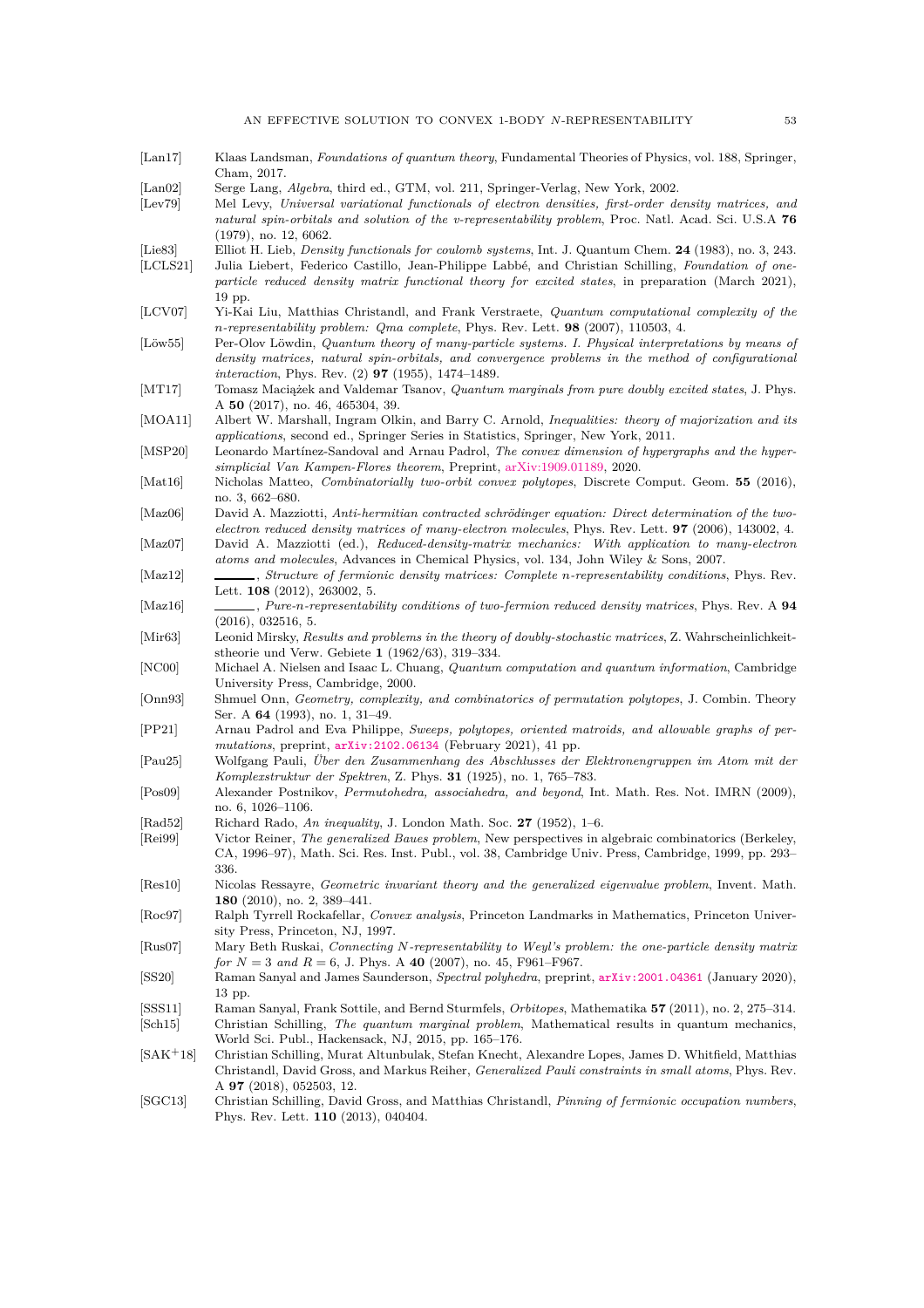| 54 |  |  |  |  |  |  |  |  |  |  |  | F. CASTILLO, J.-P. LABBÉ, J. LIEBERT, A. PADROL, E. PHILIPPE, AND C. SCHILLING |
|----|--|--|--|--|--|--|--|--|--|--|--|--------------------------------------------------------------------------------|
|----|--|--|--|--|--|--|--|--|--|--|--|--------------------------------------------------------------------------------|

<span id="page-55-2"></span>[SP21] Christian Schilling and Stefano Pittalis, *Ensemble reduced density matrix functional theory for excited states and hierarchical generalization of Pauli's exclusion principle*, in preparation (January 2021), 6 pp.

<span id="page-55-9"></span>[Sch86] Alexander Schrijver, *Theory of linear and integer programming*, Wiley-Interscience Series in Discrete Mathematics, John Wiley & Sons, Ltd., Chichester, 1986, A Wiley-Interscience Publication.

<span id="page-55-4"></span>[Sch97] Egon Schulte, *Symmetry of polytopes and polyhedra*, Handbook of discrete and computational geometry, CRC Press Ser. Discrete Math. Appl., CRC, Boca Raton, FL, 1997, pp. 311–330.

- <span id="page-55-12"></span>[Sch13] Achill Schürmann, *Exploiting symmetries in polyhedral computations*, Discrete geometry and optimization, Fields Inst. Commun., vol. 69, Springer, New York, 2013, pp. 265–278.
- <span id="page-55-8"></span>[Ser77] Jean-Pierre Serre, *Linear representations of finite groups*, vol. 42, Springer, 1977.
- <span id="page-55-11"></span>[Sta12] Richard P. Stanley, *Enumerative combinatorics. Volume 1*, second ed., Cambridge Studies in Advanced Mathematics, vol. 49, Cambridge University Press, Cambridge, 2012.
- <span id="page-55-10"></span>[Sta15] , *Valid orderings of real hyperplane arrangements*, Discrete Comput. Geom. **53** (2015), no. 4, 951–964.
- <span id="page-55-3"></span>[Sage] The Sage Developers, *Sagemath, the Sage Mathematics Software System (Version 9.3)*, 2021, https://www.sagemath.org.
- <span id="page-55-7"></span>[Val80] Steven M. Valone, *Consequences of extending 1-matrix energy functionals from pure–state representable to all ensemble representable 1-matrices*, J. Chem. Phys. **73** (1980), no. 3, 1344.
- <span id="page-55-1"></span>[Wal14] Michael Walter, *Multipartite quantum states and their marginals*, Ph.D. thesis, ETH Zürich, Zürich, 2014, pp. xi+201.
- <span id="page-55-0"></span>[Wat39] Satosi Watanabe, *Über die anwendung thermodynamischer begriffe auf den normalzustand des atomkern*, Z. Physik **113** (1939), no. 7-8, 482–513.
- <span id="page-55-6"></span>[Yan62] Chen Ning Yang, *Concept of off-diagonal long-range order and the quantum phases of liquid He and of superconductors*, Rev. Modern Phys. **34** (1962), 694–704.
- <span id="page-55-5"></span>[Zie95] Günter M. Ziegler, *Lectures on polytopes*, GTM, vol. 152, Springer-Verlag, New York, 1995.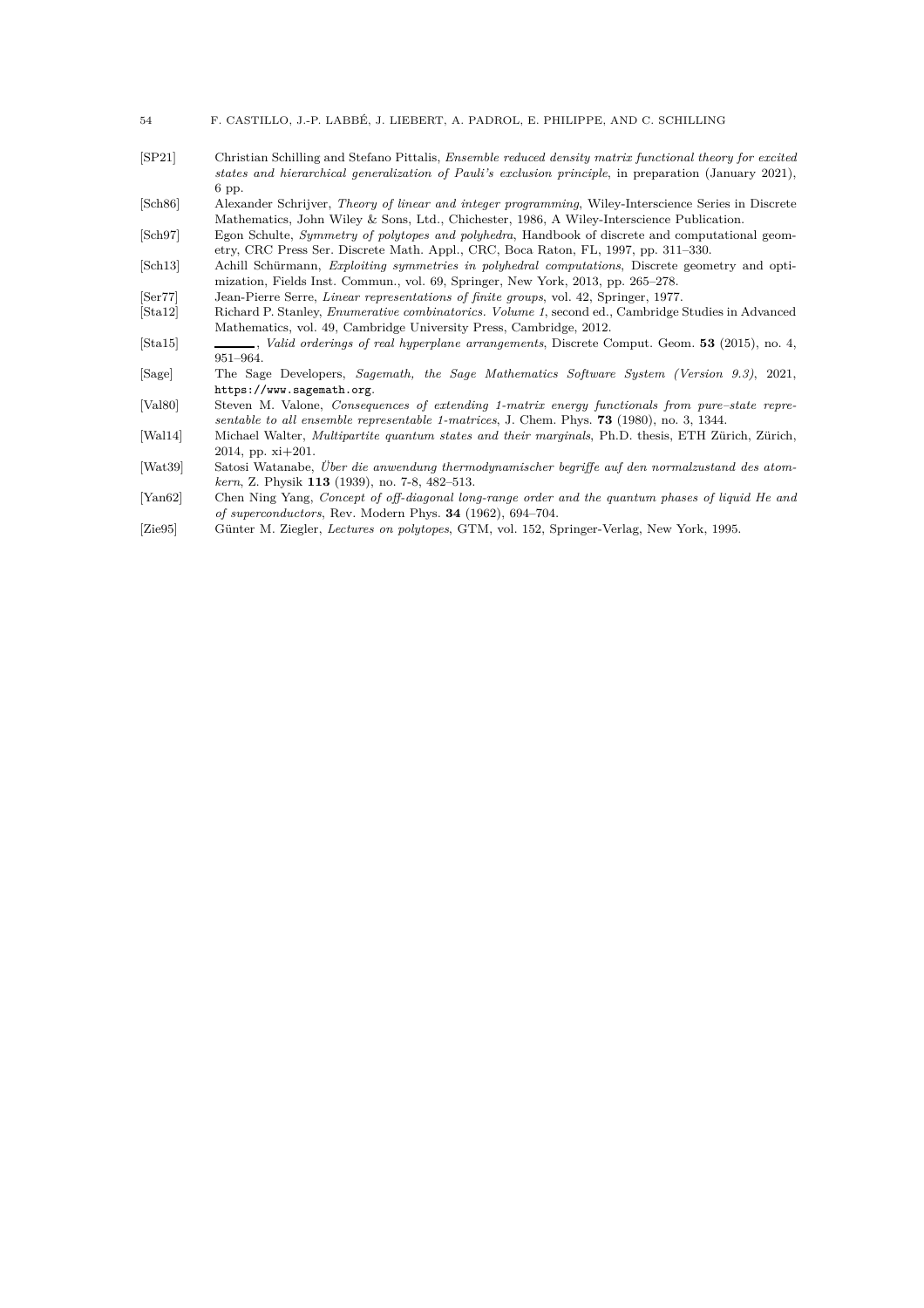<span id="page-56-0"></span>APPENDIX A. *H*-REPRESENTATION OF THE LINEUP POLYTOPE OF THE HYPERSIMPLEX  $H(3, 6)$ 

The *H*-representation of the 20-lineup polytope of the 5-dimensional hypersimplex H(3*,* 6) has 72 inequalities represented below. The inequalities arise in a hierarchy while increasing *r* from 1  $\sum$ to 10. The weights are taken in the Pauli simplex  $\Delta_9$ , so that  $1 \ge w_1 \ge w_2 \ge \cdots \ge w_{10} \ge 0$  and  $\sum_{i=1}^{10} w_i = 1$ . Since  $\sum_{i=1}^{6} x_i = 3$  and  $\sum_{i=1}^{10} w_i = 1$ , there are many ways to represent the matrices if one does not use the orthogonal complement of these hyperplanes. We chose the representation where the last coefficient of the rays is zero, as a consequence, all coefficients are non-negative.

|         |                              |                              |                                |                                | Ray coefficients                 |                                    |                                                                            |        |                     |                |                        |                | Right-hand side |                           |                     |                     |                                    |                  |          |          |  |
|---------|------------------------------|------------------------------|--------------------------------|--------------------------------|----------------------------------|------------------------------------|----------------------------------------------------------------------------|--------|---------------------|----------------|------------------------|----------------|-----------------|---------------------------|---------------------|---------------------|------------------------------------|------------------|----------|----------|--|
| $r=1$   |                              | 0                            | $\theta$                       | $\overline{0}$                 | $\theta$                         | $\mathbf{0}$                       |                                                                            |        | 1                   | 1              | $\mathbf{1}$           | $\mathbf{1}$   | $\mathbf{1}$    | $\mathbf{1}$              | 1                   | 1                   | 1                                  | $1^{\circ}$      |          |          |  |
|         | 1                            | 1                            | 1                              | 1                              | 1                                | 0                                  |                                                                            |        | 3                   | $\sqrt{3}$     | 3                      | 3              | 3               | 3                         | 3                   | 3                   | $\sqrt{3}$                         | 3                |          |          |  |
| $r=2$   | 1                            | $\overline{1}$               | $\overline{1}$                 | $\overline{0}$                 | $\overline{0}$                   | $\overline{0}$                     |                                                                            |        | $\overline{3}$      | $\overline{2}$ | $\overline{2}$         | $\overline{2}$ | $\overline{2}$  | $\overline{2}$            | $\overline{2}$      | $\overline{2}$      | $\overline{2}$                     | $\overline{2}$   |          |          |  |
| $r=3$   | $\overline{2}$               | $\overline{2}$               | $\mathbf 1$                    | $\mathbf{1}$                   | $\boldsymbol{0}$                 | $\boldsymbol{0}$                   |                                                                            |        | 5                   | 5              | 4                      | $\overline{4}$ | $\overline{4}$  | 4                         | $\overline{3}$      | 3                   | 3                                  | $\overline{3}$   |          |          |  |
| $r=4$   | $\overline{2}$               | $\mathbf{1}$                 | $\overline{1}$                 | $\mathbf{1}$                   | $\overline{0}$                   | $\overline{0}$                     |                                                                            |        | $\overline{4}$      | $\overline{4}$ | $\overline{4}$         | 3              | 3               | 3                         | 3                   | 3                   | 3                                  | $\overline{3}$   |          |          |  |
|         | $\boldsymbol{2}$             | $\sqrt{2}$                   | $\mathbf 1$                    | $\mathbf 1$                    | 1                                | $\boldsymbol{0}$                   |                                                                            |        | $\bf 5$             | 5              | $\bf 5$                | 4              | 4               | 4                         | 4                   | 4                   | $\overline{4}$                     | 4                |          |          |  |
|         | $\mathbf{1}$                 | $\mathbf{1}$                 | $\overline{0}$                 | $\overline{0}$                 | $\boldsymbol{0}$                 | $\overline{0}$                     |                                                                            |        | $\overline{2}$      | $\overline{2}$ | $\overline{2}$         | $\overline{2}$ | $\overline{1}$  | $\overline{1}$            | $\overline{1}$      | $\,1$               | $\,1$                              | $\mathbf{1}$     |          |          |  |
| $r=5$   | 1                            | $\mathbf{1}$                 | $\mathbf{1}$                   | $\mathbf{1}$                   | $\boldsymbol{0}$                 | $\overline{0}$                     |                                                                            |        | 3                   | 3              | 3                      | $\sqrt{3}$     | $\overline{2}$  | $\sqrt{2}$                | $\overline{2}$      | $\overline{2}$      | $\boldsymbol{2}$                   | $\overline{2}$   |          |          |  |
|         | 4                            | 3                            | $\sqrt{2}$                     | 2                              | 1                                | $\boldsymbol{0}$                   |                                                                            |        | 9                   | 9              | 8                      | 8              | 7               | 7                         | 7                   | 7                   | 6                                  | 6                |          |          |  |
|         | $\overline{3}$               | $\overline{2}$               | $\overline{1}$                 | $\overline{1}$                 | $\overline{0}$                   | $\overline{0}$                     |                                                                            |        | $\overline{6}$      | $\overline{6}$ | 5                      | $\overline{5}$ | $\overline{5}$  | $\overline{4}$            | $\overline{4}$      | $\overline{4}$      | $\overline{4}$                     | $\overline{4}$   |          |          |  |
| $r=6$   | 3                            | $\overline{2}$               | $\overline{2}$                 | $\,1$                          | $\mathbf 1$                      | $\boldsymbol{0}$                   |                                                                            |        | $\overline{7}$      | $\,6$          | $\,6$                  | 6              | $\,6\,$         | $\bf 5$                   | $\bf 5$             | $\bf 5$             | $\bf 5$                            | $\rm 5$          |          |          |  |
|         | 3                            | $\sqrt{3}$                   | $\,2$                          | $\sqrt{2}$                     | 1                                | 0                                  |                                                                            |        | 8                   | 8              | 7                      | 7              | 7               | 6                         | 6                   | 6                   | 6                                  | 6                |          |          |  |
|         | $\overline{2}$               | $\overline{1}$<br>$\sqrt{3}$ | $\overline{1}$                 | $\overline{1}$                 | $\overline{1}$                   | $\overline{0}$                     |                                                                            |        | $\overline{4}$      | $\overline{4}$ | $\overline{4}$         | $\overline{4}$ | $\overline{4}$  | $\overline{4}$            | 3                   | 3                   | 3                                  | 3                |          |          |  |
|         | 4                            | 3                            | $\boldsymbol{2}$<br>$\sqrt{3}$ | $\mathbf{1}$<br>$\sqrt{2}$     | 1                                | $\overline{0}$                     |                                                                            |        | 9                   | 8              | 8                      | $\overline{7}$ | 7               | 7<br>$8\,$                | 6                   | 6                   | 6                                  | 6                |          |          |  |
| $r=7\,$ | 4                            | $\,4\,$                      | 3                              | $\overline{2}$                 | $\mathbf 1$<br>$\mathbf{1}$      | $\boldsymbol{0}$<br>$\overline{0}$ |                                                                            |        | 10                  | 9<br>12        | $\boldsymbol{9}$<br>11 | $8\,$<br>11    | 8<br>10         | 10                        | 7<br>9              | $\overline{7}$<br>9 | $\overline{7}$<br>$\boldsymbol{9}$ | 7<br>8           |          |          |  |
|         | 6<br>6                       | 5                            | 4                              | 3                              | 2                                | $\boldsymbol{0}$                   |                                                                            |        | 13<br>15            | 14             | 13                     | 13             | 12              | 12                        | 11                  | 11                  | 11                                 | $^{10}$          |          |          |  |
|         | $\overline{2}$               | $\overline{1}$               | $\overline{1}$                 | $\overline{0}$                 | $\overline{0}$                   | $\overline{0}$                     |                                                                            |        | $\overline{4}$      | 3              | $\overline{3}$         | $\overline{3}$ | 3               | 3                         | $\overline{3}$      | $\overline{2}$      | $\overline{2}$                     | $\overline{2}$   |          | $w_1$    |  |
|         | $\overline{2}$               | $\sqrt{2}$                   | $\overline{2}$                 | $\mathbf{1}$                   | 1                                | 0                                  |                                                                            |        | 6                   | 5              | 5                      | 5              | 5               | $\bf 5$                   | 5                   | 4                   | $\overline{4}$                     | 4                |          | $w_2$    |  |
|         | 3                            | $\overline{2}$               | $\mathbf{1}$                   | $\mathbf{1}$                   | 1                                | $\boldsymbol{0}$                   |                                                                            |        | 6                   | 6              | $\,6$                  | 5              | 5               | $\bf 5$                   | 5                   | 4                   | $\overline{4}$                     | 4                |          | $w_3$    |  |
|         | 3                            | $\overline{2}$               | $\sqrt{2}$                     | $\overline{2}$                 | $\mathbf 1$                      | $\boldsymbol{0}$                   |                                                                            |        | $\overline{7}$      | 7              | $\overline{7}$         | $\,6$          | 6               | $\,6$                     | 6                   | 5                   | $\bf 5$                            | $\bf 5$          |          | $w_4$    |  |
| $r = 8$ | 5                            | 3                            | $\overline{2}$                 | $\sqrt{2}$                     | 1                                | $\boldsymbol{0}$                   |                                                                            |        | 10                  | 10             | 9                      | 9              | 8               | 8                         | 8                   | 7                   | 7                                  | $\sqrt{ }$       |          | $w_5$    |  |
|         | 5                            | $\,4\,$                      | 3                              | $\overline{2}$                 | $\mathbf{1}$                     | $\boldsymbol{0}$                   | $x_1^*$<br>$x_2^+$<br>$x_3^+$<br>$x_4^+$<br>$x_5^+$<br>$x_6^+$<br>$\times$ | $\leq$ | 12                  | 11             | 10                     | 10             | 9               | 9                         | 9                   | 8                   | 8                                  | $8\,$            | $\times$ | $w_6$    |  |
|         | $\overline{5}$               | 4                            | $\sqrt{3}$                     | $\sqrt{3}$                     | $\overline{2}$                   | $\theta$                           |                                                                            |        | 12                  | 12             | 11                     | 11             | 10              | 10                        | 10                  | 9                   | 9                                  | 9                |          | $w_7$    |  |
|         | 6                            | 5                            | 3                              | $\sqrt{2}$                     | 1                                | $\boldsymbol{0}$                   |                                                                            |        | 14                  | 13             | 12                     | 11             | 11              | 10                        | 10                  | 9                   | 9                                  | 9                |          | $w_8$    |  |
|         | 6                            | 5                            | 4                              | 3                              | $\mathbf 1$                      | 0                                  |                                                                            |        | 15                  | 14             | 13                     | 12             | 12              | 11                        | 11                  | 10                  | 10                                 | 10               |          | $w_9$    |  |
|         | 3                            | $\overline{2}$               | $\overline{2}$                 | $\mathbf 1$                    | $\overline{0}$                   | $\overline{0}$                     |                                                                            |        | 7                   | 6              | $\overline{6}$         | $\overline{5}$ | $\overline{5}$  | $\overline{5}$            | $\overline{5}$      | 5                   | $\overline{4}$                     | 4                |          | $w_{10}$ |  |
|         | 3                            | 3                            | $\sqrt{2}$                     | $\mathbf 1$                    | $\mathbf 1$                      | $\overline{0}$                     |                                                                            |        | $8\,$               | 7              | $\overline{7}$         | 6              | 6               | $\,6$                     | 6                   | 6                   | $\bf 5$                            | $\bf 5$          |          |          |  |
|         | 4                            | $\sqrt{2}$                   | $\overline{2}$                 | $\mathbf{1}$                   | 1                                | $\overline{0}$                     |                                                                            |        | 8                   | 7              | 7                      | 7              | 7               | 6                         | 6                   | 6                   | $\bf 5$                            | $\overline{5}$   |          |          |  |
|         | 4                            | $\sqrt{3}$                   | $\mathbf{2}$                   | $\mathbf 1$                    | $\overline{0}$                   | $\boldsymbol{0}$                   |                                                                            |        | 9                   | 8              | 7                      | 7              | 7               | 6                         | 6                   | 6                   | $\bf 5$                            | $\bf 5$          |          |          |  |
|         | 4                            | 3                            | $\sqrt{3}$                     | $\boldsymbol{2}$               | $\sqrt{2}$                       | $\overline{0}$                     |                                                                            |        | 10                  | 9              | $\boldsymbol{9}$       | 9              | 9               | $8\,$                     | 8                   | 8                   | 7                                  | $\sqrt{ }$       |          |          |  |
|         | $\overline{4}$               | $\,4\,$                      | 3                              | $\boldsymbol{2}$               | $\mathbf 1$                      | $\boldsymbol{0}$                   |                                                                            |        | 11                  | 10             | 9                      | 9              | 9               | 8                         | 8                   | 8                   | 7                                  | 7                |          |          |  |
| $r = 9$ | $\overline{5}$               | 3                            | $\overline{2}$                 | $\mathbf{1}$                   | $\mathbf{1}$                     | $\overline{0}$                     |                                                                            |        | 10                  | 9              | 9                      | 8              | 8               | $8\,$                     | 7                   | 7                   | $\,6$                              | 6                |          |          |  |
|         | $\overline{5}$               | $\,4\,$                      | $\overline{2}$                 | $\overline{2}$                 | 1                                | $\boldsymbol{0}$                   |                                                                            |        | 11                  | 11             | 10                     | 9              | 9               | 8                         | 8                   | 8                   | 7                                  | 7                |          |          |  |
|         | $\overline{5}$               | $\overline{4}$               | $\sqrt{3}$                     | $\sqrt{3}$                     | 1                                | 0                                  |                                                                            |        | 12                  | 12             | 11                     | 10             | 10              | 9                         | 9                   | 9                   | 8                                  | 8                |          |          |  |
|         | $\overline{5}$               | 4                            | $\overline{4}$                 | $\sqrt{3}$                     | $\sqrt{2}$                       | $\overline{0}$                     |                                                                            |        | 13                  | 12             | 12                     | 11             | 11              | 11                        | 10                  | 10                  | 9                                  | $\boldsymbol{9}$ |          |          |  |
|         | $\overline{7}$               | 4                            | $\sqrt{3}$                     | $\sqrt{2}$                     | 1                                | $\boldsymbol{0}$                   |                                                                            |        | 14                  | 13             | 12                     | 12             | 11              | 11                        | 10                  | 10                  | 9                                  | 9                |          |          |  |
|         | $\overline{7}$               | 5                            | $\overline{4}$                 | $\boldsymbol{2}$               | $\mathbf 1$                      | $\theta$                           |                                                                            |        | 16                  | 14             | 13                     | 13             | 12              | 12                        | 11                  | 11                  | 10                                 | 10               |          |          |  |
|         | 7                            | 6                            | 5                              | 3                              | $\boldsymbol{2}$                 | $\overline{0}$                     |                                                                            |        | 18                  | 16             | 15                     | 15             | 14              | 14                        | 13                  | 13                  | 12                                 | 12               |          |          |  |
|         | 7                            | 6                            | $\sqrt{5}$                     | 4                              | 3                                | 0                                  |                                                                            |        | 18                  | 17             | 16                     | 16             | 15              | 15                        | 14                  | 14                  | 13                                 | 13               |          |          |  |
|         | $\overline{3}$               | $\,1$                        | $\overline{1}$                 | $\mathbf 1$                    | $\boldsymbol{0}$                 | $\boldsymbol{0}$                   |                                                                            |        | $\overline{5}$      | $\bf 5$        | $\bf 5$                | $\overline{4}$ | $\overline{4}$  | $\overline{4}$            | $\overline{4}$      | $\overline{4}$      | $\sqrt{4}$                         | $\boldsymbol{3}$ |          |          |  |
| $r=10$  | $\sqrt{3}$<br>$\overline{4}$ | $\sqrt{3}$<br>$\overline{2}$ | $\sqrt{2}$<br>$\mathbf{1}$     | $\overline{2}$<br>$\mathbf{1}$ | $\sqrt{2}$                       | $\boldsymbol{0}$                   |                                                                            |        | 8<br>$\overline{7}$ | 8<br>7         | 8                      | 7              | 7               | $\overline{7}$<br>$\bf 5$ | 7                   | 7<br>$\overline{5}$ | 7                                  | 6                |          |          |  |
|         | $\overline{4}$               | 3                            | 3                              | $\mathbf{1}$                   | $\boldsymbol{0}$<br>$\mathbf{1}$ | $\boldsymbol{0}$<br>$\overline{0}$ |                                                                            |        | 10                  | 8              | $\,6$<br>8             | $\,6$<br>$8\,$ | $\,6$<br>8      | 7                         | 5<br>$\overline{7}$ | 7                   | $\bf 5$<br>7                       | 4<br>6/          |          |          |  |
|         |                              |                              |                                |                                |                                  |                                    |                                                                            |        |                     |                |                        |                |                 |                           |                     |                     |                                    |                  |          |          |  |
|         |                              |                              |                                |                                |                                  |                                    |                                                                            |        |                     |                |                        |                |                 |                           |                     |                     |                                    |                  |          |          |  |

continued on page [56](#page-56-0)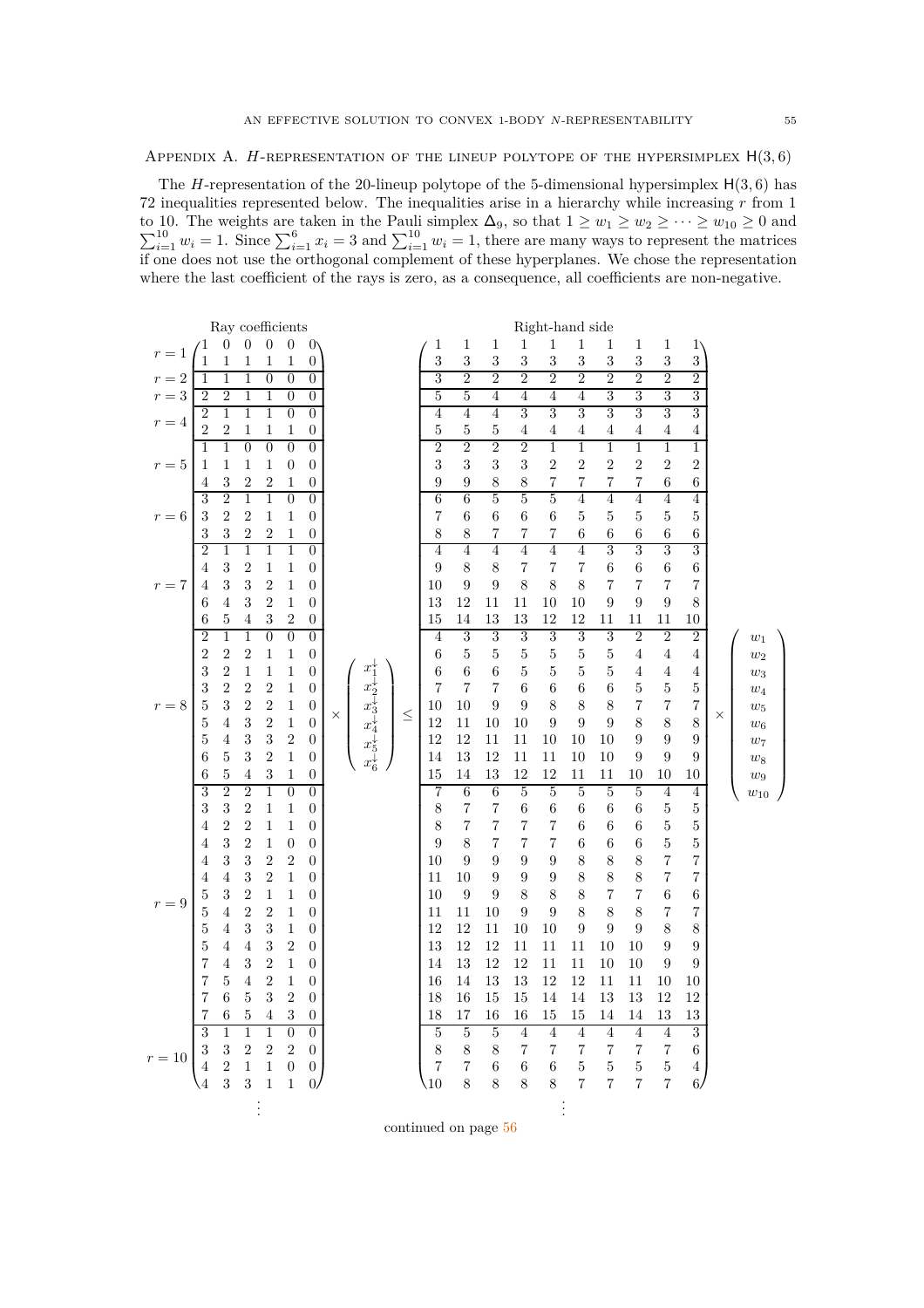|        | $\overline{4}$ | 4      | 3                            | 3                   | 2                         | $\mathbf{0}$                 |                                                                |        | ′11      | 11       | 10       | 10       | 10               | 9        | 9                | 9                | 9                | $8^{\circ}$ |          |                  |  |
|--------|----------------|--------|------------------------------|---------------------|---------------------------|------------------------------|----------------------------------------------------------------|--------|----------|----------|----------|----------|------------------|----------|------------------|------------------|------------------|-------------|----------|------------------|--|
|        | 5              | 3      | $\sqrt{3}$                   | $\overline{2}$      | $\mathbf 1$               | $\overline{0}$               |                                                                |        | 11       | 10       | 10       | 9        | $\boldsymbol{9}$ | 8        | $8\,$            | 8                | 8                | 7           |          |                  |  |
|        | 5              | 4      | 3                            | 1                   | $\mathbf 1$               | $\overline{0}$               |                                                                |        | 12       | 10       | 10       | 9        | 9                | 9        | 8                | 8                | $8\,$            | 7           |          |                  |  |
|        | 5              | 4      | $\sqrt{3}$                   | $\overline{2}$      | $\sqrt{2}$                | $\boldsymbol{0}$             |                                                                |        | 12       | 11       | 11       | 10       | 10               | 9        | $\boldsymbol{9}$ | $\boldsymbol{9}$ | $\boldsymbol{9}$ | 8           |          |                  |  |
|        | 5              | 4      | 4                            | $\overline{2}$      | $\mathbf 1$               | $\overline{0}$               |                                                                |        | 13       | 11       | 11       | 10       | 10               | 10       | 9                | 9                | $\boldsymbol{9}$ | 8           |          |                  |  |
|        | 6              | 3      | 2                            | $\overline{2}$      | $\mathbf 1$               | $\overline{0}$               |                                                                |        | 11       | 11       | 10       | 10       | 9                | 9        | 9                | 8                | 8                | 7           |          |                  |  |
|        | 6              | 4      | $\overline{4}$               | 3                   | $\mathbf{1}$              | $\overline{0}$               |                                                                |        | 14       | 13       | 13       | 11       | 11               | 11       | 10               | 10               | 10               | 9           |          |                  |  |
|        | 6              | 5      | 3                            | $\overline{2}$      | $\overline{2}$            | $\theta$                     |                                                                |        | 14       | 13       | 13       | 11       | 11               | 11       | 10               | 10               | 10               | 9           |          |                  |  |
|        | 6              | 5      | $\overline{4}$               | $\overline{2}$      | $\mathbf{1}$              | $\boldsymbol{0}$             |                                                                |        | 15       | 13       | 12       | 12       | 11               | 11       | 11               | 10               | 10               | 9           |          |                  |  |
|        | 6              | 5      | 4                            | $\overline{4}$      | 3                         | $\overline{0}$               |                                                                |        | 15       | 15       | 14       | 14       | 13               | 13       | 13               | 12               | 12               | 11          |          | $w_1$            |  |
|        | 7              | 5      | 3                            | $\overline{2}$      | $\mathbf 1$               | $\theta$                     |                                                                |        | 15       | 14       | 13       | 12       | 12               | $11\,$   | 10               | 10               | 10               | 9           |          | $w_2$            |  |
|        | 7              | 5      | $\overline{4}$               | $\sqrt{3}$          | $\mathbf{1}$              | $\overline{0}$               | $x_1^*$<br>$x_2^+$<br>$x_3^+$<br>$x_4^+$<br>$x_5^+$<br>$x_6^+$ |        | 16       | 15       | 14       | $13\,$   | 12               | 12       | 12               | 11               | 11               | $10\,$      |          | $w_3$            |  |
|        | 7              | 6      | $\overline{4}$               | $\overline{2}$      | 1                         | $\boldsymbol{0}$             |                                                                |        | 17       | 15       | 14       | 13       | 13               | 12       | 12               | 11               | 11               | 10          |          | $\mathfrak{w}_4$ |  |
| $r=10$ | 7              | 6      | $\overline{4}$               | $\sqrt{3}$          | $\sqrt{2}$                | $\theta$                     | $\times$                                                       | $\leq$ | 17       | 16       | 15       | 14       | 13               | 13       | 13               | 12               | 12               | 11          | $\times$ | $w_5$            |  |
|        |                | 6      | $\bf 5$                      | $\boldsymbol{3}$    | $\mathbf{1}$              | $\theta$                     |                                                                |        | 18       | 16       | 15       | 14       | 14               | 13       | 13               | 12               | 12               | 11          |          | $w_6$            |  |
|        | 7              | 6      | $\bf 5$                      | 4                   | $\sqrt{2}$                | $\theta$                     |                                                                |        | 18       | 17       | 16       | 15       | 15               | 14       | 13               | 13               | 13               | 12          |          | $w_7$            |  |
|        | 8<br>8         | 4<br>5 | $\sqrt{3}$<br>$\overline{4}$ | $\overline{2}$<br>3 | $\mathbf 1$<br>$\sqrt{2}$ | $\boldsymbol{0}$<br>$\theta$ |                                                                |        | 15<br>17 | 14<br>16 | 13<br>15 | 13<br>15 | 12<br>14         | 12<br>13 | 11<br>13         | 11<br>12         | 10<br>12         | 9<br>11     |          | $w_8$            |  |
|        | 8              | 6      | $\overline{4}$               | 3                   | $\mathbf 1$               | $\boldsymbol{0}$             |                                                                |        | 18       | 17       | 15       | 15       | 14               | 13       | $13\,$           | 12               | 12               | 11          |          | $w_9$            |  |
|        | 8              | 6      | $\bf 5$                      | $\overline{2}$      | $\mathbf 1$               | $\boldsymbol{0}$             |                                                                |        | 19       | 16       | 15       | 15       | 14               | 14       | 13               | 13               | 12               | 11          |          | $w_{10}$         |  |
|        | 8              | 6      | $\bf 5$                      | 4                   | $\mathbf{1}$              | $\boldsymbol{0}$             |                                                                |        | 19       | 18       | 17       | 15       | 15               | 14       | 14               | 13               | 13               | 12          |          |                  |  |
|        | 8              | 6      | $\bf 5$                      | 4                   | 3                         | $\theta$                     |                                                                |        | 19       | 18       | 17       | 17       | 16               | 15       | 15               | 14               | 14               | 13          |          |                  |  |
|        | 8              | 7      | $\overline{4}$               | 3                   | $\overline{2}$            | $\overline{0}$               |                                                                |        | 19       | 18       | 17       | 15       | 15               | 14       | 14               | 13               | 13               | 12          |          |                  |  |
|        | 8              | 7      | $\bf 5$                      | 4                   | $\boldsymbol{2}$          | $\boldsymbol{0}$             |                                                                |        | 20       | 19       | 17       | 17       | 16               | 15       | 15               | 14               | 14               | 13          |          |                  |  |
|        | 8              | 7      | $\,6\,$                      | 3                   | $\overline{2}$            | $\theta$                     |                                                                |        | 21       | 18       | 17       | 17       | 16               | 16       | 15               | 15               | 14               | 13          |          |                  |  |
|        | 8              | 7      | 6                            | 5                   | $\overline{4}$            | $\theta$                     |                                                                |        | 21       | 20       | 19       | 19       | 18               | 18       | 17               | 17               | 16               | 15          |          |                  |  |
|        | 9              | 7      | 4                            | 3                   | 1                         | $\theta$                     |                                                                |        | 20       | 19       | 17       | 16       | 16               | 14       | 14               | 13               | 13               | 12          |          |                  |  |
|        | $\sqrt{9}$     | 8      | 6                            | 5                   | $\overline{2}$            | 0 <sub>l</sub>               |                                                                |        | 23       | 22       | 20       | 19       | 19               | 17       | 17               | 16               | 16               | 15/         |          |                  |  |

### Appendix B. Generalized exclusion inequalities for fermions

<span id="page-57-0"></span>The Pauli exclusion principle is equivalent to the first of the following two inequalities which describe the case  $r = 1$ :

$$
x_1^{\downarrow} \leq 1, \qquad \qquad \sum_{i=1}^{d-1} x_i^{\downarrow} \leq N.
$$

The second equation is equivalent to  $x_d^{\downarrow} \geq 0$ , which implies that all coordinates should be indeed non-negative, which is inherently true in the physical context. To illustrate larger values, it is more compact to express them in a matrix. Following Theorem  $G$ , after solving the case  $(r, N, d)$ , when increasing the value of *r* by 1, the minimal case  $(r+1, N', d')$  to consider is such that  $N' = N + 1$ and  $d' = d + 2$ . Below, we represent this minimal case by the coefficients located between the two vertical bars. The matrix gives the result for  $r = 8$ , so in dimension  $d = 14$ .

|       | Ray coefficients |                |                |                |                |                                     |  |             |  |          |                |                |                | Right-hand side |                |                                                                           |  |  |
|-------|------------------|----------------|----------------|----------------|----------------|-------------------------------------|--|-------------|--|----------|----------------|----------------|----------------|-----------------|----------------|---------------------------------------------------------------------------|--|--|
|       |                  |                | - 0            |                | $\theta$       | $0 \quad 0$                         |  | $0 \quad 0$ |  | $\theta$ | $\overline{0}$ | $\cup$         | $\overline{0}$ | $\overline{0}$  |                |                                                                           |  |  |
| $r=1$ |                  |                |                |                |                |                                     |  |             |  |          |                |                |                |                 | $\overline{N}$ |                                                                           |  |  |
| $r=2$ |                  |                |                |                |                |                                     |  |             |  | $\theta$ |                |                |                |                 | $N-1$          | $+w_1$                                                                    |  |  |
| $r=3$ |                  |                |                |                |                | $\mathcal{D}_{\mathcal{L}}$         |  |             |  |          | $\theta$       | 0              | $\theta$       | $\theta$        | 2N             | $-2 + w_1 + w_2$                                                          |  |  |
| $r=4$ |                  | $\mathcal{D}$  |                |                |                |                                     |  |             |  |          | $0 + 0 = 0$    |                | $\cup$         | $\vert 0 \vert$ |                | $\boxed{2N-3}$ + $w_1 + w_2 + w_3$                                        |  |  |
|       |                  | $\mathfrak{D}$ |                |                | $\mathfrak{D}$ |                                     |  |             |  |          | $\overline{0}$ | $\overline{0}$ | $\overline{0}$ | $\overline{0}$  |                | $2N-2$ + $w_1+w_2+w_3$                                                    |  |  |
|       |                  |                |                |                |                |                                     |  |             |  |          | U              | <b>U</b>       | $\cup$         | $\mathbf{0}$    |                | $2N-4$ +w <sub>1</sub> + w <sub>2</sub> + w <sub>3</sub> + w <sub>4</sub> |  |  |
| $r=5$ |                  | $\mathfrak{D}$ | $\overline{2}$ | $\overline{2}$ | $\mathcal{D}$  |                                     |  |             |  |          | $\theta$       | $\overline{0}$ | $\overline{0}$ |                 |                | 0   $2N-2$ + $w_1 + w_2 + w_3 + w_4$                                      |  |  |
|       |                  |                |                |                |                | $4 \quad 3 \quad 2 \quad 2 \quad 1$ |  |             |  | $\theta$ |                |                |                |                 |                | 0 0 0 0 $4N - 5 + 2w_1 + 2w_2 + w_3 + w_4$                                |  |  |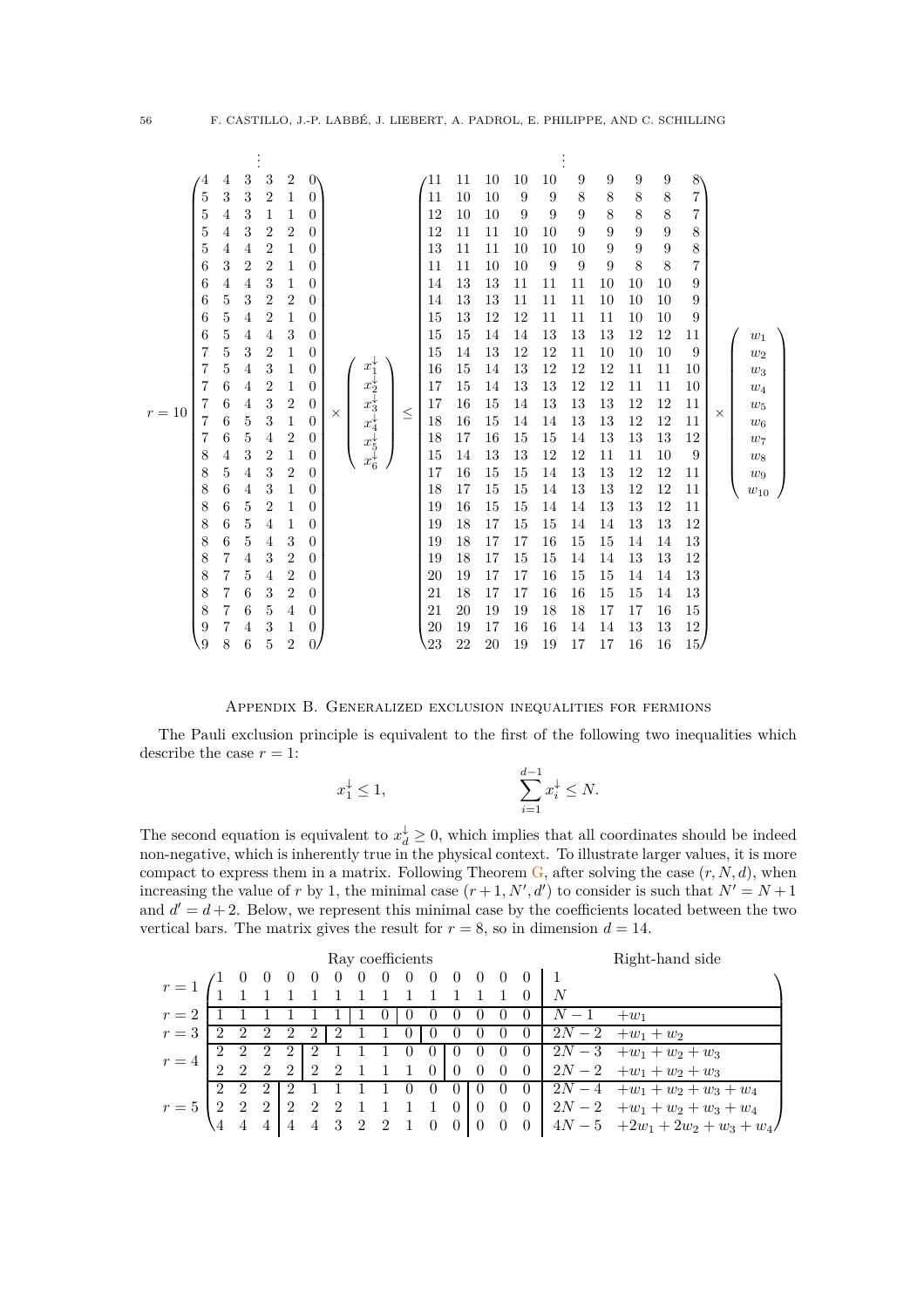|         |                |                |                |                |                |                |                |                | Ray coefficients |                |                |                |                  |                |          | Right-hand side                                 |
|---------|----------------|----------------|----------------|----------------|----------------|----------------|----------------|----------------|------------------|----------------|----------------|----------------|------------------|----------------|----------|-------------------------------------------------|
|         |                | 2              | $\overline{2}$ | 1              | 1              | $\overline{1}$ | 1              | 1              | $\overline{0}$   | $\Omega$       | $\Omega$       | $\Omega$       | $\theta$         | $\Omega$       | $2N-5$   | $+w_1+w_2+w_3+w_4+w_5$                          |
| $r=6$   | $\overline{2}$ | $\overline{2}$ | $\overline{2}$ | $\overline{2}$ | $\overline{2}$ | $\overline{2}$ | 1              | 1              | 1                | $\mathbf{1}$   | $\mathbf{1}$   | $\Omega$       | $\theta$         | $\Omega$       | $2N-2$   | $+w_1+w_2+w_3+w_4+w_5$                          |
|         | 3              | 3              | 3              | 3              | 3              | $\overline{2}$ | $\overline{2}$ | $\mathbf 1$    | 1                | $\theta$       | $\theta$       | $\Omega$       | $\theta$         | $\theta$       | $3N-4$   | $+2w_1+w_2+w_3+w_4+w_5$                         |
|         | 4              | 4              | 4              | 4              | 3              | 3              | $\overline{2}$ | $\overline{2}$ | 1                | $\Omega$       | $\Omega$       | $\Omega$       | $\Omega$         | $\Omega$       | $4N-6$   | $+2w_1+2w_2+w_3+w_4+w_5$                        |
|         | 4              | 4              | 4              | 4              | 4              | 3              | $\overline{2}$ | $\overline{2}$ | 1                | 1              | $\overline{0}$ | $\overline{0}$ | $\overline{0}$   | $\theta$       | $4N-5$   | $+2w_1+2w_2+w_3+w_4+w_5$                        |
|         | $\overline{2}$ | $\overline{2}$ | 1              |                |                |                |                |                | $\theta$         | $\theta$       | $\Omega$       | $\Omega$       | 0                | $\overline{0}$ | $2N-6$   | $+w_1+w_2+w_3+w_4+w_5+w_6$                      |
|         | $\overline{2}$ | $\overline{2}$ | $\overline{2}$ | $\overline{2}$ | 2              | 1              | 1              | 1              | 1                | $\Omega$       | $\Omega$       | $\Omega$       | $\Omega$         | $\Omega$       | $2N-3$   | $+w_1+w_2+w_3+w_4+w_5+w_6$                      |
|         | $\overline{2}$ | $\overline{2}$ | $\overline{2}$ | $\overline{2}$ | $\overline{2}$ | $\overline{2}$ | 1              | $\mathbf{1}$   | 1                | $\mathbf{1}$   | 1              | $\mathbf{1}$   | $\Omega$         | $\left($       | $2N - 2$ | $+w_1+w_2+w_3+w_4+w_5+w_6$                      |
|         | 4              | 4              | $\overline{4}$ | 3              | 3              | 3              | $\overline{2}$ | $\overline{2}$ | 1                | $\Omega$       | $\Omega$       | $\theta$       | $\Omega$         | $\left($       | 3N       | $+2w_1+2w_2+w_3+w_4+w_5+w_6$                    |
| $r=7$   | 4              | 4              | 4              | 4              | 3              | 3              | $\overline{2}$ | $\overline{2}$ | 1                | 1              | $\Omega$       | $\Omega$       | $\Omega$         | $\Omega$       | $4N-6$   | $+2w_1+2w_2+w_3+w_4+w_5+w_6$                    |
|         | 4              | 4              | 4              | 4              | 4              | 3              | $\overline{2}$ | $\overline{2}$ | 1                | 1              | $\mathbf{1}$   | $\Omega$       | $\Omega$         | 0              | $4N-5$   | $+2w_1+2w_2+w_3+w_4+w_5+w_6$                    |
|         | 5              | 5.             | 5              | 5              | 4              | 3              | 3              | $\overline{2}$ | 1                | $\Omega$       | $\Omega$       | $\Omega$       | $\Omega$         | $\left($       | $4N-1$   | $+3w_1+2w_2+2w_3+w_4+w_5+w_6$                   |
|         | 5              | 5              | 5              | 5              | 5              | 4              | 3              | $\overline{2}$ | $\overline{2}$   | 1              | $\Omega$       | $\Omega$       | $\theta$         | $\left($       | $5N-6$   | $+3w_1+2w_2+2w_3+w_4+w_5+w_6$                   |
|         | 7              | 7              | 7              | 7              | 6              | 5              | 4              | 3              | $\overline{2}$   | $\Omega$       | $\Omega$       | $\Omega$       | $\Omega$         | $\left($       | $6N-3$   | $+4w_1+3w_2+2w_3+2w_4+w_5+w_6$                  |
|         | 7              | 7              | 7              | 7              | 7              | 5              | $\overline{4}$ | 3              | $\overline{2}$   | $\mathbf{1}$   | $\theta$       | $\theta$       | $\theta$         | $\theta$       | $6N-2$   | $+4w_1+3w_2+2w_3+2w_4+w_5+w_6$                  |
|         | $\overline{2}$ |                |                |                | 1              | 1              | 1              | 1              | $\theta$         | $\theta$       | $\theta$       | $\theta$       | $\theta$         | $\Omega$       | N        | $+w_1+w_2+w_3+w_4+w_5+w_6+w_7$                  |
|         | $\overline{2}$ | $\overline{2}$ | $\overline{2}$ | $\overline{2}$ | 2              | $\overline{2}$ | 1              | 1              | 1                | 1              | 1              | 1              | 1                | $\Omega$       | $2N-2$   | $+w_1+w_2+w_3+w_4+w_5+w_6+w_7$                  |
|         | 3              | 3              | 3              | 3              | $\overline{2}$ | $\overline{2}$ | $\overline{2}$ | $\mathbf{1}$   | 1                | $\theta$       | $\theta$       | $\Omega$       | $\Omega$         | $\Omega$       | $3N-5$   | $+2w_1+w_2+w_3+w_4+w_5+w_6+w_7$                 |
|         | 3              | 3              | 3              | 3              | 3              | $\overline{2}$ | $\overline{2}$ | $\mathbf{1}$   | 1                | 1              | $\Omega$       | $\Omega$       | $\theta$         | $\Omega$       | $3N-4$   | $+2w_1+w_2+w_3+w_4+w_5+w_6+w_7$                 |
|         | 4              | 4              | 3              | 3              | 3              | 3              | $\overline{2}$ | $\overline{2}$ | 1                | $\Omega$       | $\Omega$       | $\Omega$       | $\Omega$         | $\Omega$       | $3N-1$   | $+2w_1+2w_2+w_3+w_4+w_5+w_6+w_7$                |
|         | 4              | 4              | 4              | 3              | 3              | 3              | $\overline{2}$ | $\overline{2}$ | 1                | 1              | $\theta$       | $\Omega$       | $\Omega$         | $\theta$       | 3N       | $+2w_1+2w_2+w_3+w_4+w_5+w_6+w_7$                |
|         | 4              | 4              | 4              | 4              | 3              | $\overline{2}$ | $\overline{2}$ | $\overline{2}$ | 1                | $\Omega$       | $\Omega$       | $\Omega$       | 0                | $\left($       | 3N       | $+2w_1+2w_2+2w_3+w_4+w_5+w_6+w_7$               |
|         | 4              | 4              | $\overline{4}$ | 4              | 3              | 3              | $\overline{2}$ | $\overline{2}$ | 1                | $\mathbf{1}$   | 1              | $\Omega$       | $\theta$         | $\Omega$       | $4N-6$   | $+2w_1+2w_2+w_3+w_4+w_5+w_6+w_7$                |
|         | 4              | 4              | $\overline{4}$ | $\overline{4}$ | $\overline{4}$ | 3              | $\overline{2}$ | $\overline{2}$ | 1                | $\mathbf{1}$   | 1              | 1              | $\Omega$         | $\theta$       | $4N-5$   | $+2w_1+2w_2+w_3+w_4+w_5+w_6+w_7$                |
| $r = 8$ | 4              | 4              | $\overline{4}$ | 4              | 4              | 3              | $\overline{2}$ | $\overline{2}$ | $\overline{2}$   | $\mathbf{1}$   | $\theta$       | $\theta$       | $\theta$         | $\theta$       | $4N-5$   | $+2w_1+2w_2+2w_3+w_4+w_5+w_6+w_7$               |
|         | 5              | 5              | 5              | 4              | 4              | 3              | 3              | $\overline{2}$ | 1                | $\theta$       | $\theta$       | $\Omega$       | $\Omega$         | $\Omega$       | $4N-2$   | $+3w_1 + 2w_2 + 2w_3 + w_4 + w_5 + w_6 + w_7$   |
|         | 5              | 5              | 5              | 5              | 5              | 4              | 3              | $\overline{2}$ | $\overline{2}$   | 1              | 1              | $\Omega$       | $\Omega$         | $\Omega$       | $5N-6$   | $+3w_1+2w_2+2w_3+w_4+w_5+w_6+w_7$               |
|         | 6              | 6              | 6              | 6              | 5              | 4              | 3              | 3              | $\overline{2}$   | $\theta$       | $\theta$       | $\Omega$       | $\left( \right)$ | 0              | $5N-2$   | $+3w_1+3w_2+2w_3+2w_4+w_5+w_6+w_7$              |
|         | 6              | 6              | 6              | 6              | 6              | 4              | 3              | 3              | $\overline{2}$   | 1              | $\Omega$       | $\Omega$       | $\Omega$         | $\Omega$       | $5N-1$   | $+3w_1+3w_2+2w_3+2w_4+w_5+w_6+w_7$              |
|         | 7              | 7              | 7              | 6              | 6              | 5              | $\overline{4}$ | 3              | $\overline{2}$   | $\theta$       | $\Omega$       | $\Omega$       | $\Omega$         | $\Omega$       | $6N-4$   | $+4w_1+3w_2+2w_3+2w_4+w_5+w_6+w_7$              |
|         | 7              | 7              | 7              | 7              | 6              | 5              | $\overline{4}$ | 3              | $\overline{2}$   | $\mathbf{1}$   | $\theta$       | $\Omega$       | $\theta$         | $\theta$       | $6N-3$   | $+4w_1+3w_2+2w_3+2w_4+w_5+w_6+w_7$              |
|         | 7              | 7              | 7              | 7              | 7              | 5              | $\overline{4}$ | 3              | $\overline{2}$   | $\mathbf{1}$   | 1              | $\Omega$       | $\Omega$         | $\Omega$       | $6N-2$   | $+4w_1+3w_2+2w_3+2w_4+w_5+w_6+w_7$              |
|         | 9              | 9              | 9              | 9              | 7              | 6              | 5              | 4              | $\overline{2}$   | 1              | $\theta$       | $\Omega$       | $\Omega$         | $\Omega$       | 7N       | $+5w_1 + 4w_2 + 3w_3 + 2w_4 + 2w_5 + w_6 + w_7$ |
|         | 9              | 9              | 9              | 9              | 8              | 7              | 5              | $\overline{4}$ | 3                | $\overline{2}$ | $\theta$       | $\theta$       | $\overline{0}$   | $\theta$       | $8N-5$   | $+5w_1 + 4w_2 + 3w_3 + 2w_4 + 2w_5 + w_6 + w_7$ |

### Appendix C. Generalized exclusion inequalities for bosons

<span id="page-58-0"></span>The case  $r = 1$  has one inequality

$$
\sum_{i=1}^{d-1} x_i^{\downarrow} \le N.
$$

It is equivalent to  $x_d^{\downarrow} \geq 0$ , which implies that all coordinates should be indeed non-negative, which is inherently true in the physical context. To illustrate larger values, we again express the new inequalities in a matrix. Using Theorem  $H$ , after solving the case  $(r, N, d)$ , when increasing the value of *r* by 1, the minimal case  $(r+1, N', d')$  to consider is such that  $N' = N + 1$  and  $d' = d + 1$ . Below, we represent this minimal case by the coefficients located on the left of the vertical bar. The matrix gives the result for  $r = 8$ , so in dimension  $d = 8$ .

|                            |  | Ray coefficients |  |  | Right-hand side                                                                                                                                        |
|----------------------------|--|------------------|--|--|--------------------------------------------------------------------------------------------------------------------------------------------------------|
| $r=1$ (1 1 1 1 1 1 1 0   N |  |                  |  |  |                                                                                                                                                        |
|                            |  |                  |  |  | $r = 2$   1 0 0 0 0 0 0 0   $N-1$ + $w_1$                                                                                                              |
|                            |  |                  |  |  | $r = 3 \begin{bmatrix} 2 & 1 & 0 & 0 & 0 & 0 & 0 & 0 & 2(N-1) + 2w_1 + w_2 \end{bmatrix}$                                                              |
| $r=4$                      |  |                  |  |  | $\begin{array}{c cccc} \hline 1 & 1 & 0 & 0 & 0 & 0 & 0 & 2(N-1) + 2w_1 + w_2 + w_3 \\ 2 & 0 & 0 & 0 & 0 & 0 & 3(N-1) + 3w_1 + 2w_2 + w_3 \end{array}$ |
|                            |  |                  |  |  |                                                                                                                                                        |